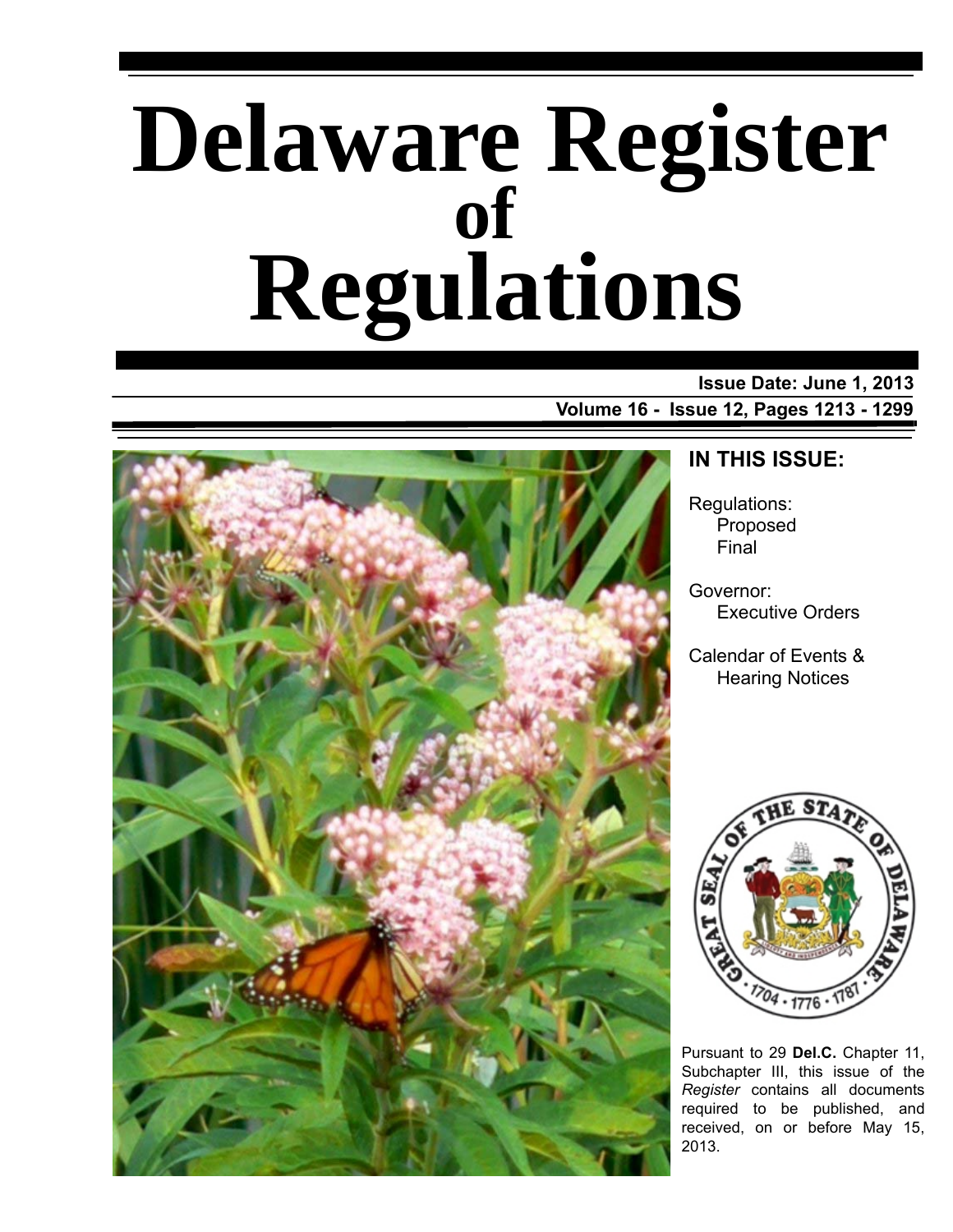# **INFORMATION ABOUT THE DELAWARE REGISTER OF REGULATIONS**

# **DELAWARE REGISTER OF REGULATIONS**

The *Delaware Register of Regulations* is an official State publication established by authority of 69 *Del. Laws*, c. 107 and is published on the first of each month throughout the year.

The *Delaware Register* will publish any regulations that are proposed to be adopted, amended or repealed and any emergency regulations promulgated.

The *Register* will also publish some or all of the following information:

- Governor's Executive Orders
- Governor's Appointments
- Agency Hearing and Meeting Notices
- Other documents considered to be in the public interest.

# **CITATION TO THE DELAWARE REGISTER**

The *Delaware Register of Regulations* is cited by volume, issue, page number and date. An example would be:

15 **DE Reg.** 1728 - 1759 (06/01/12)

Refers to Volume 15, pages 1728 - 1759 of the *Delaware Register* issued on June 1, 2012.

# **SUBSCRIPTION INFORMATION**

The cost of a yearly subscription (12 issues) for the *Delaware Register of Regulations* is \$135.00. Single copies are available at a cost of \$12.00 per issue, including postage. For more information contact the Division of Research at 302-744-4114 or 1-800-282-8545 in Delaware.

# **CITIZEN PARTICIPATION IN THE REGULATORY PROCESS**

Delaware citizens and other interested parties may participate in the process by which administrative regulations are adopted, amended or repealed, and may initiate the process by which the validity and applicability of regulations is determined.

Under 29 **Del.C.** §10115 whenever an agency proposes to formulate, adopt, amend or repeal a regulation, it shall file notice and full text of such proposals, together with copies of the existing regulation being adopted, amended or repealed, with the Registrar for publication in the *Register of Regulations* pursuant to §1134 of this title. The notice shall describe the nature of the proceedings including a brief synopsis of the subject, substance, issues, possible terms of the agency action, a reference to the legal authority of the agency to act, and reference to any other regulations that may be impacted or affected by the proposal, and shall state the manner in which persons may present their views; if in writing, of the place to which and the final date by which such views may be submitted; or if at a public hearing, the date, time and place of the hearing. If a public hearing is to be held, such public hearing shall not be scheduled less than 20 days following publication of notice of the proposal in the *Register of Regulations*. If a public hearing will be held on the proposal, notice of the time, date, place and a summary of the nature of the proposal shall also be published in at least 2 Delaware newspapers of general circulation. The notice shall also be mailed to all persons who have made timely written requests of the agency for advance notice of its regulation-making proceedings.

**DELAWARE REGISTER OF REGULATIONS, VOL. 16, ISSUE 12, SATURDAY, JUNE 1, 2013**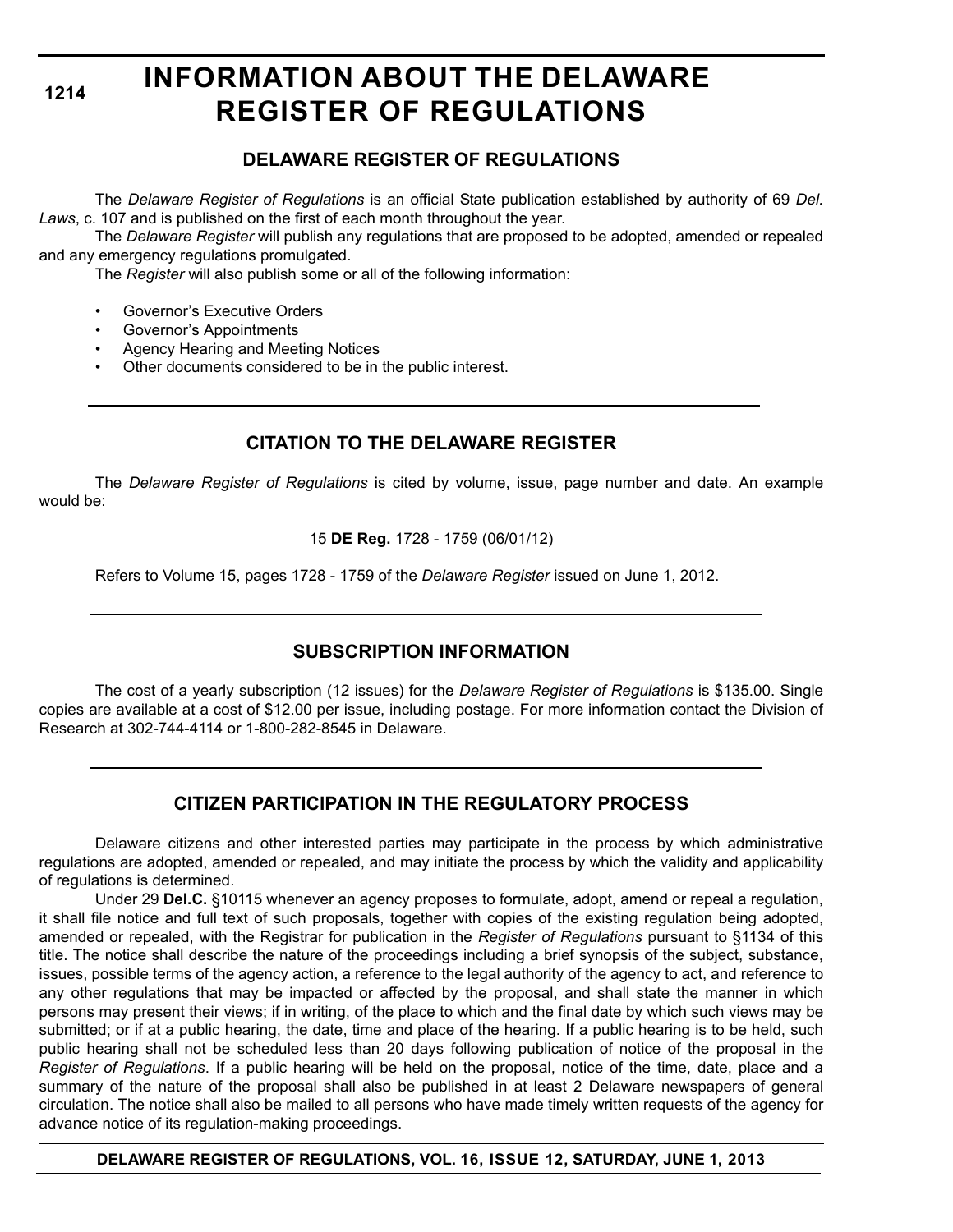# **INFORMATION ABOUT THE DELAWARE REGISTER OF REGULATIONS**

**1215**

The opportunity for public comment shall be held open for a minimum of 30 days after the proposal is published in the *Register of Regulations*. At the conclusion of all hearings and after receipt, within the time allowed, of all written materials, upon all the testimonial and written evidence and information submitted, together with summaries of the evidence and information by subordinates, the agency shall determine whether a regulation should be adopted, amended or repealed and shall issue its conclusion in an order which shall include: (1) A brief summary of the evidence and information submitted; (2) A brief summary of its findings of fact with respect to the evidence and information, except where a rule of procedure is being adopted or amended; (3) A decision to adopt, amend or repeal a regulation or to take no action and the decision shall be supported by its findings on the evidence and information received; (4) The exact text and citation of such regulation adopted, amended or repealed; (5) The effective date of the order; (6) Any other findings or conclusions required by the law under which the agency has authority to act; and (7) The signature of at least a quorum of the agency members.

The effective date of an order which adopts, amends or repeals a regulation shall be not less than 10 days from the date the order adopting, amending or repealing a regulation has been published in its final form in the *Register of Regulations*, unless such adoption, amendment or repeal qualifies as an emergency under §10119.

Any person aggrieved by and claiming the unlawfulness of any regulation may bring an action in the Court for declaratory relief.

No action of an agency with respect to the making or consideration of a proposed adoption, amendment or repeal of a regulation shall be subject to review until final agency action on the proposal has been taken.

When any regulation is the subject of an enforcement action in the Court, the lawfulness of such regulation may be reviewed by the Court as a defense in the action.

Except as provided in the preceding section, no judicial review of a regulation is available unless a complaint therefor is filed in the Court within 30 days of the day the agency order with respect to the regulation was published in the *Register of Regulations*.

# **CLOSING DATES AND ISSUE DATES FOR THE DELAWARE REGISTER OF REGULATIONS**

| <b>ISSUE DATE</b>       | <b>CLOSING DATE</b>  | <b>CLOSING TIME</b>    |
|-------------------------|----------------------|------------------------|
| July 1                  | June 17              | $4:30$ p.m.            |
| August 1<br>September 1 | July 15<br>August 15 | 4:30 p.m.<br>4:30 p.m. |
| October 1               | September 16         | 4:30 p.m.              |
| November 1              | October 15           | 4:30 p.m.              |
|                         |                      |                        |

# **DIVISION OF RESEARCH STAFF**

**Lori Christiansen,** Director; **Mark J. Cutrona,** Deputy Director; **Judi Abbott,** Administrative Specialist I; **Jeffrey W. Hague**, Registrar of Regulations; **Robert Lupo**, Printer; **Deborah J. Messina,** Print Shop Supervisor; **Kathleen Morris**, Executive Secretary; **Georgia Roman**, Unit Operations Support Specialist; **Victoria Schultes,** Administrative Specialist II; **Yvette W. Smallwood**, Assistant Registrar of Regulations; **Don Sellers,** Printer; **Sarah Wootten**, Joint Sunset Analyst; **Rochelle Yerkes**, Office Manager; **Sara Zimmerman**, Legislative Librarian.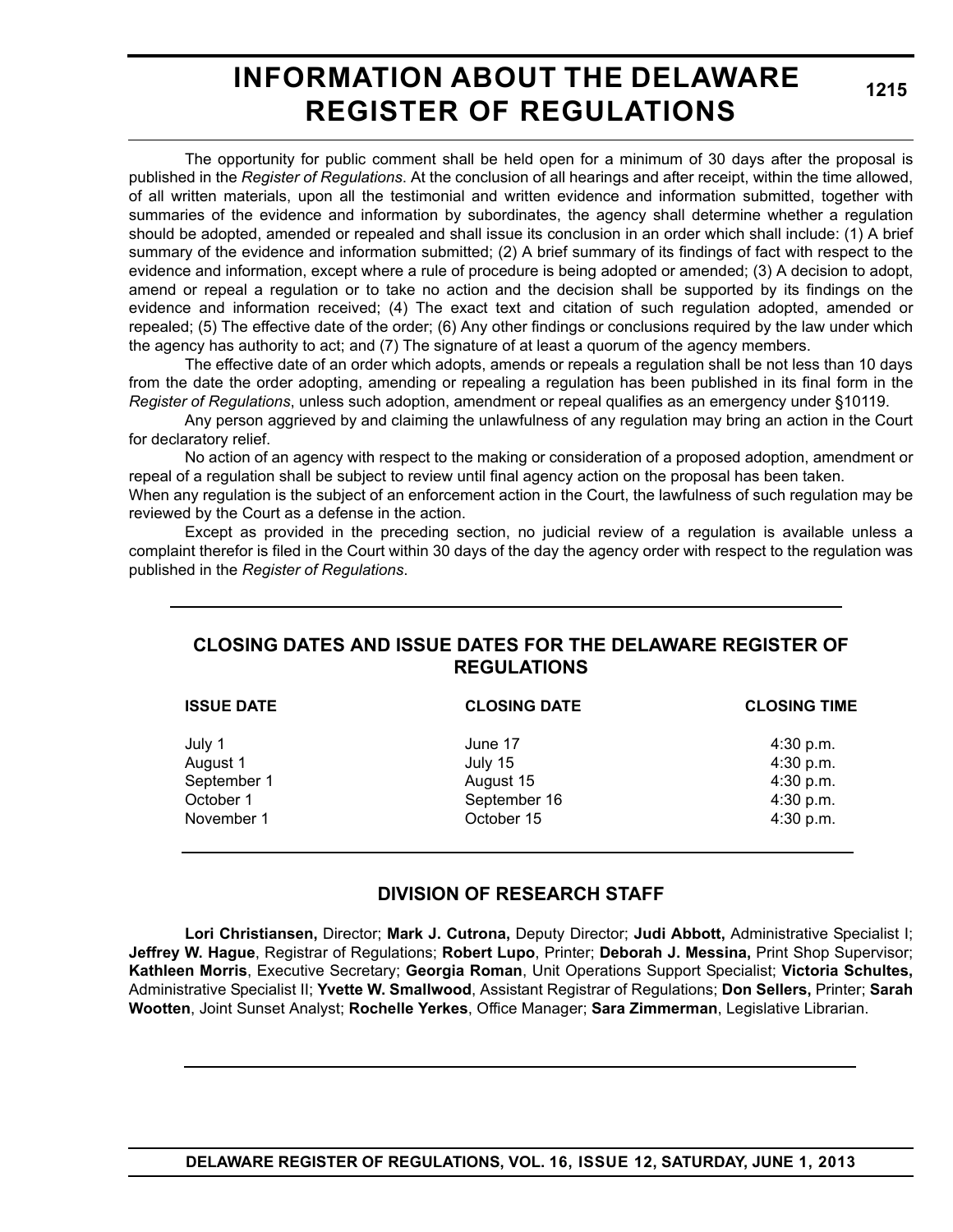# **TABLE OF CONTENTS**

<span id="page-3-0"></span>

| $\sim$<br>wurn |  |
|----------------|--|
|----------------|--|

# **PROPOSED**

| <b>FINAL</b><br><b>DEPARTMENT OF AGRICULTURE</b>                                                                                                                                                                                                                                                                                                                                                                                                                                                                     |                                      |
|----------------------------------------------------------------------------------------------------------------------------------------------------------------------------------------------------------------------------------------------------------------------------------------------------------------------------------------------------------------------------------------------------------------------------------------------------------------------------------------------------------------------|--------------------------------------|
| <b>Division of Professional Regulation</b>                                                                                                                                                                                                                                                                                                                                                                                                                                                                           | 1259<br>1262<br>1264                 |
| <b>DEPARTMENT OF STATE</b>                                                                                                                                                                                                                                                                                                                                                                                                                                                                                           | 1257                                 |
| DEPARTMENT OF SERVICES FOR CHILDREN, YOUTH AND THEIR FAMILIES<br><b>Division of Family Services</b>                                                                                                                                                                                                                                                                                                                                                                                                                  |                                      |
| DEPARTMENT OF NATURAL RESOURCES AND ENVIRONMENTAL CONTROL<br><b>Division of Air Quality</b><br>1138 Emission Standards for Hazardous Air Pollutants for Source Categories, Sections 6.0 & 10.0                                                                                                                                                                                                                                                                                                                       | 1256                                 |
| <b>DEPARTMENT OF HEALTH AND SOCIAL SERVICES</b><br><b>Division of Public Health</b>                                                                                                                                                                                                                                                                                                                                                                                                                                  | 1254<br>1255                         |
| <b>DEPARTMENT OF EDUCATION</b><br><b>Office of the Secretary</b><br>106 Teacher Appraisal Process Delaware Performance Appraisal System (DPAS II)<br>106A Teacher Appraisal Process Delaware Performance Appraisal System (DPAS II) Revised<br>107 Specialist Appraisal Process Delaware Performance Appraisal System (DPAS II)<br>107A Specialist Appraisal Process Delaware Performance Appraisal System (DPAS II) Revised<br>108 Administrator Appraisal Process Delaware Performance Appraisal System (DPAS II). | 1234<br>1235<br>1244<br>1245<br>1253 |
| <b>DELAWARE SOLID WASTE AUTHORITY</b>                                                                                                                                                                                                                                                                                                                                                                                                                                                                                | 1230<br>1231<br>1232                 |
| <b>ADMINISTRATIVE OFFICE OF THE COURTS</b><br><b>Child Placement Review Board</b>                                                                                                                                                                                                                                                                                                                                                                                                                                    | 1227                                 |

| <b>Thoroughbred Racing Commission</b> | 1265 |
|---------------------------------------|------|
|                                       |      |
| <b>DEPARTMENT OF EDUCATION</b>        |      |
| <b>Professional Standards Board</b>   |      |
|                                       | 1266 |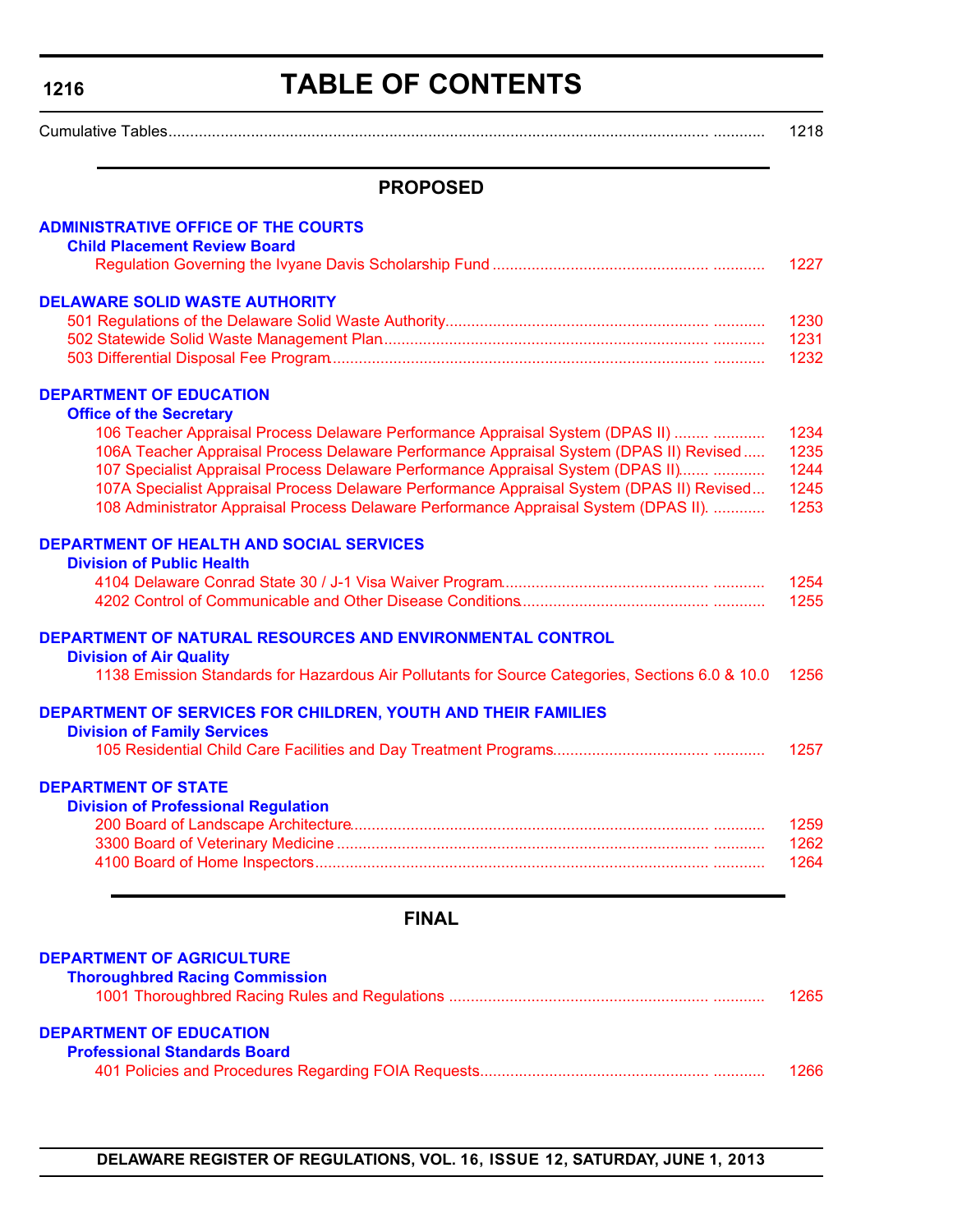# **TABLE OF CONTENTS**

| <b>DEPARTMENT OF HEALTH AND SOCIAL SERVICES</b>                                        |      |
|----------------------------------------------------------------------------------------|------|
| <b>Division of Medicaid and Medical Assistance</b>                                     |      |
| Title XIX Medicaid State Plan, Medicaid Program: Requirements Relating to Payment for  |      |
|                                                                                        | 1270 |
| <b>Division of Public Health</b>                                                       |      |
|                                                                                        | 1274 |
| <b>Division of Social Services</b>                                                     |      |
|                                                                                        | 1276 |
| <b>DEPARTMENT OF NATURAL RESOURCES AND ENVIRONMENTAL CONTROL</b>                       |      |
| <b>Division of Air Quality</b>                                                         |      |
|                                                                                        | 1279 |
| <b>Division of Fish and Wildlife</b>                                                   |      |
|                                                                                        | 1281 |
|                                                                                        | 1284 |
| <b>DEPARTMENT OF STATE</b>                                                             |      |
| <b>Office of the State Bank Commissioner</b>                                           |      |
| 2301 Report of Delaware Sale of Checks, Drafts and Money Orders Volume; 2303 Report of |      |
| Delaware Volume; 2701 Licensed Casher of Checks, Drafts, or Money Orders               |      |
| Operating Regulations, and 2702 Licensed Casher of Checks, Drafts, or Money            |      |
| Orders Posting of the Fee Schedule and Minimum Requirements for Content of             |      |
|                                                                                        | 1286 |
|                                                                                        |      |

# **GOVERNOR'S OFFICE**

#### **EXECUTIVE ORDERS:**

|  |  |  | 1293 |
|--|--|--|------|
|--|--|--|------|

# **CALENDAR OF EVENTS/HEARING NOTICES**

| Admin. Office of the Courts, Child Placement Review Board, Notice of Public Comment Period                      | 1295 |
|-----------------------------------------------------------------------------------------------------------------|------|
|                                                                                                                 | 1295 |
|                                                                                                                 | 1295 |
| Dept. of Health and Social Svcs., Div. of Public Health; Notices of Public Comment Periods                      | 1296 |
| Dept. of Natural Resources and Environmental Control, Div. of Air Quality, Notice of Public Hearing             | 1297 |
| Dept. of Services for Children, Youth and Their Families, Div. of Family Services, Notice of Public             |      |
|                                                                                                                 | 1298 |
| Dept. of State, Div. of Professional Regulation; Notices of Public Hearings and Comment Periods.<br>1298 - 1299 |      |

**1217**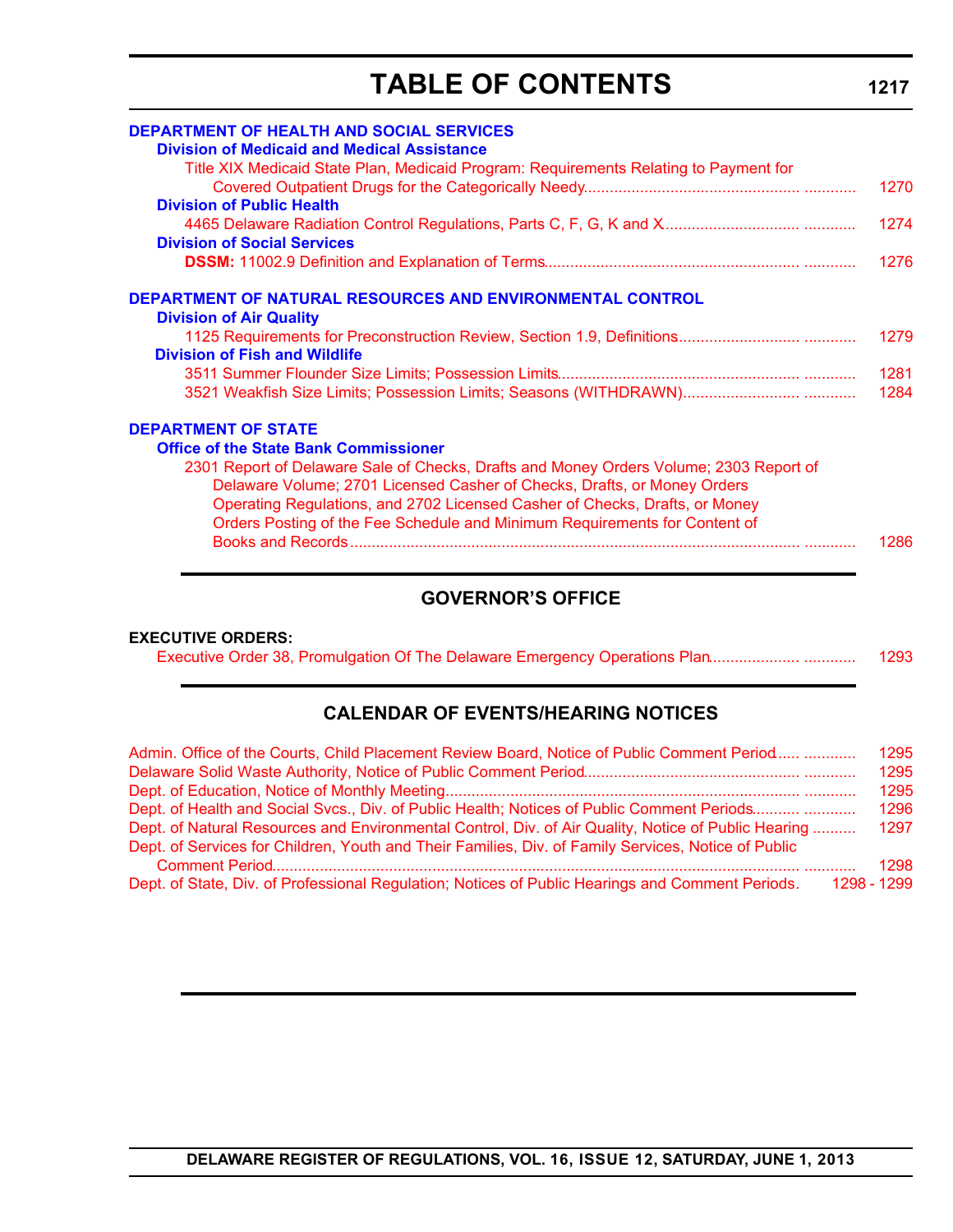# **[CUMULATIVE TABLES](#page-3-0)**

The table printed below lists the regulations that have been proposed, adopted, amended or repealed in the preceding issues of the current volume of the *Delaware Register of Regulations*.

The regulations are listed alphabetically by the promulgating agency, followed by a citation to that issue of the *Register* in which the regulation was published. Proposed regulations are designated with (Prop.); Final regulations are designated with (Final); Emergency regulations are designated with (Emer.); and regulations that have been repealed are designated with (Rep.).

| <b>DELAWARE RIVER BASIN COMMISSION</b>                                                     |            |                           |
|--------------------------------------------------------------------------------------------|------------|---------------------------|
| Amendments to the Water Code and Comprehensive Plan to Implement a Revised                 |            |                           |
|                                                                                            |            | 16 DE Reg. 750 (Final)    |
| DELAWARE STATE FIRE PREVENTION COMMISSION                                                  |            |                           |
|                                                                                            |            | 16 (Prop.)                |
|                                                                                            | 16 DE Reg. | 620 (Final)               |
|                                                                                            |            | 16 (Prop.)                |
|                                                                                            | 16 DE Reg. | 620 (Final)               |
| 703 Installation, Operation, Maintenance, Testing and Sales of Signaling                   |            |                           |
|                                                                                            |            |                           |
|                                                                                            | 16 DE Reg. | 620 (Final)               |
|                                                                                            |            | 16 (Prop.)                |
|                                                                                            | 16 DE Reg. | 620 (Final)               |
|                                                                                            |            | 16 (Prop.)                |
|                                                                                            | 16 DE Reg. | 620 (Final)<br>16 (Prop.) |
|                                                                                            |            | 16 DE Reg. 620 (Final)    |
| 708 Fire Department and Ambulance Company Administrative Standards 16 DE Reg. 1067 (Final) |            |                           |
|                                                                                            |            |                           |
| DEPARTMENT OF AGRICULTURE                                                                  |            |                           |
| <b>Food Products Inspection Section</b>                                                    |            |                           |
|                                                                                            |            | 16 DE Reg. 196 (Final)    |
| <b>Harness Racing Commission</b>                                                           |            |                           |
|                                                                                            |            | 16 DE Reg. 65 (Final)     |
| 501 Harness Racing Rules and Regulations, Sections 5.0, 7.0 and 8.0                        |            | 16 DE Reg. 822(Prop.)     |
|                                                                                            |            | 16 DE Reg. 1169 (Final)   |
|                                                                                            |            | 16 DE Reg. 475(Prop.)     |
|                                                                                            |            | 16 DE Reg. 754 (Final)    |
| 501 Harness Racing Rules and Regulations, Rules 6.2.2.1.10, 6.2.2.2 & 8.2.2.4              | 16 DE Reg. | 17 (Prop.)                |
|                                                                                            |            | 16 DE Reg. 282 (Final)    |
| 502 Delaware Standardbred Breeders' Fund Regulations                                       |            | 16 DE Reg. 1120(Prop.)    |
| <b>Plant Industries</b>                                                                    |            |                           |
|                                                                                            | 16 DE Reg. | 66 (Final)                |
| <b>Poultry and Animal Health Section</b>                                                   |            |                           |
|                                                                                            |            | 16 DE Reg. 1023(Prop.)    |
| DEPARTMENT OF EDUCATION                                                                    |            |                           |
| <b>Office of the Secretary</b>                                                             |            |                           |
| 106 Teacher Appraisal Process Delaware Performance Appraisal System                        |            | 16 DE Reg. 1027 (Prop.)   |
|                                                                                            |            | 16 DE Reg. 197 (Final)    |
|                                                                                            | 16 DE Reg. | 67 (Final)                |
|                                                                                            |            | 16 DE Reg. 691 (Prop.)    |
|                                                                                            |            | 16 DE Reg. 1070 (Final)   |
|                                                                                            |            | 16 DE Reg. 564 (Prop.)    |
|                                                                                            |            | 16 DE Reg. 838 (Final)    |
| 624 School District/Charter School Policy Prohibiting Cyberbullying                        |            | 16 DE Reg. 351 (Prop.)    |
|                                                                                            |            | 16 DE Reg. 694 (Prop.)    |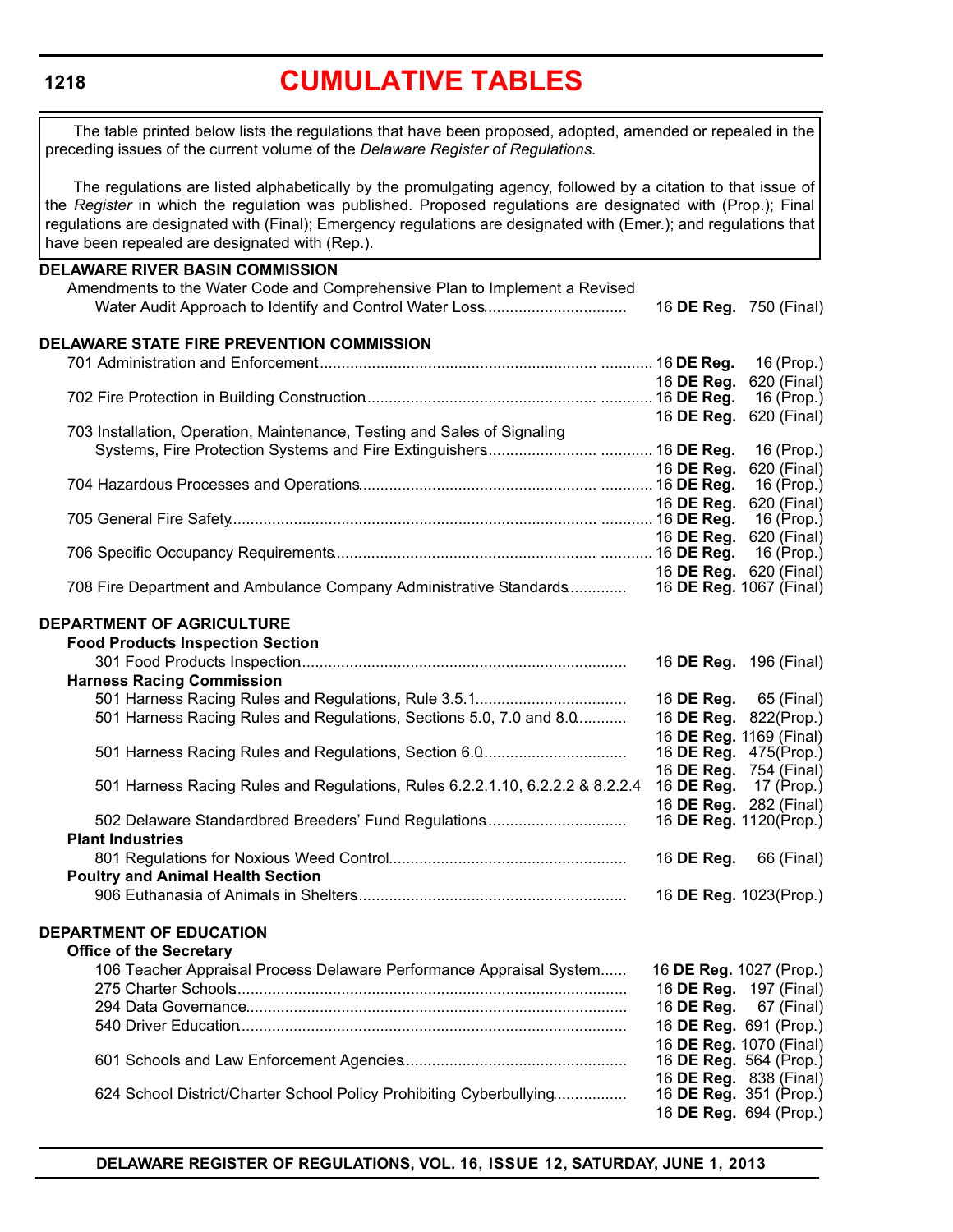| 624 School District/Charter School Policy Prohibiting Cyberbullying       | 16 DE Reg. 955 (Final)<br>16 DE Reg. 157 (Prop.) |
|---------------------------------------------------------------------------|--------------------------------------------------|
|                                                                           | 16 DE Reg. 411 (Final)<br>16 DE Reg. 20 (Prop.)  |
|                                                                           | 16 DE Reg. 283 (Final)<br>16 DE Reg. 696 (Prop.) |
|                                                                           | 16 <b>DE Reg.</b> 957(Final)                     |
|                                                                           | 16 DE Reg. 160 (Prop.)                           |
|                                                                           | 16 DE Reg. 412 (Final)                           |
| 1101 Standards for School Bus Chassis and Bodies Placed in Production     |                                                  |
|                                                                           | 16 DE Reg. 162 (Prop.)                           |
|                                                                           | 16 DE Reg. 415 (Final)                           |
| 1102 Standards for School Bus Chassis and Bodies Placed in Production     |                                                  |
| on or After March 1, 2002 and on or After March 1, 2003 with Specific     |                                                  |
| Changes for Buses Placed in Production After January 1, 2004              | 16 DE Reg. 164 (Prop.)                           |
|                                                                           | 16 DE Reg. 416 (Final)                           |
| 1103 Standards for School Bus Chassis and Bodies For Buses Placed in      |                                                  |
|                                                                           | 16 <b>DE Reg.</b> 65 (Prop.)                     |
|                                                                           | 16 DE Reg. 418 (Final)                           |
| <b>Professional Standards Board</b>                                       |                                                  |
| 1501 Knowledge, Skills and Responsibility Based Supplements for Educators | 16 DE Reg. 353 (Prop.)                           |
|                                                                           | 16 DE Reg. 623 (Final)                           |
|                                                                           |                                                  |
| 1508 Special Institute for Teacher Licensure and Certification            | 16 DE Reg. 354 (Prop.)                           |
|                                                                           | 16 DE Reg. 624 (Final)                           |
|                                                                           | 16 <b>DE Reg.</b> 355 (Prop.)                    |
|                                                                           | 16 DE Reg. 625 (Final)<br>16 DE Reg. 478 (Prop.) |
|                                                                           | 16 DE Reg. 755 (Final)                           |
|                                                                           | 16 DE Reg. 480 (Prop.)                           |
|                                                                           | 16 DE Reg. 757 (Final)                           |
|                                                                           | 16 DE Reg. 481 (Prop.)                           |
|                                                                           | 16 DE Reg. 759 (Final)                           |
|                                                                           | 16 DE Reg. 567 (Prop.)                           |
|                                                                           | 16 DE Reg. 839 (Final)                           |
|                                                                           | 16 <b>DE Reg.</b> 568 (Prop.)                    |
|                                                                           | 16 DE Reg. 841 (Final)                           |
|                                                                           | 16 <b>DE Reg.</b> 570 (Prop.)                    |
|                                                                           | 16 DE Reg. 842 (Final)                           |
|                                                                           | 16 DE Reg. 571 (Prop.)                           |
|                                                                           | 16 DE Reg. 843 (Final)<br>16 DE Reg. 484 (Prop.) |
|                                                                           | 16 DE Reg. 761 (Final)                           |
|                                                                           | 16 DE Reg. 573 (Prop.)                           |
|                                                                           | 16 DE Reg. 845 (Final)                           |
|                                                                           | 16 DE Reg. 575 (Prop.)                           |
|                                                                           | 16 DE Reg. 846 (Final)                           |
|                                                                           | 16 DE Reg. 356 (Prop.)                           |
|                                                                           | 16 DE Reg. 627 (Final)                           |
|                                                                           | 16 DE Reg. 576 (Prop.)                           |
|                                                                           | 16 DE Reg. 847 (Final)                           |
|                                                                           | 16 DE Reg. 485 (Prop.)                           |
|                                                                           | 16 DE Reg. 763 (Final)                           |
|                                                                           | 16 DE Reg. 578 (Prop.)                           |
|                                                                           | 16 DE Reg. 848 (Final)<br>16 DE Reg. 701 (Prop.) |
|                                                                           | 16 DE Reg. 961 (Final)                           |
|                                                                           | 16 DE Reg. 703 (Prop.)                           |

**DELAWARE REGISTER OF REGULATIONS, VOL. 16, ISSUE 12, SATURDAY, JUNE 1, 2013**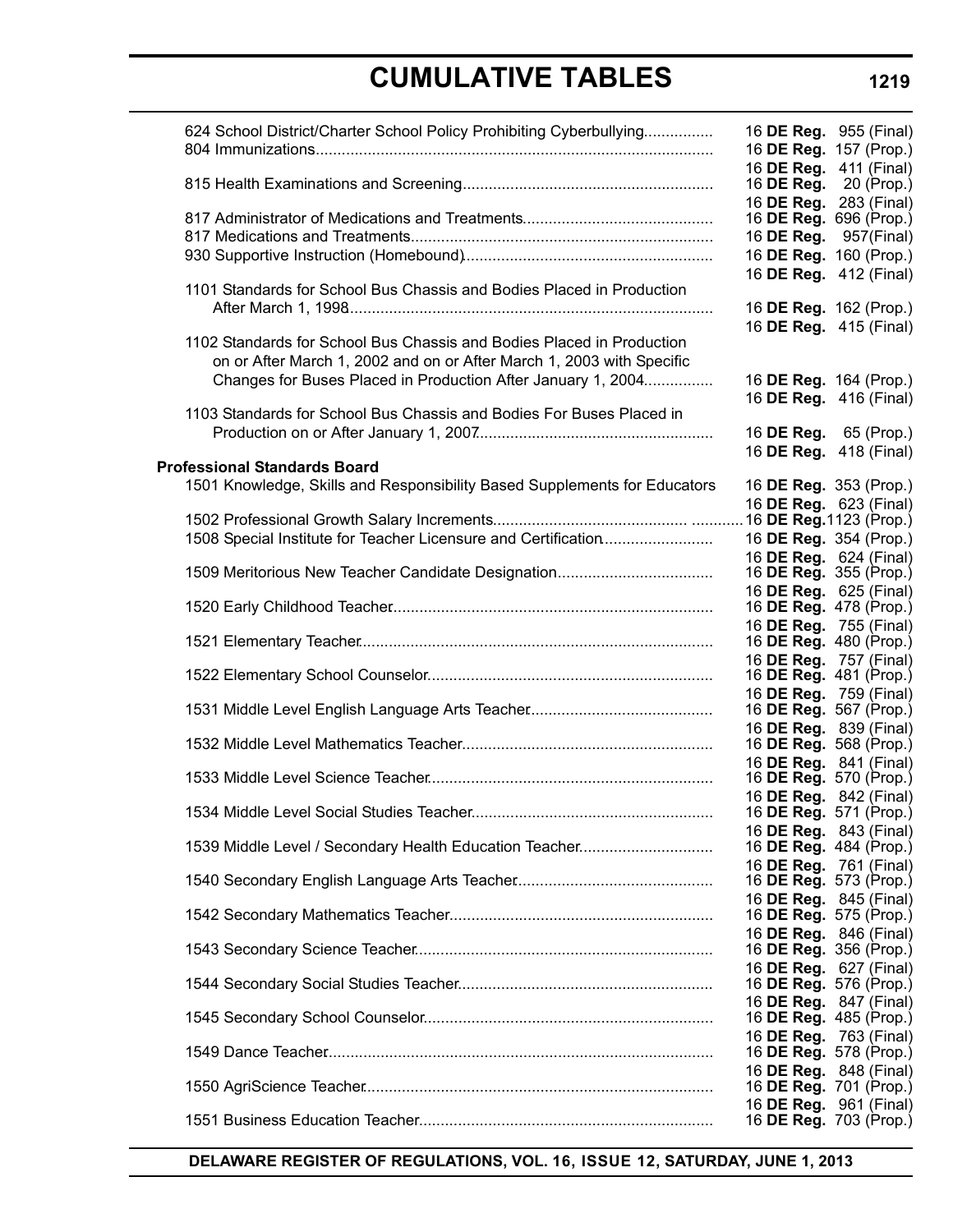| 1553 Driver Education and Traffic Safety Education Teacher                                                                           | 16 DE Reg. 962 (Final)<br>16 DE Reg. 359 (Prop.)                           |  |
|--------------------------------------------------------------------------------------------------------------------------------------|----------------------------------------------------------------------------|--|
|                                                                                                                                      | 16 DE Reg. 628 (Final)<br>16 DE Reg. 704 (Prop.)<br>16 DE Reg. 964 (Final) |  |
|                                                                                                                                      | 16 DE Reg. 706 (Prop.)                                                     |  |
|                                                                                                                                      | 16 DE Reg. 965 (Final)<br>16 DE Reg. 708 (Prop.)                           |  |
|                                                                                                                                      | 16 DE Reg. 967 (Final)<br>16 DE Reg. 580 (Prop.)                           |  |
|                                                                                                                                      | 16 DE Reg. 849 (Final)<br>16 DE Reg. 286 (Final)                           |  |
|                                                                                                                                      | 16 DE Reg. 488 (Prop.)<br>16 DE Reg. 766 (Final)                           |  |
| 1573 Teacher of Students With Autism or Severe Disabilities                                                                          | 16 DE Reg. 489 (Prop.)<br>16 DE Reg. 767 (Final)                           |  |
| 1574 Teacher of Students Who Are Deaf or Hard of Hearing                                                                             | 16 DE Reg. 582 (Prop.)<br>16 DE Reg. 851 (Final)                           |  |
|                                                                                                                                      | 16 DE Reg. 587 (Prop.)<br>16 DE Reg. 855 (Final)                           |  |
|                                                                                                                                      | 16 DE Reg. 493 (Prop.)                                                     |  |
|                                                                                                                                      | 16 DE Reg. 770 (Final)<br>16 <b>DE Reg.</b> 362 (Prop.)                    |  |
|                                                                                                                                      | 16 DE Reg. 969 (Final)                                                     |  |
|                                                                                                                                      | 16 DE Reg. 499 (Prop.)                                                     |  |
|                                                                                                                                      | 16 DE Reg. 970 (Final)                                                     |  |
|                                                                                                                                      | 16 DE Reg. 502 (Prop.)                                                     |  |
|                                                                                                                                      | 16 DE Reg. 972 (Final)                                                     |  |
|                                                                                                                                      | 16 DE Reg. 506 (Prop.)                                                     |  |
|                                                                                                                                      | 16 DE Reg. 1073 (Final)                                                    |  |
|                                                                                                                                      | 16 DE Reg. 365 (Prop.)                                                     |  |
|                                                                                                                                      | 16 DE Reg. 973 (Final)<br>16 <b>DE Reg.</b> 70 (Final)                     |  |
| <b>DEPARTMENT OF ELECTIONS</b>                                                                                                       |                                                                            |  |
| Office of the Commissioner of Elections for the State of Delaware                                                                    |                                                                            |  |
|                                                                                                                                      | 16 DE Reg. 510 (Prop.)                                                     |  |
|                                                                                                                                      | 16 DE Reg. 771 (Final)                                                     |  |
| <b>DEPARTMENT OF FINANCE</b><br><b>Division of Unclaimed Property</b>                                                                |                                                                            |  |
| Abandoned or Unclaimed Property Examination Guidelines<br>102 Regulation on Practices and Procedures for Records Examinations by the | 16 DE Reg. 630 (Final)                                                     |  |
|                                                                                                                                      | 16 <b>DE Reg.</b> 22 (Prop.)                                               |  |
|                                                                                                                                      | 16 DE Reg. 530 (Final)                                                     |  |
| <b>Office of the State Lottery</b>                                                                                                   |                                                                            |  |
|                                                                                                                                      | 16 DE Reg. 24 (Prop.)                                                      |  |
|                                                                                                                                      | 16 DE Reg. 155 (Emer)                                                      |  |
|                                                                                                                                      | 16 DE Reg. 291 (Final)                                                     |  |
|                                                                                                                                      | 16 DE Reg. 903(Emer.)                                                      |  |
| DEPARTMENT OF HEALTH AND SOCIAL SERVICES                                                                                             |                                                                            |  |
| <b>Division of Developmental Disabilities Services</b>                                                                               |                                                                            |  |
|                                                                                                                                      | 16 DE Reg. 918 (Prop.)<br>16 DE Reg. 1170(Final)                           |  |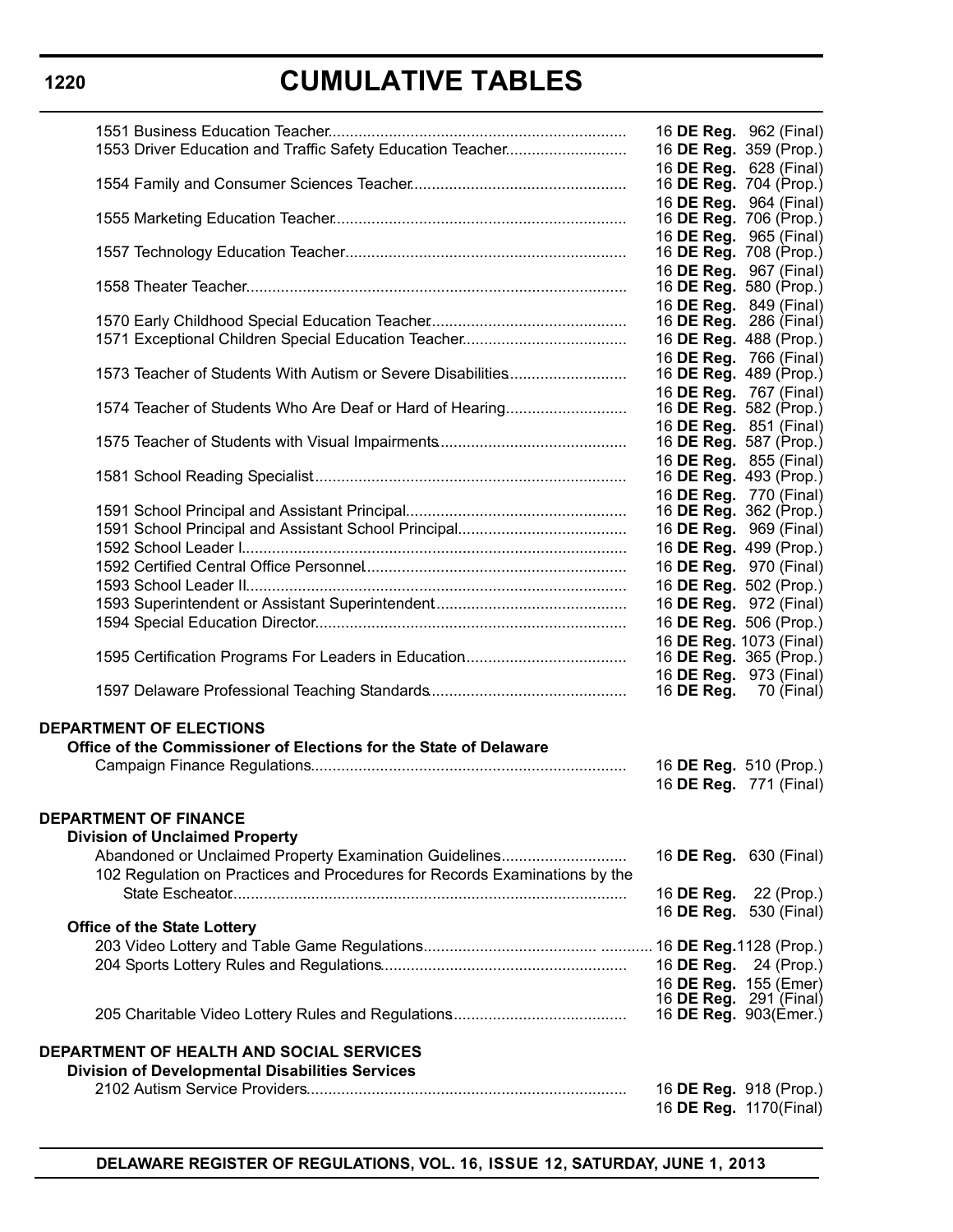3102 Long Term Care Transfer, Discharge and Readmission Procedures........ 16 **DE Reg.** 24 (Prop.)

|                                                                                                                                              | 16 DE Reg. 296 (Final)<br>16 <b>DE Reg.</b> 710 (Prop.)       |
|----------------------------------------------------------------------------------------------------------------------------------------------|---------------------------------------------------------------|
|                                                                                                                                              | 16 <b>DE Reg.</b> 1130 (Prop.)<br>16 DE Reg. 716 (Prop.)      |
| 3105 Criminal History and Drug Testing for Nursing and Similar Facilities                                                                    | 16 DE Reg. 974 (Final)                                        |
| 3110 Criminal History Checks and Drug Testing for Home Health Agencies<br>3110 Background Checks and Drug Testing for Programs and Home Care | 16 DE Reg. 717 (Prop.)                                        |
|                                                                                                                                              | 16 DE Reg. 978 (Final)                                        |
|                                                                                                                                              | 16 DE Reg. 592 (Prop.)<br>16 DE Reg. 861 (Final)              |
|                                                                                                                                              | 16 DE Reg. 593 (Prop.)                                        |
| 3220 Training and Qualifications for Nursing Assistants and Certified Nursing                                                                | 16 DE Reg. 863 (Final)                                        |
|                                                                                                                                              | 16 DE Reg. 371 (Prop.)<br>16 DE Reg. 632 (Final)              |
|                                                                                                                                              | 16 DE Reg. 595 (Prop.)                                        |
|                                                                                                                                              | 16 DE Reg. 865 (Final)<br>16 <b>DE Reg.</b> 34 (Prop.)        |
|                                                                                                                                              | 16 DE Reg. 637 (Final)                                        |
| <b>Division of Medicaid and Medical Assistance</b>                                                                                           |                                                               |
| DSSM: 20310.18 Tax Refunds and Advance Payments                                                                                              | 16 DE Reg. 825 (Prop.)<br>16 DE Reg. 1077 (Final)             |
| 20320.7B & 20320.7E Medicaid Long-Term Care Services-Home                                                                                    |                                                               |
|                                                                                                                                              | 16 DE Reg. 377 (Prop.)                                        |
| 20500 Estate Recovery and Civil Unions and Medicare Cost Sharing                                                                             | 16 DE Reg. 639 (Final)<br>16 <b>DE Reg.</b> 166 (Prop.)       |
|                                                                                                                                              | 16 DE Reg. 423 (Final)                                        |
| 20775 Program of All-Inclusive Care for the Elderly (PACE)                                                                                   | 16 DE Reg. 170 (Prop.)<br>16 DE Reg. 532 (Final)              |
| Diamond State Health Plan Plus 1115 Demonstration Waiver                                                                                     | 16 <b>DE Reg.</b> 1140 (Prop.)                                |
| Fair Hearing Practice and Procedures - Expedited Fair Hearings                                                                               | 16 <b>DE Reg.</b> 6 (Emer.)                                   |
|                                                                                                                                              | 16 <b>DE Reg.</b> 30 (Prop.)<br>16 <b>DE Reg.</b> 419 (Final) |
| <b>Title XIX Medicaid State Plan:</b>                                                                                                        |                                                               |
| General Program Administration, Survey & Certification Process, Long-                                                                        | 16 DE Reg. 42 (Prop.)                                         |
| Increased Medicaid Payments for Designated Primary Care Services                                                                             | 16 DE Reg. 921 (Prop.)                                        |
|                                                                                                                                              | 16 DE Reg. 1176 (Final)                                       |
| Medicaid Program: Requirements Relating to Payment for Covered                                                                               | 16 <b>DE Reg.</b> 72 (Final)                                  |
|                                                                                                                                              | 16 DE Reg. 1028 (Prop.)                                       |
|                                                                                                                                              | 16 DE Reg. 38 (Prop.)                                         |
|                                                                                                                                              | 16 DE Reg. 309 (Final)                                        |
|                                                                                                                                              | 16 DE Reg. 312 (Final)                                        |
| Reimbursement Methodology for ICF/MR Facilities                                                                                              | 16 DE Reg. 517 (Prop.)                                        |
| Reimbursement Methodologies for Inpatient Psychiatric Hospital Services                                                                      | 16 DE Reg. 781 (Final)                                        |
|                                                                                                                                              | 16 DE Reg. 597 (Prop.)                                        |
|                                                                                                                                              | 16 DE Reg. 867 (Final)<br>16 DE Reg.<br>44 (Prop.)            |
|                                                                                                                                              | 16 DE Reg. 314 (Final)                                        |
| <b>Division of Public Health</b>                                                                                                             |                                                               |
|                                                                                                                                              | 16 DE Reg. 600 (Prop.)                                        |
| 4107 Testing of Newborn Infants for Metabolic, Hematologic and                                                                               | 16 DE Reg. 982 (Final)                                        |
|                                                                                                                                              | 16 DE Reg. 827 (Prop.)                                        |
|                                                                                                                                              |                                                               |

**DELAWARE REGISTER OF REGULATIONS, VOL. 16, ISSUE 12, SATURDAY, JUNE 1, 2013**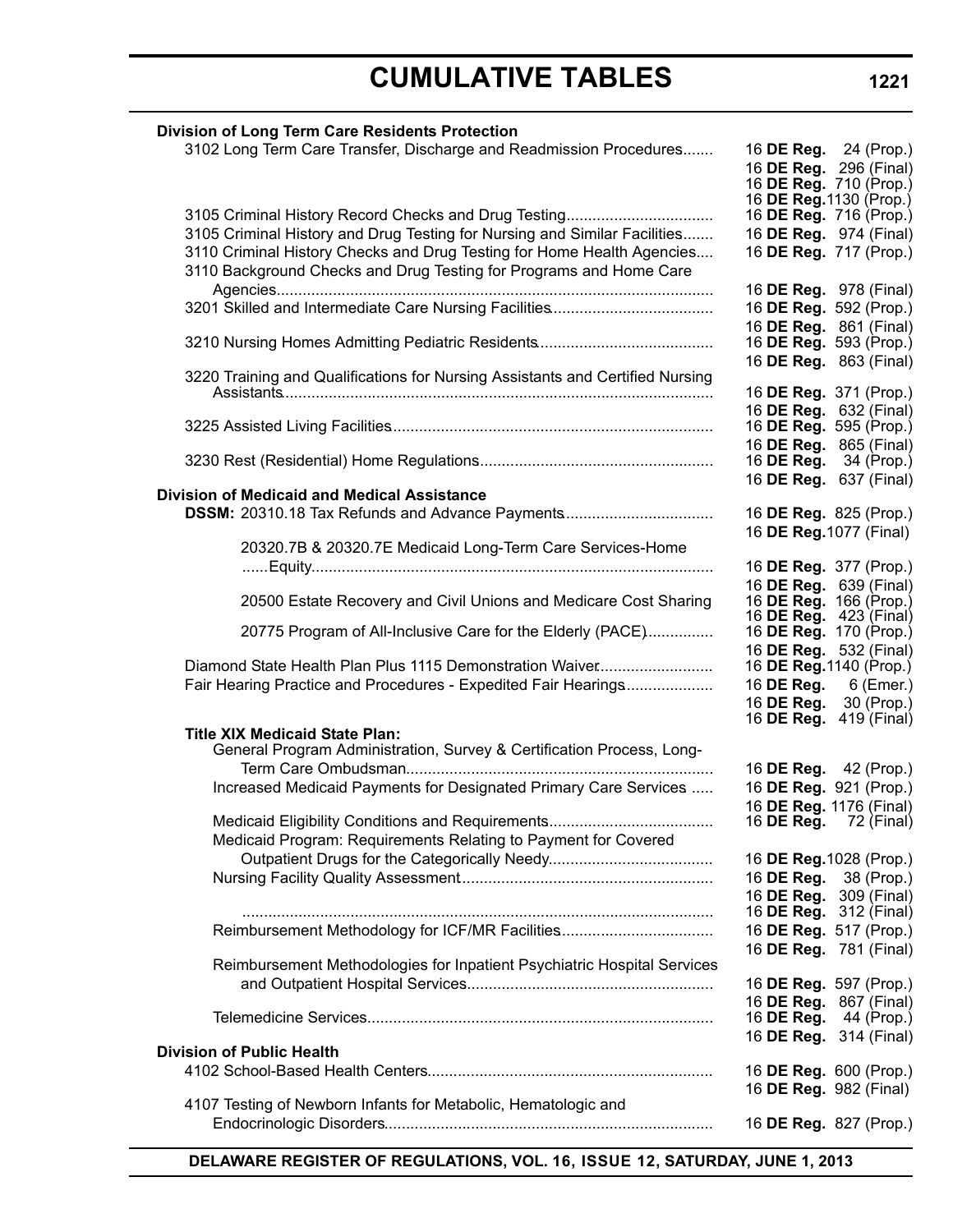| 4107 Testing of Newborn Infants for Metabolic, Hematologic and                                            |                                                         |
|-----------------------------------------------------------------------------------------------------------|---------------------------------------------------------|
|                                                                                                           | 16 DE Reg. 1182 (Final)                                 |
|                                                                                                           | 16 DE Reg. 1033 (Prop.)                                 |
|                                                                                                           | 16 DE Reg. 238 (Prop.)                                  |
|                                                                                                           | 16 DE Reg. 537 (Final)                                  |
|                                                                                                           | 16 <b>DE Reg.</b> 73 (Final)                            |
| 4465 Delaware Radiation Control Regulations, Parts C, F, G, K and X<br><b>Division of Social Services</b> | 16 DE Reg. 926 (Prop.)                                  |
| Child Care Subsidy Program Proposed Phase-Out of Purchase of Care Plus                                    | 16 DE Reg. 603 (Prop.)                                  |
|                                                                                                           | 16 DE Reg. 987 (Final)                                  |
| Child Care Subsidy Program; Providing Child Care for Food Benefit Volunteers                              | 16 DE Reg. 990 (Final)                                  |
| DSSM: Case Administration Provisions: DSSM 1000 - 1008                                                    | 16 DE Reg. 927 (Prop.)                                  |
|                                                                                                           | 16 DE Reg. 1191 (Final)                                 |
|                                                                                                           | 16 DE Reg. 605 (Prop.)                                  |
|                                                                                                           | 16 DE Reg. 869 (Final)                                  |
|                                                                                                           | 16 <b>DE Reg.</b> 607 (Prop.)                           |
|                                                                                                           | 16 DE Reg. 378 (Prop.)                                  |
| 6001 Legal Base; 6002 Eligibility; 6003 Vendor Payments; 6004                                             | 16 DE Reg. 641 (Final)                                  |
| Payment Limitation: Time Restriction; 6005 Scope of Coverage; 6006                                        |                                                         |
| Classification of Emergency Assistance Services-Content of Services;                                      |                                                         |
|                                                                                                           | 16 DE Reg. 173 (Prop.)                                  |
|                                                                                                           | 16 DE Reg. 426 (Final)                                  |
| 6100 through 6111- Transitional Resources to Relative Caregivers                                          | 16 DE Reg. 211 (Final)                                  |
|                                                                                                           | 16 DE Reg. 1143 (Prop.)                                 |
|                                                                                                           | 16 DE Reg. 607 (Prop.)                                  |
|                                                                                                           | 16 DE Reg. 874 (Final)                                  |
|                                                                                                           | 16 DE Reg. 78 (Final)                                   |
|                                                                                                           | 16 DE Reg. 1043 (Prop.)                                 |
|                                                                                                           | 16 DE Reg.<br>47 (Prop.)                                |
|                                                                                                           | 16 DE Reg. 213 (Final)<br>16 <b>DE Reg.</b> 314 (Final) |
|                                                                                                           | 16 DE Reg. 717 (Prop.)                                  |
| 11003.2.1 TANF and Transitional Work Program Sanctions                                                    | 16 <b>DE Reg.</b> 379 (Prop.)                           |
|                                                                                                           | 16 DE Reg. 643 (Final)                                  |
| 11006.4 Child Care Subsidy Program, Provider Reimbursement                                                | 16 DE Reg. 609 (Prop.)                                  |
| Division of Substance Abuse and Mental Health                                                             | 16 DE Reg. 876 (Final)                                  |
| 6002 Credentialing Mental Health Screeners & Pmt. for Voluntary Admissions                                | 16 DE Reg. 611 (Prop.)                                  |
|                                                                                                           | 16 <b>DE Reg.</b> 992 (Final)                           |
|                                                                                                           | 16 <b>DE Reg.</b> 1148 (Prop.)                          |
|                                                                                                           |                                                         |
| <b>DEPARTMENT OF INSURANCE</b>                                                                            |                                                         |
|                                                                                                           | 16 DE Reg.<br>87 (Final)                                |
|                                                                                                           |                                                         |
| <b>DEPARTMENT OF JUSTICE</b>                                                                              |                                                         |
| Victims' Compensation Assistance Program Advisory Council                                                 |                                                         |
| 301 Victims' Compensation Assistance Program Rules and Regulations                                        | 16 DE Reg. 719 (Prop.)                                  |
|                                                                                                           | 16 DE Reg. 1079 (Final)                                 |
|                                                                                                           |                                                         |
| <b>DEPARTMENT OF LABOR</b>                                                                                |                                                         |
| <b>Division of Industrial Affairs</b>                                                                     |                                                         |
|                                                                                                           | 16 DE Reg. 1080 (Final)                                 |
|                                                                                                           |                                                         |

# **1222**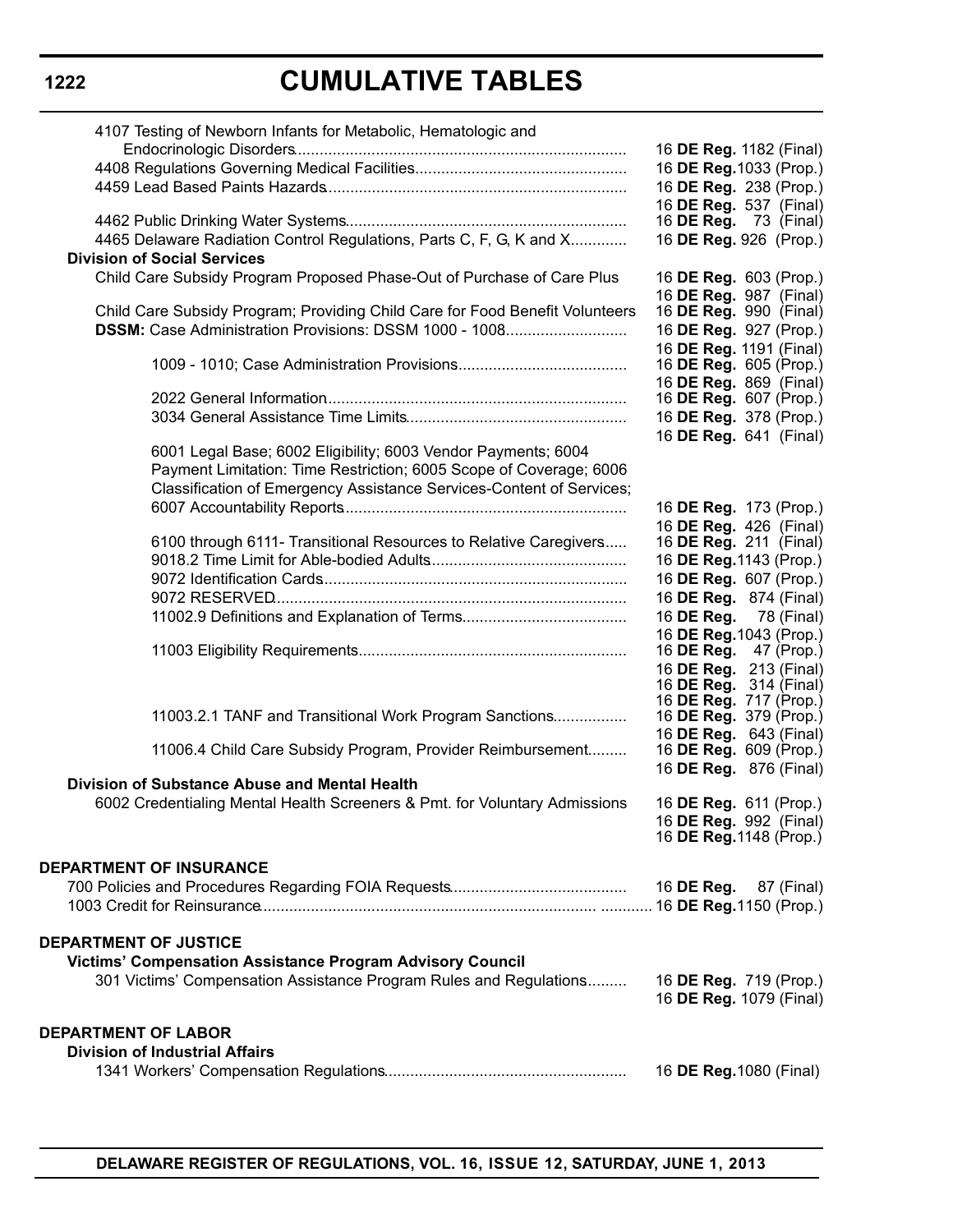| DEPARTMENT OF NATURAL RESOURCES AND ENVIRONMENTAL CONTROL<br><b>Office of the Secretary</b> |                         |                                                  |
|---------------------------------------------------------------------------------------------|-------------------------|--------------------------------------------------|
| <b>Division of Air Quality</b>                                                              | 16 DE Reg. 381 (Prop.)  |                                                  |
|                                                                                             |                         |                                                  |
| 1108 Sulfur Dioxide Emissions From Fuel Burning Equipment                                   | 16 DE Reg. 1044 (Prop.) |                                                  |
|                                                                                             | 16 DE Reg. 181 (Prop.)  |                                                  |
|                                                                                             |                         | 16 DE Reg. 644 (Final)                           |
|                                                                                             | 16 DE Reg. 214 (Final)  |                                                  |
|                                                                                             |                         | 16 DE Reg. 239 (Prop.)                           |
| 1138 Emission Standards for Hazardous Air Pollutants for Source Categories                  | 16 DE Reg. 182 (Prop.)  |                                                  |
|                                                                                             |                         | 16 DE Reg. 646 (Final)<br>16 DE Reg. 720 (Prop.) |
|                                                                                             | 16 DE Reg. 994 (Final)  |                                                  |
| <b>Division of Fish and Wildlife</b>                                                        |                         |                                                  |
|                                                                                             | 16 DE Reg. 722 (Prop.)  |                                                  |
|                                                                                             |                         | 16 DE Reg. 1082 (Final)                          |
| Non-Tidal Finfish Regulations 3301, 3303, 3304, 3305, 3306, 3307, 3308,                     |                         |                                                  |
|                                                                                             | 16 DE Reg. 245 (Prop.)  |                                                  |
|                                                                                             | 16 DE Reg. 788 (Final)  |                                                  |
| 3507 Black Sea Bass Size Limit; Trip Limits, Seasons; Quotas                                | 16 DE Reg. 184 (Prop.)  |                                                  |
|                                                                                             | 16 DE Reg. 431 (Final)  |                                                  |
|                                                                                             | 16 DE Reg. 929 (Prop.)  |                                                  |
| 3521 Weakfish Size Limits; Possession Limits, Seasons                                       | 16 DE Reg. 382 (Prop.)  |                                                  |
|                                                                                             | 16 DE Reg. 216 (Final)  |                                                  |
|                                                                                             | 16 DE Reg. 931 (Prop.)  |                                                  |
|                                                                                             | 16 DE Reg. 94 (Final)   |                                                  |
|                                                                                             | .16 DE Reg.1151 (Prop.) |                                                  |
| 3900 Wildlife, Sections 2.0 Method of Take; 5.0 Wild Turkeys; 10.0 Nuisance                 |                         |                                                  |
| Game Animals; 14.0 Falconry and 16.0 Endangered Species                                     | 16 DE Reg. 723 (Prop.)  |                                                  |
| <b>Division of Waste and Hazardous Substances</b>                                           |                         |                                                  |
| 1302 Regs. Governing Hazardous Waste, Parts 261, 262, 265, 266 & 268                        | 16 DE Reg. 383 (Prop.)  |                                                  |
|                                                                                             |                         | 16 DE Reg. 784 (Final)                           |
|                                                                                             | 16 DE Reg. 251 (Prop.)  |                                                  |
|                                                                                             |                         | 16 DE Reg. 786 (Final)                           |
| 1375 Delaware Regulations Governing Hazardous Substance Cleanup<br><b>Division of Water</b> | 16 DE Reg. 218 (Final)  |                                                  |
| 7101 Regulations Governing the Design, Installation and Operation of On-Site                |                         |                                                  |
|                                                                                             | 16 DE Reg. 395 (Prop.)  |                                                  |
| 7201 Regulations Governing the Control of Water Pollution                                   | 16 DE Reg. 14 (Emer.)   |                                                  |
|                                                                                             | 16 DE Reg. 50 (Prop.)   |                                                  |
|                                                                                             | 16 DE Reg. 322 (Final)  |                                                  |
| Division of Watershed Stewardship                                                           |                         |                                                  |
|                                                                                             | 16 DE Reg. 1047(Prop.)  |                                                  |
| 7431 Total Maximum Daily Load (TMDL) for the Lums Pond Sub-Watershed                        | 16 DE Reg. 186 (Prop.)  |                                                  |
|                                                                                             |                         | 16 DE Reg. 538 (Final)                           |
| DEPARTMENT OF SAFETY AND HOMELAND SECURITY                                                  |                         |                                                  |
| <b>Office of the Secretary</b>                                                              |                         |                                                  |
|                                                                                             | 16 DE Reg. 933 (Prop.)  |                                                  |
| <b>Alcoholic Beverage Control Commission</b>                                                |                         |                                                  |
| Regulations Governing Wholesale and Supply Operation, The "At Rest"                         |                         |                                                  |
|                                                                                             | 16 DE Reg. 252 (Prop.)  |                                                  |
| <b>Division of State Police</b>                                                             |                         |                                                  |
| 2300 Pawn Brokers, Secondhand Dealers and Scrap Metal Processors                            | 16 DE Reg. 255 (Prop.)  |                                                  |
|                                                                                             | 16 DE Reg. 540 (Final)  |                                                  |
|                                                                                             |                         | 16 DE Reg. 728 (Prop.)                           |

**DELAWARE REGISTER OF REGULATIONS, VOL. 16, ISSUE 12, SATURDAY, JUNE 1, 2013**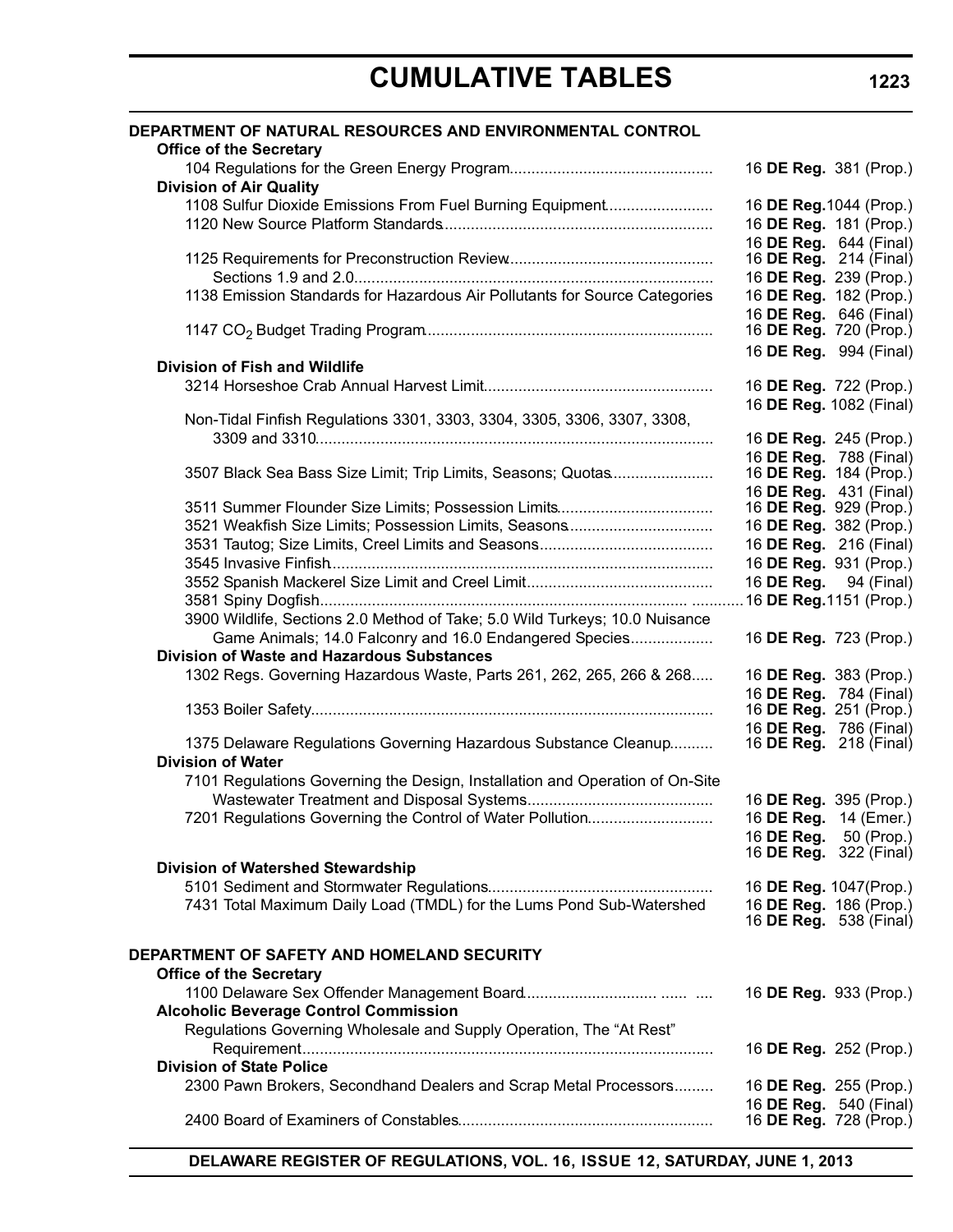| <b>Division of Family Services</b><br>16 DE Reg. 1152 (Prop.)<br>302 Child Abuse Registry Checks for Child Care and Health Care Persons<br>16 DE Reg. 1159 (Prop.)<br><b>Division of Professional Regulation</b><br><b>Gaming Control Board</b><br>16 <b>DE Reg.</b> 219 (Final)<br>16 DE Reg. 520 (Prop.)<br>16 <b>DE Reg.</b> 879 (Final)<br>16 DE Reg. 730 (Prop.)<br>16 DE Reg. 944 (Prop.)<br>16 DE Reg. 1 194 (Final)<br>16 <b>DE Reg.</b> 219 (Final)<br>103 Regulations Governing Charitable Gambling Other Than Raffles;<br>16 DE Reg. 219 (Final)<br>16 DE Reg. 219 (Final)<br>16 DE Reg. 324 (Final)<br>16 DE Reg. 733 (Prop.)<br>16 DE Reg. 1195(Final)<br>16 DE Reg.<br>96 (Final)<br>16 DE Reg. 1049 (Prop.)<br>1100 Board of Dentistry & Dental Hygiene, Section 6.0 Continuing Education.<br>16 DE Reg. 881 (Final)<br>1100 Board of Dentistry & Dental Hygiene, Section 7.0 Anesthesia Regulations<br>16 DE Reg. 257 (Prop.)<br>16 DE Reg. 328 (Final)<br>16 <b>DE Reg.</b> 880 (Final)<br>16 DE Reg. 188 (Prop.)<br>16 DE Reg. 648 (Final)<br>16 DE Reg. 617 (Prop.)<br>16 DE Reg. 651 (Final)<br>16 DE Reg. 1085 (Final)<br>Section 31.0, Use of Controlled Substances for the Treatment of Pain<br>16 DE Reg. 260 (Prop.)<br>16 <b>DE Reg.</b> 330 (Final)<br>16 DE Reg.<br>97 (Final)<br>16 DE Reg. 434 (Final)<br>16 DE Reg. 652 (Final)<br>16 DE Reg. 736 (Prop.)<br>16 DE Reg. 1051 (Prop.)<br>16 <b>DE Reg.</b> 654 (Final)<br>16 DE Reg. 739 (Prop.)<br>16 DE Reg. 998 (Final)<br>16 DE Reg. 1053 (Prop.)<br>2700 Board of Registration for Professional Land Surveyors<br>16 <b>DE Reg.</b> 436 (Final)<br>16 DE Reg. 543 (Final)<br>16 <b>DE Reg.</b> 1196(Final)<br>16 DE Reg.<br>99 (Final)<br>16 DE Reg. 1162(Prop.)<br>16 <b>DE Reg.</b> 104 (Final)<br>16 DE Reg. 1165(Prop.)<br>16 DE Reg. 221 (Final)<br>16 DE Reg. 949 (Prop.)<br>16 DE Reg. 999 (Final)<br>3000 Board of Professional Counselors of Mental Health and Chemical<br>16 <b>DE Reg.</b> 105 (Final)<br>16 DE Reg. 106 (Final) |                                                                      | 16 DE Reg. 996 (Final) |
|--------------------------------------------------------------------------------------------------------------------------------------------------------------------------------------------------------------------------------------------------------------------------------------------------------------------------------------------------------------------------------------------------------------------------------------------------------------------------------------------------------------------------------------------------------------------------------------------------------------------------------------------------------------------------------------------------------------------------------------------------------------------------------------------------------------------------------------------------------------------------------------------------------------------------------------------------------------------------------------------------------------------------------------------------------------------------------------------------------------------------------------------------------------------------------------------------------------------------------------------------------------------------------------------------------------------------------------------------------------------------------------------------------------------------------------------------------------------------------------------------------------------------------------------------------------------------------------------------------------------------------------------------------------------------------------------------------------------------------------------------------------------------------------------------------------------------------------------------------------------------------------------------------------------------------------------------------------------------------------------------------------------------------|----------------------------------------------------------------------|------------------------|
|                                                                                                                                                                                                                                                                                                                                                                                                                                                                                                                                                                                                                                                                                                                                                                                                                                                                                                                                                                                                                                                                                                                                                                                                                                                                                                                                                                                                                                                                                                                                                                                                                                                                                                                                                                                                                                                                                                                                                                                                                                | <b>DEPARTMENT OF SERVICES FOR CHILDREN, YOUTH AND THEIR FAMILIES</b> |                        |
|                                                                                                                                                                                                                                                                                                                                                                                                                                                                                                                                                                                                                                                                                                                                                                                                                                                                                                                                                                                                                                                                                                                                                                                                                                                                                                                                                                                                                                                                                                                                                                                                                                                                                                                                                                                                                                                                                                                                                                                                                                |                                                                      |                        |
|                                                                                                                                                                                                                                                                                                                                                                                                                                                                                                                                                                                                                                                                                                                                                                                                                                                                                                                                                                                                                                                                                                                                                                                                                                                                                                                                                                                                                                                                                                                                                                                                                                                                                                                                                                                                                                                                                                                                                                                                                                |                                                                      |                        |
|                                                                                                                                                                                                                                                                                                                                                                                                                                                                                                                                                                                                                                                                                                                                                                                                                                                                                                                                                                                                                                                                                                                                                                                                                                                                                                                                                                                                                                                                                                                                                                                                                                                                                                                                                                                                                                                                                                                                                                                                                                | <b>DEPARTMENT OF STATE</b>                                           |                        |
|                                                                                                                                                                                                                                                                                                                                                                                                                                                                                                                                                                                                                                                                                                                                                                                                                                                                                                                                                                                                                                                                                                                                                                                                                                                                                                                                                                                                                                                                                                                                                                                                                                                                                                                                                                                                                                                                                                                                                                                                                                |                                                                      |                        |
|                                                                                                                                                                                                                                                                                                                                                                                                                                                                                                                                                                                                                                                                                                                                                                                                                                                                                                                                                                                                                                                                                                                                                                                                                                                                                                                                                                                                                                                                                                                                                                                                                                                                                                                                                                                                                                                                                                                                                                                                                                |                                                                      |                        |
|                                                                                                                                                                                                                                                                                                                                                                                                                                                                                                                                                                                                                                                                                                                                                                                                                                                                                                                                                                                                                                                                                                                                                                                                                                                                                                                                                                                                                                                                                                                                                                                                                                                                                                                                                                                                                                                                                                                                                                                                                                |                                                                      |                        |
|                                                                                                                                                                                                                                                                                                                                                                                                                                                                                                                                                                                                                                                                                                                                                                                                                                                                                                                                                                                                                                                                                                                                                                                                                                                                                                                                                                                                                                                                                                                                                                                                                                                                                                                                                                                                                                                                                                                                                                                                                                |                                                                      |                        |
|                                                                                                                                                                                                                                                                                                                                                                                                                                                                                                                                                                                                                                                                                                                                                                                                                                                                                                                                                                                                                                                                                                                                                                                                                                                                                                                                                                                                                                                                                                                                                                                                                                                                                                                                                                                                                                                                                                                                                                                                                                |                                                                      |                        |
|                                                                                                                                                                                                                                                                                                                                                                                                                                                                                                                                                                                                                                                                                                                                                                                                                                                                                                                                                                                                                                                                                                                                                                                                                                                                                                                                                                                                                                                                                                                                                                                                                                                                                                                                                                                                                                                                                                                                                                                                                                |                                                                      |                        |
|                                                                                                                                                                                                                                                                                                                                                                                                                                                                                                                                                                                                                                                                                                                                                                                                                                                                                                                                                                                                                                                                                                                                                                                                                                                                                                                                                                                                                                                                                                                                                                                                                                                                                                                                                                                                                                                                                                                                                                                                                                |                                                                      |                        |
|                                                                                                                                                                                                                                                                                                                                                                                                                                                                                                                                                                                                                                                                                                                                                                                                                                                                                                                                                                                                                                                                                                                                                                                                                                                                                                                                                                                                                                                                                                                                                                                                                                                                                                                                                                                                                                                                                                                                                                                                                                |                                                                      |                        |
|                                                                                                                                                                                                                                                                                                                                                                                                                                                                                                                                                                                                                                                                                                                                                                                                                                                                                                                                                                                                                                                                                                                                                                                                                                                                                                                                                                                                                                                                                                                                                                                                                                                                                                                                                                                                                                                                                                                                                                                                                                |                                                                      |                        |
|                                                                                                                                                                                                                                                                                                                                                                                                                                                                                                                                                                                                                                                                                                                                                                                                                                                                                                                                                                                                                                                                                                                                                                                                                                                                                                                                                                                                                                                                                                                                                                                                                                                                                                                                                                                                                                                                                                                                                                                                                                |                                                                      |                        |
|                                                                                                                                                                                                                                                                                                                                                                                                                                                                                                                                                                                                                                                                                                                                                                                                                                                                                                                                                                                                                                                                                                                                                                                                                                                                                                                                                                                                                                                                                                                                                                                                                                                                                                                                                                                                                                                                                                                                                                                                                                |                                                                      |                        |
|                                                                                                                                                                                                                                                                                                                                                                                                                                                                                                                                                                                                                                                                                                                                                                                                                                                                                                                                                                                                                                                                                                                                                                                                                                                                                                                                                                                                                                                                                                                                                                                                                                                                                                                                                                                                                                                                                                                                                                                                                                |                                                                      |                        |
|                                                                                                                                                                                                                                                                                                                                                                                                                                                                                                                                                                                                                                                                                                                                                                                                                                                                                                                                                                                                                                                                                                                                                                                                                                                                                                                                                                                                                                                                                                                                                                                                                                                                                                                                                                                                                                                                                                                                                                                                                                |                                                                      |                        |
|                                                                                                                                                                                                                                                                                                                                                                                                                                                                                                                                                                                                                                                                                                                                                                                                                                                                                                                                                                                                                                                                                                                                                                                                                                                                                                                                                                                                                                                                                                                                                                                                                                                                                                                                                                                                                                                                                                                                                                                                                                |                                                                      |                        |
|                                                                                                                                                                                                                                                                                                                                                                                                                                                                                                                                                                                                                                                                                                                                                                                                                                                                                                                                                                                                                                                                                                                                                                                                                                                                                                                                                                                                                                                                                                                                                                                                                                                                                                                                                                                                                                                                                                                                                                                                                                |                                                                      |                        |
|                                                                                                                                                                                                                                                                                                                                                                                                                                                                                                                                                                                                                                                                                                                                                                                                                                                                                                                                                                                                                                                                                                                                                                                                                                                                                                                                                                                                                                                                                                                                                                                                                                                                                                                                                                                                                                                                                                                                                                                                                                |                                                                      |                        |
|                                                                                                                                                                                                                                                                                                                                                                                                                                                                                                                                                                                                                                                                                                                                                                                                                                                                                                                                                                                                                                                                                                                                                                                                                                                                                                                                                                                                                                                                                                                                                                                                                                                                                                                                                                                                                                                                                                                                                                                                                                |                                                                      |                        |
|                                                                                                                                                                                                                                                                                                                                                                                                                                                                                                                                                                                                                                                                                                                                                                                                                                                                                                                                                                                                                                                                                                                                                                                                                                                                                                                                                                                                                                                                                                                                                                                                                                                                                                                                                                                                                                                                                                                                                                                                                                |                                                                      |                        |
|                                                                                                                                                                                                                                                                                                                                                                                                                                                                                                                                                                                                                                                                                                                                                                                                                                                                                                                                                                                                                                                                                                                                                                                                                                                                                                                                                                                                                                                                                                                                                                                                                                                                                                                                                                                                                                                                                                                                                                                                                                |                                                                      |                        |
|                                                                                                                                                                                                                                                                                                                                                                                                                                                                                                                                                                                                                                                                                                                                                                                                                                                                                                                                                                                                                                                                                                                                                                                                                                                                                                                                                                                                                                                                                                                                                                                                                                                                                                                                                                                                                                                                                                                                                                                                                                |                                                                      |                        |
|                                                                                                                                                                                                                                                                                                                                                                                                                                                                                                                                                                                                                                                                                                                                                                                                                                                                                                                                                                                                                                                                                                                                                                                                                                                                                                                                                                                                                                                                                                                                                                                                                                                                                                                                                                                                                                                                                                                                                                                                                                |                                                                      |                        |
|                                                                                                                                                                                                                                                                                                                                                                                                                                                                                                                                                                                                                                                                                                                                                                                                                                                                                                                                                                                                                                                                                                                                                                                                                                                                                                                                                                                                                                                                                                                                                                                                                                                                                                                                                                                                                                                                                                                                                                                                                                |                                                                      |                        |
|                                                                                                                                                                                                                                                                                                                                                                                                                                                                                                                                                                                                                                                                                                                                                                                                                                                                                                                                                                                                                                                                                                                                                                                                                                                                                                                                                                                                                                                                                                                                                                                                                                                                                                                                                                                                                                                                                                                                                                                                                                |                                                                      |                        |
|                                                                                                                                                                                                                                                                                                                                                                                                                                                                                                                                                                                                                                                                                                                                                                                                                                                                                                                                                                                                                                                                                                                                                                                                                                                                                                                                                                                                                                                                                                                                                                                                                                                                                                                                                                                                                                                                                                                                                                                                                                |                                                                      |                        |
|                                                                                                                                                                                                                                                                                                                                                                                                                                                                                                                                                                                                                                                                                                                                                                                                                                                                                                                                                                                                                                                                                                                                                                                                                                                                                                                                                                                                                                                                                                                                                                                                                                                                                                                                                                                                                                                                                                                                                                                                                                |                                                                      |                        |
|                                                                                                                                                                                                                                                                                                                                                                                                                                                                                                                                                                                                                                                                                                                                                                                                                                                                                                                                                                                                                                                                                                                                                                                                                                                                                                                                                                                                                                                                                                                                                                                                                                                                                                                                                                                                                                                                                                                                                                                                                                |                                                                      |                        |
|                                                                                                                                                                                                                                                                                                                                                                                                                                                                                                                                                                                                                                                                                                                                                                                                                                                                                                                                                                                                                                                                                                                                                                                                                                                                                                                                                                                                                                                                                                                                                                                                                                                                                                                                                                                                                                                                                                                                                                                                                                |                                                                      |                        |
|                                                                                                                                                                                                                                                                                                                                                                                                                                                                                                                                                                                                                                                                                                                                                                                                                                                                                                                                                                                                                                                                                                                                                                                                                                                                                                                                                                                                                                                                                                                                                                                                                                                                                                                                                                                                                                                                                                                                                                                                                                |                                                                      |                        |
|                                                                                                                                                                                                                                                                                                                                                                                                                                                                                                                                                                                                                                                                                                                                                                                                                                                                                                                                                                                                                                                                                                                                                                                                                                                                                                                                                                                                                                                                                                                                                                                                                                                                                                                                                                                                                                                                                                                                                                                                                                |                                                                      |                        |
|                                                                                                                                                                                                                                                                                                                                                                                                                                                                                                                                                                                                                                                                                                                                                                                                                                                                                                                                                                                                                                                                                                                                                                                                                                                                                                                                                                                                                                                                                                                                                                                                                                                                                                                                                                                                                                                                                                                                                                                                                                |                                                                      |                        |
|                                                                                                                                                                                                                                                                                                                                                                                                                                                                                                                                                                                                                                                                                                                                                                                                                                                                                                                                                                                                                                                                                                                                                                                                                                                                                                                                                                                                                                                                                                                                                                                                                                                                                                                                                                                                                                                                                                                                                                                                                                |                                                                      |                        |
|                                                                                                                                                                                                                                                                                                                                                                                                                                                                                                                                                                                                                                                                                                                                                                                                                                                                                                                                                                                                                                                                                                                                                                                                                                                                                                                                                                                                                                                                                                                                                                                                                                                                                                                                                                                                                                                                                                                                                                                                                                |                                                                      |                        |
|                                                                                                                                                                                                                                                                                                                                                                                                                                                                                                                                                                                                                                                                                                                                                                                                                                                                                                                                                                                                                                                                                                                                                                                                                                                                                                                                                                                                                                                                                                                                                                                                                                                                                                                                                                                                                                                                                                                                                                                                                                |                                                                      |                        |
|                                                                                                                                                                                                                                                                                                                                                                                                                                                                                                                                                                                                                                                                                                                                                                                                                                                                                                                                                                                                                                                                                                                                                                                                                                                                                                                                                                                                                                                                                                                                                                                                                                                                                                                                                                                                                                                                                                                                                                                                                                |                                                                      |                        |
|                                                                                                                                                                                                                                                                                                                                                                                                                                                                                                                                                                                                                                                                                                                                                                                                                                                                                                                                                                                                                                                                                                                                                                                                                                                                                                                                                                                                                                                                                                                                                                                                                                                                                                                                                                                                                                                                                                                                                                                                                                |                                                                      |                        |
|                                                                                                                                                                                                                                                                                                                                                                                                                                                                                                                                                                                                                                                                                                                                                                                                                                                                                                                                                                                                                                                                                                                                                                                                                                                                                                                                                                                                                                                                                                                                                                                                                                                                                                                                                                                                                                                                                                                                                                                                                                |                                                                      |                        |
|                                                                                                                                                                                                                                                                                                                                                                                                                                                                                                                                                                                                                                                                                                                                                                                                                                                                                                                                                                                                                                                                                                                                                                                                                                                                                                                                                                                                                                                                                                                                                                                                                                                                                                                                                                                                                                                                                                                                                                                                                                |                                                                      |                        |
|                                                                                                                                                                                                                                                                                                                                                                                                                                                                                                                                                                                                                                                                                                                                                                                                                                                                                                                                                                                                                                                                                                                                                                                                                                                                                                                                                                                                                                                                                                                                                                                                                                                                                                                                                                                                                                                                                                                                                                                                                                |                                                                      |                        |
|                                                                                                                                                                                                                                                                                                                                                                                                                                                                                                                                                                                                                                                                                                                                                                                                                                                                                                                                                                                                                                                                                                                                                                                                                                                                                                                                                                                                                                                                                                                                                                                                                                                                                                                                                                                                                                                                                                                                                                                                                                |                                                                      |                        |
|                                                                                                                                                                                                                                                                                                                                                                                                                                                                                                                                                                                                                                                                                                                                                                                                                                                                                                                                                                                                                                                                                                                                                                                                                                                                                                                                                                                                                                                                                                                                                                                                                                                                                                                                                                                                                                                                                                                                                                                                                                |                                                                      |                        |
|                                                                                                                                                                                                                                                                                                                                                                                                                                                                                                                                                                                                                                                                                                                                                                                                                                                                                                                                                                                                                                                                                                                                                                                                                                                                                                                                                                                                                                                                                                                                                                                                                                                                                                                                                                                                                                                                                                                                                                                                                                |                                                                      | 16 DE Reg. 264 (Prop.) |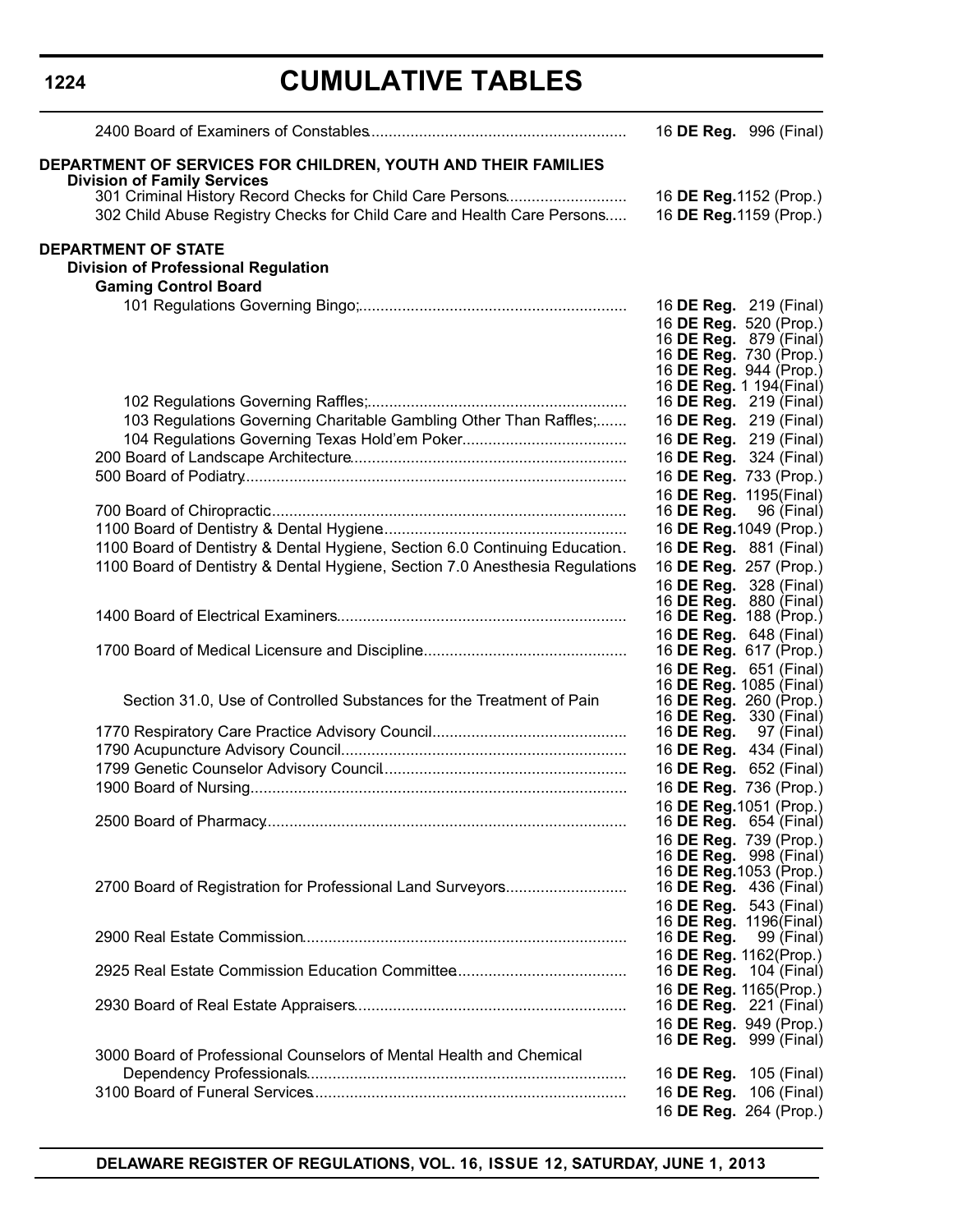|                                                                                                                                                                     | 16 DE Reg. 655 (Final)<br>16 DE Reg. 1056 (Prop.)<br>16 DE Reg. 51 (Prop.)<br>16 DE Reg. 437 (Final)        |
|---------------------------------------------------------------------------------------------------------------------------------------------------------------------|-------------------------------------------------------------------------------------------------------------|
| 5200 Board of Examiners of Nursing Home Administrators                                                                                                              | 16 <b>DE Reg.</b> 108 (Final)<br>16 DE Reg. 397 (Prop.)<br>16 DE Reg. 222 (Final)<br>16 DE Reg. 1167(Prop.) |
|                                                                                                                                                                     | 16 DE Reg. 267 (Prop.)<br>16 DE Reg. 1168 (Prop.)<br>16 DE Reg. 1198 (Final)                                |
| <b>Office of the State Bank Commissioner</b>                                                                                                                        |                                                                                                             |
| 905 Loan Limitations: Credit Exposure to Derivative Transactions                                                                                                    | 16 DE Reg. 523 (Prop.)<br>16 DE Reg. 815(Errata)                                                            |
| 1109 Instructions for Calculation of Employment Tax Credits (5 Del.C. §1105)                                                                                        | 16 DE Reg. 656 (Final)<br>16 DE Reg. 398 (Prop.)<br>16 DE Reg. 658 (Final)                                  |
| 2301 Report of Delaware Sale of Checks, Drafts and Money Orders Volume                                                                                              | 16 DE Reg. 1059 (Prop.)                                                                                     |
|                                                                                                                                                                     | 16 DE Reg. 1059 (Prop.)                                                                                     |
| 2309 Standards and Regulations for Subdivision Streets and State                                                                                                    | 16 DE Reg. 1199(Final)                                                                                      |
| 2701 Licensed Casher of Checks, Drafts, or Money Orders Operating Regs.<br>2702 Licensed Casher of Checks, Drafts, or Money Orders Posting of the                   | 16 DE Reg. 1059 (Prop.)                                                                                     |
|                                                                                                                                                                     | 16 DE Reg. 1059 (Prop.)                                                                                     |
| <b>Public Service Commission</b>                                                                                                                                    |                                                                                                             |
|                                                                                                                                                                     | 16 DE Reg. 741 (Prop.)                                                                                      |
| 3008 Rules and Procedures to Implement the Renewable Energy Portfolio                                                                                               | 16 DE Reg. 1000 (Final)                                                                                     |
|                                                                                                                                                                     | 16 DE Reg. 402 (Prop.)<br>16 DE Reg. 790 (Final)                                                            |
| DEPARTMENT OF TRANSPORTATION                                                                                                                                        |                                                                                                             |
| <b>Division of Motor Vehicles</b>                                                                                                                                   |                                                                                                             |
| 2222 School Bus Driver Qualifications and Endorsements                                                                                                              | 16 DE Reg. 405 (Prop.)                                                                                      |
| <b>Division of Planning and Policy</b>                                                                                                                              | 16 DE Reg. 1001 (Final)                                                                                     |
| 2309 Standards and Regulations for Subdivision Streets and State Highway                                                                                            |                                                                                                             |
|                                                                                                                                                                     | 16 DE Reg. 192 (Prop.)                                                                                      |
|                                                                                                                                                                     | 16 DE Reg. 618 (Prop.)                                                                                      |
|                                                                                                                                                                     | 16 DE Reg. 1087 (Final)                                                                                     |
| <b>Division of Technology and Support Services</b><br>2501 External Equal Employment Opportunity Complaint Procedure<br><b>Division of Transportation Solutions</b> | 16 DE Reg. 270 (Prop.)                                                                                      |
|                                                                                                                                                                     | 16 DE Reg. 1065 (Prop.)                                                                                     |
| 2402 Delaware Manual on Uniform Traffic Control Devices                                                                                                             | 16 DE Reg. 274 (Prop.)                                                                                      |
|                                                                                                                                                                     | 16 DE Reg. 660 (Final)                                                                                      |
|                                                                                                                                                                     | 16 DE Reg. 194 (Prop.)                                                                                      |
|                                                                                                                                                                     | 16 DE Reg. 544 (Final)                                                                                      |
| <b>EXECUTIVE DEPARTMENT</b><br><b>Delaware Economic Development Authority</b>                                                                                       |                                                                                                             |
| 401 Procedures Regarding Non-State Guaranteed Bonds                                                                                                                 | 16 DE Reg. 831 (Prop.)                                                                                      |
| 403 Administration and Operation of Council on Development Finance<br><b>Delaware Economic Development Office</b>                                                   | 16 DE Reg. 831 (Prop.)                                                                                      |
| 402 Procedures Governing The Delaware Strategic Fund                                                                                                                | 16 DE Reg. 194 (Prop.)                                                                                      |
|                                                                                                                                                                     | 16 DE Reg. 662 (Final)                                                                                      |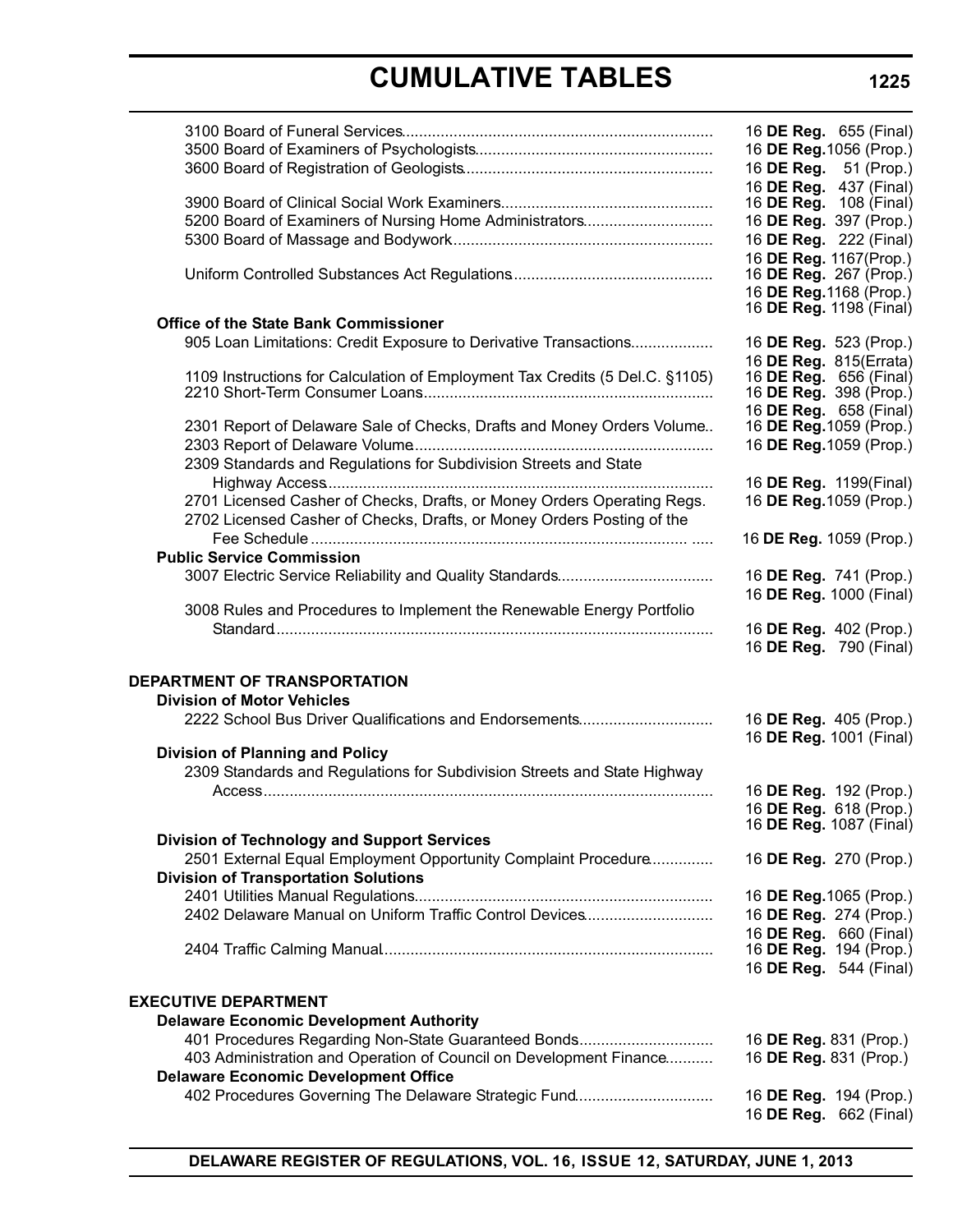|                                                                 | 16 DE Reg. 194 (Prop.)                                         |
|-----------------------------------------------------------------|----------------------------------------------------------------|
|                                                                 | 16 <b>DE Reg.</b> 662 (Final)<br>16 <b>DE Reg.</b> 194 (Prop.) |
|                                                                 | 16 DE Reg. 662 (Final)<br>16 DE Reg. 194 (Prop.)               |
| 454 Procedures Governing Delaware Tourism Grant Program         | 16 DE Reg. 662 (Final)<br>16 DE Reg. 194 (Prop.)               |
| <b>Office of Management and Budget</b>                          | 16 <b>DE Reg.</b> 662 (Final)                                  |
|                                                                 | 16 <b>DE Reg.</b> 743 (Prop.)                                  |
| 2001 Group Health Care Insurance Eligibility and Coverage Rules | 16 DE Reg. 1092 (Final)<br>16 DE Reg. 1003 (Final)             |
| 2007 Disability Insurance Program Rules and Regulations         | 16 DE Reg. 1090 (Final)<br>16 <b>DE Reg.</b> 1004 (Final)      |
| <b>STATE BOARD OF PENSION TRUSTEES</b>                          |                                                                |
| The Delaware Public Employees' Retirement System                |                                                                |
|                                                                 | 16 <b>DE Reg.</b> 1065 (Prop.)                                 |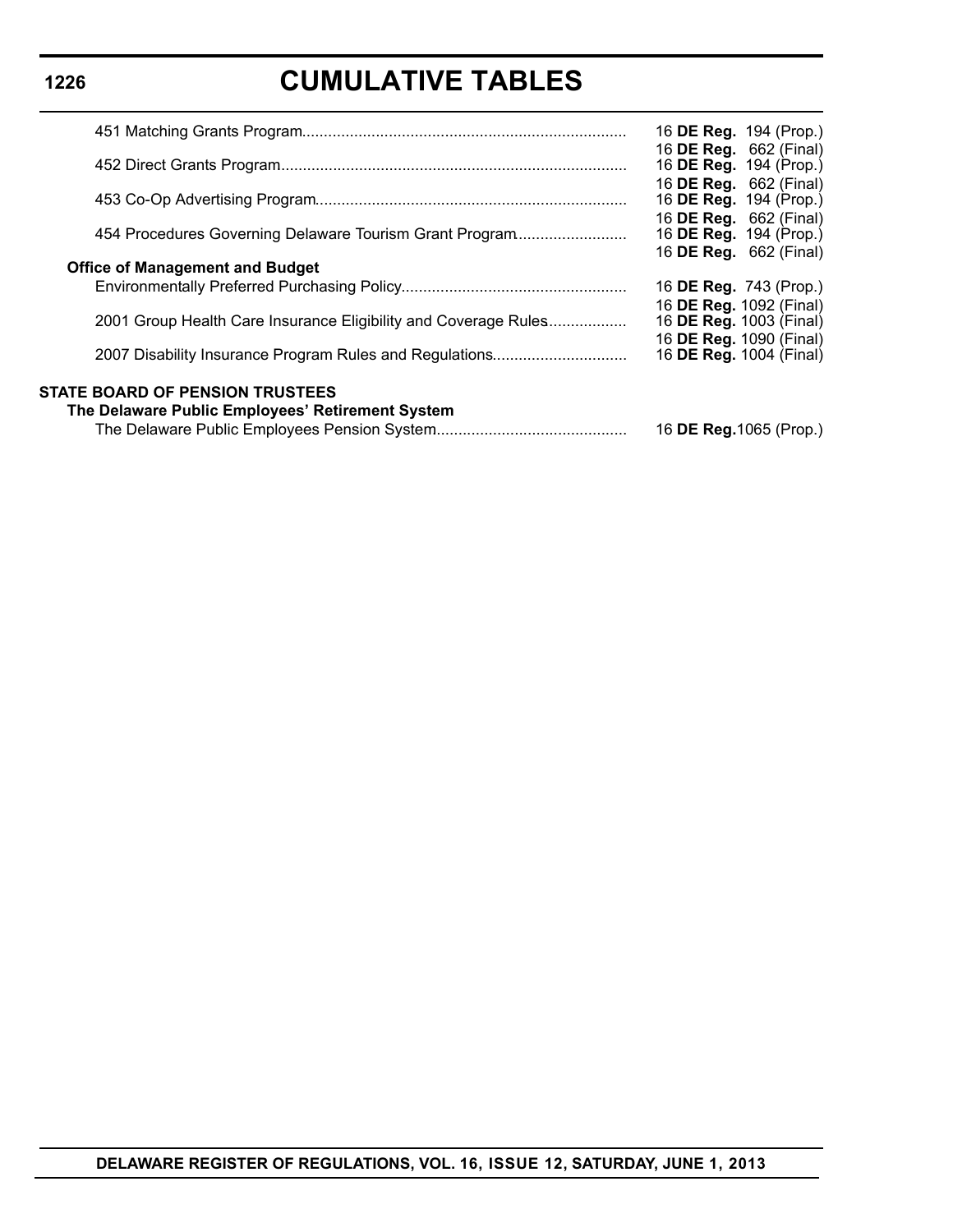# **Symbol Key**

Arial type indicates the text existing prior to the regulation being promulgated. Underlined text indicates new text. Language which is stricken through indicates text being deleted.

# **Proposed Regulations**

Under 29 **Del.C.** §10115 whenever an agency proposes to formulate, adopt, amend or repeal a regulation, it shall file notice and full text of such proposals, together with copies of the existing regulation being adopted, amended or repealed, with the Registrar for publication in the *Register of Regulations* pursuant to §1134 of this title. The notice shall describe the nature of the proceedings including a brief synopsis of the subject, substance, issues, possible terms of the agency action, a reference to the legal authority of the agency to act, and reference to any other regulations that may be impacted or affected by the proposal, and shall state the manner in which persons may present their views; if in writing, of the place to which and the final date by which such views may be submitted; or if at a public hearing, the date, time and place of the hearing. If a public hearing is to be held, such public hearing shall not be scheduled less than 20 days following publication of notice of the proposal in the *Register of Regulations*. If a public hearing will be held on the proposal, notice of the time, date, place and a summary of the nature of the proposal shall also be published in at least 2 Delaware newspapers of general circulation. The notice shall also be mailed to all persons who have made timely written requests of the agency for advance notice of its regulation-making proceedings.

# **[ADMINISTRATIVE OFFICES OF THE COURTS](http://courts.delaware.gov/aoc/) CHILD PLACEMENT REVIEW BOARD**

Statutory Authority: 14 Delaware Code, Section 3445 (14 **Del.C.** §3445)

### **PUBLIC NOTICE**

### **[Regulation Governing the Ivyane Davis Scholarship Fund](#page-3-0)**

The State of Delaware's Child Placement Review Board is submitting regulations regarding the administration of the Ivyane Davis Scholarship Fund. This Memorial Scholarship Fund was established by the General Assembly in June 1989 to provide scholarships for post-secondary education to Delaware residents who have been in foster care in this State. The fund is authorized by Delaware code, Title 14, Chapter 34; it is the intent and purpose of the General Assembly to provide scholarships in memory of Ivyane D.F. Davis, who died February 7, 1989, to deserving Delaware residents who have been placed under foster care in Delaware. This Scholarship is administered by the Child Placement Review Board. The administration of this fund includes monitoring the academic progress of all students as well as a yearly interviews and a requirement to report expenditure as part of The Child Placement Review Boards Annual Report. This is the first time regulations for this fund have been submitted and was a recommendation from the Joint Sunset Committee in 2012.

There will be no Public Hearing regarding these regulations but Public Comments can be sent, by mail or email, to:

Shane O'Hare Child Placement Review Board 820 North French Street, 1st Floor, Wilmington, DE 19801 Email: Shane.O'Hare@state.de.us Public Comments will be accepted until July 15th, 2013.

#### **Foreword**

Ivyane Davis was a woman who believed in children and was committed to helping them succeed. Mrs. Davis was a charter member of the Child Placement Review Board, serving as a Review Board member from the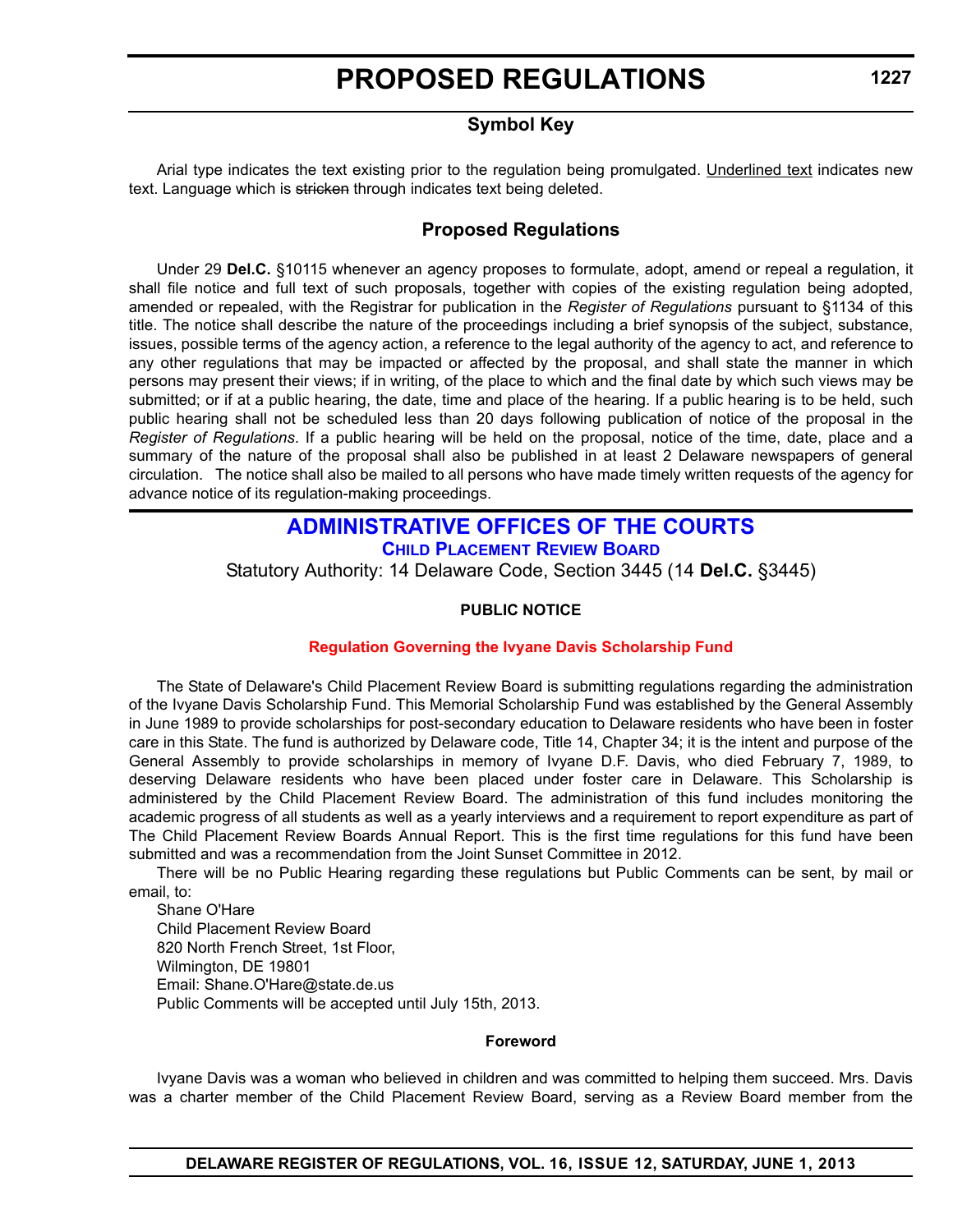# **PROPOSED REGULATIONS**

founding of the Board in 1979 until her death in 1989.

First and foremost, Mrs. Davis was a mother of five children and a foster parent. In addition, she served as a Court Appointed Special Advocate in the Family Court system and was the chairman of the Fresh Air Program in Delaware.

Ivyane Davis was a woman of impressive accomplishments, but she is best remembered for her advocacy work for the well-being of every child. In the nurturing of individuality, the development of talent, and the daily care of children, Mrs. Davis found her life's work.

The Ivyane D. F. Davis Memorial Scholarship honors a remarkable woman by continuing her heritage of offering opportunity to children.

The Ivyane D. F. Davis Memorial Scholarship fund was established by the General Assembly of the State of Delaware in June 1989 to provide scholarships for post-secondary education to Delaware residents who have been in foster care in this State.

This scholarship fund addresses the particular financial needs of many children who have been in foster care and offers them the opportunity for higher education.

The Fund awards several scholarships annually in honor of Mrs. Davis, who had a lifelong interest in the welfare of children.

Ivyane D. F. Davis Scholarships are administered by the State of Delaware and are awarded to recipients selected by the Child Placement Review Board of Delaware. Scholarships are renewable.

### **Regulation Governing the Ivyane Davis Scholarship Fund**

# **1.0 Legal Base and Purpose**

As authorized by Delaware code, 14 **Del.C.** Ch. 34, it is the intent and purpose of the General Assembly to provide scholarships in memory of Ivyane D.F. Davis, who died February 7, 1989, to deserving Delaware residents who have been placed under foster care in Delaware. This Scholarship is administered by the Child Placement Review Board.

# **2.0 General Provisions**

- 2.1 Definition of Terms
	- 2.1.1 The Ivyane D.F. Davis Memorial Scholarship, hence forth referred to in these regulations as the "Scholarship" is established by state law in 14 **Del.C.** §3445 of the state code.
	- 2.1.2 Child Placement Review Board means the citizen review board established under 31 **Del.C.** Ch. 38 of the Delaware state code and will be referred to as the "Board" in these regulations.
	- 2.1.3 The Executive Committee is the oversight body for the Board as established in 31 **Del.C.** §3808 of the Delaware state code.
	- 2.1.4 The Scholarship Committee is established by the Executive Committee to administer the Scholarship and will be referred to as the "Committee" in these regulations.
	- 2.1.5 The CPRB Staff are the employees of the Board designated by the Executive Director of the Board to provide administrative support to the Committee.
	- 2.1.6 An Institution of Higher Learning is an accredited school that:
		- 2.1.6.1 Awards a bachelor's degree or not less than a 2-year program that provides credit towards a degree; or
		- 2.1.6.2 Provides not less than 1 year of training towards gainful employment; or
		- 2.1.6.3 Is a vocational program that provides training for gainful employment and has been in existence for at least two years.
- 2.2 Partnerships and Fund Raising
	- 2.2.1 The board may accept donations from private individuals and organizations for deposit in the fund.
	- 2.2.2 Chaffee Education and Training Vouchers

A portion of the fund, not to exceed one-half of the fund's principle and interest, may be used to assist the Division of Family Services in obtaining Chaffee Educational and Training Vouchers funding; provided, that the board is authorized, by regulation, contract, or memorandum of

### **DELAWARE REGISTER OF REGULATIONS, VOL. 16, ISSUE 12, SATURDAY, JUNE 1, 2013**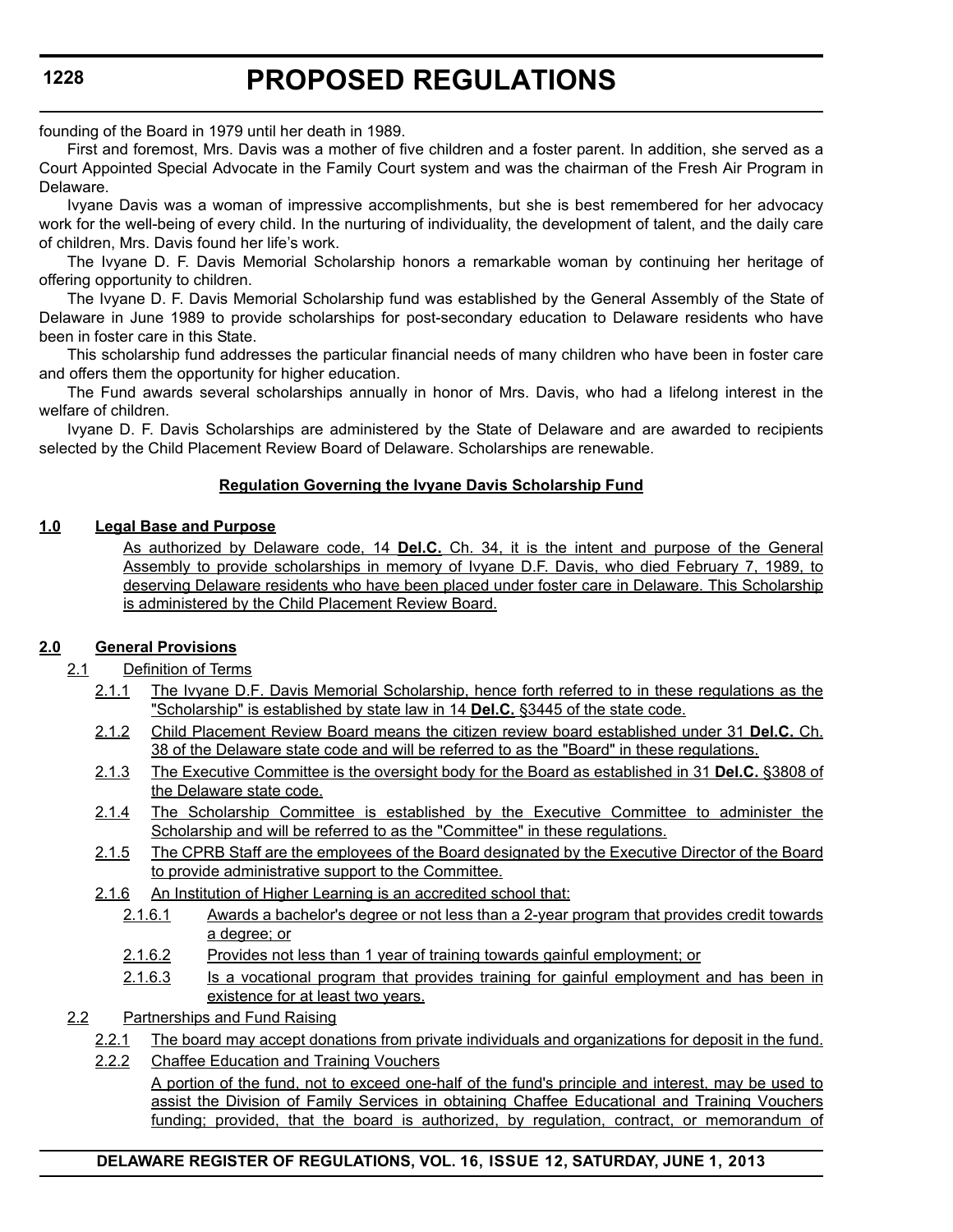<span id="page-16-0"></span>understanding with the Division of Family Services, to administer the funding obtained. The portion of the Scholarship used as the state match is subject to the eligibility criteria established under the Chaffee Education and Training Vouchers.

# **3.0 Provisions for Scholarship Administration**

3.1 Scholarship Committee

The membership of the Scholarship Committee will be established by the Executive Committee annually and will not exceed 4 members. Members shall include at least one active board member, but may also include former board members and other members of the community with expertise that would enhance the expertise of the committee.

3.2 Eligibility

Applicants shall meet the following criteria in order to be eligible for award consideration:

- 3.2.1 Individuals who were at any time under foster care in the State of Delaware; and
- 3.2.2 Individuals who have been residents of Delaware for at least 1 year immediately preceding the application for funds; and
- 3.2.3 Individuals who have been accepted at or who are attending an accredited institution of higher learning or trade school; and
- 3.2.4 Individuals who are not pursuing a degree higher than a Bachelors.

# 3.3 Award Criteria

The committee has the discretion to set the award amount annually based on the students' financial need, their likelihood of success and the number of applicants to ensure a fair distribution of the available funds.

# 3.3.1 When determining the award amounts, the Committee will consider the following:

- 3.3.1.1 Documentation of financial need;
- 3.3.1.2 Previous academic achievements;
- 3.3.1.3 Level and involvement in community service; and
- 3.3.1.4 Anticipated academic success in their educational endeavor.
- 3.3.2 The amount of an award may not exceed the amount of the applicant's school related expenses such as tuition, required fees, room, board and books at the institution specified.
- 3.3.3 Adjustments to the award may be made after an award letter has been issued if the student changes their educational plans or enrollment status (i.e. the student enrolls only part-time rather than full time) after the award letter is issued.
- 3.4 Award Process
	- 3.4.1 Completed Application Packet

All applicants must complete a scholarship application packet which includes forms and documents designated by the Committee. The required forms and instructions will be available to the public via the Board's web page.

3.4.2 Application Due Date Completed application packets are due June 1st for award consideration beginning the following school year and by October 1st to be considered for a mid-year award if funds are available.

# 3.4.3 Interview

The Committee conducts personal interview of the applicant in the summer prior to the start of each school year. The preference is to interview all applicants, however, it is only required of the first year applicants. Interviews may also be held at other times as necessary. A face to face interview is standard, although teleconferences and video-conferencing may be utilized.

- 3.4.4 Award Allocation There is no fixed award amount. The Committee determines the amounts of the award each year based on the available funds and financial needs of the applicants.
- 3.5 Award Distribution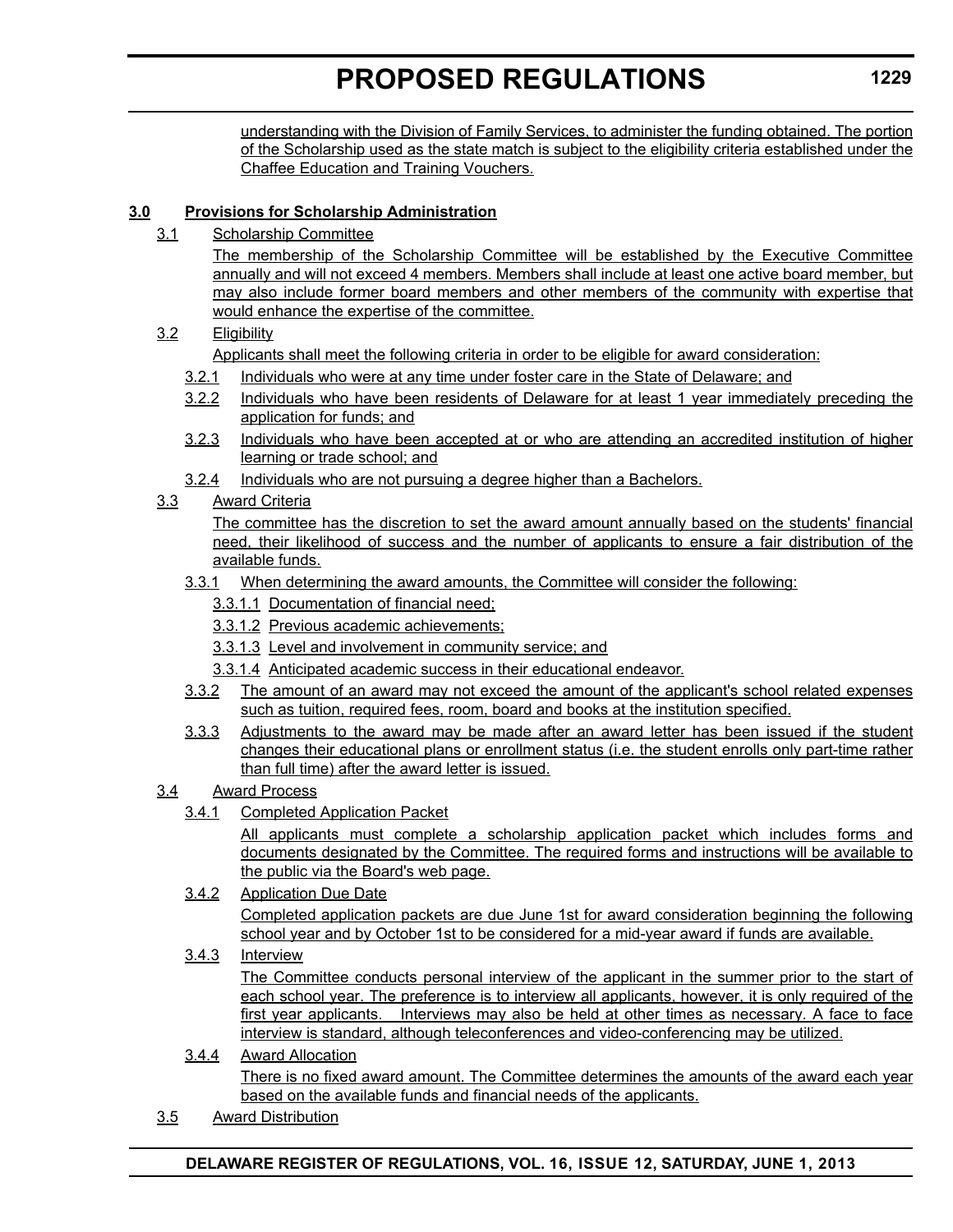- 3.5.1 Award letters that reflect the amount of award determined by the Committee are issued to the student by CPRB staff.
- 3.5.2 Awards shall be dispersed directly to the school or institution and not directly to the student.
- 3.5.3 Funds are dispersed based on the type of school or institution in which the student is enrolled. Whenever it is reasonable, the funds are distributed in conjunction with the institutions assessment period (i.e. semesters, terms) so that an assessment of the student's progress may be made prior to subsequent disbursement of the award.
- 3.6 Reporting Requirements

The Board shall report annually to the General Assembly the following:

- 3.6.1 The number of recipients of scholarships;
- 3.6.2 The institutions attended by said recipients;
- 3.6.3 The total of expenditures made under this scholarship fund; and
- 3.6.4 Other information as it deems useful for the members of the General Assembly.
- 3.7 Educational Progress Expectations.
	- 3.7.1 To remain eligible for the scholarship, the student must maintain a G.P.A of 2.0 or higher or, earn a "meets expectations" rating or better during job training, required remedial courses (i.e. Basic or Pre-Tech courses) or certificate program established assessment period.
	- 3.7.2 The Board will maintain and distribute a policy that outlines the consequences of failure to meet this standard. This policy is an appendix to these regulations; it will be distributed with the student's award letter each year and will be available to the public via the CPRB web page.

# **[DELAWARE SOLID WASTE AUTHORITY](http://www.dswa.com/)**

Statutory Authority: 7 Delaware Code, Section 6403 (7 **Del.C.** §6403) 1 **DE Admin. Code** 501

### **PUBLIC NOTICE**

### **[501 Regulations of the Delaware Solid Waste Authority](#page-3-0)**

Pursuant to 7 **Del.C.** §§6403, 6404, 6406 and other pertinent provisions of 7 **Del.C**. Ch. 64; the Delaware Solid Waste Authority ("DSWA") is proposing amendments to the Regulations of the Delaware Solid Waste Authority (the "Regulations") to modify the Regulations last amended as of November 1, 2011.

**Notice of Hearing:** A public hearing will be held July 2, 2013 at 5:30 p.m., in the DSWA board room located in the main administrative offices of the DSWA at 1128 South Bradford St., Dover, DE 19903. The hearing is to provide an opportunity for public comment on the proposed amendments.

**Written Comments:** The DSWA will receive written comments, suggestions briefs or other written material until the close of business, July 17, 2013. Written comments, suggestions, compilations of data or other written material shall be submitted to Michael D. Parkowski, Manager of Business Services and Government Relations, Delaware Solid Waste Authority, 1128 Somichaeluth Bradford Street, PO Box 455, Dover, D1230elaware 19903. Anyone wishing to obtain a copy of the proposed amendments may obtain a copy from the Delaware Solid Waste Authority, 1128 South Bradford Street, PO Box 455, Dover, Delaware 19903, (302) 739-5361.

**Summary of Proposed Changes:** The proposed amendments are intended to make the Regulations consistent with current practices in solid waste handling and disposal in Delaware and the current operating and contracting policies of the DSWA as these relate to the transportation and disposal of solid waste in Delaware.

**Background and Purpose:** The Delaware Solid Waste Authority ("DSWA") was established by the Delaware General Assembly in 1975 as a statewide solid waste authority, a body politic and corporate constituting a public instrumentality of the State created to perform essential public and governmental functions. Pursuant to 7 **Del.C**. Ch. 64, the DSWA is charged with adopting regulations governing the use and/or operation of facilities under its

**DELAWARE REGISTER OF REGULATIONS, VOL. 16, ISSUE 12, SATURDAY, JUNE 1, 2013**

# <span id="page-17-0"></span>**1230**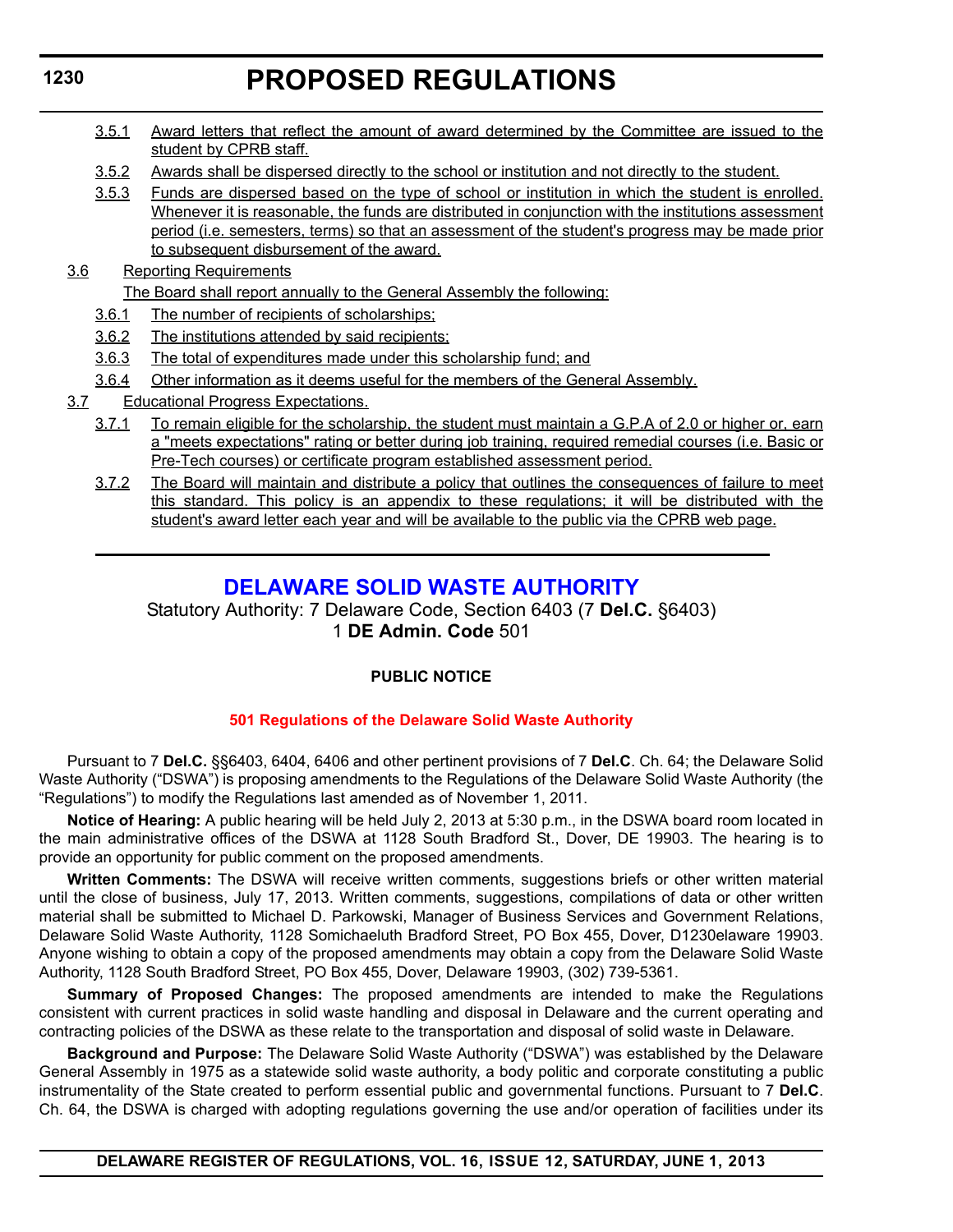<span id="page-18-0"></span>jurisdiction and control; moreover, the DSWA is also charged with the development, implementation and supervision of a program requiring all persons who haul, convey or transport solid waste to obtain a license from the DSWA. Accordingly, the DSWA has adopted the Regulations to implement these functions. The proposed amendments to the Regulations would bring the Regulations up to date with the current operating and contracting policies of the DSWA and the current practices for handling solid waste in the Delaware market. Specifically, these amendments would:

- Add or revise certain definitions.
- Remove certain obsolete or unnecessary references (
- *e.g*., "Delaware Telephone Directory").
- Add notice requirements for licensees entering into servicing arrangements.
- Add further exceptions to the requirement for Municipalities to direct their solid waste to DSWA facilities.
- Add to or amend provisions regulating the transportation and handling of recyclable materials.
- Revise the sections addressing review, enforcement and sanctions to bring same into accord with the provisions of Chapter 64 of Title 7.

#### **\*Please Note: Due to the size of the proposed regulation, it is not being published here. A copy of the regulation is available at:**

# **[501 Regulations of the Delaware Solid Waste Authority](http://regulations.delaware.gov/register/june2013/proposed/16 DE Reg 1230 06-01-13.htm)**

# **[DELAWARE SOLID WASTE AUTHORITY](http://www.dswa.com/)**

Statutory Authority: 7 Delaware Code, Section 6403 (7 **Del.C.** §6403) 1 **DE Admin. Code** 502

# **PUBLIC NOTICE**

# **[502 Statewide Solid Waste Management Plan](#page-3-0)**

Pursuant to 7 **Del.C.** §§6403, 6404, 6406 and other pertinent provisions of 7 **Del.C**. Ch. 64; the Delaware Solid Waste Authority ("DSWA") is proposing an addendum to the Statewide Solid Waste Management Plan (the "Plan") to modify the Plan adopted April 22, 2010.

**Notice of Hearing:** A public hearing will be held July 2, 2013 at 5:00 p.m., in the DSWA board room located in the main administrative offices of the DSWA at 1128 South Bradford St., Dover, DE 19903. The hearing is to provide an opportunity for public comment on the proposed amendments.

**Written Comments:** The DSWA will receive written comments, suggestions briefs or other written material until the close of business, July 1, 2013. Written comments, suggestions, compilations of data or other written material shall be submitted to Michael D. Parkowski, Manager of Business Services and Government Relations, Delaware Solid Waste Authority, 1128 South Bradford Street, PO Box 455, Dover, Delaware 19903. Anyone wishing to obtain a copy of the proposed addendum may obtain a copy from the Delaware Solid Waste Authority, 1128 South Bradford Street, PO Box 455, Dover, Delaware 19903, (302) 739-5361.

**Summary of Proposed Changes:** Pursuant to 7 **Del.C**. Ch. 64, the DSWA is charged with developing the Plan and amending the Plan as necessary. The proposed addendum will address the many functions of the DSWA that benefit the Delaware public and the sources of revenue dedicated to supporting these beneficial functions.

**Background and Purpose:** The Delaware Solid Waste Authority ("DSWA") was established by the Delaware General Assembly in 1975 as a statewide solid waste authority, a body politic and corporate constituting a public instrumentality of the State created to perform essential public and governmental functions. The findings, policies and purposes of the enabling legislation recognized among other things the need for the people of the state to have a clean and wholesome environment through the statewide management of solid waste generated in Delaware. Such statewide management includes the establishment of programs for collection and disposal of solid waste and the recovery of and reuse of discarded materials through recycling and beneficial use. DSWA is expected to monitor, evaluate and police the system of solid waste management in Delaware, including such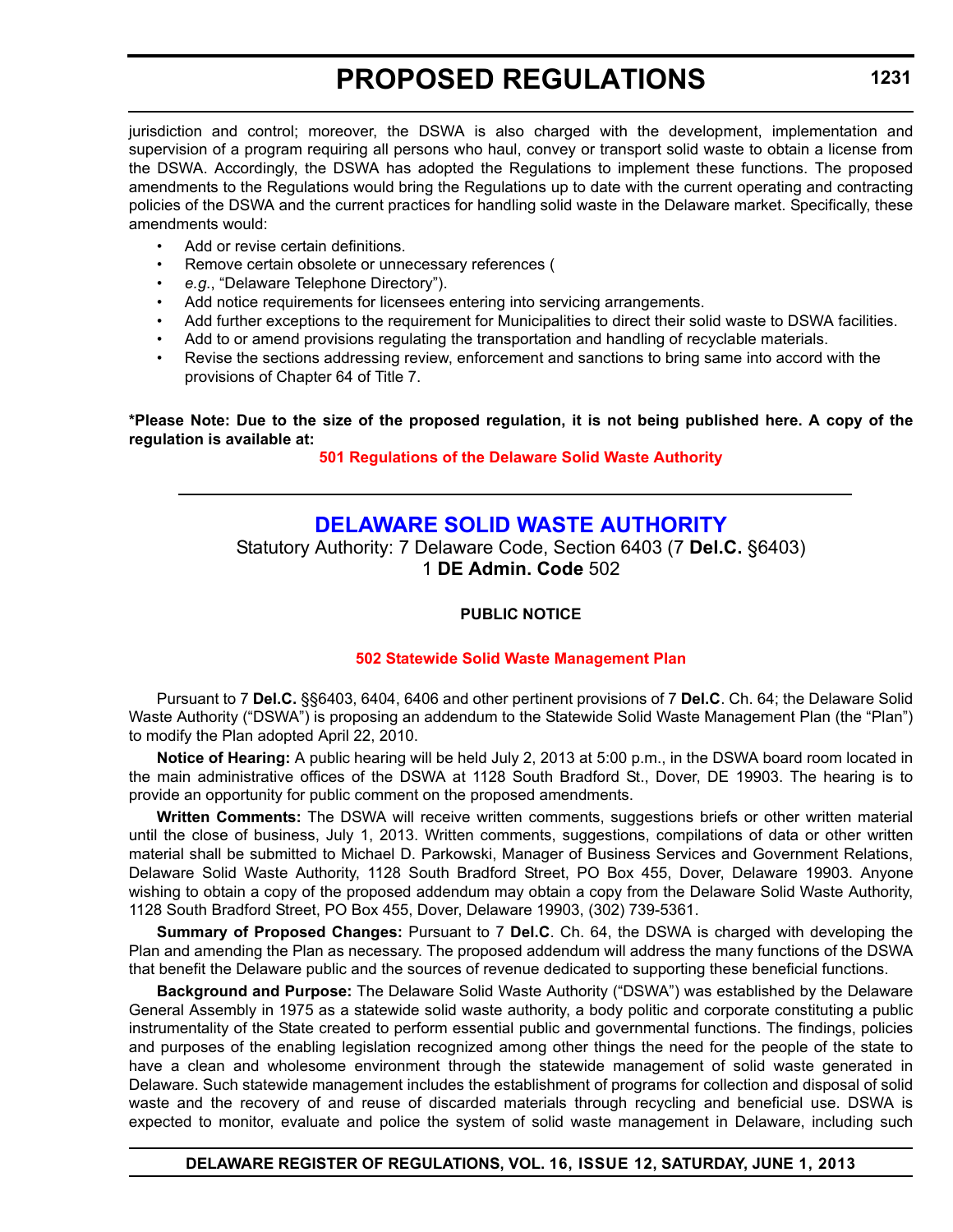# **PROPOSED REGULATIONS**

<span id="page-19-0"></span>issues as proper waste disposal, waste volume reduction, use of recycling programs and the full capture of those recyclables in the future.

In order to fund the comprehensive activities required of the DSWA by the General Assembly, DSWA has been empowered to establish user fees for the services it provides and to borrow money through bond financing and otherwise. DSWA receives no State or federal funding, and the full faith and credit of the State is not pledged for any of DSWA's debt. In carrying out its broad statewide responsibilities to comprehensively manage solid waste, DSWA has undertaken a multitude of activities detailed in the proposed addendum, many of which must be funded through revenues generated from DSWA's remaining activities. To assure the proper management of solid waste and provide sufficient financial support for its programs, DSWA is authorized to control the collection, transportation, storage and disposal of solid waste throughout the State.

The proposed addendum to the SSWMP better and more completely describes the activities of the DSWA. The proposed addendum also highlights the authority of the DSWA, whether through contractual arrangements or through regulation, to control and manage the collection of solid waste in Delaware to assure the usage of the facilities provided by DSWA. This assures proper solid waste disposal, waste volume reduction, use of recycling programs and the full capture of those recyclables in the future, and further provides the means of financially supporting the many and diverse activities conducted under the authority and dictates of DSWA's enabling legislation.

**\*Please Note: Due to the size of the proposed regulation, it is not being published here. A copy of the regulation is available at:**

#### **[502 Statewide Solid Waste Management Plan](http://regulations.delaware.gov/register/june2013/proposed/16 DE Reg 1231 06-01-13.htm)**

# **[DELAWARE SOLID WASTE AUTHORITY](http://www.dswa.com/)**

Statutory Authority: 7 Delaware Code, Section 6403 (7 **Del.C.** §6403) 1 **DE Admin. Code** 503

### **PUBLIC NOTICE**

### **[503 Differential Disposal Fee Program](#page-3-0)**

Pursuant to 7 **Del.C.** §§6403 and 6406 and other pertinent provisions of 7 **Del.C**. Ch. 64; the Delaware Solid Waste Authority ("DSWA") is proposing to remove from the Delaware Administrative Code the provisions relating to the Differential Disposal Fee Program (the "Differential Disposal Fee Program").

**Notice of Hearing:** A public hearing will be held July 2, 2013 at 6:00 p.m., in the DSWA board room located in the main administrative offices of the DSWA at 1128 South Bradford St., Dover, DE 19903. The hearing is to provide an opportunity for public comment on the proposed action.

**Written Comments:** The DSWA will receive written comments, suggestions briefs or other written material until the close of business, July 1, 2013. Written comments, suggestions, compilations of data or other written material shall be submitted to Michael D. Parkowski, Manager of Business Services and Government Relations, Delaware Solid Waste Authority, 1128 South Bradford Street, PO Box 455, Dover, Delaware 19903. Anyone wishing to obtain a copy of the proposed action may obtain a copy from the Delaware Solid Waste Authority, 1128 South Bradford Street, PO Box 455, Dover, Delaware 19903, (302) 739-5361.

**Summary of Proposed Changes:** The action proposed is to remove from the Delaware Administrative Code obsolete provisions relating to the Differential Disposal Fee Program.

**Background and Purpose:** On July 1, 2001, the DSWA adopted the Differential Disposal Fee Program which was effective through June 30, 2005. The Differential Disposal Fee Program as set forth in Section 503 is no longer effective and has not been so for many years. It is being removed from the Delaware Administrative Code as a housekeeping matter.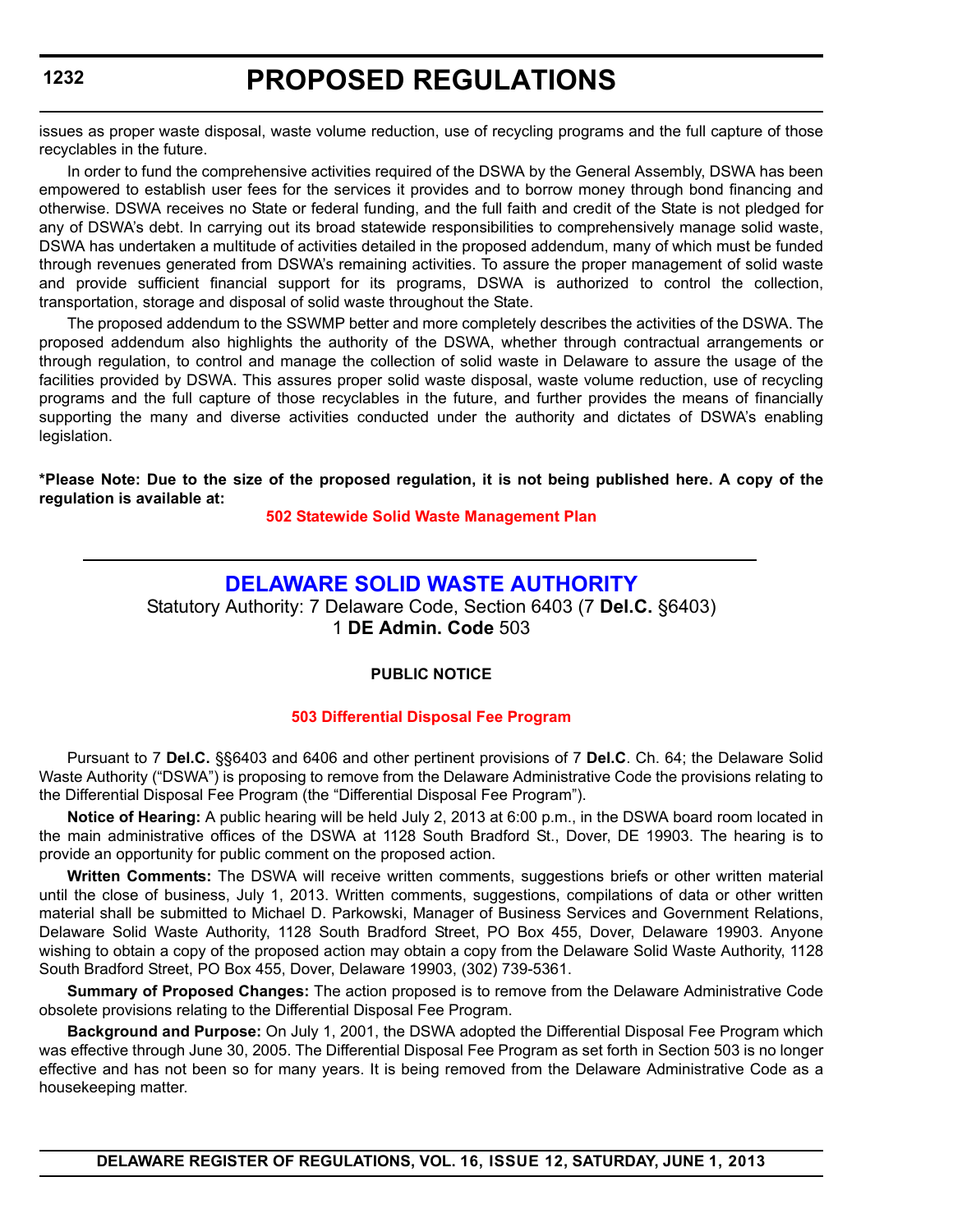#### **503 Differential Disposal Fee Program**

Statutory Authority: 7 Delaware Code, Section 6403 (7 **Del.C**. §6403)

**1.0** Except as provided in Paragraph 2.0 below, the rate for disposal of solid waste and dry waste shall be \$58.50 per ton.

**2.0** For those entering into a contract with the Authority to bring all of their solid waste or dry waste which has been collected in the State of Delaware to Authority facilities in accordance with the terms of the contract, the rebates and rates set forth shall be made available by the Authority subject to the following:

- 2.1 The contract term shall be from July 1, 2001 to June 30, 2005; July 1, 2002 to June 30, 2005; July 1, 2003 to June 30, 2005; or July 1, 2004 to June 30, 2005.
- 2.2 A rebate of \$10.00 shall be paid for each ton of solid waste (excluding special and industrial process solid waste) delivered to Authority facilities, other than the Northern Solid Waste Facility located at Cherry Island in Delaware, and for which the base rate disposal fee of \$58.50 per ton has been paid to the Authority. A rebate of \$13.50 shall be paid for each ton of solid waste or dry waste delivered to the Northern Solid Waste Facility located at Cherry Island in Delaware and for which the base rate disposal fee of \$58.50 per ton has been paid to the Authority. The rebate shall be paid for the following periods in which the solid waste (excluding special and industrial process solid waste) has been delivered:
	- 2.2.1 July 1, 2001 through June 30, 2002
	- 2.2.2 July 1, 2002 through June 30, 2003
	- 2.2.3 July 1, 2003 through June 30, 2004
	- 2.2.4 July 1, 2004 through June 30, 2005
- 2.3 The rebate for the periods set forth in Paragraph 2.2 above shall be paid within forty-five (45) days after the end of the applicable period or after full payment has been made to the Authority by the person entitled to the rebate, whichever is later, for the solid waste delivered during the applicable period.
- 2.4 The disposal fee for dry waste delivered to designated solid waste facilities shall be \$40.00 per ton. Such designated facilities shall include the Central Solid Waste Facility located at Sandtown in Delaware and the Southern Solid Waste Facility located at Jones Crossroads in Delaware, but shall not include the Northern Solid Waste Facility located at Cherry Island in Delaware. If the Authority establishes a disposal fee for dry waste above \$40.00 per ton at any time during the term of the contract, the \$40.00 per ton disposal fee shall apply for the term of the contract to those entering contracts. If the Authority establishes a disposal fee for dry waste below \$40.00 per ton at any time during the term of the contract, those entering contracts with the Authority shall be entitled to such lower disposal fees while such disposal fees are in effect.
- 2.5 In order to enter into contracts under this Paragraph 2.0, persons having active accounts with the Authority and delivering solid waste or dry waste to an Authority facility that was collected in the State of Delaware shall execute contracts with the Authority (i) on or before September 1, 2001 for the contract term from July 1, 2001 to June 30, 2005, provided however, that for contracts executed after July 1, 2001 but on or before September 1, 2001 the effective date for participating in the Program shall be the effective date of execution of the contract; (ii) on or before June 30, 2002 for the contract term July 1, 2002 to June 30, 2005; (iii) on or before June 30, 2003 for the contract term July 1, 2003 to June 30, 2005; and (iv) on or before June 30, 2004 for the contract term July 1, 2004 to June 30, 2005.

**3.0** Those persons not under contract with the Authority shall be entitled to use the Authority facilities for disposal of solid waste and dry waste collected in the State of Delaware, subject to payment of such rate or rates established by the Authority, and subject to compliance with the regulations and requirements of the Authority and other applicable laws and regulations.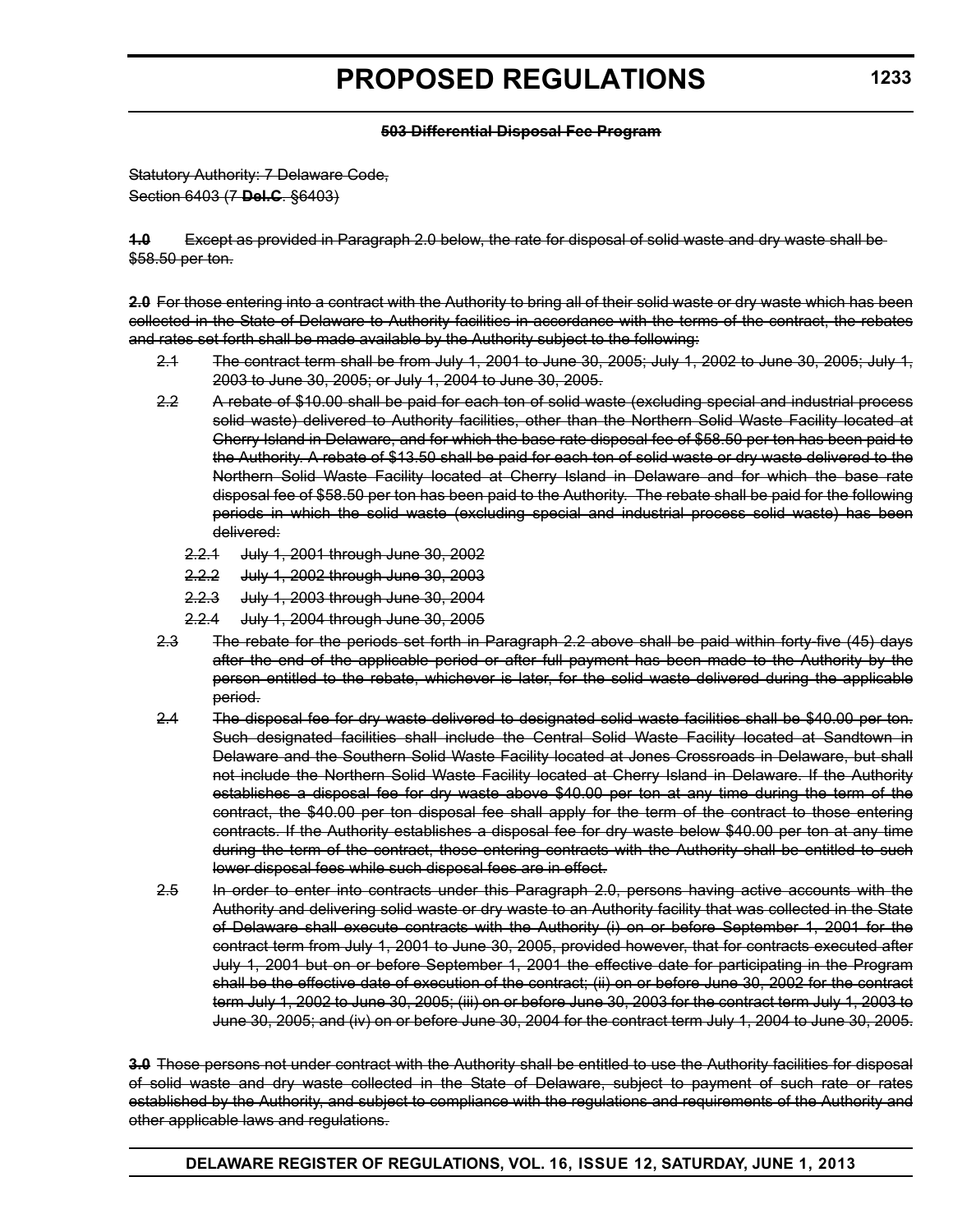# **PROPOSED REGULATIONS**

<span id="page-21-0"></span>**4.0** The contracts utilized to effectuate this Program shall be uniform and shall contain such other terms and conditions deemed desirable and acceptable to the Authority. Municipalities, political subdivisions and governmental instrumentalities and entities which are required to deliver to Authority facilities all their solid waste and dry waste collected in the State of Delaware shall be entitled to the full benefits of this Program. The contracts shall inure to the benefit of and be binding on the persons, including their successors, assigns, parents, subsidiaries, affiliates, partners, joint venturers, divisions, and all other entities existing or newly formed, controlled directly or indirectly by such persons, through change in ownership or status by transfer of assets or otherwise, and which engage in the collection and/ or transportation of solid waste and dry waste generated in the State of Delaware.

**5.0** The Program established by Paragraph 2.0, above, shall be available to all persons having active accounts with the Authority effective July 1, 2001. For new accounts with the Authority opened after July 1, 2001, persons establishing such accounts shall be entitled to enter contracts with the Authority provided:

- 5.1 the uniform contract referenced in Paragraph 4.0 herein is executed within sixty (60) days of the date the new account is established;
- 5.2 the term of the contract extends to June 30, 2005;
- 5.3 the new account is with a new person, and not a person having an account with the Authority as of July 1, 2001; and
- 5.4 the persons agree that the Program benefits (rebate or reduced fee) do not come into effect until sixty (60) days after the new account is established.

**6.0** For purposes of this Program the term "person" is defined to mean any individual, partnership, corporation, association, institution, cooperative enterprise, municipality, commission, political subdivision or other duly established legal entity. The term "person" shall also include successors, assigns, parents, subsidiaries, affiliates, partners, joint venturers, divisions, and all other entities existing or newly formed, controlled directly or indirectly by the person, through change in ownership or status by transfer of assets or otherwise.

**7.0** For purposes of this Program the term "dry waste" shall have the meaning as defined in the REGULATIONS OF THE DELAWARE SOLID WASTE AUTHORITY. For purposes of this Program the term "solid waste" shall have the meaning as defined in the REGULATIONS OF THE DELAWARE SOLID WASTE AUTHORITY but shall not include dry waste, or special or industrial process solid waste.

**8.0** This Program shall become effective on July 1, 2001 and continue until June 30, 2005. For those persons who have (i) prior to the adoption of this Program entered Differential Disposal Fee contracts with the Authority and (ii) who do not enter the Differential Disposal Fee contract under this Program, the provisions of prior Program and prior Differential Disposal Fee contract shall continue in full force and effect.

> **[DEPARTMENT OF EDUCATION](http://www.doe.k12.de.us/) OFFICE OF THE SECRETARY** Statutory Authority: 14 Delaware Code, Section 122(b) (14 **Del.C.** §122(b)) 14 **DE Admin. Code** 106

# **Education Impact Analysis Pursuant To 14 Del.C. Section 122(d) [106 Teacher Appraisal Process Delaware Performance Appraisal System \(DPAS II\)](#page-3-0)**

**A. Type of Regulatory Action Required**

Repeal of an Existing Regulation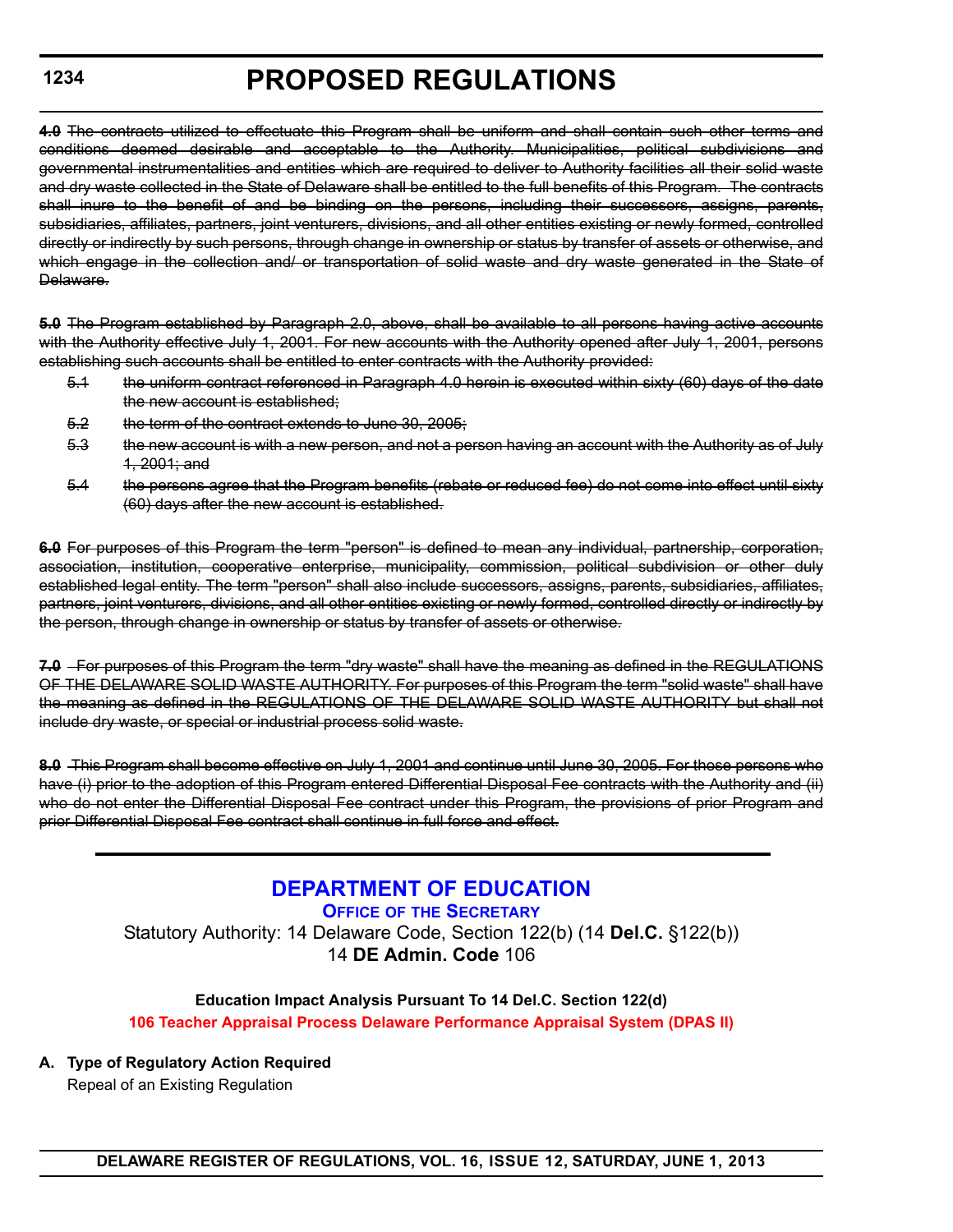#### <span id="page-22-0"></span>**B. Synopsis of Subject Matter of the Regulation**

The Secretary of Education seeks the consent of the State Board of Education to repeal 14 **DE Admin. Code** 106 Teacher Appraisal Process Delaware Performance Appraisal System (DPAS II). The regulation is no longer applicable because 14 **DE Admin. Code** 106A Teacher Appraisal Process Delaware Performance Appraisal System (DPAS II) Revised took effect beginning in the 2011-2012 school year.

Persons wishing to present their views regarding this matter may do so in writing by the close of business on or before **July 5, 2013** to Susan Haberstroh, Department of Education, at 35 Commerce Way, Suite 1, Dover, DE 19901. A copy of this regulation is available from the above address or may be viewed at the Department of Education business office.

### **C. Impact Criteria**

1. Will the amended regulation help improve student achievement as measured against state achievement standards? This regulation is being repealed because regulation 106A was promulgated in lieu thereof.

2. Will the amended regulation help ensure that all students receive an equitable education? This regulation is being repealed because regulation 106A was promulgated in lieu thereof.

3. Will the amended regulation help to ensure that all students' health and safety are adequately protected? This regulation is being repealed because regulation 106A was promulgated in lieu thereof.

4. Will the amended regulation help to ensure that all students' legal rights are respected? This regulation is being repealed because regulation 106A was promulgated in lieu thereof.

5. Will the amended regulation preserve the necessary authority and flexibility of decision making at the local board and school level? This regulation is being repealed because regulation 106A was promulgated in lieu thereof.

6. Will the amended regulation place unnecessary reporting or administrative requirements or mandates upon decision makers at the local board and school levels? This regulation is being repealed because regulation 106A was promulgated in lieu thereof.

7. Will the decision making authority and accountability for addressing the subject to be regulated be placed in the same entity? This regulation is being repealed because regulation 106A was promulgated in lieu thereof.

8. Will the amended regulation be consistent with and not an impediment to the implementation of other state educational policies, in particular to state educational policies addressing achievement in the core academic subjects of mathematics, science, language arts and social studies? This regulation is being repealed because regulation 106A was promulgated in lieu thereof.

9. Is there a less burdensome method for addressing the purpose of the regulation? This regulation is being repealed because regulation 106A was promulgated in lieu thereof.

10. What is the cost to the State and to the local school boards of compliance with the regulation? This regulation is being repealed because regulation 106A was promulgated in lieu thereof.

### **\*Please Note: As a result of the regulation being repealed it is not being published here. A copy of the regulation is available at:**

**[106 Teacher Appraisal Process Delaware Performance Appraisal System \(DPAS II\)](http://regulations.delaware.gov/register/june2013/proposed/16 DE Reg 1234 06-01-13.htm)**

# **OFFICE OF [THE SECRETARY](http://www.doe.k12.de.us/)**

Statutory Authority: 14 Delaware Code, Section 122(b) (14 **Del.C.** §122(b)) 14 **DE Admin. Code** 106A

### **Education Impact Analysis Pursuant To 14 Del.C. Section 122(d)**

**[106A Teacher Appraisal Process Delaware Performance Appraisal System \(DPAS II\) Revised](#page-3-0)**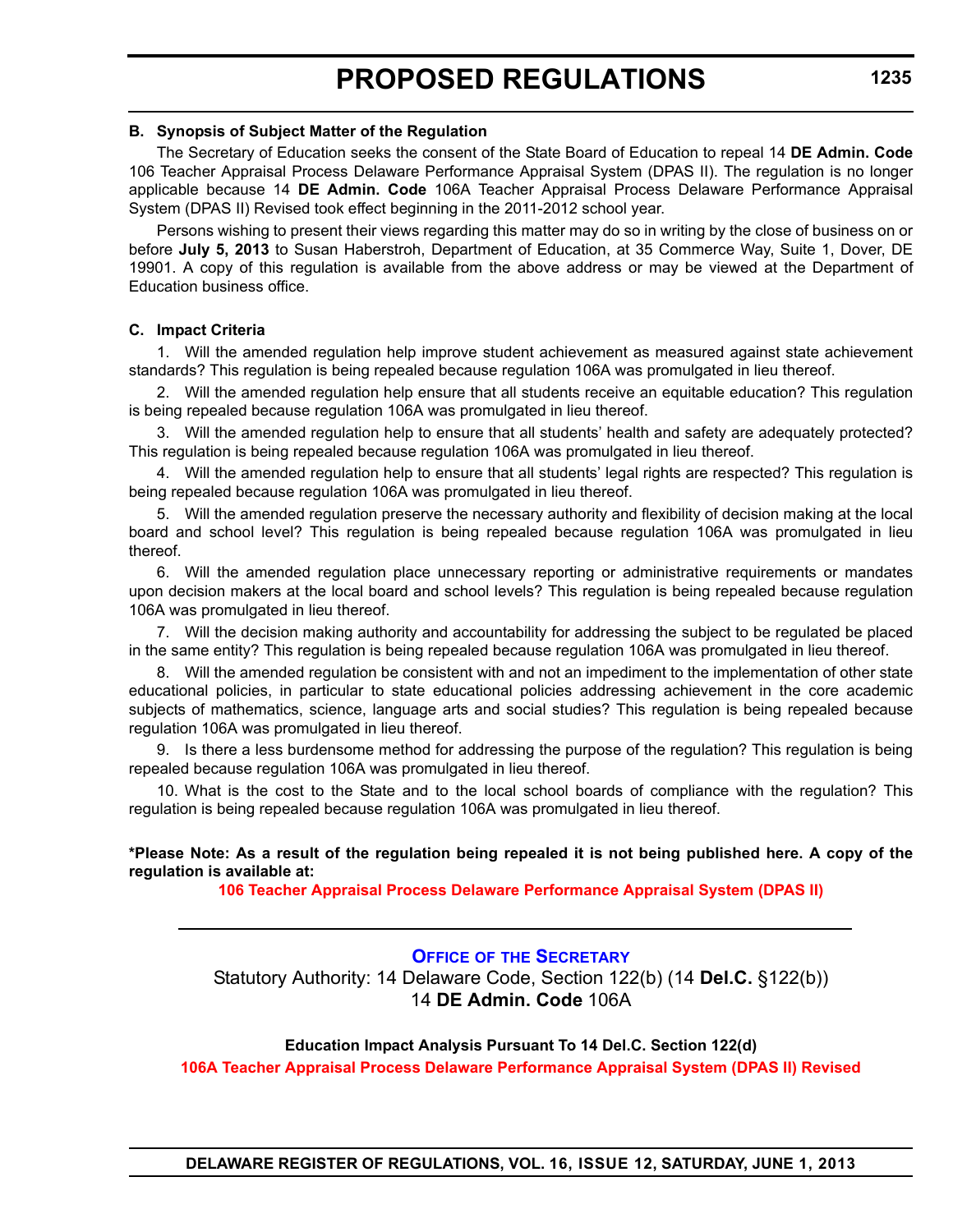# **A. Type of Regulatory Action Required**

Amendment to Existing Regulation

### **B. Synopsis of Subject Matter of the Regulation**

The Secretary of Education seeks the consent of the State Board of Education to amend 14 **DE Admin. Code** 106A Teacher Appraisal Process Delaware Performance Appraisal System (DPAS II) Revised.

The amendments address the following: 1) eliminates provisions that were in place for the 2011-2012 and 2012-2013 school years only; 2) provides that the proposed amended regulation will be in effect beginning with the 2013-2014 school year; 3) defines "Credentialed Observer" and "Evaluator" in order to be specific about which individuals are responsible for certain teacher appraisal activities; 4) provides more specificity on the definition of "summative evaluation"; 5) changes the configuration of announced and unannounced observations for both experienced and novice teachers; 6) provides districts and charter schools flexibility in the appraisal criterion to be used for DPAS II in the first four Appraisal Components; 7) requires Appraisal Criteria observed to be rated on each observation conducted and to be assigned an overall rating in a teacher's Summative Evaluation; 8) modifies when an Improvement Plan must be developed versus may be developed for a teacher if the teacher's overall performance during an observed lesson is unsatisfactory; and 9) eliminates the requirement that professional development completed during the time of an Improvement Plan is in effect to be certified by the Department.

The amendments have been reviewed and comments provided by several stakeholders groups over the last several months. This includes the Department's DPAS II Review Committees and the DPAS Advisory Committee.

Persons wishing to present their views regarding this matter may do so in writing by the close of business on or before **July 5, 2013** to Susan Haberstroh, Department of Education, at 35 Commerce Way, Suite 1, Dover, DE 19904. A copy of this regulation is available from the above address or may be viewed at the Department of Education business office.

### **C. Impact Criteria**

1. Will the amended regulation help improve student achievement as measured against state achievement standards? *The amended regulation is intended to improve student achievement as measured against state achievement standards.*

2. Will the amended regulation help ensure that all students receive an equitable education? *The amended regulation is intended to help ensure all students receive an equitable education.*

3. Will the amended regulation help to ensure that all students' health and safety are adequately protected? *The amended regulation does not specifically address the health and safety of students.*

4. Will the amended regulation help to ensure that all students' legal rights are respected? *The amended regulation is intended to help ensure all students' legal rights are respected.*

5. Will the amended regulation preserve the necessary authority and flexibility of decision making at the local board and school level? *The amendments do provide additional flexibility at the local board and school level.*

6. Will the amended regulation place unnecessary reporting or administrative requirements or mandates upon decision makers at the local board and school levels? *The amendments are not designed to place unnecessary reporting or administrative requirements or mandates upon decision makers at the local board and school levels.*

7. Will the decision making authority and accountability for addressing the subject to be regulated be placed in the same entity? *The amendments provide flexibility around the individuals involved in the DPAS II.*

8. Will the amended regulation be consistent with and not an impediment to the implementation of other state educational policies, in particular to state educational policies addressing achievement in the core academic subjects of mathematics, science, language arts and social studies? *The amendments are consistent with other state educational policies.* 

9. Is there a less burdensome method for addressing the purpose of the regulation? *At this time, there is not a less burdensome method for addressing the teacher evaluation process.* 

10. What is the cost to the State and to the local school boards of compliance with the regulation? *There are no additional costs anticipated by the amendments.*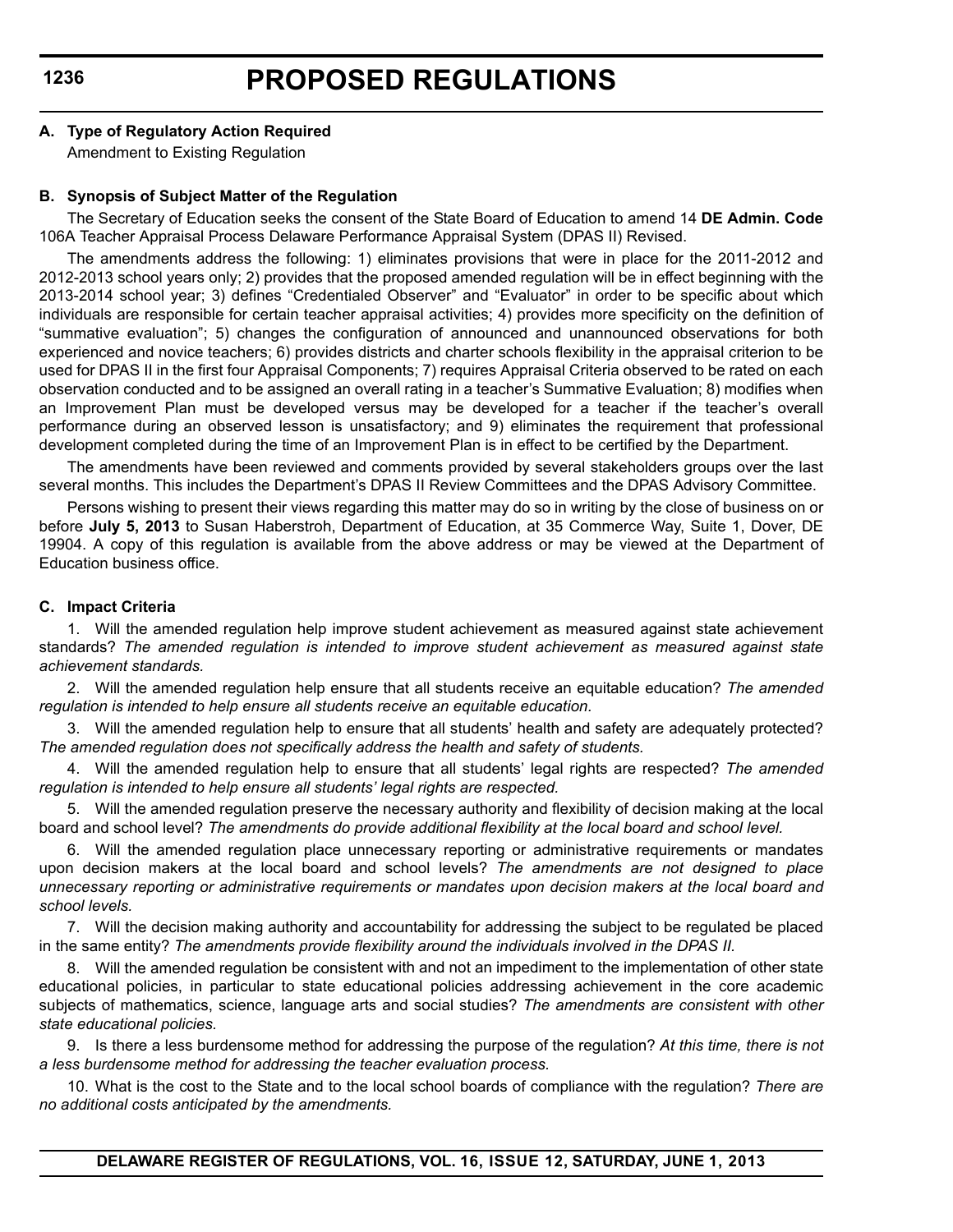### **106A Teacher Appraisal Process Delaware Performance Appraisal System (DPAS II) Revised**

#### **1.0 Effective Date**

The Teacher Appraisal Process, Delaware Performance Appraisal System (DPAS II) Revised shall be effective for all school districts and charter schools beginning with the 2011-12 school year, and shall, at such time, replace the current 14 **DE Admin. Code** 106 Teacher Appraisal Process Delaware Performance Appraisal System (DPAS II) 2013-14 school year.

#### **2.0 Definitions**

The following definitions shall be applyied for purposes of this regulation:

"**Announced Observation**" shall consist of the Pre-observation Form and conference with the evaluator Credentialed Observer, an observation by the evaluator Credentialed Observer at an agreed upon date and time, using the associated formative conferences and reports. The observation shall be of sufficient length, at least thirty (30) minutes, to analyze the lesson and assess teacher performance. "**Board**" shall mean a local board of education or charter school board of directors.

"**Credentialed Evaluator**" shall mean the individual, usually the supervisor of the teacher, who has successfully completed the evaluation training in accordance with 10.0. The Credentialed Evaluator may also be referred to as "Evaluator".

"**Credentialed Observer**" shall mean an individual, not always the supervisor of the teacher, who has successfully completed DPAS II credentialing in accordance with 10.0. Credentialed Observer denotes any individual who may conduct observations as part of a teacher's appraisal process. The term Credentialed Observer encompasses those administrators who are Evaluators.

"**DASA**" shall mean the Delaware Association of School Administrators.

"**DCAS Teacher**" shall mean any Novice Teacher or Experienced Teacher providing instruction in reading and/or mathematics to a student that meets the following criteria;

(a) The student is enrolled in any grade three (3) through ten(10) for either reading and/or mathematics instruction as verified by the sState's pupil accounting system; and

(b) The student has valid Delaware Comprehensive Assessment System (DCAS) score(s) and the student was not subject to an invalidation or special exemption as provided in 14 **DE Admin. Code** 103.

"**DPAS II Revised Guide for Teachers**" shall mean the manual that contains the prescribed forms, detailed procedures, specific details about the five (5) components of evaluation and other relevant documents that are used to implement the appraisal process.

"**DSEA**" shall mean the Delaware State Education Association.

**"Evaluator"** shall mean a Credentialed Observer who is responsible for a teacher's Summative Evaluation. A teacher's required observations as part of the appraisal cycle shall generally be conducted by the assigned Evaluator; however, the assigned Evaluator may designate a school administrator who is also a Credentialed Observer to conduct the required observations.

"**Experienced Teacher**" shall mean a teacher who holds a valid and current Continuing or Advanced License, issued pursuant to Chapter 12 of Title 14 of the **Delaware Code**; or Standard or Professional Status Certificate issued prior to August 1, 2003.

"**Improvement Plan**" shall be the plan that a teacher and eEvaluator mutually develop in accordance with 8.0.

"**Interim assessment**" shall mean an assessment given at regular and specified intervals throughout the school year, and designed to evaluate students' knowledge and skills relative to a specific set of academic standards, and the results of which can be aggregated (e.g., by course, grade level, school, or school district) in order to inform teachers and administrators at the student, classroom, school, and district levels.

"**Non-DCAS Teacher**" shall mean any Novice Teacher or Experienced Teacher that does not meet the definition of DCAS Teacher as defined herein.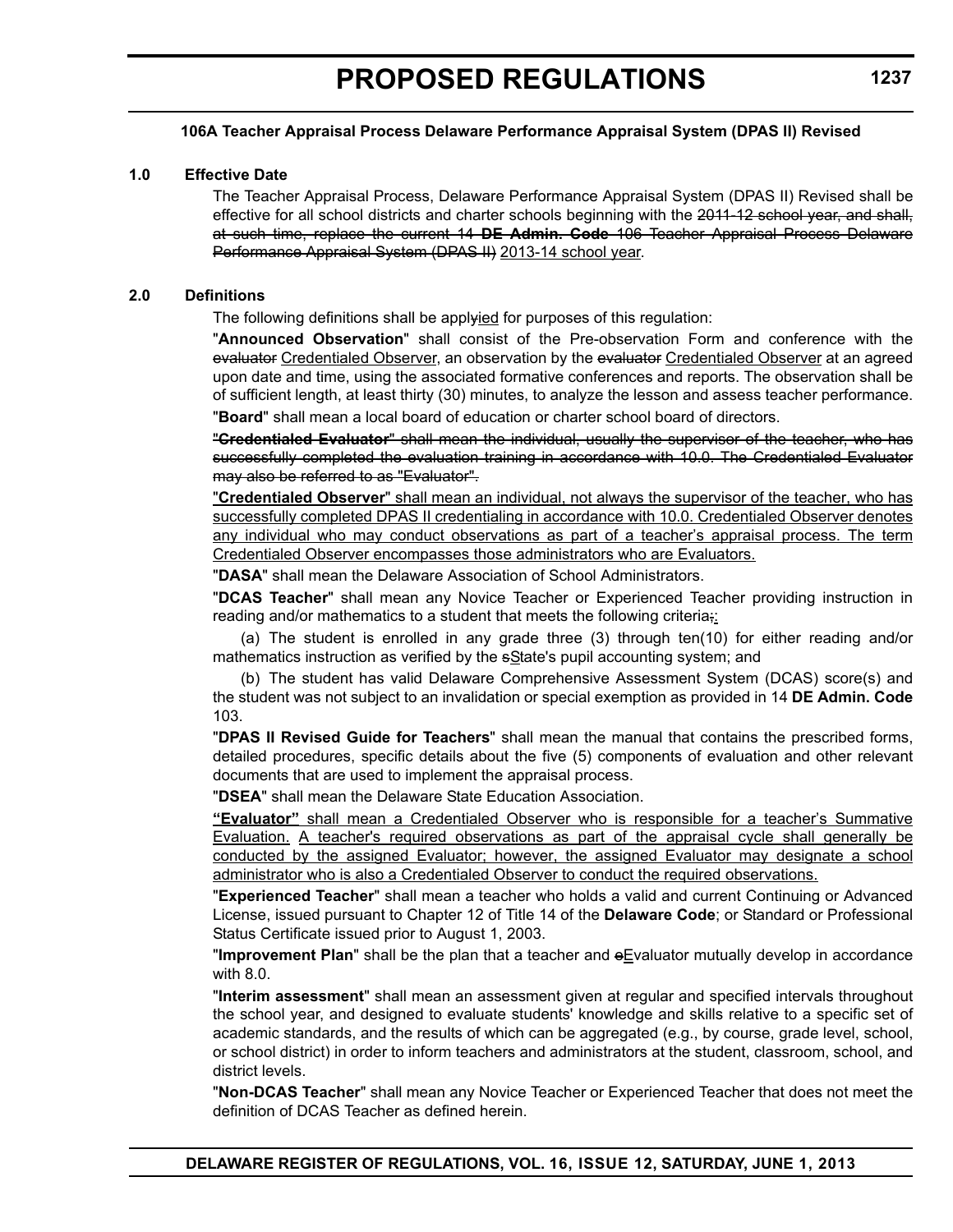"**Novice Teacher**" shall mean a teacher who holds a valid and current Initial License issued pursuant to Chapter 12 of Title 14 of the **Delaware Code**.

"**Satisfactory Component Rating**" shall mean the teacher's performance demonstrates an understanding of the concepts of the component under Chapter 12 of Title 14 of the **Delaware Code**. "**Satisfactory Evaluation**" shall be equivalent to the overall "Highly Effective", "Effective" or "Needs

Improvement" rating on the Summative Evaluation and shall be used to qualify for a continuing license.

"**State Assessment**" shall mean the Delaware Comprehensive Assessment System (DCAS).

#### "**Student Achievement**" shall mean

(a) For tested grades and subjects:

(1) A student's score on the DCAS; and, as appropriate,

(2) Other measures of student learning, such as those described in paragraph (b) of this definition, provided they are rigorous and comparable across classrooms.

(b) For non-tested grades and subjects: Alternative measures of student learning and performance such as student scores on pre-tests and end-of-course tests; student performance on English language proficiency assessments; and other measures of student achievement that are rigorous and comparable across classrooms. Such alternative measures must be approved by the Department and developed in partnership with the local collective bargaining representatives.

"**Student Growth**" shall mean the change in achievement data for an individual student between two points in time. Growth may also include other measures that are rigorous and comparable across classrooms.

"**Summative Evaluation**" shall be the final evaluation at the conclusion of the appraisal cycle mean the comprehensive, end-of-cycle appraisal and shall incorporate the results of the minimum required observations and required component-level data. At the discretion of the Evaluator, it may also include additional observation data provided by other Credentialed Observers.

"**Unannounced Observation**" shall consist of an observation by the evaluator a Credentialed Observer at a date and time that has not been previously arranged using the associated formative conferences and reports. The observation shall be of sufficient length, at least thirty (30) minutes, to analyze the lesson and assess teacher performance.

"**Unsatisfactory Component Rating**" shall mean the teacher's performance does not demonstrate an understanding of the concepts of the component.

"**Unsatisfactory Evaluation**" shall be the equivalent to the overall "Ineffective" rating on the Summative Evaluation.

"**Working Day**" shall mean a day when the employee would normally be working in that district or charter school.

### **3.0 Appraisal Cycles**

- 3.1 Experienced teachers who have earned a rating of "Highly Effective" on their most recent Summative Evaluation shall receive a minimum of one (1) Announced or Unannounced Observation each year with a Summative Evaluation at least once every two (2) years. The Student Improvement component for Highly Effective teachers shall be evaluated each year, regardless of whether or not a Summative Evaluation is conducted. If a Highly Effective teacher does not achieve a Satisfactory rating on the Student Improvement Component, the teacher shall receive a Summative Evaluation the following year, regardless of whether the teacher would otherwise be due for a Summative Evaluation pursuant to this section.
- 3.2 Experienced teachers who have earned a rating of "Effective" and have earned "Satisfactory" ratings on at least four (4) of the components found in 5.0, including Student Improvement, on his or her most recent Summative Evaluation shall receive a minimum of one (1) Announced or Unannounced Observation each year with a Summative Evaluation at least once every two (2) years. The Student Improvement component for Effective teachers shall be evaluated each year, regardless of whether or not a Summative Evaluation is conducted. If an Effective teacher does not achieve a Satisfactory rating on the Student Improvement Component, the teacher shall receive a Summative Evaluation the

**1238**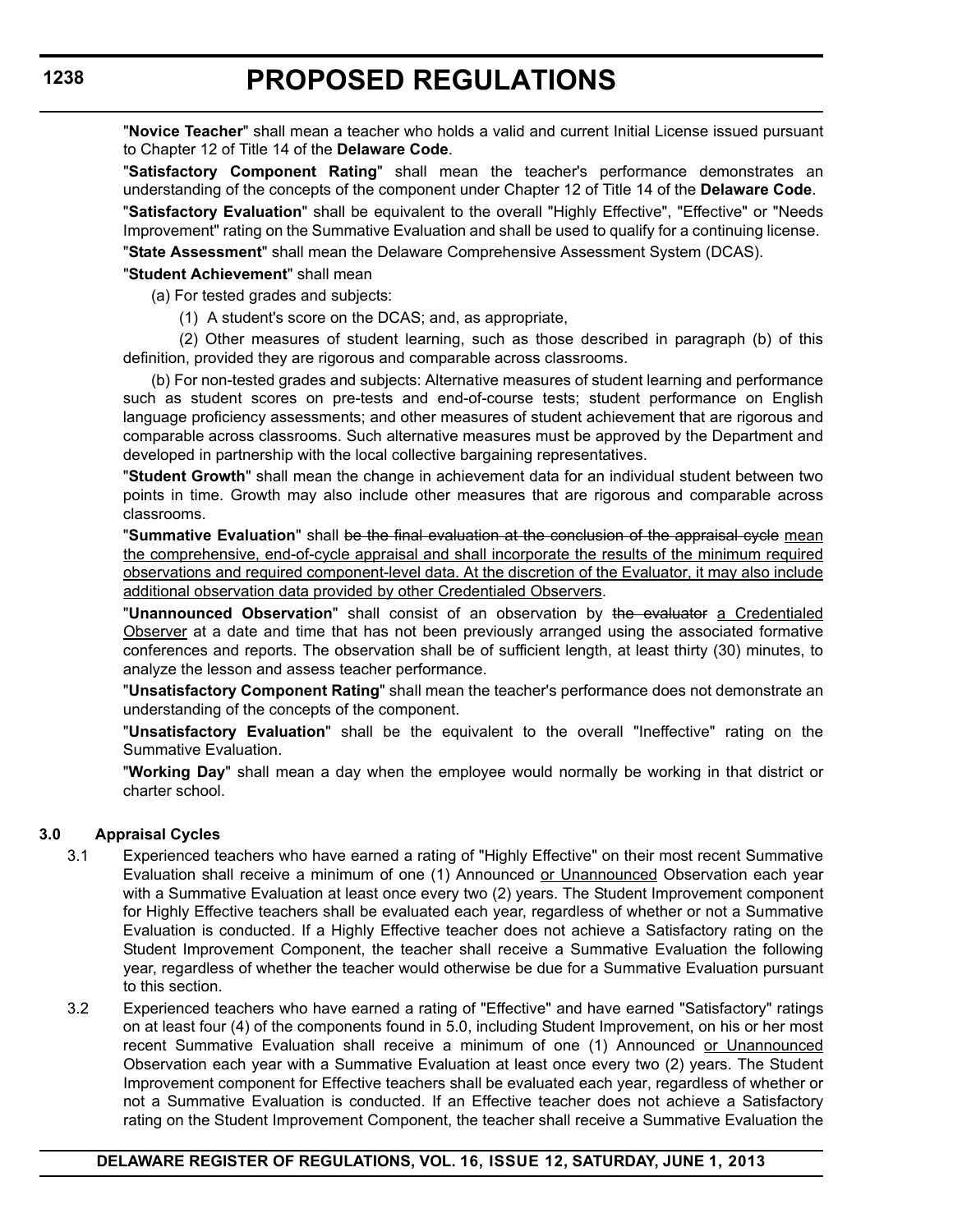following year, regardless of whether the teacher would otherwise be due for a Summative Evaluation pursuant to this section.

- 3.3 Experienced teachers who are not otherwise included in 3.1 or 3.2 shall receive a minimum of one (1) Announced Observation and one (1) Unannounced Observation with a Summative Evaluation at the end of the one (1) year period. These teachers shall have an Improvement Plan which may require additional observations and other types of monitoring as outlined in the DPAS II Revised Guide for Teachers.
- 3.4 Novice teachers shall receive a minimum of two  $(2)$  one  $(1)$  Announced Observations and one  $(1)$  two (2) Unannounced Observation with a Summative Evaluation every year. Novice teachers who have earned a rating of "Needs Improvement" or "Ineffective" on their most recent Summative Evaluation shall have an Improvement Plan which may require additional observations or other types of monitoring as outlined in the DPAS II Revised Guide for Teachers.

# **4.0 DPAS II Guide for Teachers**

- 4.1 All school districts and charter schools shall use the manual entitled DPAS II Guide Revised for Teachers as developed and as may be amended by the Department of Education in collaboration with DASA and DSEA to implement the appraisal system.
- 4.2 The manual shall contain, at a minimum, the following:
	- 4.2.1 Specific details about each of the five (5) components listed in 5.1.
	- 4.2.2 All forms or documents needed to complete the requirements of the appraisal process.
	- 4.2.3 Specific procedures to implement the appraisal system.

# **5.0 Appraisal Components and Appraisal Criteria**

- 5.1 The following five (5) Appraisal Components, including any Appraisal Criteria specified for each, shall be the basis upon which the performance of a teacher shall be evaluated by a credentialed evaluator the assigned Evaluator. In each academic year, for each of the first four (4) Appraisal Components, a school district or charter school may waive one (1) criterion identified as optional below. Notification of any such waiver shall be provided to all teachers in a school district or charter school and the Department of Education by the last day in August of each year:
	- 5.1.1 Planning and Preparation
		- 5.1.1.1 Selecting Instructional Goals: Teacher selects instructional goals that are aligned with the DE content standards and the district or charter school's curricula. Goals are appropriate for the learners and reflect high expectations for all students, consistent with State Assessment levels of performance where applicable. (Optional)
		- 5.1.1.2 Designing Coherent Instruction: Teacher plans for learning activities that align with the instructional goals and support student learning. Instructional planning shows a structure and selection of materials and activities that support student learning relative to the district or charter school's curricula.
		- 5.1.1.3 Demonstrating Knowledge of Content and Pedagogy: Teacher shows his or her knowledge of content and how to teach it to a variety of learners. The teacher's plans include natural connections among content areas that deepen student learning. The content that he or she teaches is aligned to the district or charter school's curricula. (Optional)
		- 5.1.1.4 Demonstrating Knowledge of Students: Teacher shows his or her knowledge of student developmental characteristics; approaches to learning, knowledge, and skills; interests; cultural heritage; and, where applicable, State Assessment performance levels.
		- 5.1.1.5 Designing Student Assessments: Teacher creates and or selects assessments that are congruent with instructional goals, criteria and standards. The teacher plans for the use of formative and summative assessments of the teacher's students.
	- 5.1.2 Classroom Environment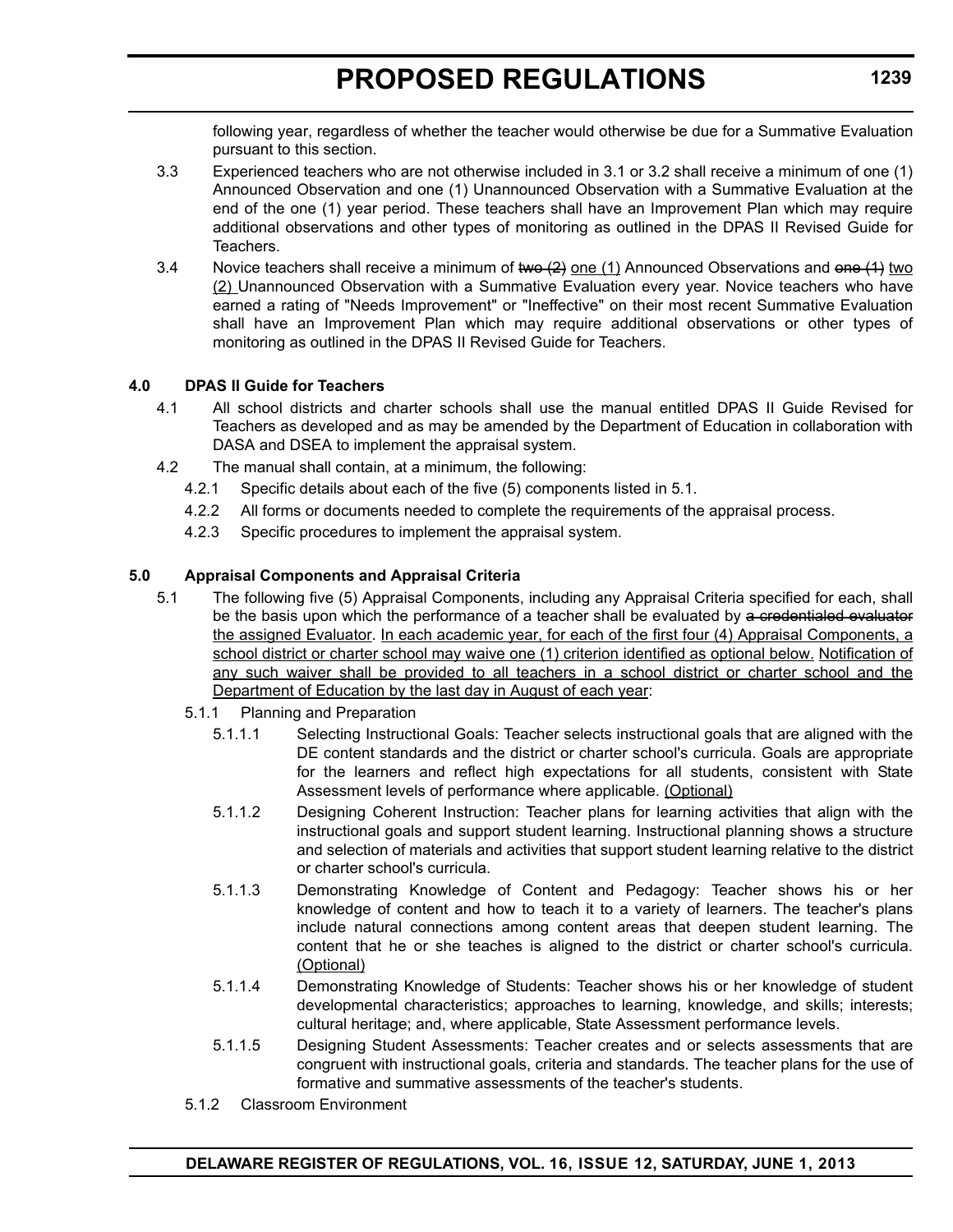- 5.1.2.1 Managing Classroom Procedures: Teacher has clearly defined procedures for managing learning time, transitions between learning events, and routines that maximize learning time.
- 5.1.2.2 Managing Student Behavior: Teacher establishes behavioral expectations and consequences and monitors student conduct. Teacher responds to student behavior in appropriate and effective ways to minimize disruptions.
- 5.1.2.3 Creating an Environment to Support Learning: Teacher creates an atmosphere in which learning is valued. Teacher-to-student and student-to-student interactions show rapport that is grounded in mutual respect. (Optional)
- 5.1.2.4 Organizing Physical Space: Teacher organizes, allocates, and manages physical space to create a safe learning environment. Teacher uses physical resources to contribute to effective instruction and makes resources accessible to all students. (Optional)
- 5.1.3 Instruction
	- 5.1.3.1 Engaging Students in Learning: Content is appropriate, clear, and linked to student knowledge and experience. Content is aligned with the district or charter school's curricula. Activities and assignments engage all students. Instructional materials are suitable to the instructional goals. The instruction is coherent and paced appropriately for all students.
	- 5.1.3.2 Demonstrating Flexibility and Responsiveness: Teacher has a repertoire of instructional strategies and makes use of them to make modifications to lessons as needed. Teacher differentiates instruction based on learner characteristics and achievement data. (Optional)
	- 5.1.3.3 Communicating Clearly and Accurately: Verbal and written communication is clear and appropriate to students' ages, backgrounds, and levels of understanding. (Optional)
	- 5.1.3.4 Using Questioning and Discussion Techniques: Questions are appropriate to the content and level of students' understanding. Teacher encourages students to pose their own questions and is responsive to student questions. Teacher facilitates student led discussions.
	- 5.1.3.5 Using Assessment in Instruction: Teacher makes the criteria of the assessment known to the students, monitors the students' progress, provides descriptive feedback, and promotes student self-assessment and uses data to plan future instruction.
- 5.1.4 Professional Responsibilities
	- 5.1.4.1 Communicating with Families: Teacher shares information about the school's educational program and expectations for student performance. Teacher develops a mechanism for two way communication with families about student progress, behavior, and personal needs or concerns. (Optional)
	- 5.1.4.2 Recording student data in a Student Record System: Teacher keeps records of attendance, disciplinary actions, emergency contact information, and personal information. Teacher shares relevant information with appropriate school personnel.
	- 5.1.4.3 Growing and Developing Professionally: Teacher chooses and participates in professional development that is aligned with his or her professional needs and aligned with the needs of the school, district or charter school, or students. (Optional)
	- 5.1.4.4 Reflecting on Professional Practice: Teacher engages in reflective thinking as an individual, as a team participant, or as a school community member with the goal of improving instruction and learning for all students.
- 5.1.5 Student Improvement
	- 5.1.5.1 Measuring Student Improvement: Students collectively demonstrate appropriate levels of Student Growth as benchmarked against standards to be set by the Secretary based on input from stakeholder groups.
- 5.2 Notwithstanding 5.1, for the 2011-2012 school year the first four (4) Appraisal Components, including any Appraisal Criteria specified for each, shall be the basis upon which the performance of a teacher

**1240**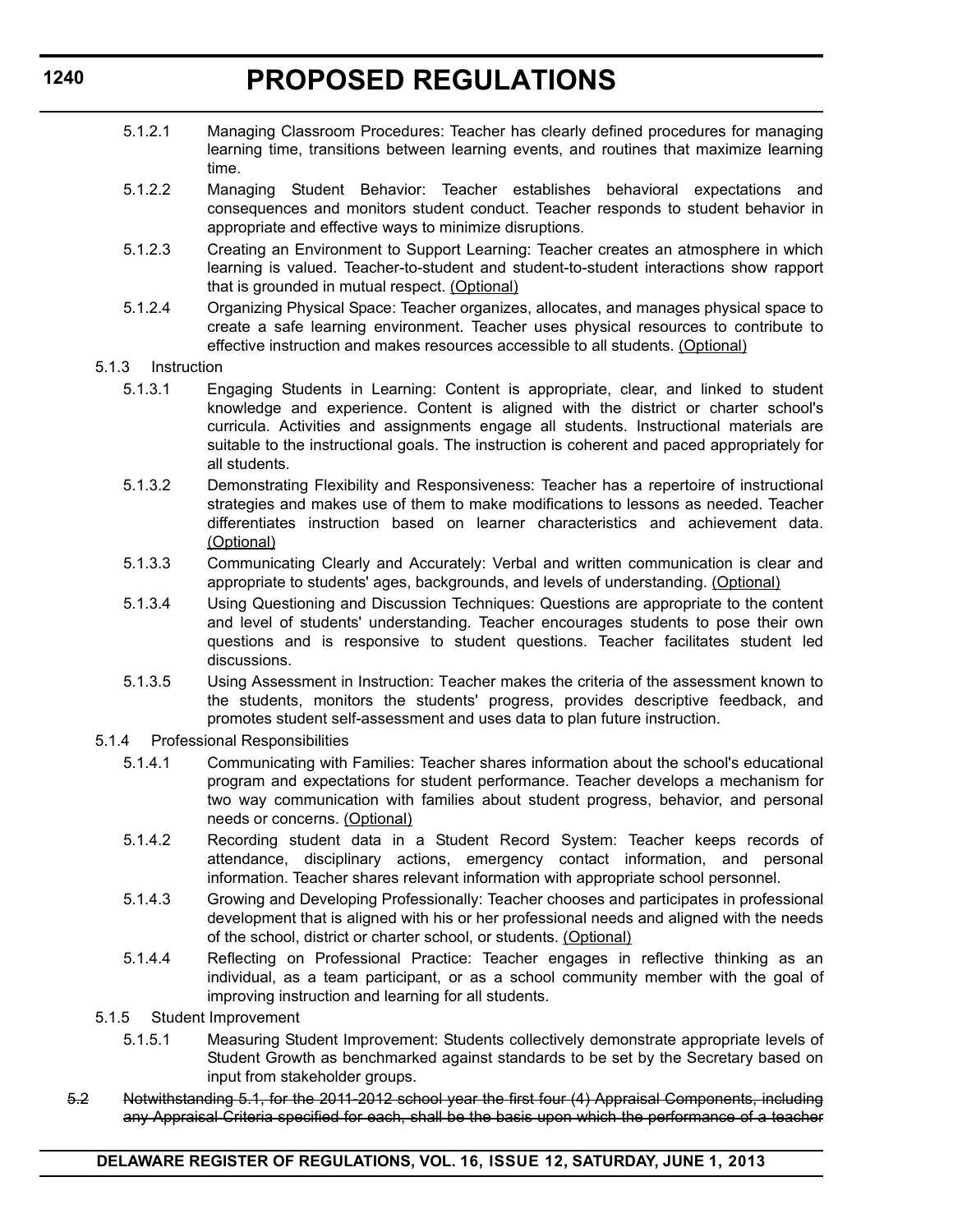shall be evaluated by a credentialed evaluator. Appraisal Component 5.1.5 may, however, be used to determine whether a DCAS Teacher shall receive a "Highly Effective" rating.

### **6.0 Summative Evaluation Ratings**

- 6.1 Each Appraisal Component shall be assigned a rating of Satisfactory or Unsatisfactory on the Summative Evaluation.
	- 6.1.1 A satisfactory rating for each of the first four Appraisal Components shall mean the teacher has no more than one unacceptable rating on the Appraisal Criteria specified in each of the components. Appraisal Criteria observed shall be rated on each observation conducted and Appraisal Criteria also shall be assigned an overall rating in a teacher's Summative Evaluation.
	- 6.1.2 A satisfactory rating for the Student Improvement component shall mean that the teacher has demonstrated acceptable performance by meeting the standards set by the Secretary pursuant to 5.1.5.1.
- 6.2 The Summative Evaluation shall also include one of four overall ratings: "Highly Effective", "Effective", "Needs Improvement", or "Ineffective".
	- 6.2.1 "Highly Effective" shall mean that the teacher has earned a Satisfactory Component rating in at least four (4) of the five (5) Appraisal Components in accordance with 5.0, including an Exceeds rating in the Student Improvement Component meaning that the students collectively demonstrate high rates of student growth as defined in the *DPAS II Revised Guide for Teachers*, as the same may be amended from time to time, developed pursuant to 4.0 of this regulation.
		- 6.2.1.1 Notwithstanding 6.2.1, for the 2011-2012 school year, for a Non-DCAS Teacher the Summative Evaluation Rating "Highly Effective" shall not be applicable.
		- 6.2.1.2 Notwithstanding 6.2.1, for the 2011-2012 school year, for a DCAS Teacher "Highly Effective" shall mean that the teacher has earned a Satisfactory Component rating in at least four (4) of the five (5) Appraisal Components in accordance with 5.0, including an Exceeds rating in the Student Improvement Component meaning that the students collectively demonstrate high rates of student growth as defined in the DPAS II Revised Guide for Teachers, as the same may be amended from time to time, developed pursuant to 4.0 of this regulation.
			- 6.2.1.2.1For the 2011-2012 school year, once the Student Improvement Component calculation for DCAS teachers is complete, the summative rating for DCAS teachers who earn an "Effective" rating and who earn an "Exceeds" rating on the Student Improvement Component shall indicate that the teacher earned an "Effective" summative rating based on the first four Appraisal Components and a "Highly Effective" summative rating based on all five Appraisal Components. The rating for a teacher earning the "Highly Effective" rating as noted herein shall also include the following language: "The Component V rating is based on student performance on DCAS only, during this pilot year. Note that only DCAS subject teachers are eligible for the Highly Effective summative rating during the 2011-12 school year."

# 6.2.2 "**Effective**" shall mean that:

- 6.2.2.1 The teacher has earned a Satisfactory Component Rating in at least three (3) Appraisal Components, including a Satisfactory rating in the Student Improvement Component, and
- 6.2.2.2 The teacher does not meet the requirements for a "Highly Effective" rating found in 6.2.1.
- 6.2.2.3 Notwithstanding 6.2.2.1 and 6.2.2.2, for the 2011-2012 school year, for a Non-DCAS teacher "Effective" shall mean the teacher has earned a Satisfactory Component Rating in three (3) or four (4) of the first four (4) Appraisal Components.
- 6.2.2.4 Notwithstanding 6.2.2.1 and 6.2.2.2, for the 2011-2012 school year, for a DCAS Teacher "Effective" shall mean that the teacher has earned a Satisfactory Component Rating in three (3) or four (4) of the first four (4) Appraisal Components, and
- 6.2.2.5 The DCAS Teacher does not meet the requirements for a "Highly Effective" rating found in  $6.2.1.2.$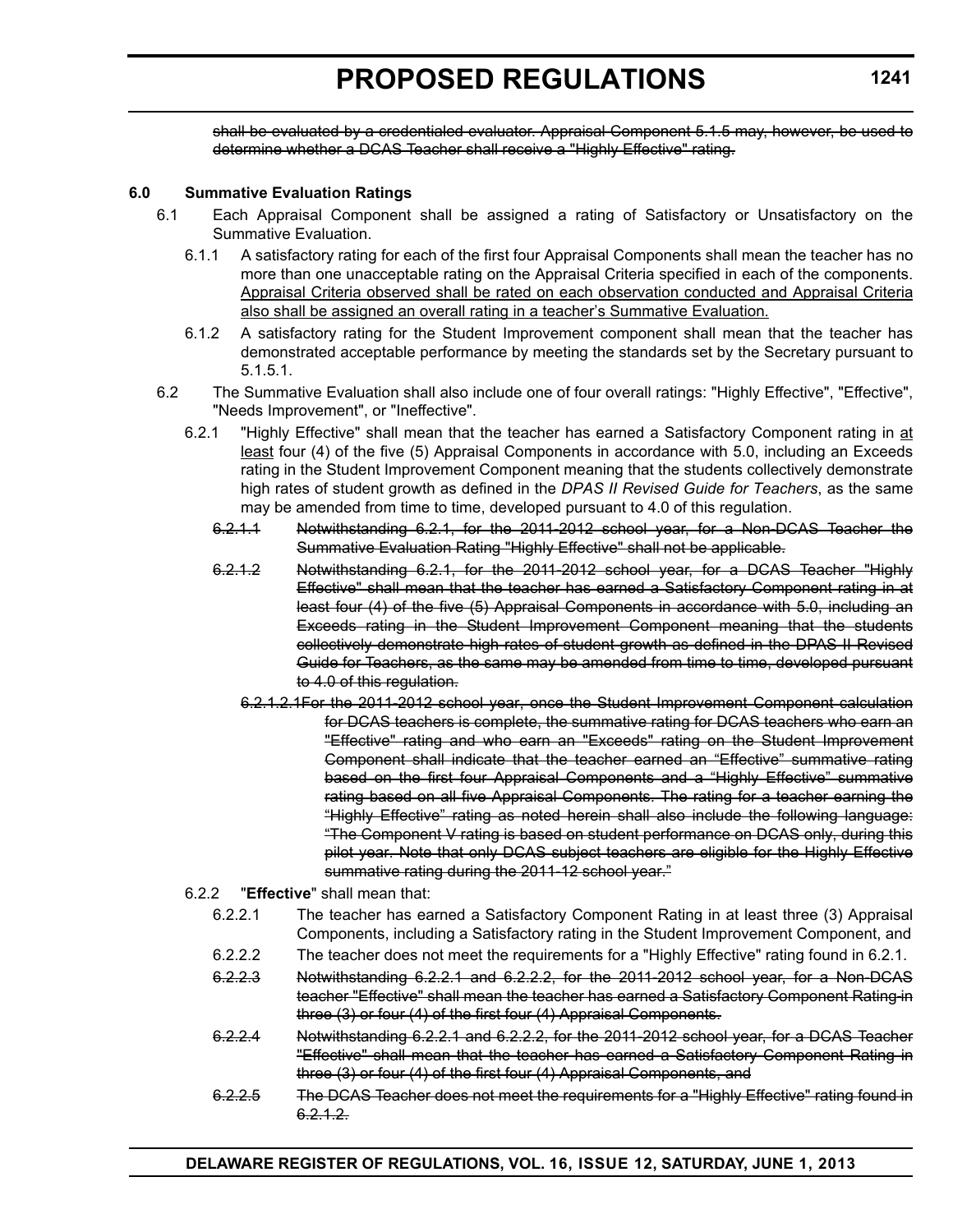#### 6.2.3 "**Needs Improvement**" shall mean that:

- 6.2.3.1 The teacher has earned one (1) or two (2) Satisfactory Component Ratings out of the five (5) Appraisal Components in accordance with 5.0, including a Satisfactory rating in the Student Improvement Component, or
- 6.2.3.2 The teacher has earned three (3) or four (4) Satisfactory Component Ratings out of the five (5) Appraisal Components in accordance with 5.0, and the teacher has earned an Unsatisfactory rating in the Student Improvement Component.
- 6.2.3.3 Notwithstanding 6.2.3.1 and 6.2.3.2, for the 2011-2012 school year, "Needs Improvement" shall mean the teacher has earned a Satisfactory Component Rating in two (2) of the first four (4) Appraisal Components.
- 6.2.4 "**Ineffective**" shall mean that:
	- 6.2.4.1 The teacher has earned zero (0), one (1), or two (2) Satisfactory Component Ratings out of the five (5) Appraisal Components in accordance with 5.0, and
	- 6.2.4.2 The teacher earned an Unsatisfactory Component Rating in the Student Improvement Component.
	- 6.2.4.3 Notwithstanding 6.2.4.1 and 6.2.4.1, for the 2011-2012 school year, "Ineffective" shall mean the teacher has earned a Satisfactory Component Rating in zero (0) or one (1) of the first four (4) Appraisal Components.
- 6.2.5 If a teacher's overall Summative Evaluation rating is determined to be "Needs Improvement" for the third consecutive year, the teacher's rating shall be re-categorized as "Ineffective."
- 6.3 For the 2011-2012 school year, DCAS teachers shall be given a summative rating based on the first four Appraisal Components prior to completion of the Student Improvement Component calculation. In those instances, the summative rating for teachers earning an "Effective" summative rating based on the first four Appraisal Components shall also indicate that the teacher's summative rating may be expanded to include the outcome of the Student Improvement Component calculation.

### **7.0 Pattern of Ineffective Teaching Defined**

7.1 A pattern of ineffective teaching shall be based on the most recent Summative Evaluation ratings of a teacher using the DPAS II process. Two consecutive ratings of "Ineffective" shall be deemed as a pattern of ineffective teaching. The following chart shows the consecutive Summative Evaluation ratings that shall be determined to be a pattern of ineffective teaching:

| Year 1                   | Year <sub>2</sub> | Year <sub>3</sub> |
|--------------------------|-------------------|-------------------|
| Ineffective              | Ineffective       |                   |
| Needs Improvement        | Ineffective       | Needs Improvement |
| Needs Improvement        | Needs Improvement | Ineffective       |
| Ineffective              | Needs Improvement | Ineffective       |
| Ineffective              | Needs Improvement | Needs Improvement |
| <b>Needs Improvement</b> | Ineffective       | Ineffective       |
|                          |                   |                   |

#### **8.0 Improvement Plan**

- 8.1 An Improvement Plan shall be developed for a teacher who receives an overall rating of "Needs Improvement" or "Ineffective" on the Summative Evaluation or a rating of Unsatisfactory on any Appraisal Component in 5.0 on the Summative Evaluation regardless of the overall rating.
	- 8.1.1 An Improvement Plan shall also may be developed if a teacher's overall performance during an observed lesson is unsatisfactory. This unsatisfactory performance shall may be noted by the evaluator on the Formative Feedback form Evaluator on the required forms by noting "PERFORMANCE IS UNSATISFACTORY" and initialing the statement.

# **1242**

### **DELAWARE REGISTER OF REGULATIONS, VOL. 16, ISSUE 12, SATURDAY, JUNE 1, 2013**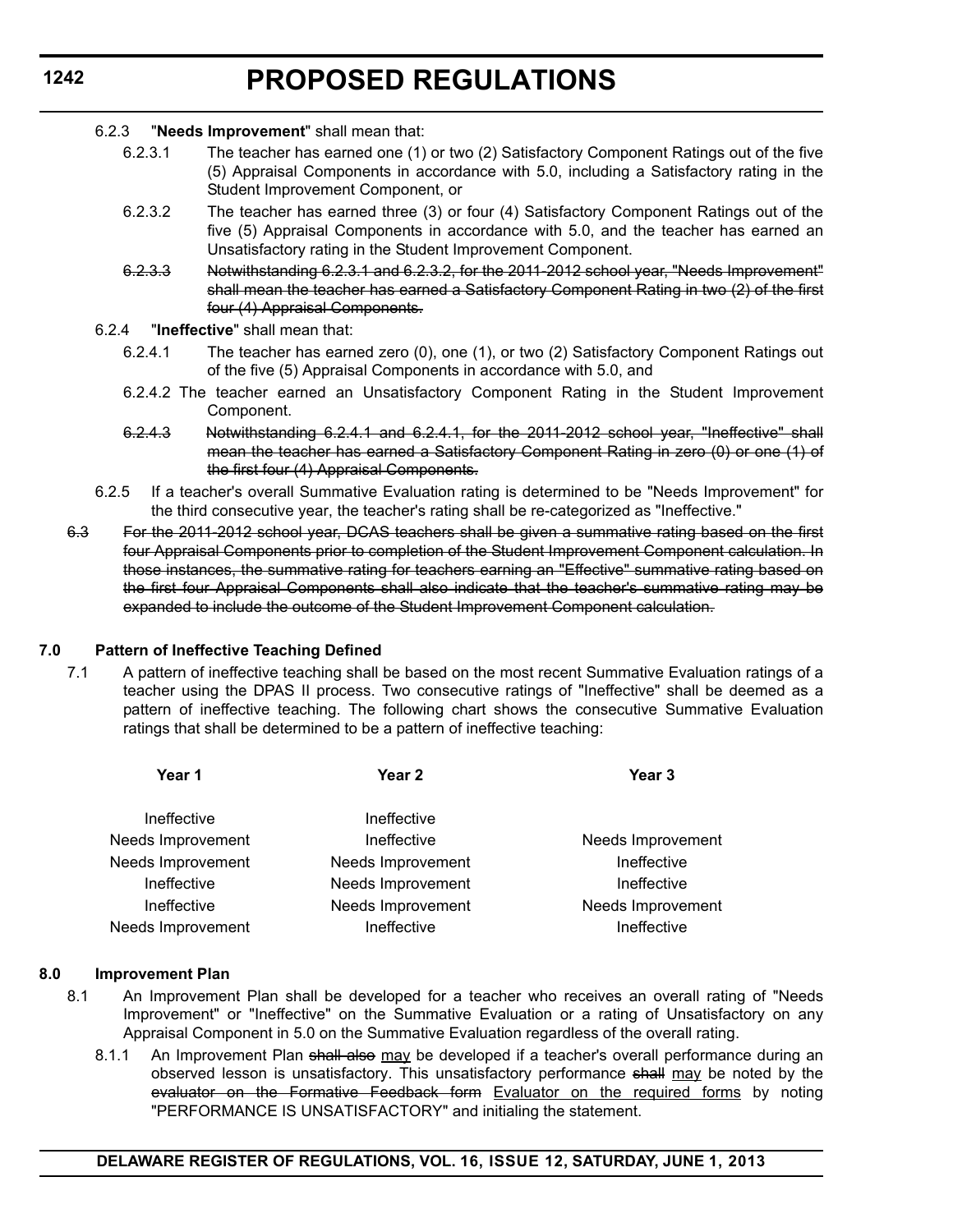### 8.2 Notwithstanding 8.1, for the 2011-2012 school year, an Improvement Plan shall not be developed related to Appraisal Component 5.1.5.

- 8.32 The Improvement Plan shall contain the following:
	- 8.32.1 Identification of the specific deficiencies and recommended area(s) for growth;
	- 8.32.2 Measurable goals for improving the deficiencies to satisfactory levels;
	- 8.32.3 Specific professional development or activities to accomplish the goals;
	- 8.32.4 Specific resources necessary to implement the plan, including but not limited to, opportunities for the teacher to work with curriculum specialist(s), subject area specialist(s), instructional specialist(s) or others with relevant expertise;
	- 8.32.5 Procedures and evidence that must be collected to determine that the goals of the plan were met;
	- 8.32.6 Timeline for the plan, including intermediate check points to determine progress;
	- 8.32.7 Procedures for determining satisfactory improvement;
	- 8.32.8 Multiple observations and opportunity for feedback provided by a trained evaluator Credentialed Observer, a mentor, a lead teacher, or an instructional coach.
- 8.43 Any state or federally funded professional development that is completed during the time that the Improvement Plan is in effect must be certified by the Department and must directly relate to areas identified as needing improvement.
- 8.54 The Improvement Plan shall be developed cooperatively by the teacher and eEvaluator. If the plan cannot be cooperatively developed, the evaluator shall have the authority and responsibility to determine the plan as specified in 8.2 above.
- 8.65 The teacher shall be held accountable for the implementation and completion of the Improvement Plan.
- 8.76 Upon completion of the Improvement Plan, the teacher and  $eE$ valuator shall sign the documentation that determines the satisfactory or unsatisfactory performance of the plan.

### **9.0 Challenge Process**

- 9.1 A teacher may challenge any rating on the Summative Evaluation, either a Component Rating or the Overall Rating, or a teacher may challenge the conclusions of a lesson observation if the statement "PERFORMANCE IS UNSATISFACTORY" has been included on the Formative Feedback required form( $s$ ). To initiate a challenge, a teacher shall submit additional information specific to the point of disagreement in writing within fifteen (15) working days of the date of the teacher's receipt of the Summative Evaluation. Such written response shall become part of the appraisal record and shall be attached to the Summative Evaluation. All challenges together with the record shall be forwarded to the supervisor of the Evaluator unless the supervisor of the  $e$ Evaluator is also in the same building as the teacher. In this situation, the challenge together with the record shall be forwarded to a designated district or charter school level credentialed Evaluator.
	- 9.1.1 Within fifteen (15) working days of receiving the written challenge, the supervisor of the Evaluator or the designated district or charter school level credentialed Evaluator shall review the record which consists of all documents used in the appraisal process and the written challenge, meet with the teacher, and issue a written decision.
	- 9.1.2 If the challenge is denied, the written decision shall state the reasons for denial.
	- 9.1.3 The decision of the supervisor of the evaluator or the designated district or charter school's level credentialed Evaluator shall be final.

### **10.0 Evaluator Credentials Credentialing**

- 10.1 Evaluators Credentialed Observers shall have successfully completed the DPAS II training as developed by the Department of Education. Evaluators Each shall receive a certificate of completion which is valid for five (5) years and is renewable upon completion of professional development focused on DPAS II as specified by the Department of Education.
	- 10.1.1 The Department of Education shall annually monitor evaluation implementation.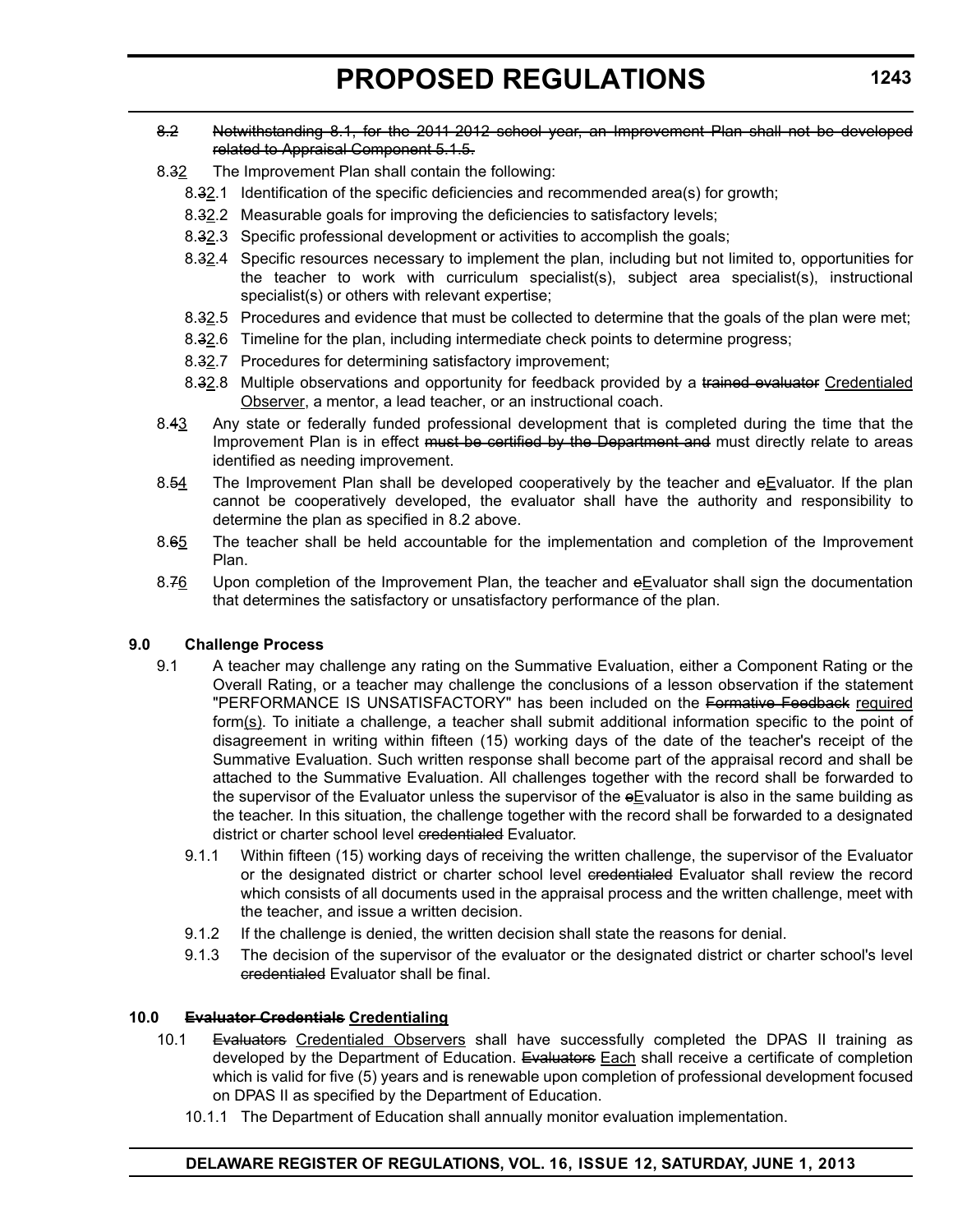# **PROPOSED REGULATIONS**

- <span id="page-31-0"></span>10.2 The training shall occur no less than once every three (3) years and shall include techniques of observation and conferencing, content and relationships of frameworks for teaching, and a thorough review of the DPAS II Revised Guide for Teachers. Activities in which participants practice implementation of DPAS II procedures shall be included in the training.
- 10.3 The credentialing process shall be conducted by the Department of Education.

#### **11.0 Evaluation of Process**

The Department of Education shall conduct an annual evaluation of the teacher appraisal process. The evaluation shall, at a minimum, include a survey of teachers and  $eE$ valuators and interviews with a sampling of teachers and eEvaluators. Data from the evaluation and proposed changes to the DPAS II Revised Guide for Teachers shall be presented to the State Board of Education for review on an annual basis.

#### **12.0 Procedures for the Termination of Services of Professional Employees**

For purposes of 14 **Del.C.**, Chapter 14 Procedures for the Termination of Services of Professional Employees only, the Appraisal Component 5.1.5 Student Improvement shall be considered "Satisfactory" for a teacher for the 2011-2012 school year.

# **OFFICE OF [THE SECRETARY](http://www.doe.k12.de.us/)** Statutory Authority: 14 Delaware Code, Section 122(b) (14 **Del.C.** §122(b))

# 14 **DE Admin. Code** 107

# **Education Impact Analysis Pursuant To 14 Del.C. Section 122(d)**

### **[107 Specialist Appraisal Process Delaware Performance Appraisal System \(DPAS II\)](#page-3-0)**

### **A. Type of Regulatory Action Required**

Repeal of an Existing Regulation

### **B. Synopsis of Subject Matter of the Regulation**

The Secretary of Education seeks the consent of the State Board of Education to repeal 14 **DE Admin. Code** 107 Specialist Appraisal Process Delaware Performance Appraisal System (DPAS II). The regulation is no longer applicable because 14 **DE Admin. Code** 107A Specialist Appraisal Process Delaware Performance Appraisal System (DPAS II) Revised took effect beginning in the 2011-2012 school year.

Persons wishing to present their views regarding this matter may do so in writing by the close of business on or before **July 5, 2013** to Susan Haberstroh, Department of Education, at 35 Commerce Way, Suite 1, Dover, DE 19901. A copy of this regulation is available from the above address or may be viewed at the Department of Education business office.

### **C. Impact Criteria**

1. Will the amended regulation help improve student achievement as measured against state achievement standards? This regulation is being repealed because regulation 107A was promulgated in lieu thereof.

2. Will the amended regulation help ensure that all students receive an equitable education? This regulation is being repealed because regulation 107A was promulgated in lieu thereof.

3. Will the amended regulation help to ensure that all students' health and safety are adequately protected? This regulation is being repealed because regulation 107A was promulgated in lieu thereof.

4. Will the amended regulation help to ensure that all students' legal rights are respected? This regulation is being repealed because regulation 107A was promulgated in lieu thereof.

### **DELAWARE REGISTER OF REGULATIONS, VOL. 16, ISSUE 12, SATURDAY, JUNE 1, 2013**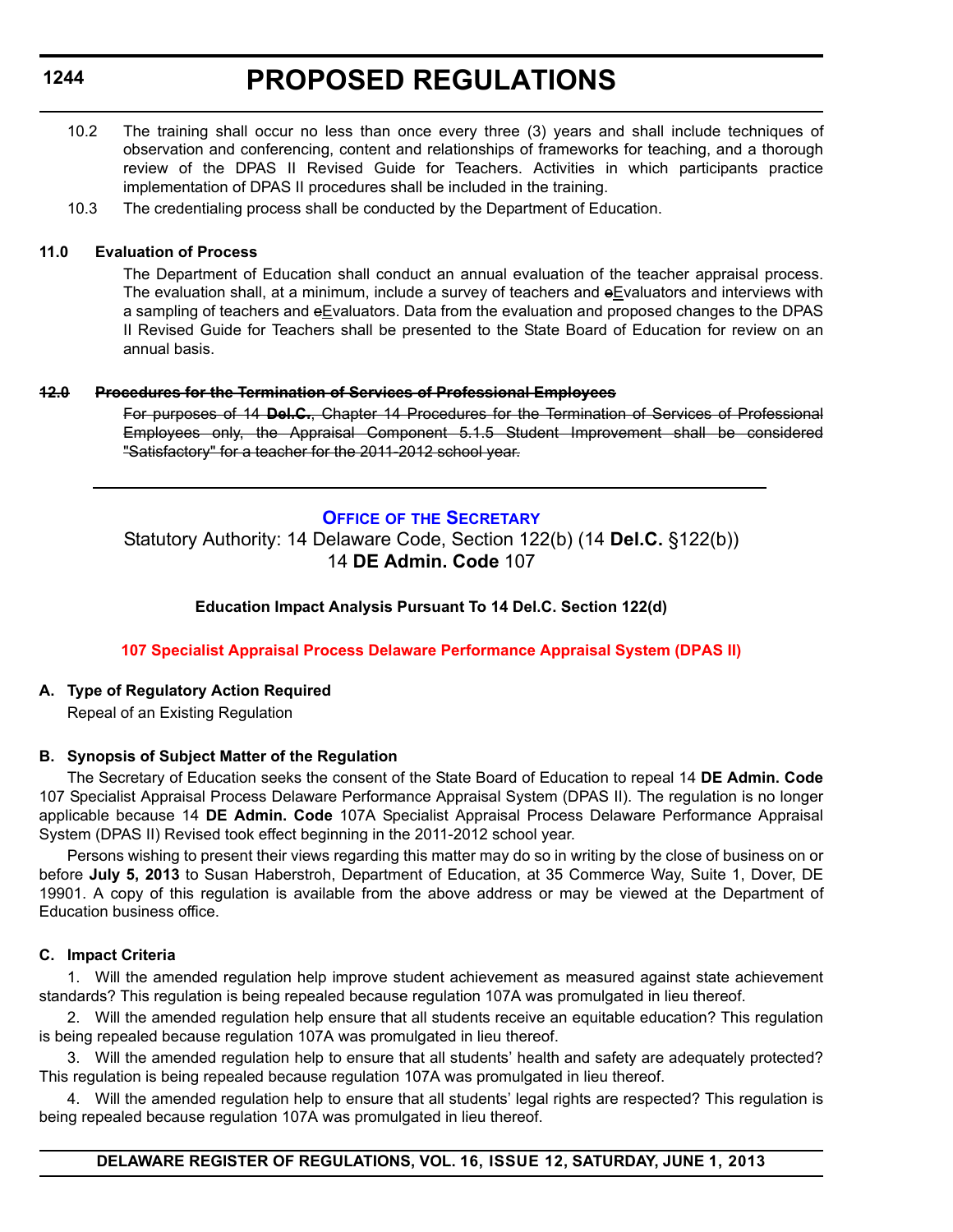<span id="page-32-0"></span>5. Will the amended regulation preserve the necessary authority and flexibility of decision making at the local board and school level? This regulation is being repealed because regulation 107A was promulgated in lieu thereof.

6. Will the amended regulation place unnecessary reporting or administrative requirements or mandates upon decision makers at the local board and school levels? This regulation is being repealed because regulation 107A was promulgated in lieu thereof.

7. Will the decision making authority and accountability for addressing the subject to be regulated be placed in the same entity? This regulation is being repealed because regulation 107A was promulgated in lieu thereof.

8. Will the amended regulation be consistent with and not an impediment to the implementation of other state educational policies, in particular to state educational policies addressing achievement in the core academic subjects of mathematics, science, language arts and social studies? This regulation is being repealed because regulation 107A was promulgated in lieu thereof.

9. Is there a less burdensome method for addressing the purpose of the regulation? This regulation is being repealed because regulation 107A was promulgated in lieu thereof.

10. What is the cost to the State and to the local school boards of compliance with the regulation? This regulation is being repealed because regulation 107A was promulgated in lieu thereof.

**\*Please Note: As a result of the regulation being repealed it is not being published here. A copy of the regulation is available at:**

**[107 Specialist Appraisal Process Delaware Performance Appraisal System \(DPAS II\)](http://regulations.delaware.gov/register/june2013/proposed/16 DE Reg 1244 06-01-13.htm)**

# **OFFICE OF [THE SECRETARY](http://www.doe.k12.de.us/)**

Statutory Authority: 14 Delaware Code, Section 122(b) (14 **Del.C.** §122(b)) 14 **DE Admin. Code** 107A

### **Education Impact Analysis Pursuant To 14 Del.C. Section 122(d)**

### **[107A Specialist Appraisal Process Delaware Performance Appraisal System \(DPAS II\) Revised](#page-3-0)**

### **A. Type of Regulatory Action Required**

Amendment to Existing Regulation

### **B. Synopsis of Subject Matter of the Regulation**

The Secretary of Education seeks the consent of the State Board of Education to amend 14 **DE Admin. Code** 107A Specialist Appraisal Process Delaware Performance Appraisal System (DPAS II) Revised.

The amendments address the following: 1) eliminates provisions that were in place for the 2011-2012 and 2012-2013 school years only; 2) provides that the proposed amended regulation will be in effect beginning with the 2013-2014 school year; 3) defines "Credentialed Observer" and "Evaluator" in order to be specific about which individuals are responsible for certain specialist appraisal activities; 4) provides more specificity on the definition of "summative evaluation"; 5) changes the configuration of announced and unannounced observations for both experienced and novice specialists and modifies the number of observations required for novice specialists; 6) provides districts and charter schools flexibility in the appraisal criterion to be used for DPAS II in the first four Appraisal Components; 7) requires Appraisal Criteria observed to be rated on each observation conducted and to be assigned an overall rating in a specialist's Summative Evaluation; 8) modifies when an Improvement Plan must be developed versus may be developed for a specialist if the specialist's overall performance during an observed lesson is unsatisfactory; and 9) eliminates the requirement that professional development completed during the time of an Improvement Plan is in effect to be certified by the Department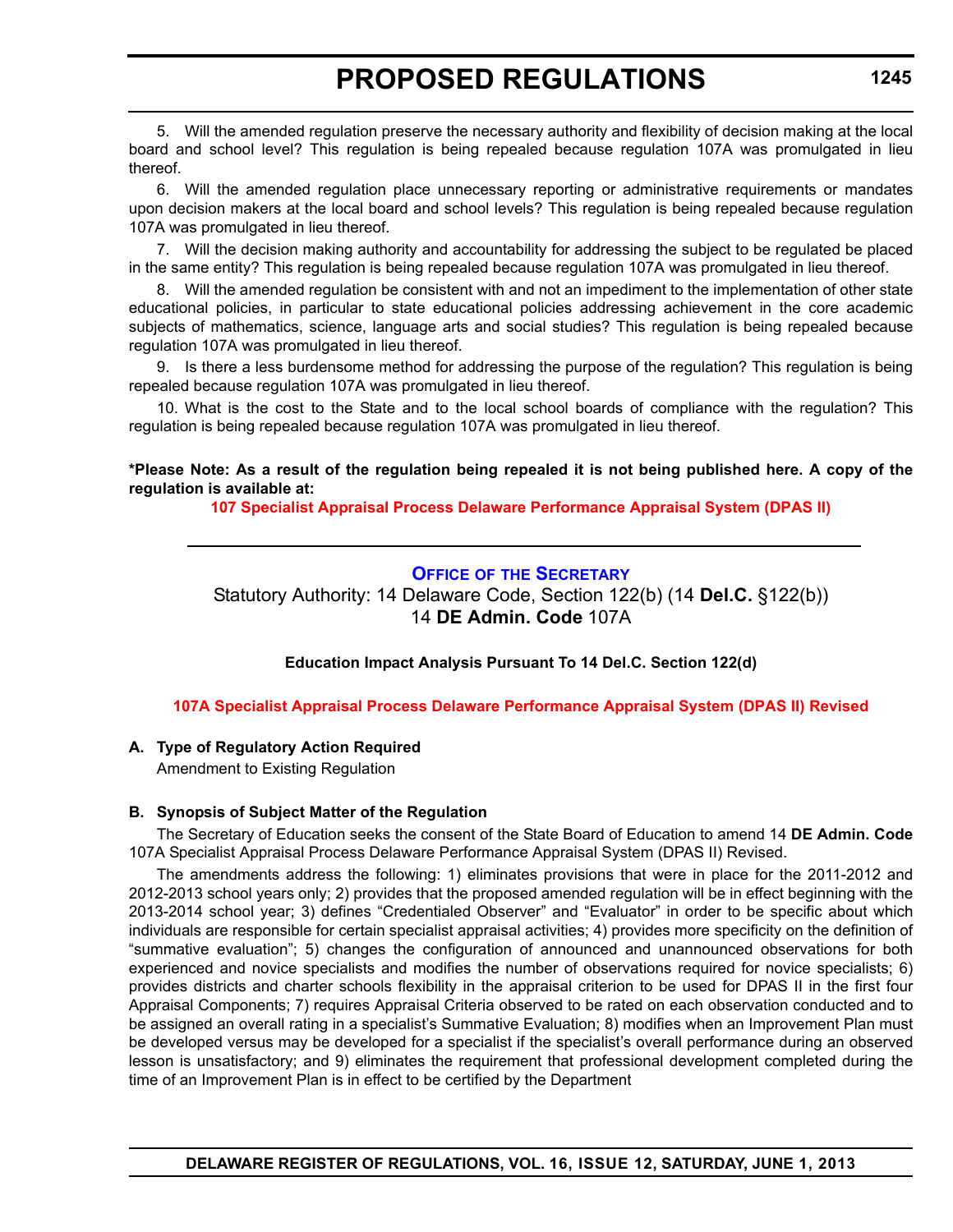The amendments have been reviewed and comments provided by several stakeholders groups over the last several months in relation to 14 **DE Admin. Code** 106A, as 107A has historically been a parallel regulation. This includes the Department's DPAS II Review Committees and the DPAS Advisory Committee.

Persons wishing to present their views regarding this matter may do so in writing by the close of business on or before **July 5, 2013** to Susan Haberstroh, Department of Education, at 35 Commerce Way, Suite 1, Dover, DE 19904. A copy of this regulation is available from the above address or may be viewed at the Department of Education business office.

### **C. IMPACT CRITERIA**

1. Will the amended regulation help improve student achievement as measured against state achievement standards? *The amended regulation is intended to improve student achievement as measured against state achievement standards.*

2. Will the amended regulation help ensure that all students receive an equitable education? *The amended regulation is intended to help ensure all students receive an equitable education.*

3. Will the amended regulation help to ensure that all students' health and safety are adequately protected? *The amended regulation does not specifically address the health and safety of students.*

4. Will the amended regulation help to ensure that all students' legal rights are respected? *The amended regulation is intended to help ensure all students' legal rights are respected.*

5. Will the amended regulation preserve the necessary authority and flexibility of decision making at the local board and school level? *The amendments do provide additional flexibility at the local board and school level.*

6. Will the amended regulation place unnecessary reporting or administrative requirements or mandates upon decision makers at the local board and school levels? *The amendments are not designed to place unnecessary reporting or administrative requirements or mandates upon decision makers at the local board and school levels.*

7. Will the decision making authority and accountability for addressing the subject to be regulated be placed in the same entity? *The amendments provide flexibility around the individuals involved in the DPAS II.*

8. Will the amended regulation be consistent with and not an impediment to the implementation of other state educational policies, in particular to state educational policies addressing achievement in the core academic subjects of mathematics, science, language arts and social studies? *The amendments are consistent with other state educational policies.* 

9. Is there a less burdensome method for addressing the purpose of the regulation? *At this time, there is not a less burdensome method for addressing the teacher evaluation process.* 

10. What is the cost to the State and to the local school boards of compliance with the regulation? *There are no additional costs anticipated by the amendments.*

### **107A Specialist Appraisal Process Delaware Performance Appraisal System (DPAS II) Revised**

### **1.0 Effective Date**

The Specialist Appraisal Process, Delaware Performance Appraisal System (DPAS II) Revised shall be effective for all school districts and charter schools beginning with the 2011-12 school year and shall, at such time, replace the current 14 **DE Admin. Code** 107 Specialist Appraisal Process, Delaware Performance Appraisal System (DPAS II) 2013-14 school year.

### **2.0 Definitions**

The following definitions shall be applyied for purposes of this regulation:

**"Announced Observation"** shall consist of the Pre-observation Form and conference with the evaluator Credentialed Observer, an observation by the evaluator Credentialed Observer at an agreed upon date and time, using the associated formative conferences and reports. The observation for the specialist may be a collection of data over a specified period of time, up to four (4) weeks, or it may be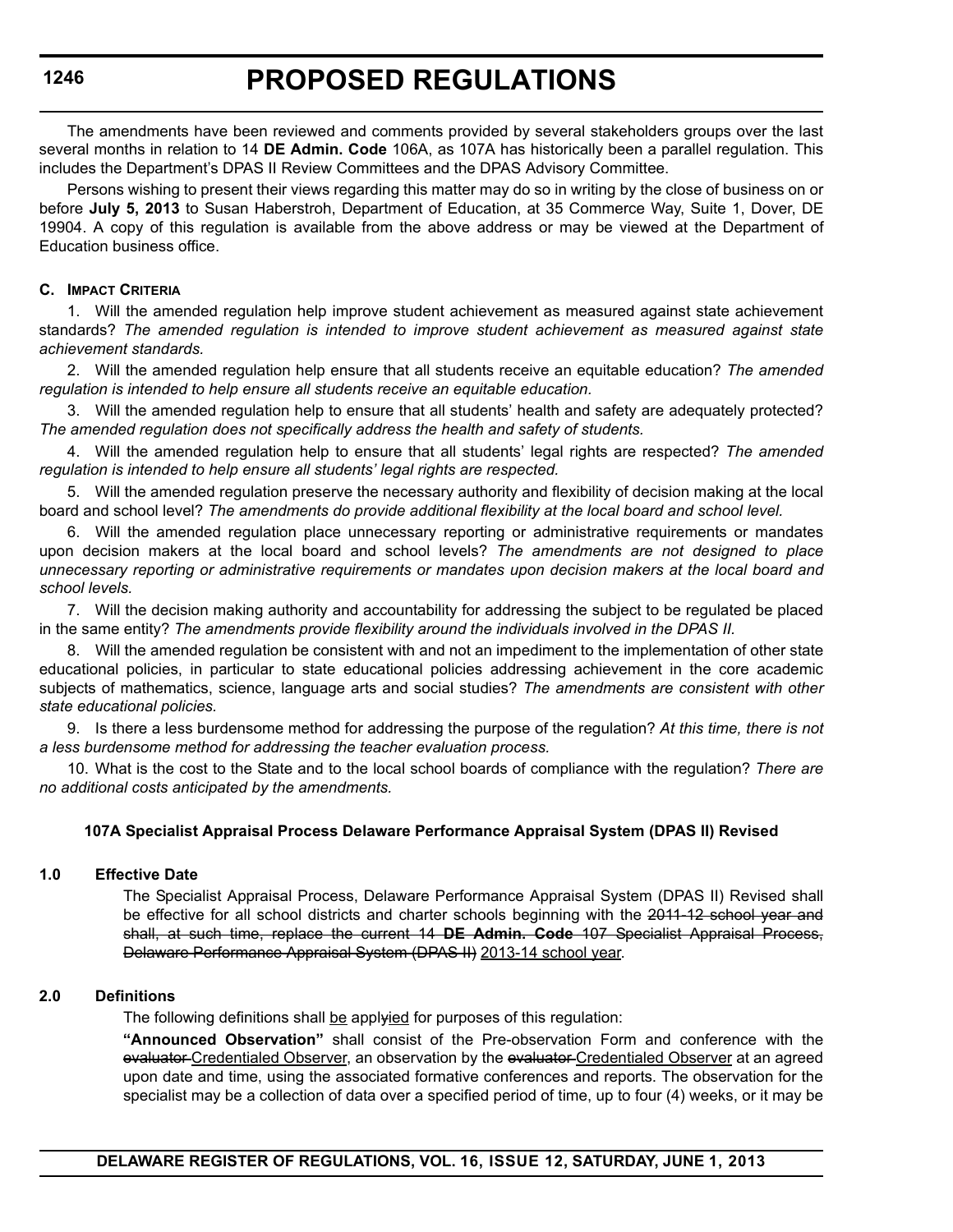an observation of sufficient length, at least thirty (30) minutes, to gather appropriate data and assess specialist performance.

**"Board"** shall mean a local board of education or a charter school board of directors.

**"Credentialed Evaluator"** shall mean the individual, usually the supervisor of the specialist, who has successfully completed the evaluation training in accordance with 10.0. The Credentialed Evaluator may also be referred to as Evaluator.

"**Credentialed Observer**" shall mean an individual, not always the supervisor of the specialist, who has successfully completed DPAS II credentialing in accordance with 10.0. Credentialed Observer denotes any individual who may conduct observations as part of a specialist's appraisal process. The term Credentialed Observer encompasses those administrators who are Evaluators.

**"DASA"** shall mean the Delaware Association of School Administrators.

**"DPAS II Revised Guide for Specialists"** shall mean the manual that contains the prescribed forms, detailed procedures, specific details about the five (5) components of evaluation and other relevant documents that are used to implement the appraisal process.

**"DSEA"** shall mean the Delaware State Education Association.

**"Evaluator"** shall mean a Credentialed Observer who is responsible for a specialist's Summative Evaluation. A specialist's required observations as part of the appraisal cycle shall generally be conducted by the assigned Evaluator; however, the assigned Evaluator may designate a school administrator who is also a Credentialed Observer to conduct the required observations.

**"Experienced Specialist"** shall mean a specialist who holds a valid and current Continuing or Advanced License, issued pursuant to Chapter 12 of Title 14 of the *Delaware Code;* or Standard or Professional Status Certificate issued prior to August 1, 2003 or holds a valid and current license from his or her respective licensure body.

**"Improvement Plan"** shall be the plan that a specialist and Evaluator mutually develop in accordance with 8.0.

**"Interim assessment"** shall mean an assessment given at regular and specified intervals throughout the school year, and designed to evaluate students' knowledge and skills relative to a specific set of academic standards, and the results of which can be aggregated (e.g., by course, grade level, school, or school district) in order to inform teachers, administrators, and specialists at the student, classroom, school, and district levels.

**"Novice Specialist"** shall mean a specialist who holds a valid and current Initial License issued pursuant to Chapter 12 of Title 14 of the *Delaware Code* or holds a valid and current license from his or her respective licensure body.

**"Satisfactory Component Rating"** shall mean the specialist's performance demonstrates an understanding of the concepts of the component under Chapter 12 of Title 14 of the *Delaware Code*.

**"Satisfactory Evaluation"** shall be equivalent to the overall Highly Effective, Effective or Needs Improvement rating on the Summative Evaluation and shall be used to qualify for a continuing license. **"Specialist"** shall mean an educator other than a teacher or administrator and includes, but is not limited to, School Counselors, Library Media Specialists, School Psychologists, and School Nurses.

**"State Assessment"** shall mean the Delaware Comprehensive Assessment System (DCAS).

### **"Student Achievement"** shall mean

- (a) For tested grades and subjects:
	- (1) A student's score on the DCAS; and, as appropriate,
	- (2) Other measures of student learning, such as those described in paragraph (b) of this definition, provided they are rigorous and comparable across classrooms.

(b) For non-tested grades and subjects: alternative measures of student learning and performance such as student scores on pre-tests and end-of-course tests; student performance on English language proficiency assessment; and other measures of student achievement that are rigorous and comparable across classrooms. Such alternative measures shall be approved by the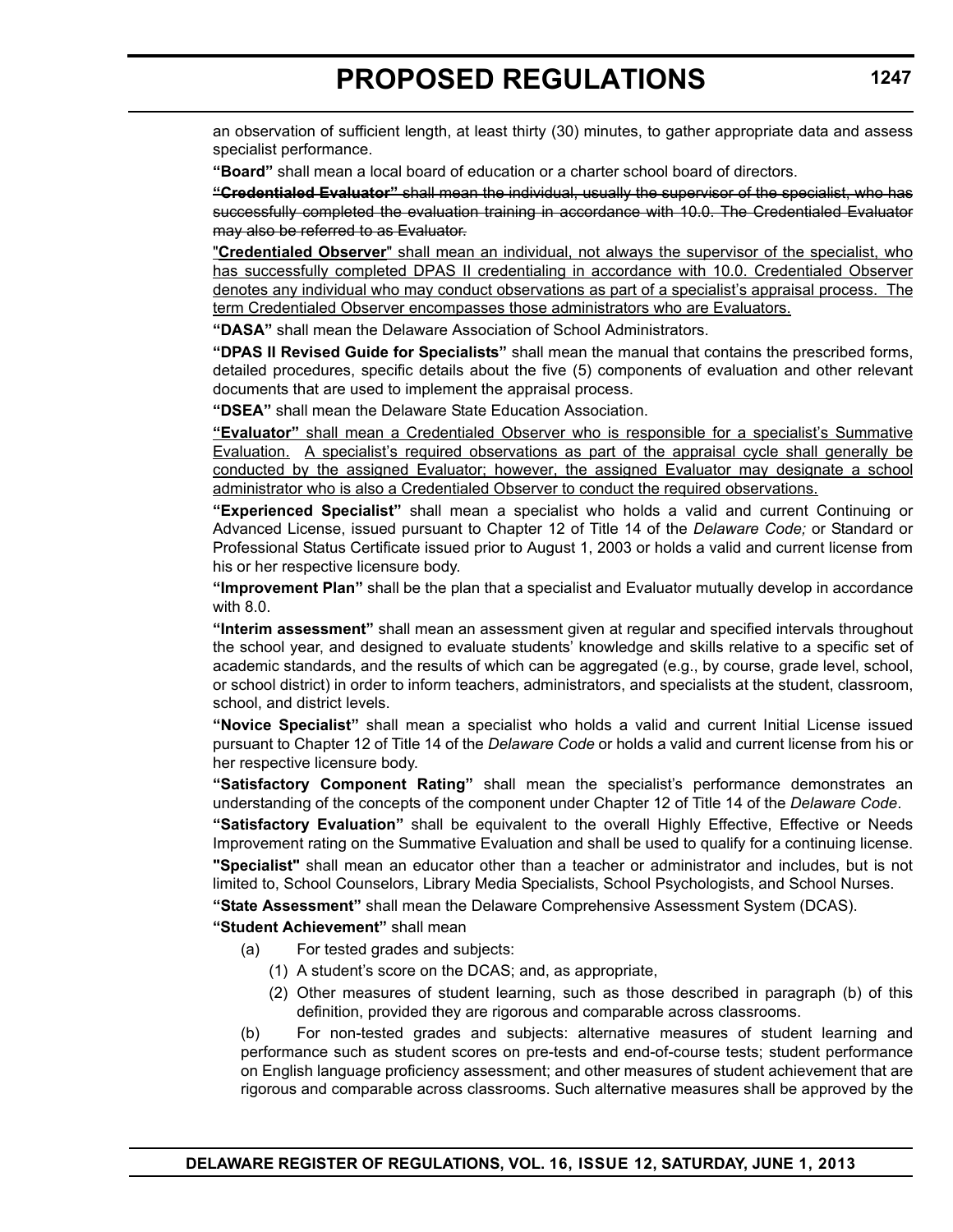Department of Education and developed in partnership with input from the relevant specialist organizations or respective licensure body and the Delaware State Education Association (DSEA).

**"Student Growth"** shall mean the change in achievement data for an individual student between two points in time. Growth may also include other measures that are rigorous and comparable across classrooms.

**"Summative Evaluation"** shall be the final evaluation at the conclusion of the appraisal cycle mean the comprehensive, end-of-cycle appraisal and shall incorporate the results of the minimum required observations and required component-level data. At the discretion of the Evaluator, it may also include additional observation data provided by other Credentialed Observers.

**"Unannounced Observation"** shall consist of an observation by the evaluator a Credentialed Observer at a date and time that has not been previously arranged using the associated formative conferences and reports. The observation shall be of sufficient length, at least thirty (30) minutes, to gather appropriate data and assess specialist performance.

**"Unsatisfactory Component Rating"** shall mean the specialist's performance does not demonstrate an understanding of the concepts of the component.

**"Unsatisfactory Evaluation"** shall be the equivalent to the overall Ineffective rating on the Summative Evaluation.

**"Working Day"** shall mean a day when the employee would normally be working in that district or charter school.

# **3.0 Appraisal Cycles**

- 3.1 Experienced specialists who have earned a rating of Highly Effective on their most recent Summative Evaluation shall receive a minimum of (1) Announced or Unannounced Observation each year with a Summative Evaluation at least once every two (2) years. The Student Improvement component for Highly Effective specialists shall be evaluated each year, regardless of whether or not a Summative Evaluation is conducted. If a Highly Effective specialist does not achieve a Satisfactory rating on the Student Improvement Component, the specialist shall receive a Summative Evaluation the following year, regardless of whether the specialist would otherwise be due for a Summative Evaluation pursuant to this section.
- 3.2 Experienced specialists who have earned a rating of Effective and have earned Satisfactory ratings on at least four (4) of the Appraisal Components found in 5.0, including Student Improvement, on his or her most recent Summative Evaluation shall receive a minimum of one (1) Announced or Unannounced Observation each year with a Summative Evaluation at least once every two (2) years. The Student Improvement component for Effective specialists shall be evaluated each year, regardless of whether or not a Summative Evaluation is conducted. If an Effective specialist does not achieve a Satisfactory rating on the Student Improvement Component, the specialist shall receive a Summative Evaluation the following year, regardless of whether the specialist would otherwise be due for a Summative Evaluation pursuant to this section.
- 3.3 Experienced specialists who are not otherwise included in 3.1 or 3.2 shall receive a minimum of one (1) Announced Observation and one (1) Unannounced Observation with a Summative evaluation at the end of the one (1) year period. These specialists shall have an Improvement Plan which may require additional observations and other types of monitoring as outlined in the DPAS II Revised Guide for Specialists.
- 3.4 Novice specialists shall receive a minimum of two  $(2)$  one  $(1)$  Announced Observation and one  $(1)$ Unannounced Observation with a Summative Evaluation at the end of the one year period. Novice specialists who have earned a rating of Needs Improvement or Ineffective on their most recent Summative Evaluation shall have an Improvement Plan which may require additional observations or other types of monitoring as outlined in the *DPAS II Revised Guide for Specialists*.

**1248**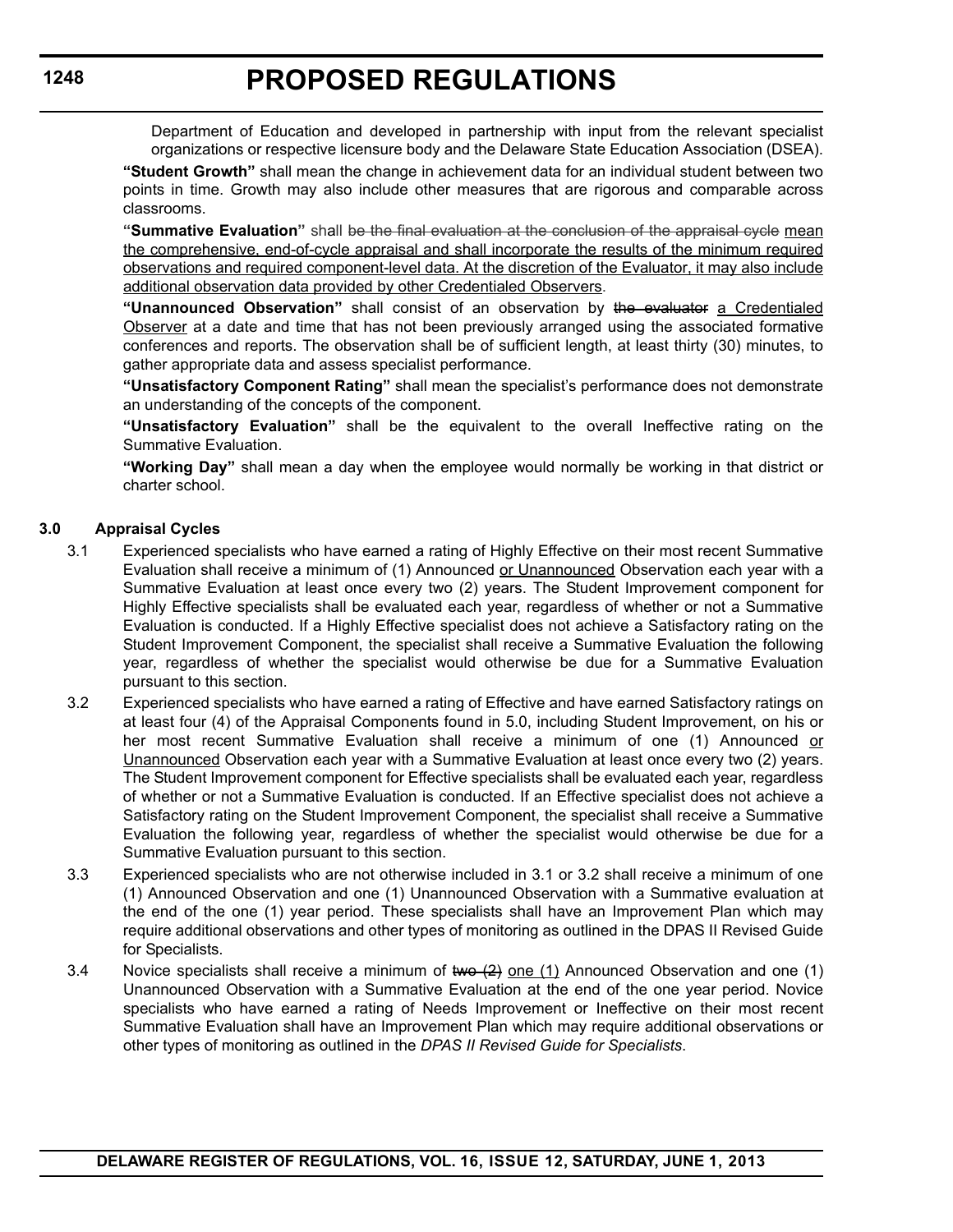### **4.0** *DPAS II Guide for Specialists*

- 4.1 All districts and charter schools shall use the manual entitled *DPAS II Revised Guide for Specialists* as developed and as may be amended by the Department of Education in collaboration with DASA and DSEA to implement the appraisal system.
- 4.2 The manual shall contain, at a minimum, the following:
	- 4.2.1 Specific details about each of the five (5) Appraisal Components listed in 5.1.
	- 4.2.2 All forms or documents needed to complete the requirements of the appraisal process.
	- 4.2.3 Specific procedures to implement the appraisal system.

### **5.0 Appraisal Components and Appraisal Criteria**

- 5.1 The following five (5) Appraisal Components, including any Appraisal Criteria specified for each, shall be the basis upon which the performance of a specialist shall be evaluated by a eredentialed evaluator the assigned Evaluator. In each academic year, for each of the first four (4) Appraisal Components, a school district or charter school may waive one (1) criterion identified as optional below. Notification of any such waiver shall be provided to all specialists in a school district or charter school and the Department of Education by the last day in August of each year:
	- 5.1.1 Planning and Preparation
		- 5.1.1.1 Designing Coherent Programs or Services: Specialist designs activities and plans for services that support the needs of the students or clients served.
		- 5.1.1.2 Demonstrating Knowledge of Best Practice and Models of Delivery: Specialist uses practices and models of delivery that are aligned with local and national standards. (Optional)
		- 5.1.1.3 Demonstrating Knowledge of Students or Clients: Specialist shows knowledge of the needs and characteristics of the students or clients, including their approaches to learning, knowledge, skills, and interests.
		- 5.1.1.4 Demonstrating Knowledge of Resources: Specialist selects appropriate resources, either within or outside of the school, that support the needs of students or clients.
		- 5.1.1.5 Demonstrating Knowledge of How to Design or Use Student Assessments: Specialist creates and or selects assessments that are congruent with instructional goals, criteria and standards. The specialist plans for the use of formative and summative assessments of the specialist's students.
	- 5.1.2 Professional Practice and Delivery of Services
		- 5.1.2.1 Creating an Environment to Support Student or Client Needs: Specialist creates an environment in which student or client needs are identified and valued. Specialist and student or client interactions show rapport that is grounded in mutual respect.
		- 5.1.2.2 Demonstrating Flexibility and Responsiveness: Specialist has a repertoire of instructional or professional strategies and makes modifications to services based on needs of the students or clients. (Optional)
		- 5.1.2.3 Communicating Clearly and Accurately: Verbal and written communication is clear and appropriate to students' or clients' ages, backgrounds, needs, or levels of understanding. (Optional)
		- 5.1.2.4 Delivering Services to Students or Clients: Specialist is responsive to the identified needs of the students or clients and meets standards of professional practice. The resources and materials are suitable and match the needs of the students or clients. The delivery of service is coherent.
	- 5.1.3 Professional Collaboration and Consultation
		- 5.1.3.1 Collaborating with Others: Specialist develops partnerships with school or district staff or external agencies to provide integrated services that meet student or client needs. (Optional)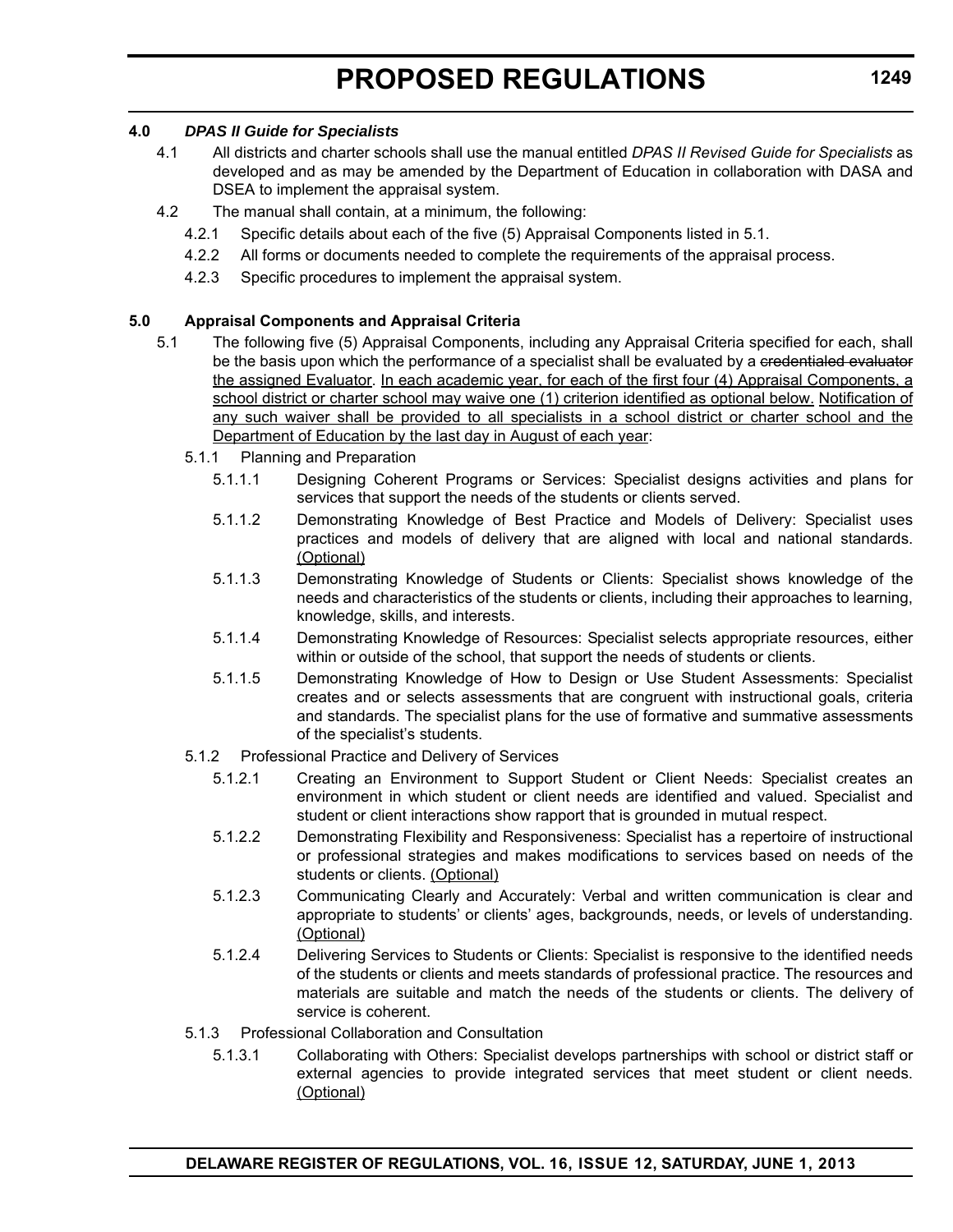- 5.1.3.2 Serving as a Consultant to the School Community: Specialist shares expertise with school staff to assist them in their work or to respond to school wide issues, problems, or concerns. (Optional)
- 5.1.3.3 Providing Resources and Access: Specialist provides school, district or external based resources to appropriate staff, students, or clients or gives information about the effective use of the resources.
- 5.1.3.4 Communicating with Families: Specialist shares information about district or school educational programs and expectations for student or client performance. Specialist develops a mechanism for two way communication with families about student or client progress, behavior, personal needs, or concerns.
- 5.1.3.5 Use of Assessment in Planning and Delivery of Services: Specialist makes the criteria of the assessment known to the students, monitors the students' progress, provides descriptive feedback, and promotes student self-assessment and uses data to plan future instruction.
- 5.1.4 Professional Responsibilities
	- 5.1.4.1 Maintaining Standards of Professional Practice: Specialist adheres to his or her professional standards of practice, including issues surrounding confidentiality.
	- 5.1.4.2 Recording student data in a Record System: Specialist keeps student or client records relevant to their services and shares information with appropriate school personnel. (Optional)
	- 5.1.4.3 Growing and Developing Professionally: Specialist chooses and participates in professional development that is aligned with his or her professional needs and aligned with the needs of the school, district or students. (Optional)
	- 5.1.4.4 Reflecting on Professional Practice: Specialist engages in reflective thinking as an individual, as a team participant, or as a school and community member with the goal of improving professional practice and delivery of service.
- 5.1.5 Student Improvement
	- 5.1.5.1 Measuring Student Improvement: Students collectively demonstrate appropriate levels of Student Growth as benchmarked against standards set by the Secretary based on input from stakeholder groups.
- 5.2 Notwithstanding 5.1 for the 2011-2012 school year, the first four (4) Appraisal Components, including any Appraisal Criteria specified for each, shall be the basis upon which the performance of a specialist shall be evaluated by a credentialed evaluator.

### **6.0 Summative Evaluation Ratings**

- 6.1 Each Appraisal Component shall be weighted equally and assigned a rating of Satisfactory or Unsatisfactory on the Summative Evaluation.
	- 6.1.1 A satisfactory rating for each of the first four Appraisal Components shall mean the specialist has no more than one unacceptable rating on the Appraisal Criteria specified in each of the five  $(5)$ components set forth in 5.1. Appraisal Criteria observed shall be rated on each observation conducted and Appraisal Criteria also shall be assigned an overall rating in a specialist's Summative Evaluation.
	- 6.1.2 A satisfactory rating for the Student Improvement Component shall mean that the specialist demonstrates acceptable performance by meeting the standards set by the Secretary pursuant to 5.1.5.1.
- 6.2 The Summative Evaluation shall also include one of four overall ratings: Highly Effective, Effective, Needs Improvement or Ineffective.
	- 6.2.1 Highly Effective shall mean that the specialist has earned a Satisfactory Component Rating in at least four (4) of the five (5) Appraisal Components in accordance with 5.0, including an Exceeds rating in the Student Improvement Component meaning that the students collectively demonstrate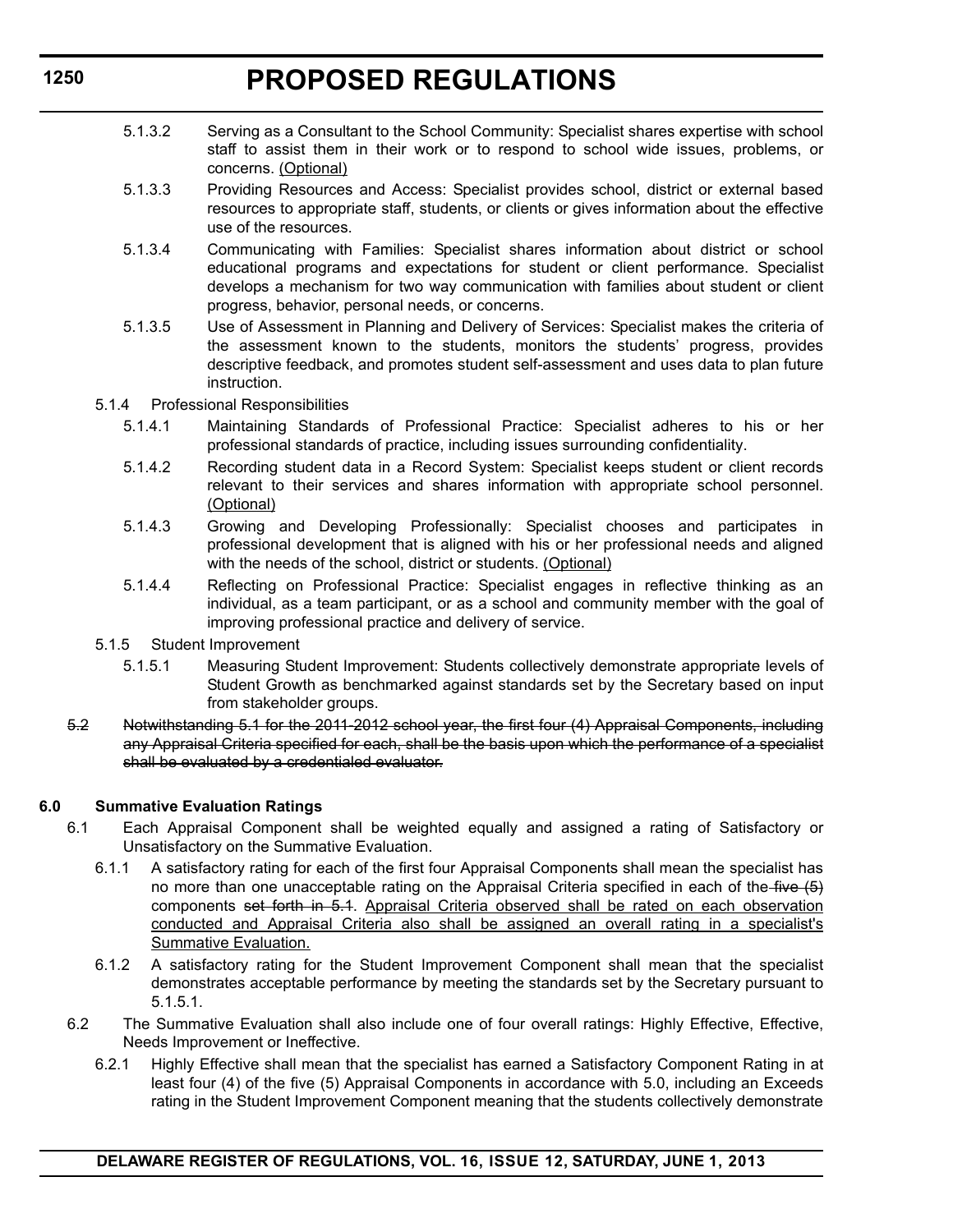high rates of student growth, as defined in the *DPAS II Revised Guide for Specialists*, as the same may be amended from time to time, developed pursuant to 4.0 of this regulation.

- 6.2.1.1 Notwithstanding 6.2.1 for the 2011-2012 school year, for a specialist the Summative Evaluation Rating "Highly Effective" shall not be applicable.
- 6.2.2 Effective shall mean that:
	- 6.2.2.1 The specialist has earned a Satisfactory Component Rating in at least three (3) Appraisal Components, including a Satisfactory rating in the Student Improvement Component, and
	- 6.2.2.2 The specialist does not meet the requirements for a Highly Effective rating found in 6.2.1.
	- 6.2.2.3 Notwithstanding 6.2.2.1 and 6.2.2.2 for the 2011-2012 school year, "Effective" shall mean the specialist has earned a Satisfactory Component Rating three (3) or four (4) of the first four (4) Appraisal Components.
- 6.2.3 Needs Improvement shall mean that:
	- 6.2.3.1 The specialist has earned one (1) or two (2) Satisfactory Component Ratings out of the five (5) Appraisal Components in accordance with 5.0, including a Satisfactory rating in the Student Improvement Component, or
	- 6.2.3.2 The specialist has earned three (3) or four (4) Satisfactory Component Ratings out of the five (5) Appraisal Components in accordance with 5.0, and the specialist has earned an Unsatisfactory rating in the Student Improvement Component.
	- 6.2.3.3 Notwithstanding 6.2.3.1 and 6.2.3.2 for the 2011-2012 school year, "Needs Improvement" shall mean the specialist has earned a Satisfactory Component Rating in two (2) of the first four (4) Appraisal Components.
- 6.2.4 Ineffective shall mean that:
	- 6.2.4.1 The specialist has earned zero (0), one (1), or two (2) Satisfactory Component Ratings out of the five (5) Appraisal Components in accordance with 5.0, and
	- 6.2.4.2 The specialist has earned an Unsatisfactory Component Rating in the School Improvement Component.
	- 6.2.4.3 Notwithstanding 6.2.4.1 and 6.2.4.1 for the 2011-2012 school year, "Ineffective" shall mean the specialist has earned a Satisfactory Component Rating in zero (0) or one (1) of the first four (4) Appraisal Components.
- 6.2.5 If a specialist's overall Summative Evaluation rating is determined to be "Needs Improvement" for the third consecutive year, the rating shall be re-categorized as "Ineffective".

### **7.0 Pattern of Ineffective Practice Defined**

A pattern of ineffective practice shall be based on the most recent Summative Evaluation ratings of a specialist using the DPAS II process. Two consecutive ratings of Ineffective shall be deemed as a pattern of ineffective practice. The following chart shows the consecutive Summative Evaluation ratings that shall be determined to be a pattern of ineffective practice:

| Year <sub>2</sub> | Year <sub>3</sub> |
|-------------------|-------------------|
| Ineffective       |                   |
| Ineffective       | Needs Improvement |
| Needs Improvement | Ineffective       |
| Needs Improvement | Ineffective       |
| Needs Improvement | Needs Improvement |
| Ineffective       | Ineffective       |
|                   |                   |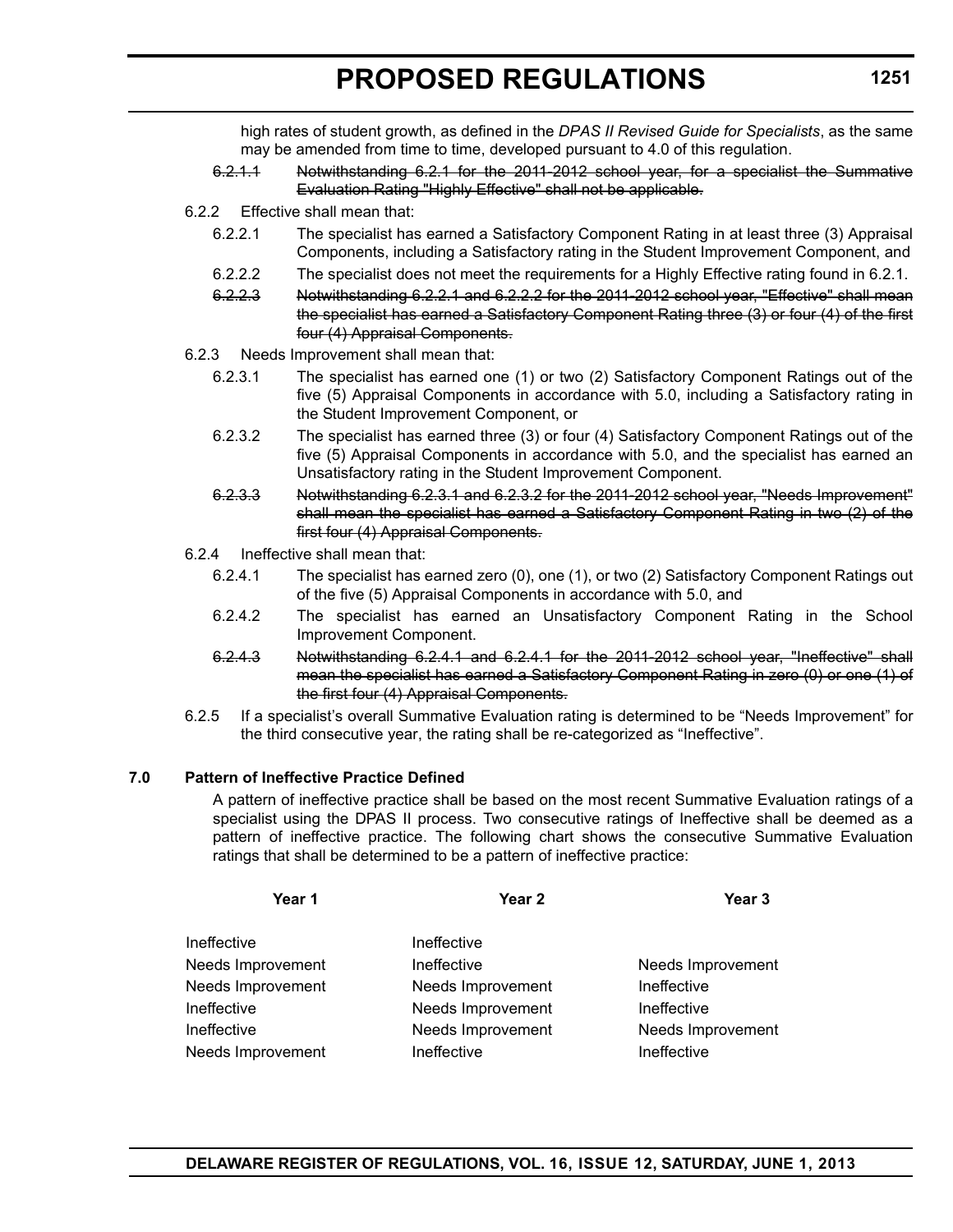### **8.0 Improvement Plan**

- 8.1 An Improvement Plan shall be developed for a specialist who receives an overall rating of Needs Improvement or Ineffective on the Summative Evaluation or a rating of Unsatisfactory on any component in 5.0 on the Summative Evaluation regardless of the overall rating.
	- 8.1.1 An Improvement Plan shall also may be developed if a specialist's overall performance during an observation is unsatisfactory. This unsatisfactory performance shall may be noted by the evaluator on the Formative Feedback form Evaluator on the required forms by noting "PERFORMANCE IS UNSATISFACTORY" and initialing the statement.
- 8.2 The Improvement Plan shall contain the following:
	- 8.2.1 Identification of the specific deficiencies and recommended area(s) for growth;
	- 8.2.2 Measurable goals for improving the deficiencies to satisfactory levels;
	- 8.2.3 Specific professional development or activities to accomplish the goals;
	- 8.2.4 Specific resources necessary to implement the plan, including but not limited to, opportunities for the specialist to work with curriculum specialist(s), subject area specialist(s), instructional specialist(s) or others with relevant expertise;
	- 8.2.5 Procedures and evidence that must be collected to determine that the goals of the plan were met;
	- 8.2.6 Timeline for the plan, including intermediate check points to determine progress;
	- 8.2.7 Procedures for determining satisfactory improvement.
	- 8.2.8 Multiple observations and opportunity for feedback provided by a trained evaluator Credentialed Observer, a mentor, or lead specialist, or an instructional coach.
- 8.3 Any state or federally funded professional development that is completed during the time that the Improvement Plan is in effect must directly relate to areas identified as needing improvement.
- 8.34 The Improvement Plan shall be developed cooperatively by the specialist and  $e$ Evaluator. If the plan cannot be cooperatively developed, the evaluator shall have the authority and responsibility to determine the plan as specified in 8.21 above.
- 8.45 The specialist shall be held accountable for the implementation and completion of the Improvement Plan.
- 8.56 Upon completion of the Improvement Plan, the specialist and evaluator shall sign the documentation that determines the satisfactory or unsatisfactory performance of the plan.

### **9.0 Challenge Process**

- 9.1 A specialist may challenge any rating on the Summative Evaluation, either a Component Rating or the Overall Rating, or a specialist may challenge the conclusions of an observation if the statement PERFORMANCE IS UNSATISFACTORY has been included on the Formative Feedback form required form(s). To initiate a challenge, a specialist shall submit additional information specific to the point of disagreement in writing within fifteen (15) working days of the date of the specialist's receipt of the Summative Evaluation. Such written response shall become part of the appraisal record and shall be attached to the Summative Evaluation. All challenges together with the record shall be forwarded to the supervisor of the Evaluator unless the supervisor of the Evaluator is also in the same building as the specialist. In this situation, the challenge together with the record shall be forwarded to a designated district or charter school level credentialed Evaluator.
	- 9.1.1 Within fifteen (15) working days of receiving the written challenge, the supervisor of the eEvaluator or the designated district or charter school level eredentialed Evaluator shall review the record which consists of all documents used in the appraisal process and the written challenge, meet with the specialist, and issue a written decision.
	- 9.1.2 If the challenge is denied, the decision shall state the reasons for denial.
	- 9.1.3 The decision of the supervisor of the Evaluator or the designated district or charter school level credentialed Evaluator shall be final.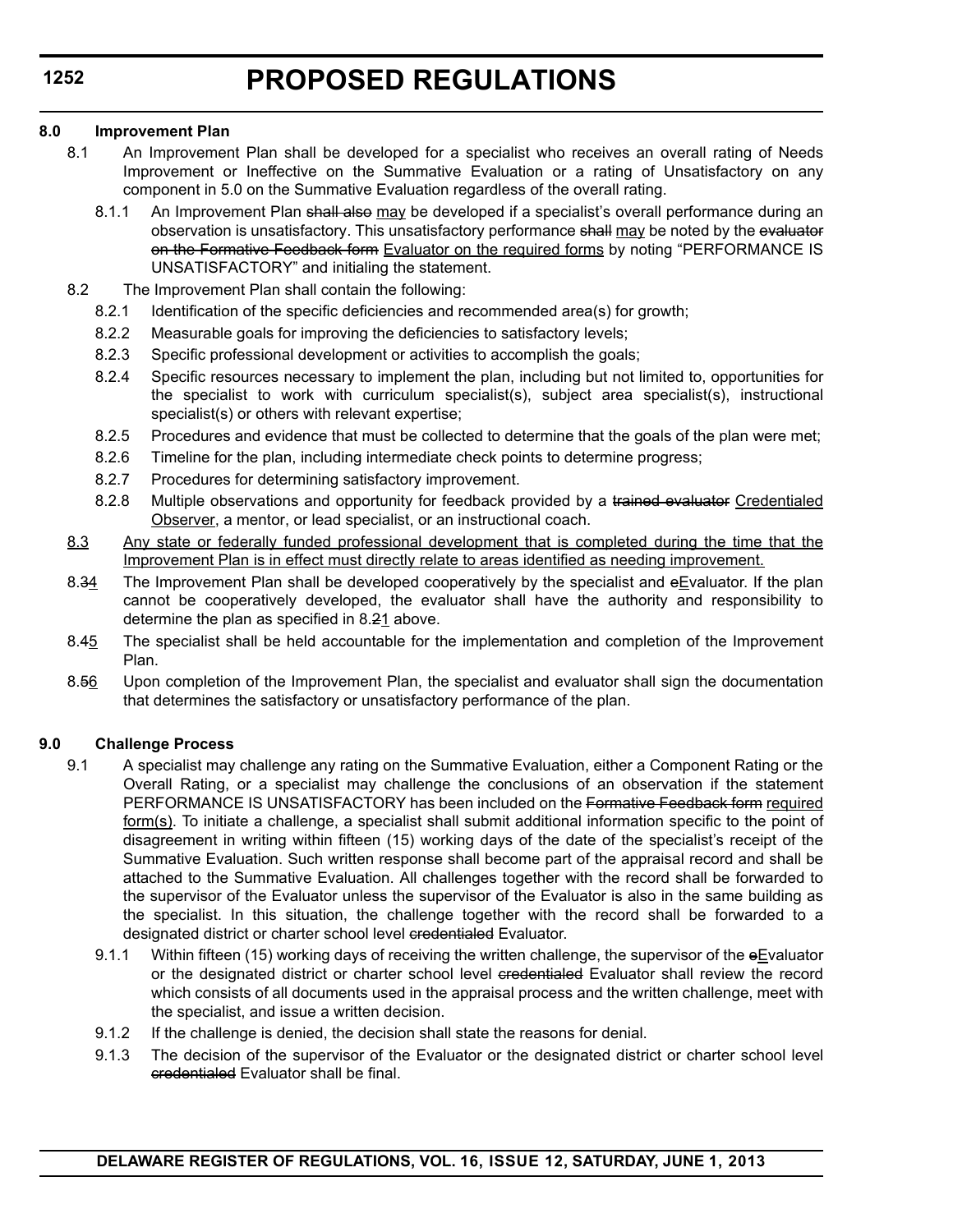### **10.0 Evaluator Credentials Credentialing**

- 10.1 Evaluators Credentialed Observers shall have successfully completed the DPAS II training as developed by the Department of Education. Evaluators Each shall receive a certificate of completion which is valid for five (5) years and is renewable upon completion of professional development focused on DPAS II as specified by the Department of Education.
	- 10.1.1 The Department of Education shall annually monitor evaluation implementation.
- 10.2 The training for the certificate of completion shall include techniques for observation and conferencing, content and relationships of frameworks for practice and a thorough review of the *DPAS II Revised Guide for Specialists*. Activities in which participants practice implementation of DPAS II procedures shall be included in the training.
- 10.3 The credentialing process shall be conducted by the Department of Education.

### **11.0 Evaluation of Process**

The Department of Education shall conduct an annual evaluation of the teacher appraisal process. The evaluation shall, at a minimum, include a survey of teachers and evaluators and interviews with a sampling of teachers and evaluators. Data from the evaluation and proposed changes to the DPAS II Revised Guide for Teachers shall be presented to the State Board of Education for review on an annual basis.

### **12.0 Procedures for the Termination of Services of Professional Employees**

For purposes of 14 **Del.C.**, Chapter 14 Procedures for the Termination of Services of Professional Employees only, the Appraisal Component 5.1.5 Student Improvement shall be considered "Satisfactory" for a specialist for the 2011-2012 school year.

### **OFFICE OF [THE SECRETARY](http://www.doe.k12.de.us/)**

### Statutory Authority: 14 Delaware Code, Section 122(b) (14 **Del.C.** §122(b)) 14 **DE Admin. Code** 108

### **Education Impact Analysis Pursuant To 14 Del.C. Section 122(d)**

### **[108 Administrator Appraisal Process Delaware Performance Appraisal System \(DPAS II\)](#page-3-0)**

### **A. Type of Regulatory Action Required**

Repeal of an Existing Regulation

### **B. Synopsis of Subject Matter of the Regulation**

The Secretary of Education seeks the consent of the State Board of Education to repeal 14 **DE Admin. Code** 108 Administrator Appraisal Process Delaware Performance Appraisal System (DPAS II). The regulation is no longer applicable because 14 **DE Admin. Code** 108A Administrator Appraisal Process Delaware Performance Appraisal System (DPAS II) Revised took effect beginning in the 2011-2012 school year.

Persons wishing to present their views regarding this matter may do so in writing by the close of business on or before **July 5, 2013** to Susan Haberstroh, Department of Education, at 35 Commerce Way, Suite 1, Dover, DE 19901. A copy of this regulation is available from the above address or may be viewed at the Department of Education business office.

### **C. Impact Criteria**

1. Will the amended regulation help improve student achievement as measured against state achievement standards? This regulation is being repealed because regulation 108Awas promulgated in lieu thereof.

### **DELAWARE REGISTER OF REGULATIONS, VOL. 16, ISSUE 12, SATURDAY, JUNE 1, 2013**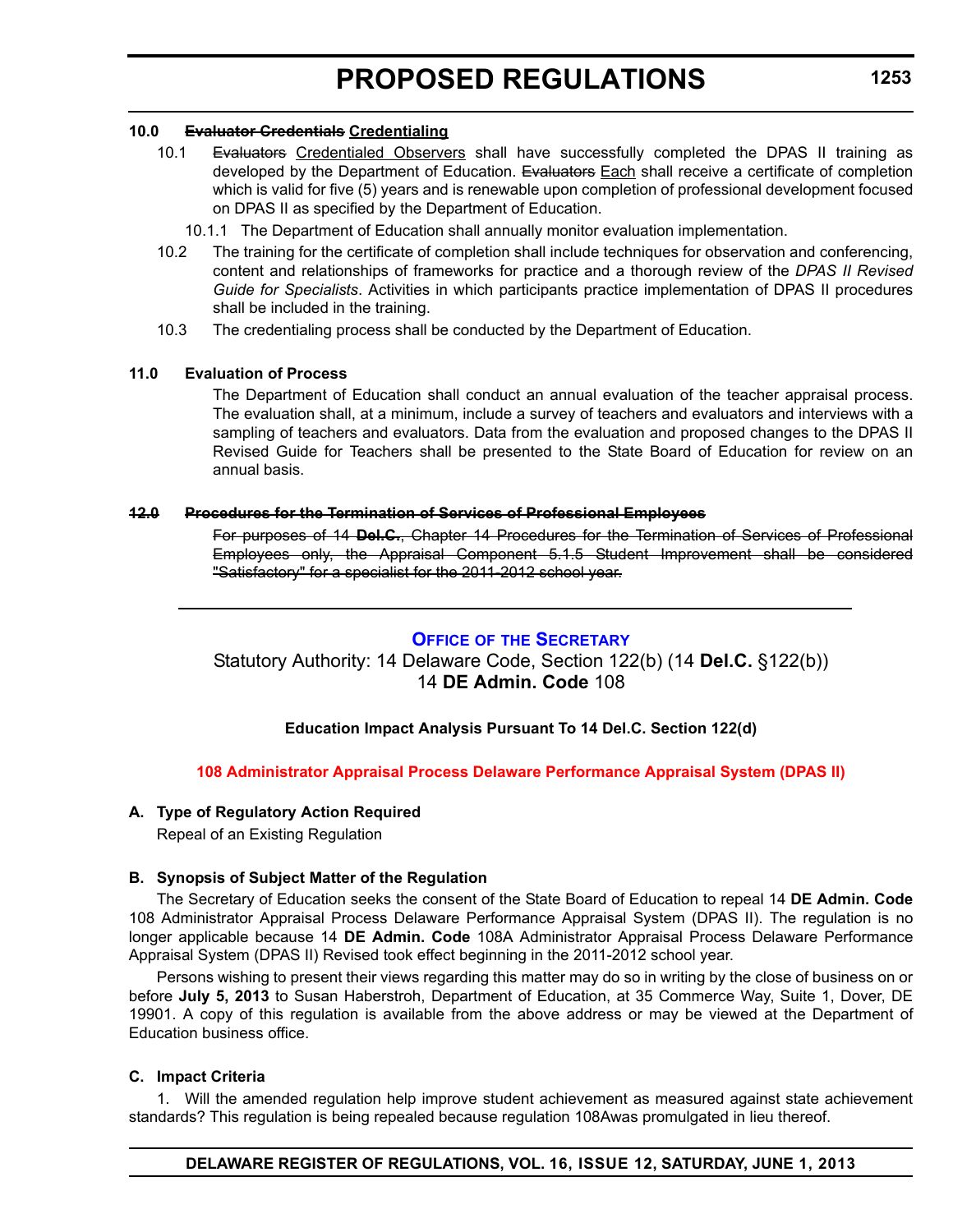## **PROPOSED REGULATIONS**

2. Will the amended regulation help ensure that all students receive an equitable education? This regulation is being repealed because regulation 108A was promulgated in lieu thereof.

3. Will the amended regulation help to ensure that all students' health and safety are adequately protected? This regulation is being repealed because regulation 108A was promulgated in lieu thereof.

4. Will the amended regulation help to ensure that all students' legal rights are respected? This regulation is being repealed because regulation 108A was promulgated in lieu thereof.

5. Will the amended regulation preserve the necessary authority and flexibility of decision making at the local board and school level? This regulation is being repealed because regulation 108A was promulgated in lieu thereof.

6. Will the amended regulation place unnecessary reporting or administrative requirements or mandates upon decision makers at the local board and school levels? This regulation is being repealed because regulation 108A was promulgated in lieu thereof.

7. Will the decision making authority and accountability for addressing the subject to be regulated be placed in the same entity? This regulation is being repealed because regulation 108A was promulgated in lieu thereof.

8. Will the amended regulation be consistent with and not an impediment to the implementation of other state educational policies, in particular to state educational policies addressing achievement in the core academic subjects of mathematics, science, language arts and social studies? This regulation is being repealed because regulation 108A was promulgated in lieu thereof.

9. Is there a less burdensome method for addressing the purpose of the regulation? This regulation is being repealed because regulation 108A was promulgated in lieu thereof.

10. What is the cost to the State and to the local school boards of compliance with the regulation? This regulation is being repealed because regulation 108A was promulgated in lieu thereof.

**\*Please Note: Due to the size of the proposed regulation, it is not being published here. A copy of the regulation is available at:**

**[108 Administrator Appraisal Process Delaware Performance Appraisal System \(DPAS II\)](http://regulations.delaware.gov/register/june2013/proposed/16 DE Reg 1253 06-01-13.htm)**

## **[DEPARTMENT OF HEALTH AND SOCIAL SERVICES](http://www.dhss.delaware.gov/dhss/dph/index.html)**

### **DIVISION OF PUBLIC HEALTH**

Statutory Authority: 16 **Delaware Code**, Section 122(3)a and 11(8) (16 **Del.C.** §122(3)a & 11(8)) 16 **DE Admin. Code** 4104

### **PUBLIC NOTICE**

### **[4104 Delaware Conrad State 30/J-1 Visa Waiver Program](#page-3-0)**

The Bureau of Health Planning and Resource Management, Division of Public Health, Department of Health and Social Services, is proposing amendments to the 4104 Conrad State 30/J-1 Visa Waiver Program regulations. Originally adopted on January 11, 2000, these regulations set forth requirements and procedures for an international medical graduate (IMG) requesting State support for a waiver of the J-1 visa home residency requirement.

On June 1, 2013, DHSS plans to publish as proposed regulations governing the Conrad State 30/J-1 Visa Waiver Program and hold them out for public comment per Delaware law. Copies of the proposed regulations are available for review in the June 1, 2013 edition of the Delaware *Register of Regulations*, accessible online at: http:/ /regulations.delaware.gov or by calling the Bureau of Health Planning and Resource Management at (302) 744- 4776.

Any person who wishes to make written suggestions, testimony, briefs or other written materials concerning the proposed regulations must submit same to Deborah Harvey by 4:30 p.m. on Tuesday, July 2, 2013 at: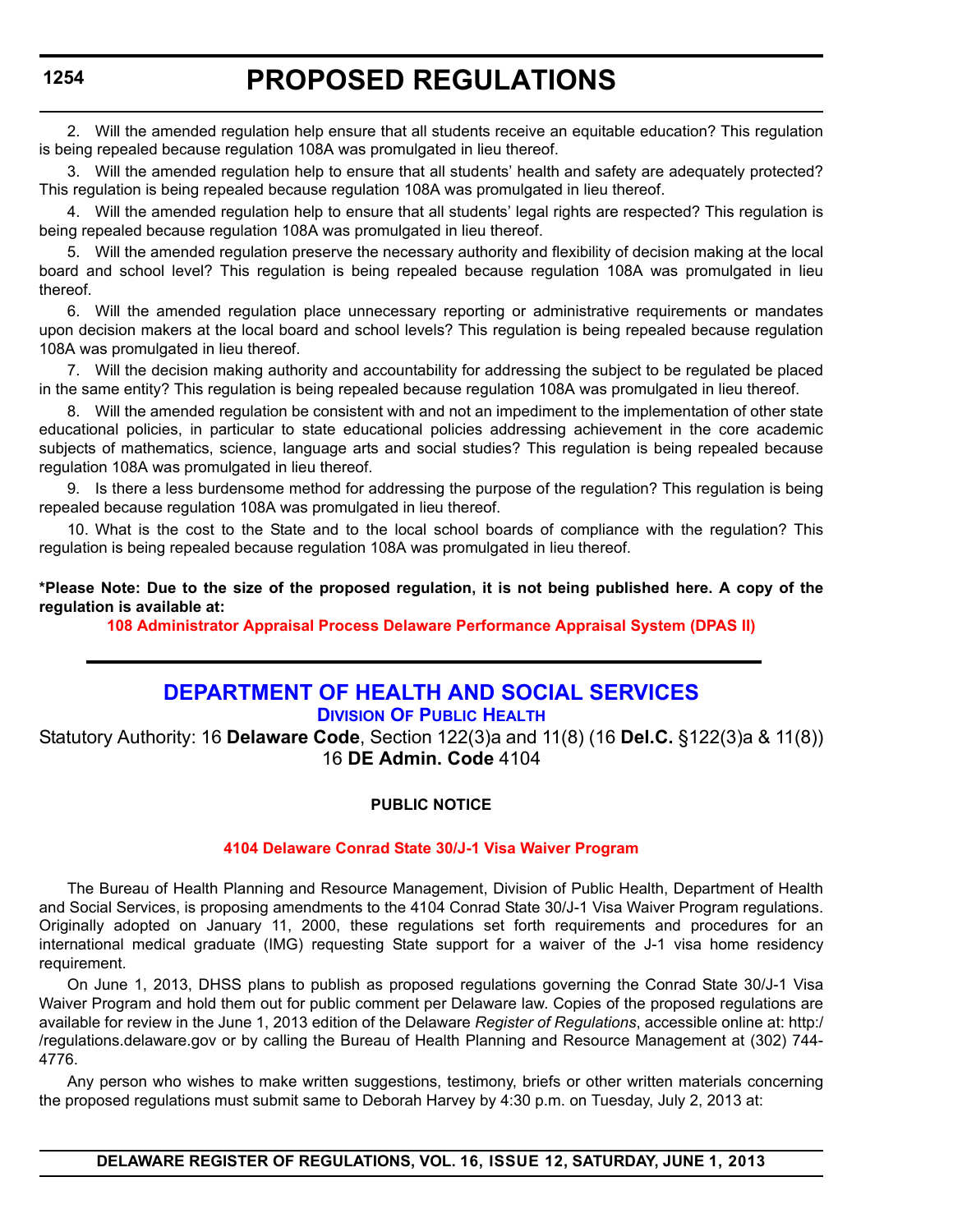Deborah Harvey Division of Public Health 417 Federal Street Dover, DE 19901 Email: Deborah.Harvey@state.de.us Phone: (302) 744-4913

**\*Please Note: Due to the size of the proposed regulation, it is not being published here. A copy of the regulation is available at:**

**[4104 Delaware Conrad State 30/J-1 Visa Waiver Program](http://regulations.delaware.gov/register/june2013/proposed/16 DE Reg 1254 06-01-13.htm)**

### **[DIVISION OF PUBLIC HEALTH](http://www.dhss.delaware.gov/dhss/dph/index.html)**

Statutory Authority: 16 **Delaware Code**, Section 122(3)a (16 **Del.C.** §122(3)) 16 **DE Admin. Code** 4202

### **PUBLIC NOTICE**

### **[4202 Control of Communicable and Other Disease Conditions](#page-3-0)**

The Bureau of Epidemiology, Division of Public Health, Department of Health and Social Services, is proposing revisions to the State of Delaware Regulations for the Control of Communicable and Other Disease Conditions in response to legislation created by HB 403.

House Bill 403, signed into law on July 20, 2012, broadens the purpose of the Hospital Acquired Infections Advisory Committee to include prevention and control of hospital acquired infections in addition to disclosing such infections to the Department of Health and Social Services. It also extends the scope of the Hospital Infections Disclosure Act to long-term care facilities, freestanding surgical centers, dialysis centers, and psychiatric facilities. These facilities would not be required to report healthcare associated infections unless required by DHSS with the concurrence of the Advisory Committee. The bill requires all physicians to report a healthcare associated infection, not just those physicians who performed the procedure that led to the infection. It also changes the required content of quarterly and annual reports. Finally, the legislation clarifies that reports of infections by Correctional facilities are infections that result from health care provided in the facility.

On June 1, 2013, the Division plans to publish as proposed the amended regulations and hold them out for public comment per Delaware law.

Copies of the proposed regulations are available for review in the June 1, 2013 edition of the Delaware *Register of Regulations*, accessible online at: <http://regulations.delaware.gov>or by calling the Bureau of Epidemiology, Division of Public Health, at (302) 744-1033.

Any person who wishes to make written suggestions, testimony, briefs or other written materials concerning the proposed regulations must submit same to Deborah Harvey by Tuesday, July 2, 2013 at:

Deborah Harvey Division of Public Health 417 Federal Street Dover, DE 19901 Email: [Deborah.Harvey@state.de.us](mailto:Deborah.Harvey@state.de.us) Phone: (302) 744-4700 Fax: (302) 739-6659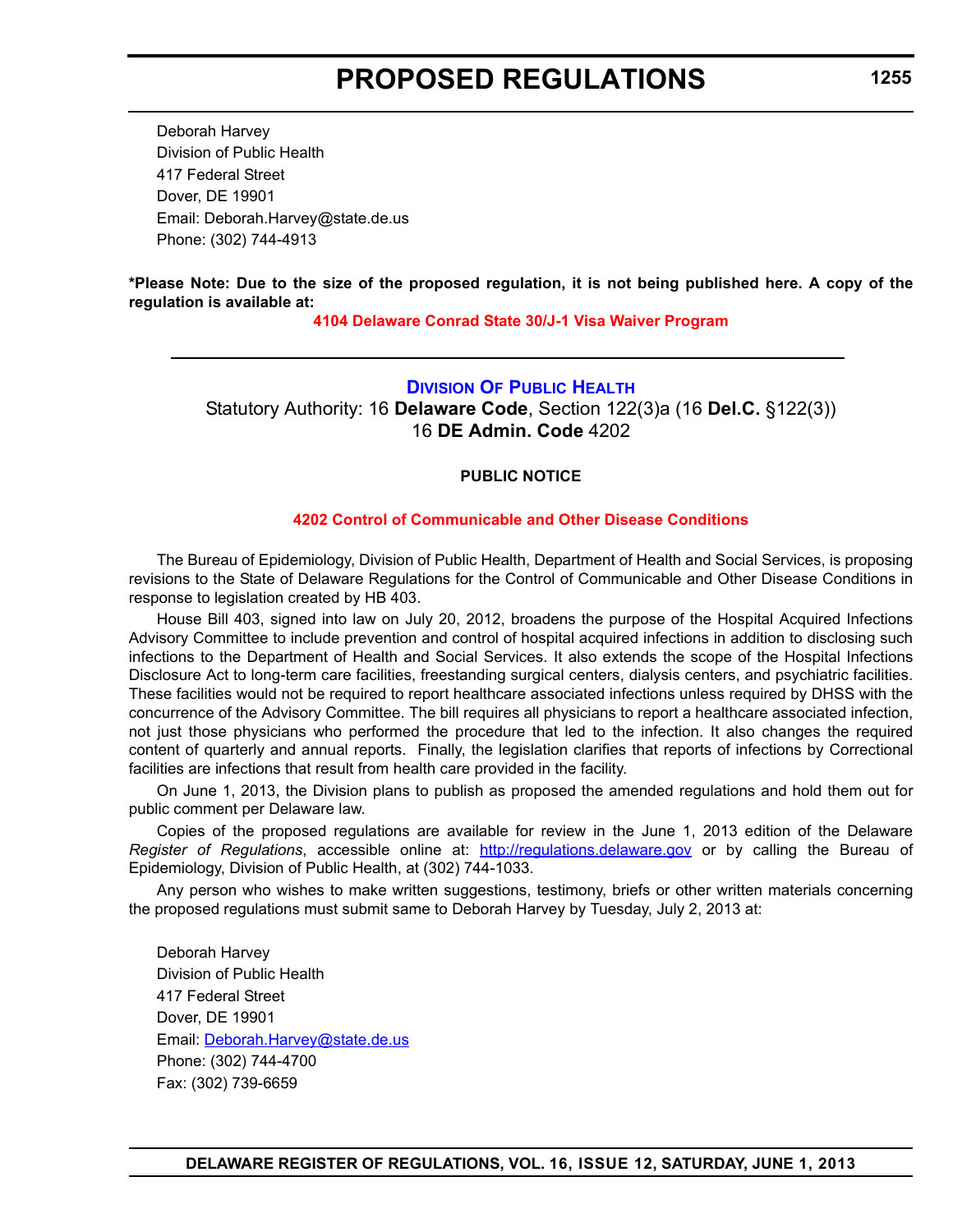## **PROPOSED REGULATIONS**

**\*Please Note: Due to the size of the proposed regulation, it is not being published here. A copy of the regulation is available at:**

**[4202 Control of Communicable and Other Disease Conditions](http://regulations.delaware.gov/register/june2013/proposed/16 DE Reg 1255 06-01-13.htm)**

## **[DEPARTMENT OF NATURAL RESOURCES AND ENVIRONMENTAL](http://www.dnrec.delaware.gov/whs/awm/AQM/Pages/Default.aspx)  CONTROL**

**DIVISION OF AIR QUALITY** Statutory Authority: 7 Delaware Code, Chapter 60; (7 **Del.C.**, Ch. 60) 7 **DE Admin. Code** 1138

**[1138 Emission Standards for Hazardous Air Pollutants for Source Categories](#page-3-0)**

**REGISTER NOTICE**

**SAN # 2012-22**

### **1. TITLE OF THE REGULATIONS:**

Amendment to 7 **DE Admin. Code** 1138 Emission Standards for Hazardous Air Pollutants for Source **Categories** 

### **2. BRIEF SYNOPSIS OF THE SUBJECT, SUBSTANCE AND ISSUES:**

Congress sought to reduce cancer and non-cancer health risks due to the exposure to hazardous air pollutants (HAPs) in the Clean Air Act Amendments of 1990. Congress stipulated that the EPA implement a 2-phase rulemaking process to reduce health risks. In phase one, the EPA was to adopt emission standards based on currently available control technologies; these standards are referred to as maximum achievable control technology (MACT) standards. In phase two, the EPA was to adopt additional standards based on an assessment of the health risks remaining after the implementation of the MACT standards and an assessment of the availability of new control technologies; these standards were referred to as risk and technology review (RTR) standards.

Delaware adopted the federal MACT standard (40 CFR Part 63 Subpart N) applicable to chromium electroplating and chromium anodizing facilities, as Section 6 of 7 **DE Admin. Code** 1138 on November 1, 2001.

In 2010 and 2011, the EPA undertook an extensive assessment and, on September 19, 2012, promulgated the RTR standard applicable to chromium electroplating and chromium anodizing facilities. The notable, more stringent changes to Subpart N included the lowering of the maximum allowable emission rate of chromium to the atmosphere, the prohibition of continued use of certain fume suppressants, and the addition of new housekeeping procedures.

This proposed amendment to Section 6 of 7 **DE Admin. Code** 1138 is being undertaken to incorporate the more stringent changes the EPA made to Subpart N, in order to reduce the public's exposure to chromium and to maintain the consistency of Delaware's air toxics regulatory requirements under Section 6 with national requirements under Subpart N.

In addition, the Department adopted Section 10 into 7 **DE Admin. Code** 1138 on November 1, 2009. That regulatory action was precipitated by the EPA's adoption of a new area source air toxics standard under 40 CFR Part 63 Subpart WWWWWW (Subpart 6Ws) on June 12, 2008, which was applicable nationally to metal plating and polishing facilities that emit cadmium, chromium, lead, manganese, or nickel compounds.

In 2010, the EPA received numerable questions from individual metal plating and polishing facilities and their industry trade associations seeking clarifications and interpretations on various aspects of their original June 12, 2008 adoption of Subpart 6Ws. Following this dialogue and review, the EPA amended Subpart 6Ws on September 19, 2011. The primary change effected by the EPA's amendment was a clarification that Subpart 6Ws did not apply to any bench scale activities. At the same time, the EPA 1) clarified industries' confusion on applicability of Subpart 6Ws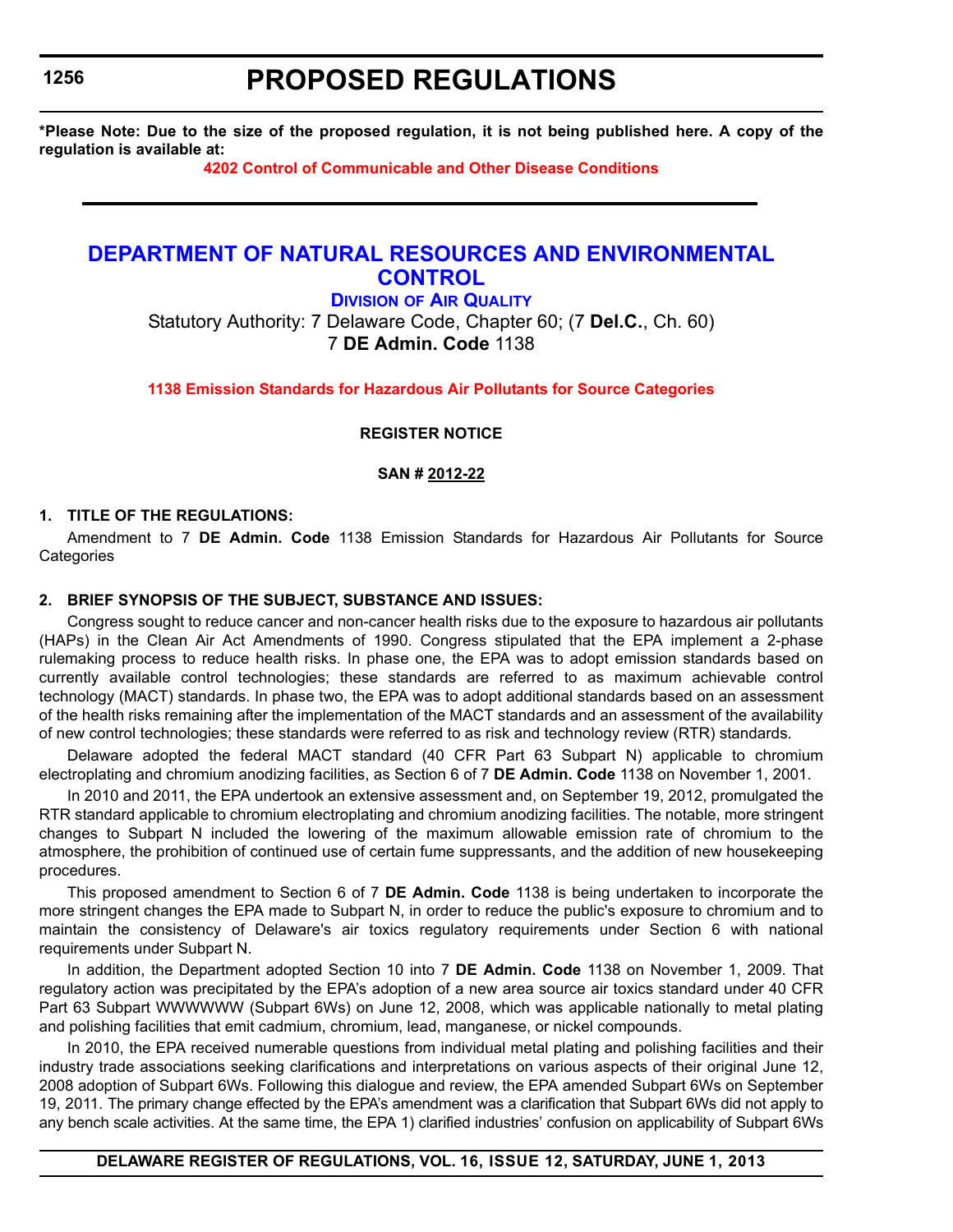to various types of metal plating operations, 2) corrected portions of the original text that was prone to misinterpretation, and 3) corrected several technical errors.

This proposed amendment to Section 10 of 7 **DE Admin. Code** 1138 is being undertaken to incorporate the clarifications and corrections the EPA made to Subpart 6Ws (76 FR 57913, 9/19/11), in order to maintain the consistency of Delaware's air toxics regulatory requirements under Section 10 with national requirements under Subpart 6Ws.

**3. POSSIBLE TERMS OF THE AGENCY ACTION:**

None

**4. STATUTORY BASIS OR LEGAL AUTHORITY TO ACT:**

7 Delaware Code, Chapter 60

### **5. OTHER REGULATIONS THAT MAY BE AFFECTED BY THE PROPOSAL:**

None

### **6. NOTICE OF PUBLIC COMMENT:**

Statements and testimony may be presented either orally or in writing at a public hearing to be held on Thursday, June 27, 2013 starting at 6:00 PM in the DNREC Richardson & Robbins Auditorium, 89 Kings Highway, Dover, DE. Interested parties may submit comments in writing to: Jim Snead, DNREC Division of Air Quality, 715 Grantham Lane, New Castle, DE 19720.

### **7. PREPARED BY:**

James R. Snead (302) 323-4542 jsnead@state.de.us May 2, 2013

**\*Please Note: Due to the size of the proposed regulation, it is not being published here. A copy of the regulation is available at:**

**[1138 Emission Standards for Hazardous Air Pollutants for Source Categories](http://regulations.delaware.gov/register/june2013/proposed/16 DE Reg 1256 06-01-13.htm)**

## **[DEPARTMENT OF SERVICES FOR CHILDREN, YOUTH AND THEIR](http://kids.delaware.gov/fs/fs.shtml)  FAMILIES**

**DIVISION OF FAMILY SERVICES**

**OFFICE OF CHILD CARE LICENSING**

Statutory Authority: 31 Delaware Code, Chapter 3 (31 **Del.C.** Ch. 3) 9 **DE Admin. Code** 105

**[105 Residential Child Care Facilities and Day Treatment Programs](#page-3-0)**

**PUBLIC NOTICE**

### **Summary**

The Office of Child Care Licensing proposes to amend the Delacare Requirements for Residential Child Care Facilities and Day Treatment Programs in response to public comments received in response to Executive Order 36. That process elicited very limited public response. In response to that input the changes to existing regulations address only required staff training hours. A full review is planned in Fall 2013 at which time the normal process for revising regulations will occur. This will include the involvement of a wide cross-section of stakeholders, with all

**DELAWARE REGISTER OF REGULATIONS, VOL. 16, ISSUE 12, SATURDAY, JUNE 1, 2013**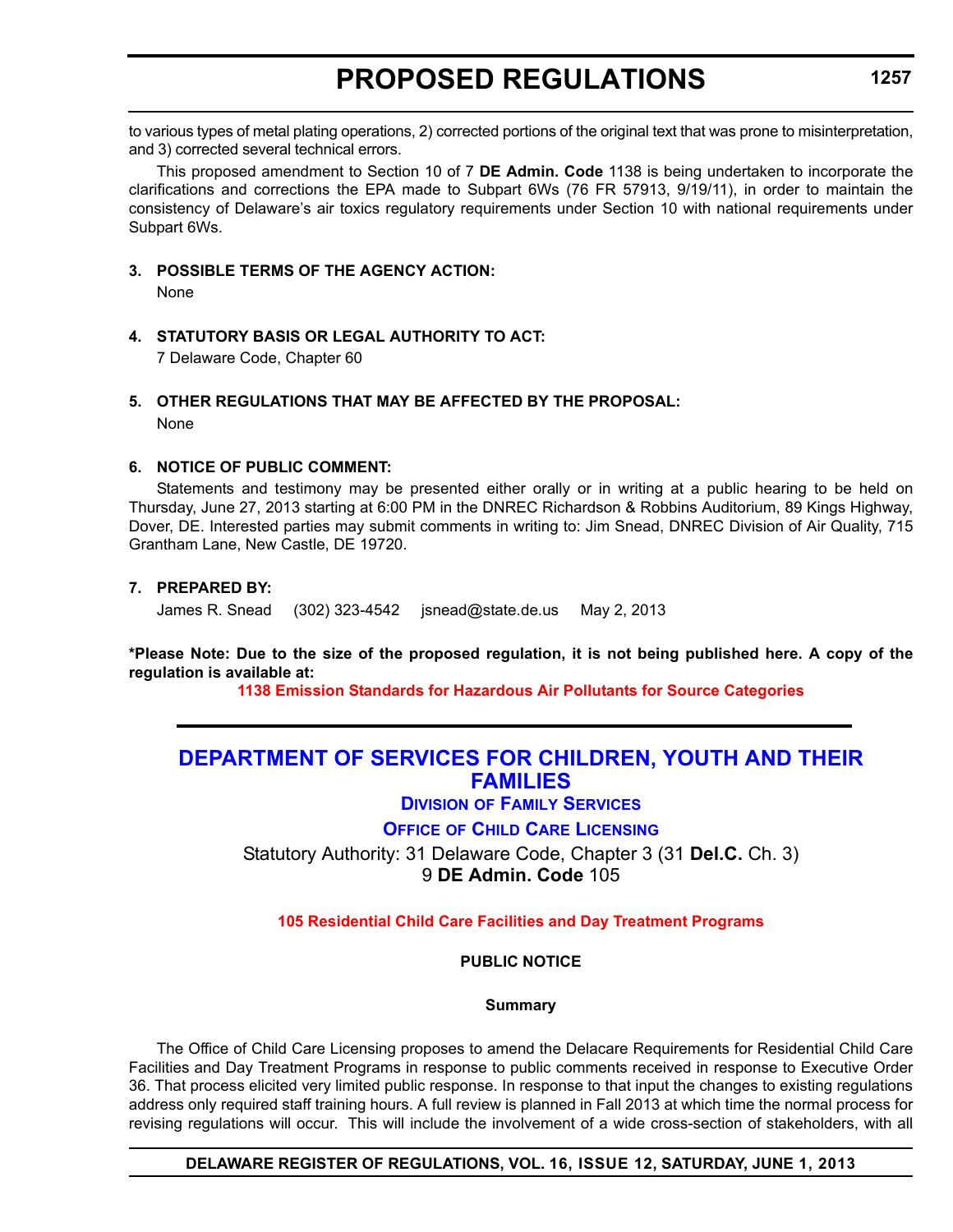# **PROPOSED REGULATIONS**

licensed programs participating. The review will examine best practices, regulations promulgated by other States, research on subjects related to residential and day treatment care and identified issues and services within existing programs within Delaware.

### **Comments**

A copy of the proposed regulations is being published in the June 1, 2013 edition of the Delaware *Register of Regulations*. Interested parties wishing to offer comments on the proposed regulations or submit written suggestions, data, briefs or other materials concerning the proposed regulations must submit same to Elizabeth Timm, Office of Child Care Licensing, 1825 Faulkland Road, Wilmington, Delaware 19805 or by fax to 302-633- 5112 by the close of business on June 30, 2013.

### **Adoption of Proposed Regulations**

The action concerning the determination of whether to adopt the proposed regulations will be based upon staff analysis and the consideration of the comments and written materials filed by other interested persons.

### *SUMMARY OF PROPOSED CHANGES*

- Throughout the document, the word "requirement" has been changed to "regulation," the terminology used in Administrative Code.
- 3.122 A licensee shall ensure that bathrooms are equipped with openable windows that open or mechanical ventilation systems to the outside.
- 3.27 A licensee shall ensure that each new employee, volunteer, or any current employee or volunteer whose job function changes, and whose primary role or function requires interaction with children, receives at least 15 20 hours or planned training preceding the assumption of his or her work assignment on an independent basis. The training shall include instruction in*: [The rest of the regulation remains unchanged.]*
- 3.28 "A licensee shall ensure that each employee and volunteer whose primary role or function requires interaction with children and who works 24 or more hours a week receives at least 40 30 hours of training annually, including the 45 20 hours of training provided pursuant to rule 3.27. This training shall cover subject matters designed to maintain, improve or enhance the employee's knowledge of or skills in carrying out his or her job responsibilities, including: *[The rest of the regulation remains unchanged.]*
- 11.19 c. Any locks or latches on the dropside of a crib are safe and cribs meet standards that comply with the current standards of the U.S. Consumer Product Safety Commission for crib safety. from accidental release; 11.19 e. Each infant has sheets, blankets and other coverings for his or her exclusive use; use of blankets is prohibited with infants;
- 11.19 h. Cribs and playpens are free of hazards and an excessive number of toys when an infant is sleeping; and

**\*Please Note: Due to the size of the proposed regulation, it is not being published here. A copy of the regulation is available at:**

**[105 Residential Child Care Facilities and Day Treatment Programs](http://regulations.delaware.gov/register/june2013/proposed/16 DE Reg 1257 06-01-13.htm)**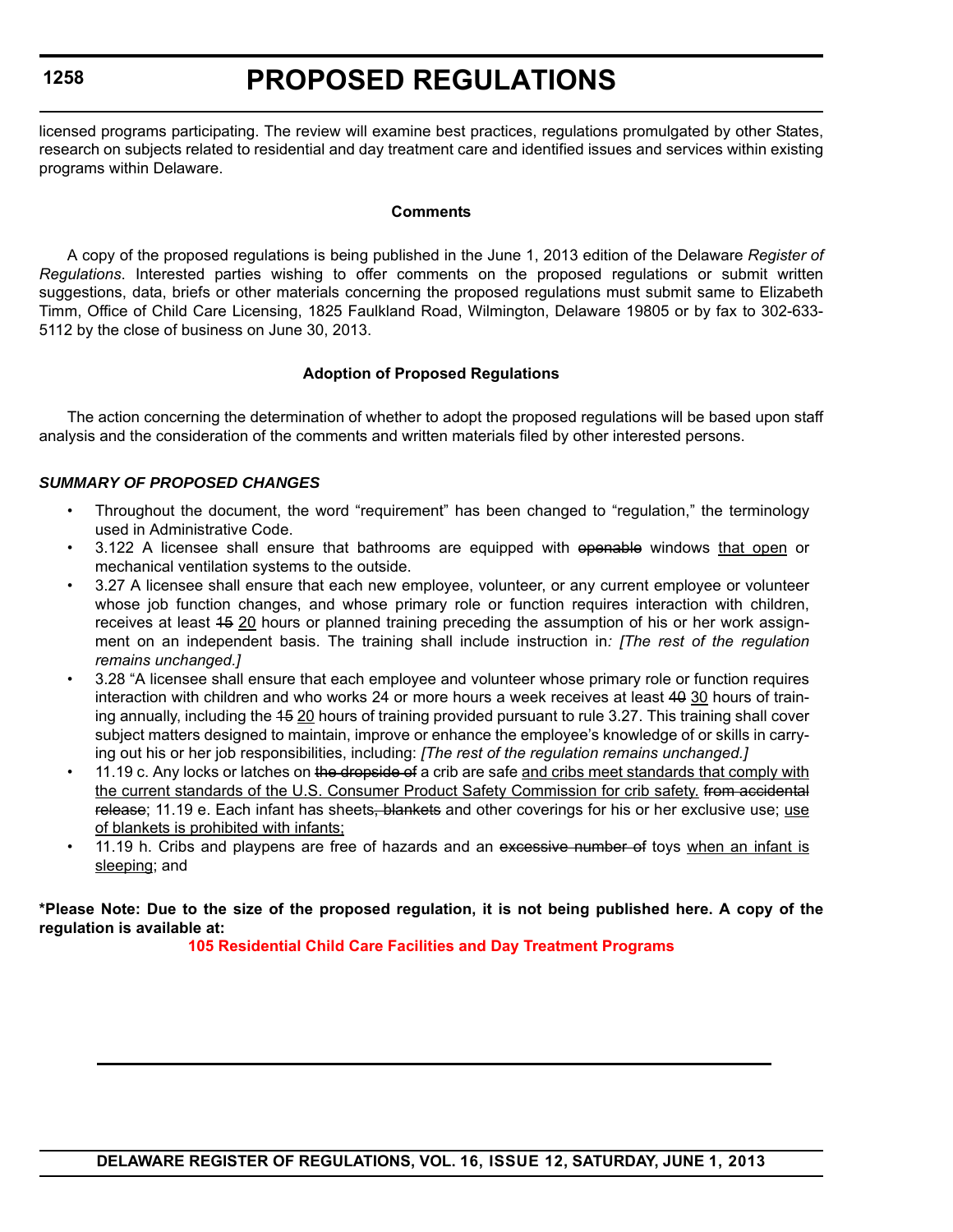## **[DEPARTMENT OF STATE](http://dpr.delaware.gov/) DIVISION OF PROFESSIONAL REGULATION**

**Board of Landscape Architecture**

Statutory Authority: 24 Delaware Code, Section 205 (24 **Del.C.**, §205) 24 **DE Admin. Code** 200

### **PUBLIC NOTICE**

### **[200 Board of Landscape Architecture](#page-3-0)**

The Delaware Board of Landscape Architecture proposes to amend its regulations. These changes remove references to paper licensure renewal forms, clarify that license renewal is conducted on-line, make nonsubstantive verbiage changes to ensure continuity across the Division of Professional Regulation, and clarify that audits are now conducted after renewal, rather than before.

The Board will hold a public hearing on the proposed rule change on August 8, 2013 at 9:15 AM, Second Floor Conference Room B, Cannon Building, 861 Silver Lake Blvd., Dover, DE 19904. Written comments should be sent to Jessica Williams, Administrator of the Delaware Board of Landscape Architecture, Cannon Building, 861 Silver Lake Blvd., Dover, DE 19904. Written comments will be accepted until August 23, 2013.

### *(Break in Continuity of Sections)*

### **3.0 Filing of Applications for Certificate of Authorization**

A business entity desiring a certificate of authorization pursuant to 24 **Del.C.** §212 shall file with the Board an application, on forms provided by the Board, listing relevant information, including the names and addresses of officers, partners, members, managers or principals of the business entity and also of the individual(s) duly licensed to practice landscaped architecture in this State who shall be in responsible of the landscape architecture in compliance with 24 **Del.C.** §212(b)(1), and any other information required by the Board, accompanied by the appropriate fee. A certificate of authorization shall be renewed biennially in such manner as is determined by the Division, and upon payment of the appropriate fee and submission of a renewal form provided by the Division an on-line renewal application on the Division's website. In the event there should be a change in the information provided in the application for a certificate of authorization, notification of such change shall be provided to the Board in writing within thirty (30) days of the effective date of such change.

### *(Break in Continuity of Sections)*

### **6.0 Renewal of Licenses**

- 6.1 Each application for license renewal or request for inactive status shall be submitted on or before the expiration date of the current licensing period. However, a practitioner may still renew his or her license within 60 days following the license renewal expiration date upon payment of a late fee set by the Division. Upon the expiration of 60 Sixty days following the license renewal expiration date an unrenewed license shall be deemed lapsed terminated and the practitioner must reapply pursuant to the terms of 24 **Del.C.** §210(b).
- 6.2 It shall be the responsibility of all licensees to keep the Board and the Division informed of any change in name, home or business address.

Statutory Authority: **24 Del.C. §210**.

6.3 Renewal may be effected by: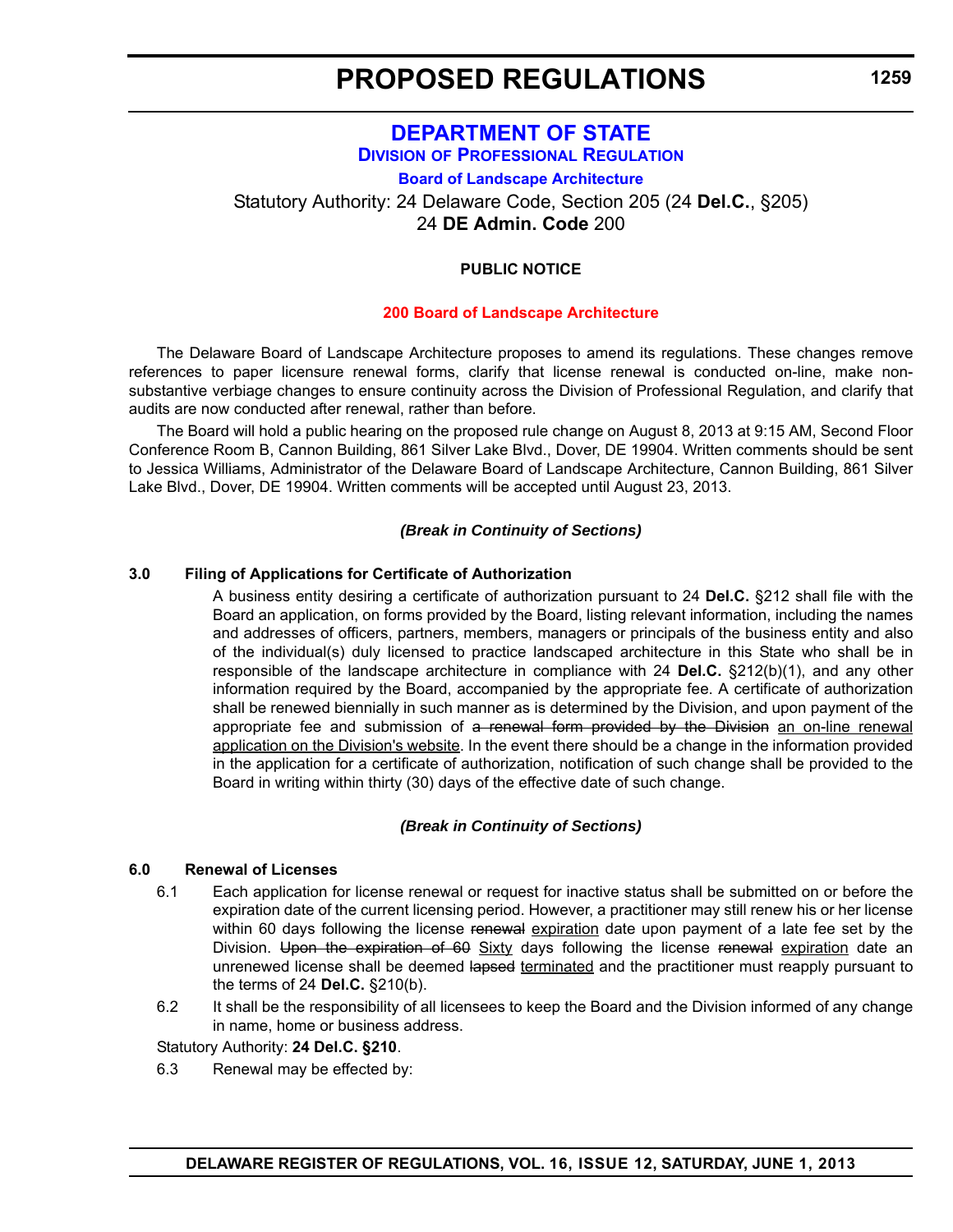# **PROPOSED REGULATIONS**

- 6.3.1 filing a renewal application prescribed by the Board and provided by the Division of Professional Regulation. Beginning in 2009, License renewal may be is accomplished online at www.dpr.delaware.gov;
- 6.3.2 providing other information as may be required by the Board to ascertain the licensee's good standing;
- 6.3.3 attesting on the renewal application to the completing of continuing education as required by Rule 6.0.
- 6.3.4 payment of fees as determined by the Division of Professional Regulation.

### **7.0 Continuing Education as a Condition of Biennial Renewal**

- 7.1 General Statement: Each licensee shall be required to meet the continuing education requirements of these guidelines for professional development as a condition for license renewal. Continuing education obtained by a licensee should maintain, improve or expand skills and knowledge obtained prior to initial licensure, or develop new and relevant skills and knowledge.
	- 7.1.1 In order for a licensee to qualify for license renewal as a landscape architect in Delaware, the licensee must have completed 20 hours of continuing education acceptable to the Board within the previous two years, or be granted an extension by the Board for reasons of hardship. Such continuing education shall be obtained by active participation in courses, seminars, sessions, programs or self-directed activities approved by the Board.
		- 7.1.1.1 For purposes of seminar or classroom continuing education, one hour of acceptable continuing education shall mean 60 minutes of instruction.
	- 7.1.2 All courses, seminars, sessions and programs are acceptable for continuing education credit if sponsored by organizations listed in Rule 7.1.3. All other continuing education credits will be reviewed at the time of renewal. All self-directed activities for continuing education credit allowed by rule 7.6 must be pre-approved and submitted by the licensee 6 months prior to license renewal.
		- 7.1.2.1 Each course, seminar, session, program, or self-directed activity to be recommended for approval by the Board shall have a direct relationship to the practice of landscape architecture as defined in the **Delaware Code** and contain elements which will assist licensees to provide for the health, safety and welfare of the citizens of Delaware served by Delaware licensed landscape architects.
	- 7.1.3 Continuing Education courses offered or sponsored by the following organizations will be automatically deemed to qualify for continuing education credit:
		- 7.1.3.1 LA CES<sup>TM</sup> Landscape Architecture Continuing Education System<sup>TM</sup>
		- 7.1.3.2 American Society of Landscape Architects (National and local/chapter levels)
		- 7.1.3.3 Council of Landscape Architectural Registration Boards
		- 7.1.3.4 American Planning Association
		- 7.1.3.5 American Institute of Certified Planners
		- 7.1.3.6 Delaware Department of Natural Resources (DNREC) Division of Soil and Water Conservation, seminars or educational programs dealing with sediment erosion and control
	- 7.1.4 Self-directed Activities: The Board will have the authority to allow self-directed activities to fulfill the continuing education requirements of the licensees. However, these activities must result in a book draft, published article, delivered paper, workshop, symposium, or public address within the two (2) year reporting period. Self-directed activities must advance the practitioner's knowledge of the field and be beyond the practitioner's normal work duties. Instructors will not be granted CE credit for studies customarily associated with their usual university or college instruction teaching loads.
		- 7.1.4.1 The Board may, upon request, review and approve credit for self-directed activities in a given biennial licensing period. A licensee must obtain pre-approval of the Board prior to undertaking the self-directed activity in order to assure continuing education credit for the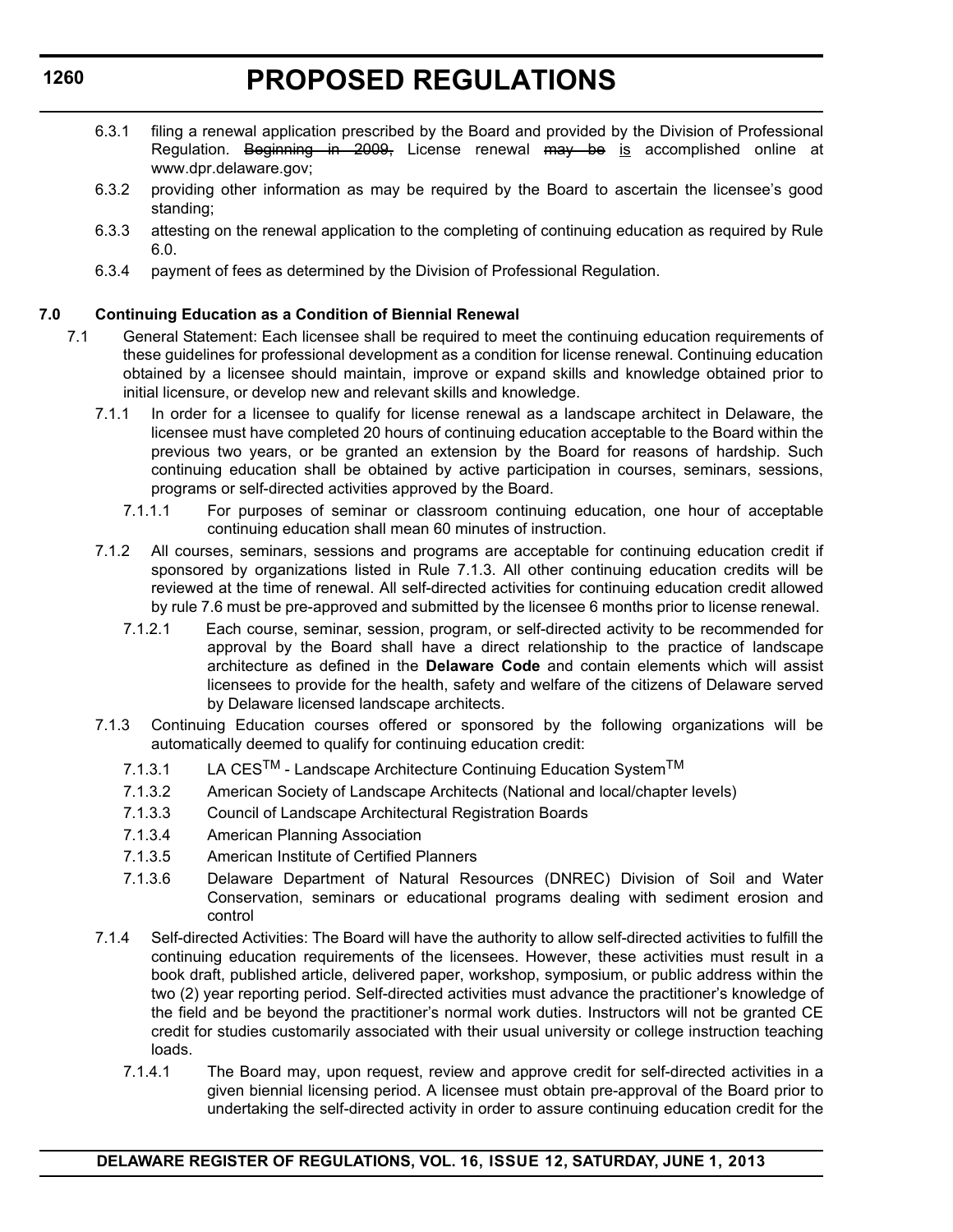activity. Any self-directed activity submitted for approval must include a written proposal outlining the scope of the activity, the number of continuing education hours requested, the anticipated completion date(s), the role of the licensee in the case of multiple participants and whether any part of the self-directed activity has ever been previously approved or submitted for credit by the same licensee. Determination of credit will be made by the Board upon review of the completed final project.

- 7.2 Each licensed landscape architect shall complete, biennially, 20 units of continuing education as a condition of license renewal.
- 7.3 The continuing education period will be from February 1 to January 31 of each biennial licensing period.
- 7.4 Documentation: Each licensee must retain copies of all supporting materials documenting proof of continuing education compliance for submission to the Board upon request. Supporting materials include a syllabus, agenda, itinerary or brochure published by the sponsor of the activity and a document showing proof of attendance (i.e., certificate, a signed letter from the sponsor attesting to attendance, report of passing test score). The Board reserves its right to request additional information and/or documentation to verify continuing education compliance.
- 7.5 Proof of continuing education is satisfied with an attestation by the licensee that he or she has satisfied the Requirement of Rule 7.0.
	- 7.5.1 Attestation may be completed electronically.
	- 7.5.2 Licensees selected for random post renewal audit will be required to supplement the attestation with attendance verification pursuant to Rule 7.9.
	- 7.5.3 Each licensed landscape architect shall complete, biennially, 20 units of continuing education as a condition of license renewal.
- 7.6 Hardship: The Board will consider any reasonable special request from individual licensees for continuing education credits and procedures. The Board may, in individual cases involving physical disability, illness, or extenuating circumstances, grant an extension, not to exceed two (2) years, of time within which continuing education requirements must be completed. In cases of physical disability or illness, the Board reserves the right to require a letter from a physician attesting to the licensee's physical condition. No extension of time shall be granted unless the licensee submits a written request to the Board prior to the expiration of the license.
- 7.7 Exemptions: New licensees by way of uniform national examination or by way of reciprocity shall be exempt from the continuing education requirements set forth herein for their first renewal period. Statutory Authority: 24 **Del.C.** §205(12).
- 7.8 Audit. Each biennium, the Division of Professional Regulation shall randomly select from the list of renewed licensees a percentage, determined by the Board, of the licensees to be audited. The Board may also audit based on complaints or charges against an individual license, relative to compliance with continuing education requirements or based on a finding of past non-compliance during prior audits.
- 7.9 Documentation and Audit by the Board. When a licensee's whose name or number appears on the audit list applies for renewal, the Board shall obtain documentation from the licensee showing detailed accounting of the various CEU's claimed by the licensee. Licensees selected for random audit are required to supplement the attestation with supporting materials which may include a syllabus, agenda, itinerary or brochure published by the sponsor of the activity and a document showing proof of attendance (i.e., certificate, a signed letter from the sponsor attesting to attendance, report of passing test score). The Board reserves the right to request additional information and/or documentation to verify continuing education compliance.
	- 7.9.1 The Board shall attempt to verify the CEUs shown on the documentation provided by the licensee. The Board shall then review the documentation and verification. Upon completion of the review, the Board shall decide whether the licensee's CEU's meet the requirements of these rules and regulations. The licensee shall sign and seal all verification documentation with a Board approved seal.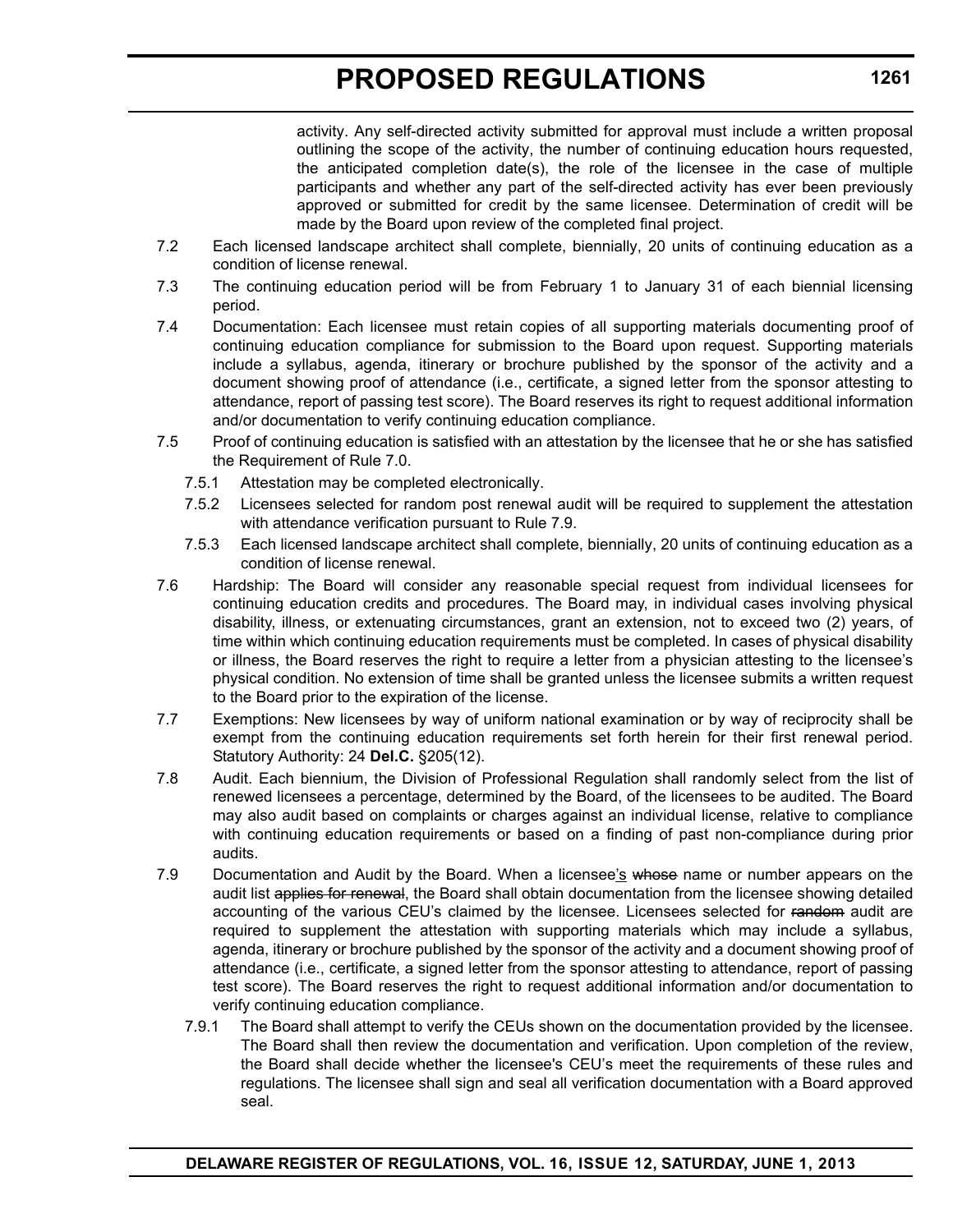- 7.10 Board Review. The Board shall review all documentation requested of any licensee shown on the audit list. If the Board determines the licensee has met the requirements, the licensee's license shall remain in effect. If the Board initially determines the licensee has not met the requirements, the licensee shall be notified and a hearing may be held pursuant to the Administrative Procedures Act. This hearing will be conducted to determine if there are any extenuating circumstances justifying the apparent noncompliance with these requirements. Unjustified noncompliance of these regulations shall be considered grounds for disciplinary action pursuant to 24 **Del.C.** §231(a)(6). The minimum penalty for unjustified noncompliance shall be a letter of reprimand and a \$250.00 fine.
- 7.11 Non-compliance Extenuating Circumstances. A licensee applying for renewal may request an extension and be given up to an additional twelve (12) months to make up all outstanding required CEUs providing he/she can show good cause why he/she was unable to comply with such requirements at the same time he/she applies for renewal. The licensee must state the reason for such extension along with whatever documentation he/she feels is relevant. The Board shall consider requests such as extensive travel outside the United States, military service, extended illness of the licensee or his/her immediate family, or a death in the immediate family of the licensee. The written request for extension must accompany the renewal application. The Board shall issue an extension when it determines that one or more of these criteria have been met or if circumstances beyond the control of the licensee have rendered it impossible for the licensee to obtain the required CEU's. A licensee who has successfully applied for an extension under this paragraph shall make up all outstanding hours of continuing education within the extension period approved by the Board.
- 7.12 Appeal. Any licensee denied renewal pursuant to these rules and regulations may contest such ruling by filing an appeal of the Board's final order pursuant to the Administrative Procedures Act.

### **8.0 Inactive Status**

- 8.1 A licensee may, upon written request to the Board, place his/her license on inactive status for up to ten (10) years.
- 8.2 A licensee who has been granted inactive status and who wishes to re-enter the practice of landscape architecture, shall submit a written request to the Board along with a pro-rated renewal fee and proof of completion of twenty (20) hours of continuing education for each biannual period of inactive status.
- 8.3 Licensees on inactive status shall renew their inactive status by notification to the Division of Professional Regulation by completing the online application at www.dpr.delaware.gov and paying the appropriate fee, at the time of biennial license renewal.

Statutory Authority: 24 **Del.C.** §210(c).

**\*Please Note: As the rest of the sections are not being amended, they are not being published here. A complete copy of the proposed regulation is available at:**

**[200 Board of Landscape Architecture](http://regulations.delaware.gov/register/june2013/proposed/16 DE Reg 1259 06-01-13.htm)**

### **DIVISION [OF PROFESSIONAL REGULATION](http://dpr.delaware.gov/) Board of Veterinary Medicine** Statutory Authority: 24 Delaware Code, Section 3306(a)(1) (24 **Del.C.** §3306(a)(1)) 24 **DE Admin. Code** 3300

### **PUBLIC NOTICE**

### **[3300 Board of Veterinary Medicine](#page-3-0)**

Pursuant to 24 **Del.C.** §3306(a)(1), the Board of Veterinary Medicine has proposed revisions to its rules and regulations.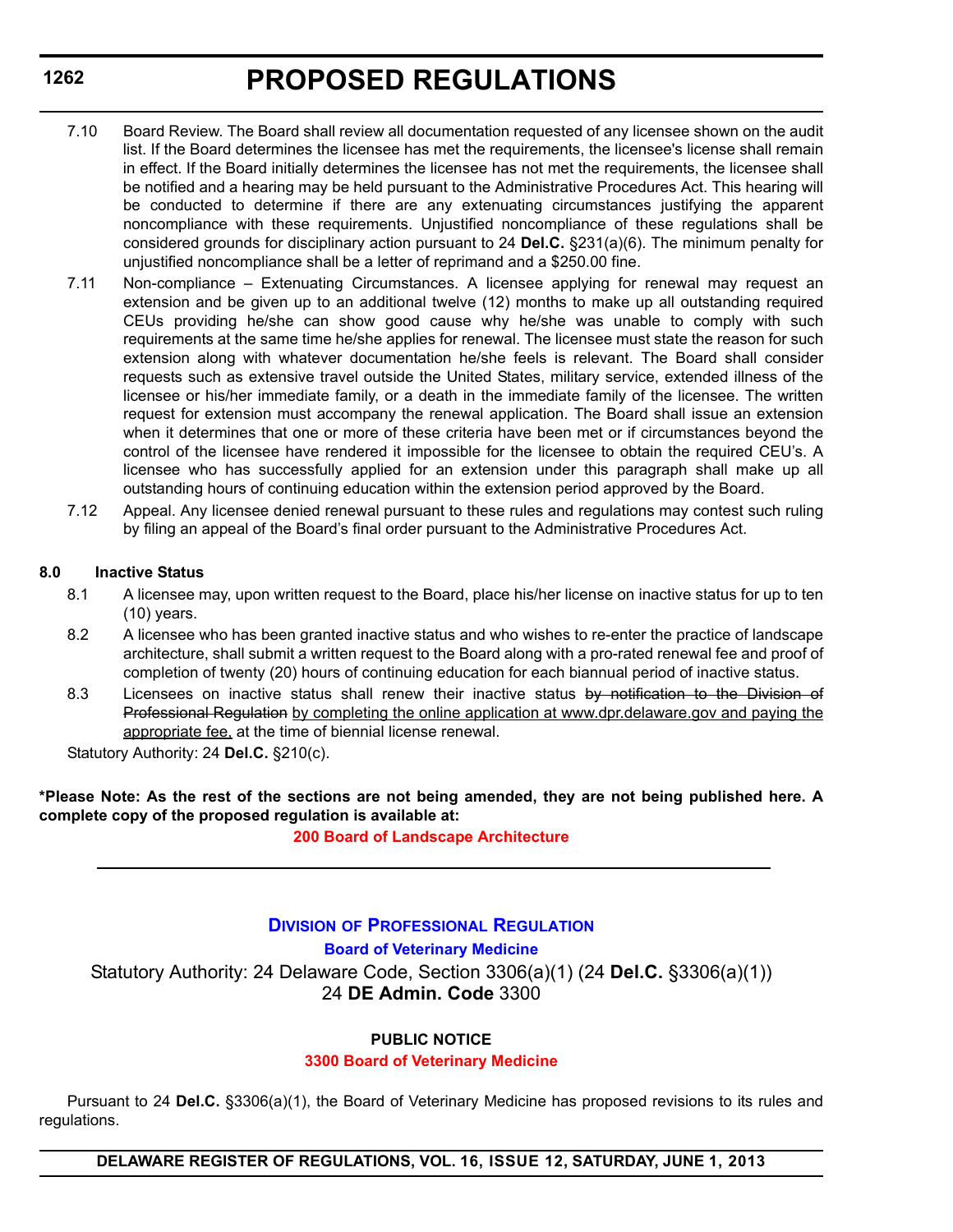A public hearing will be held on August 13, 2013 at 1:15 p.m. in the second floor conference room A of the Cannon Building, 861 Silver Lake Boulevard, Dover, Delaware, where members of the public can offer comments. Anyone wishing to receive a copy of the proposed rules and regulations may obtain a copy from the Board of Veterinary Medicine, 861 Silver Lake Boulevard, Dover, Delaware 19904. Persons wishing to submit written comments may forward these to the Board at the above address. Pursuant to 29 **Del.C.** §10118(a), the final date to receive written comments will be August 28, 2013, which is 15 days following the public hearing. The Board will deliberate on all of the public comments at its regularly scheduled meeting on September 10, 2013 at 1:15 p.m., at which time the Board will decide whether to adopt the revisions as proposed.

The Board proposes amendments to Rule 11.1.2, addressing licensure of veterinary technicians. The revisions clarify that applicants seeking licensure pursuant to the educational and/or experiential alternatives set forth in Rule 11.1.2 must have their applications approved by October 1, 2013. If an application is not approved by October 1, 2013, the applicant must show graduation from an AVMA approved program. The revisions also If an applicant does not pass the examination set forth in Rule 11.1.4 within one year after the date of approval of the application, in order to pursue licensure, the applicant shall re-apply for licensure and submit the application fee. Any applicant who re-applies after October 1, 2013 shall have received a degree from a veterinary technician program accredited by the AVMA or from a foreign veterinary program approved by the AVMA.

### **3300 Board of Veterinary Medicine**

### *(Break in Continuity of Sections)*

### **11.0 Qualification for Licensure by Examination as a Veterinary Technician (24 Del.C. §3319)**

- 11.1 The applicant shall file the following documents:
	- 11.1.1 Completed application form obtained from the Board office. The application fee shall be set by the Division of Professional Regulation. The check for the application fee should be made payable to the State of Delaware.
	- 11.1.2 Official transcript from an AVMA-accredited veterinary technician program or from a foreign veterinary program approved by the AVMA or documentation of completion of acceptable educational and/or experiential alternatives. For a period of seven years following the effective date of 24 **Del.C.** §3319(a(1), The following educational and/or experience qualifications shall be considered acceptable alternatives for the purpose of veterinary technician licensure provided that the Board may shorten this period. The following qualifications shall be considered acceptable alternatives to licensure only if the applicant's application has been approved by the Board no later than October 1, 2013. If an applicant does not pass the examination set forth in Rule 11.1.4 within one year after the date of approval of the application, in order to pursue licensure, the applicant shall re-apply for licensure and submit the application fee. Any applicant who re-applies after October 1, 2013 shall have received a degree from a veterinary technician program accredited by the AVMA or from a foreign veterinary program approved by the AVMA.
		- 11.1.2.1 a baccalaureate degree in animal science-related field as approved by the Board and 2625 hours of practical experience related to animal care and handling under the direct supervision of a licensed veterinarian(s),
		- 11.1.2.2 a degree from a veterinary technician program that is not accredited by the American Veterinary Medical Association, as approved by the Board, and 2625 hours of practical experience related to animal care and handling under the direct supervision of a licensed veterinarian,
		- 11.1.2.3 a baccalaureate degree in biology, chemistry, psychology, physics, or similar scientific field of study as approved by the Board and 3500 hours of practical experience related to animal care and handling under the direct supervision of a licensed veterinarian(s),
		- 11.1.2.4 completion of 60 credit hours of coursework in biology, chemistry, psychology, physics, or similar scientific field of study at the postsecondary educational level, as approved by the Board, and 5250 hours of practical experience related to animal care and handling under the direct supervision of a licensed veterinarian(s),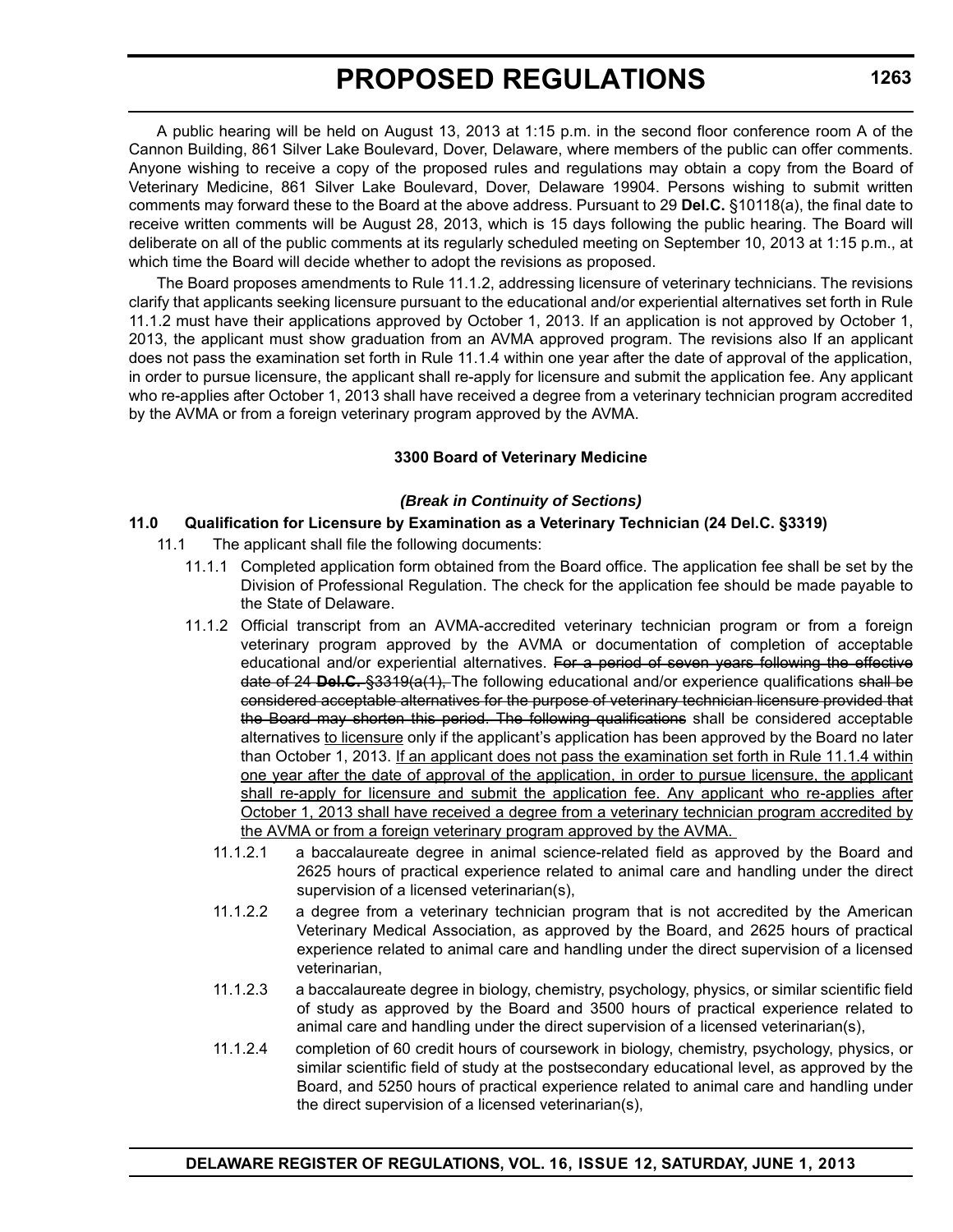- 11.1.2.5 or a period of 7000 hours of practical experience related to animal care and handling under the direct supervision of a licensed veterinarian(s).
- 11.1.3 Letters of good standing from any other jurisdictions in which the applicant is/or has been licensed, certified or registered.
- 11.1.4 Veterinary Technician National Examination (VTNE) or its successor.
- 11.1.5 Check or money order for the license fee. The license fee shall by set by the Division of Professional Regulation. Fees should be made payable to the "State of Delaware."
- 11.2 Proof of education shall consist of a transcript sent directly from school to the Board.
- 11.3 Proof of practical experience in animal care and handling shall consist of a notarized letter of endorsement from the supervising veterinarian(s).
- 11.4 Only completed application forms will be accepted. Any information provided to the Board is subject to verification.
- 11.5 Applications for any licensure submitted by final year veterinary technician students enrolled in an AVMA-accredited program for the purpose of taking the VTNE exam will be considered complete only upon proof of the applicant's graduation. Such applicants must demonstrate probability of graduation and will not be considered for any licensure until proof of graduation is submitted to the Board.

### **\*Please note that no additional changes were made to the regulation. Therefore, the proposed regulation is not being published here in its entirety. A copy of the proposed regulation is available at: [3300 Board of Veterinary Medicine](http://regulations.delaware.gov/register/june2013/final/16 DE Reg 1262 06-01-13.htm)**

### **DIVISION [OF PROFESSIONAL REGULATION](http://dpr.delaware.gov/)**

### **4100 Board of Home Inspectors**

Statutory Authority: 24 Delaware Code, Section 4106(a)(1) (24 **Del.C.** §4106(a)(1))

### **[4100 Board of Home Inspectors](#page-3-0)**

### **PUBLIC NOTICE**

Pursuant to 24 **Del.C.** §4106(a)(1), the Delaware Board of Home Inspectors has proposed adoption of rules and regulations to implement its licensing law, Chapter 41 of Title 24 of the Delaware Code. In particular, the proposed rules and regulations set forth the process whereby applicants may qualify for licensure under the grandfather provision. Standards for continuing education are adopted. The rules and regulations set forth a code of ethics and standards of practice for licensees. The Board has also proposed adoption of a list of crimes substantially related to the practice of home inspection.

A public hearing will be held on June 24, 2013, at 9:30 a.m. in the second floor conference room B of the Cannon Building, 861 Silver Lake Boulevard, Dover, Delaware, where members of the public can offer comments on the proposed rules and regulations. Anyone wishing to receive a copy of the proposed rules and regulations may obtain a copy from the Delaware Board of Home Inspectors, 861 Silver Lake Boulevard, Dover, Delaware 19904. Persons wishing to submit written comments may forward these to the Board at the above address.

In accordance with 29 **Del.C.** §10118(a), the final date to receive written comments will be July 9, 2013, which is 15 days following the public hearing. The Board will deliberate on all of the public comment at its regularly scheduled meeting on July 10, 2013, at 9:30 a.m., at which time it will determine whether to adopt the rules and regulations as proposed or make changes due to the public comment.

**\*Please Note: Due to the size of the proposed regulation, it is not being published here. A copy of the regulation is available at:**

**[4100 Board of Home Inspectors](http://regulations.delaware.gov/register/june2013/proposed/16 DE Reg 1264 06-01-13.htm)**

**DELAWARE REGISTER OF REGULATIONS, VOL. 16, ISSUE 12, SATURDAY, JUNE 1, 2013**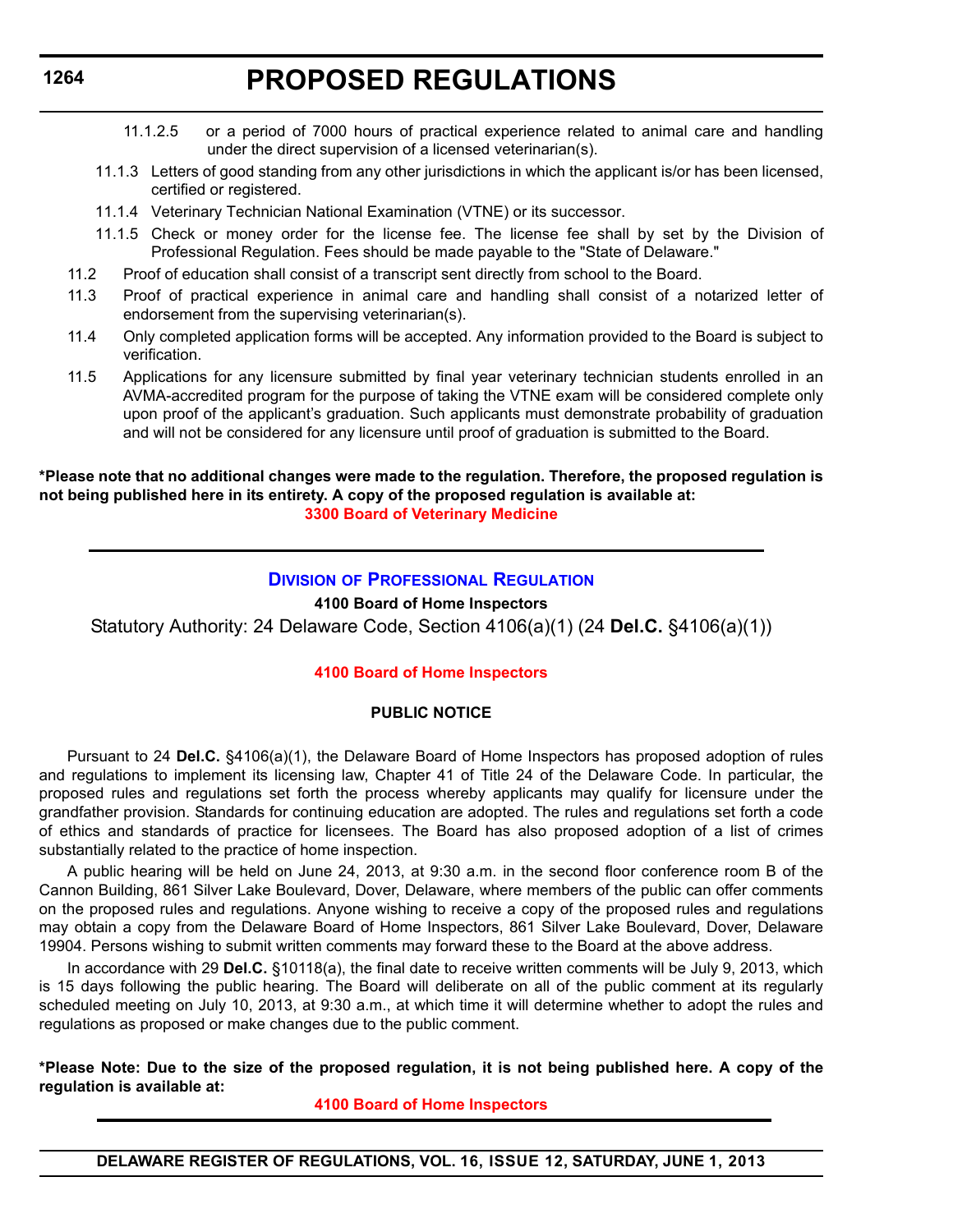### **Symbol Key**

Arial type indicates the text existing prior to the regulation being promulgated. Underlined text indicates new text added at the time of the proposed action. Language which is stricken through indicates text being deleted. **[Bracketed Bold language]** indicates text added at the time the final order was issued. **[Bracketed bold stricken through]** indicates language deleted at the time the final order was issued.

### **Final Regulations**

The opportunity for public comment shall be held open for a minimum of 30 days after the proposal is published in the *Register of Regulations*. At the conclusion of all hearings and after receipt within the time allowed of all written materials, upon all the testimonial and written evidence and information submitted, together with summaries of the evidence and information by subordinates, the agency shall determine whether a regulation should be adopted, amended or repealed and shall issue its conclusion in an order which shall include: (1) A brief summary of the evidence and information submitted; (2) A brief summary of its findings of fact with respect to the evidence and information, except where a rule of procedure is being adopted or amended; (3) A decision to adopt, amend or repeal a regulation or to take no action and the decision shall be supported by its findings on the evidence and information received; (4) The exact text and citation of such regulation adopted, amended or repealed; (5) The effective date of the order; (6) Any other findings or conclusions required by the law under which the agency has authority to act; and (7) The signature of at least a quorum of the agency members.

The effective date of an order which adopts, amends or repeals a regulation shall be not less than 10 days from the date the order adopting, amending or repealing a regulation has been published in its final form in the *Register of Regulations*, unless such adoption, amendment or repeal qualifies as an emergency under §10119.

## **[DEPARTMENT OF AGRICULTURE](http://dda.delaware.gov/thoroughbred/)**

### **THOROUGHBRED RACING COMMISSION**

Statutory Authority: 3 Delaware Code, Section 10103(c) (3 **Del.C.** §10103(c)) 3 **DE Admin. Code** 1001

### **ORDER**

The Delaware Thoroughbred Racing Commission in accordance with 3 **Del.C.** §10103(c) issue this Final Order adopting amendments to its existing rule 15.1.3.1.3 to correct a technical error, as contemplated by 29 **Del.C.** §10113(b)(4), to strike in its entirety the sentence "Aminocaproic acid may be present in a horse's body while it is participating in a race, subject to all the provisions of these Rules."

This Final Order is effective immediately.

IT IS SO ORDERED THIS 16<sup>TH</sup> DAY OF MAY, 2013. W. Duncan Patterson, Jr., Chairman

### **[1001 Thoroughbred Racing Rules and Regulations](#page-3-0)**

### *(Break in Continuity of Sections)*

### **15.0 Medication; Testing Procedures**

15.1 Prohibition and Control of Medication:

### *(Break in Continuity Within Section)*

- 15.1.3 Foreign Substances:
	- 15.1.3.1 No horse participating in a race shall carry in its body any foreign substance except as provided in Rule 15.1.3.1.3: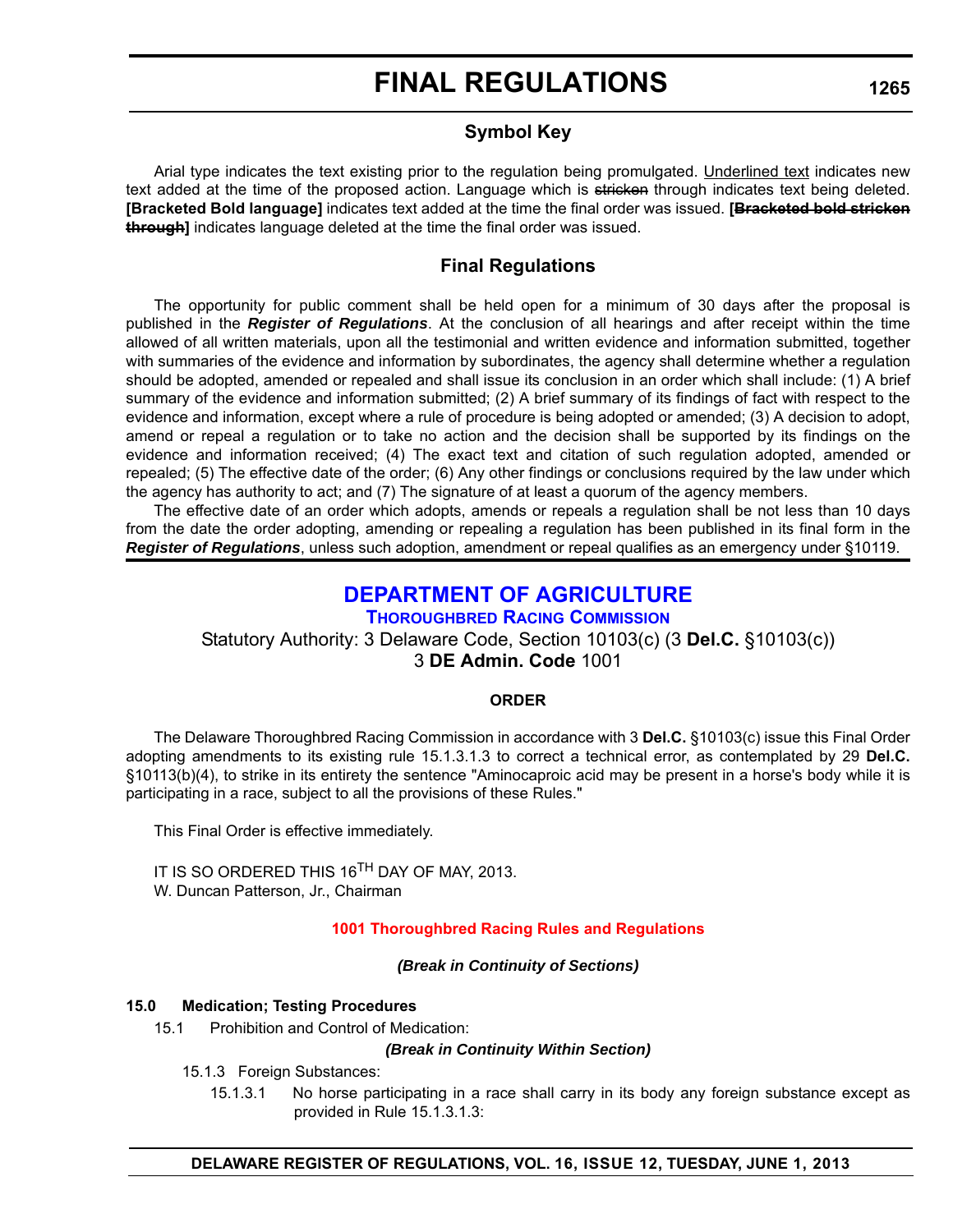- 15.1.3.1.1 A finding by the chemist that a foreign substance is present in the test sample shall be prima facie evidence that such foreign substance was administered and carried in the body of the horse while participating in a race. Such a finding shall also be taken as prima facie evidence that the Trainer and agents responsible for the care or custody of the horse has/have been negligent in the handling or care of the horse.
- 15.1.3.1.2A finding by the chemist of a foreign substance or an approved substance used in violation of Rule 15.1 in any test sample of a horse participating in a race shall result in the horse being disqualified from purse money or other awards, except for purposes of pari-mutuel wagering which shall in no way be affected.
- 15.1.3.1.3A foreign substance of accepted therapeutic value may be administered as prescribed by a Veterinarian when test levels and guidelines for its use have been established by the Veterinary-Chemist Advisory Committee of the National Association of State Racing Commissioners and approved by the Commission. Aminocaproic acid may be present in a horse's body while it is participating in a race, subject to all the provisions of these Rules. Androgenic-Anabolic Steroids are subject to the provisions of Rule 15.17.

**\*Please note that no additional changes are being made to the regulation. Therefore, the final regulation is not being published here in its entirety. A copy of the final regulation is available at: [1001 Thoroughbred Racing Rules and Regulations](http://regulations.delaware.gov/register/june2013/final/16 DE Reg 1265 06-01-13.htm)**

## **[DEPARTMENT OF EDUCATION](http://www.doe.k12.de.us/)**

**PROFESSIONAL STANDARDS BOARD** Statutory Authority: 14 Delaware Code, Section 122(d) (14 **Del.C.** §122(d)) 8 **DE Admin. Code** 401

### **[401 Policies and Procedures Regarding FOIA Requests](#page-4-0)**

### **ORDER**

AND NOW, this 2nd day of May, 2013, in accordance with 29 **Del.C.** §10003(d), for the reasons stated below, this ORDER is adopted repealing the prior policies and procedures and promulgating new Policies and Procedures regarding FOIA requests.

### **NATURE OF PROCEEDINGS**

In accordance with 29 **Del.C.** §10113(b)(1), the Professional Standards Board is updating its prior procedures governing the Policies and Procedures regarding FOIA requests to be consistent with the Department of Education's policies and provide for a uniform process. The purpose of the updated policies is to prescribe procedures relating to the inspection and copying of public records retained by the Professional Standards Board pursuant to 29 **Del.C.** Ch. 100, the Freedom of Information Act. The procedures establish a reasonable fee structure for copying public records and streamlines procedures used to disseminate this information.

### **FINDINGS OF FACT AND CONCLUSIONS OF LAW**

1. The Professional Standards Board has developed new procedures for responding to requests from the public for information as set forth in 29 **Del.C.** Ch. 100, The Freedom of Information Act. These regulations are in substantial compliance with, and necessary to meet the statutory requirements. The regulations reflect these procedures.

2. The Professional Standards Board has statutory authority to promulgate regulations pursuant to 29 **Del.C.** §10003(d).

**DELAWARE REGISTER OF REGULATIONS, VOL. 16, ISSUE 12, TUESDAY, JUNE 1, 2013**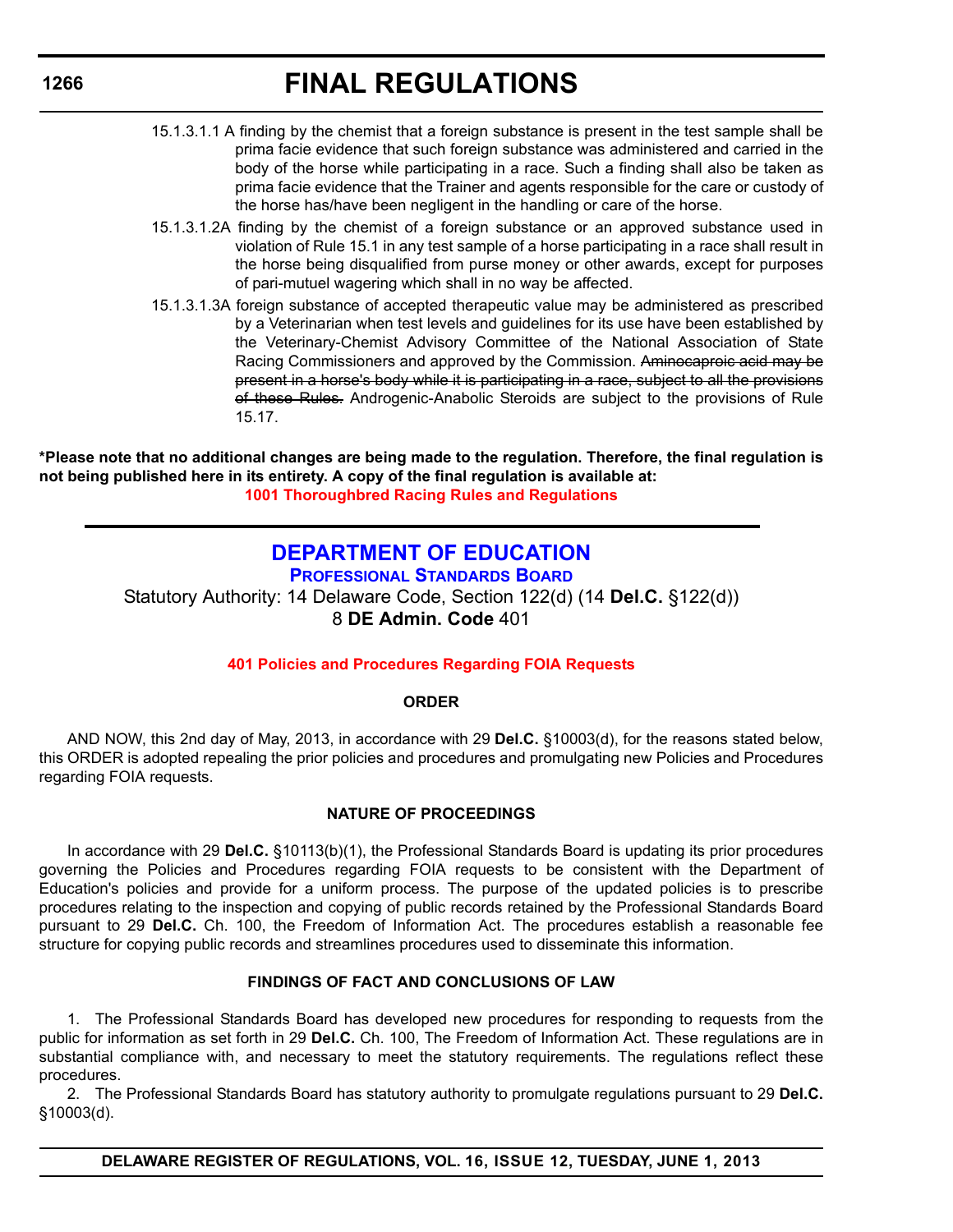3. Pursuant to 29 **Del.C.** §10113(b)(1), regulations describing an agency's procedures for obtaining information are exempted from the notice and public comment requirements of 29 **Del.C.** Ch. 101.

### **DECISION AND ORDER CONCERNING THE REGULATIONS**

NOW THEREFORE, under the statutory authority and for the reasons set forth above, the Professional Standards Board does hereby ORDER that the regulations be, and that they hereby are, adopted and promulgated as set forth below. The effective date of this Order is ten days from the date of its publication in the *Delaware Register of Regulations*, in accordance with 29 **Del.C.** §10118(g).

### **APPROVED BY THE PROFESSIONAL STANDARDS BOARD THE 2nd DAY OF MAY, 2013**

Kathleen Thomas, Chair **David Kohan** Michael Casson **Byron Murphy** Joanne Christian New York 1999 Wendy Murray Samtra Devard **Mary Pinkston** Mary Pinkston Stephanie DeWitt Whitney Price Karen Gordon Stephanie Smith Cristy Greaves **Cristy Greaves Jacque Wisnauskas** Chris Kenton

### **401 Policies and Procedures Regarding FOIA Requests**

### **1.0 Purpose**

The purpose of this policy is to set forth the rules and procedures for responding to requests from the public for Public Records under 29 **Del.C.** Ch. 100, the Freedom of Information Act.

Agency employees are reminded that all Public Records requested under FOIA shall be considered open and subject to disclosure to the Requesting Party, and any information therein may be withheld only if a specific exception applies. Exceptions shall be construed in a manner that shall further the accountability of the Agency and to comply with the policy that the public shall have reasonable access to Public Records.

### **2.0 Definitions**

The following words and terms, when used in this policy, shall have the following meaning unless the context clearly indicates otherwise:

"**Agency**" means the Delaware Professional Standards Board (PSB or Standards Board).

"**FOIA**" means the Freedom of Information Act as established pursuant to 29 **Del.C.** Ch. 100.

"**FOIA Coordinator**" shall mean the PSB Executive Director or other person designated by the PSB Chairperson to receive and process FOIA Requests.

"**FOIA Request**" or "**Request**" means a request to inspect or copy Public Records pursuant to 29 **Del.C.** §10003 and in accordance with the policy hereunder.

"**FOIA Request Form**" means the form promulgated by the Office of the Attorney General upon which requests for Public Records may be made.

"**Non-Custodial Records**" shall have the meaning set forth in section 3.6.

"**Public Record**" shall have the meaning set forth in 29 **Del.C.** §10002.

"**Requesting Party**" shall mean the party filing a FOIA Request.

"**Standards Board**" means the Delaware Professional Standards Board.

### **3.0 Records Request, Response Procedures and Access**

3.1 Form of Request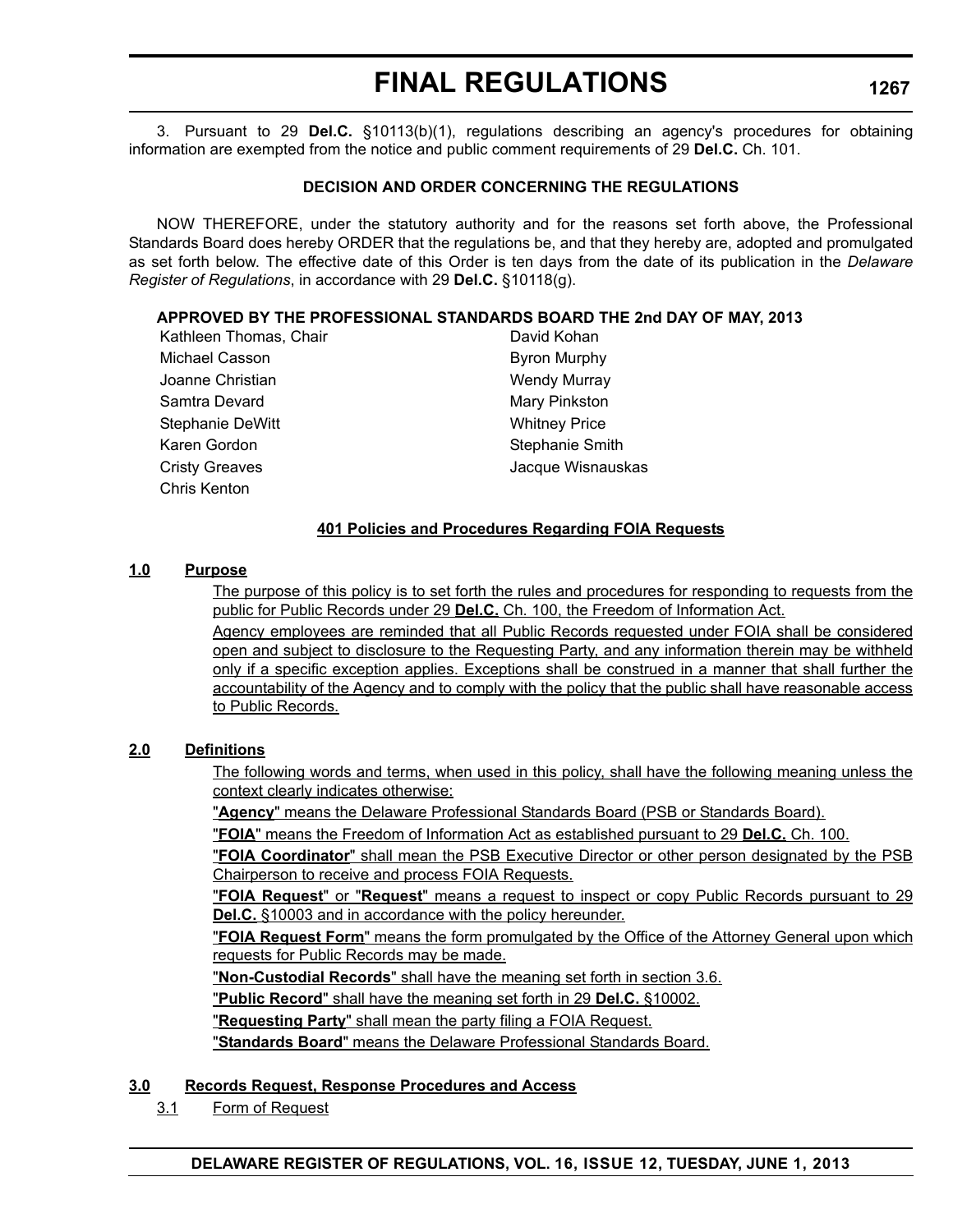- 3.1.1 All FOIA Requests shall be made in writing to the Agency in person, by email, by fax, or online in accordance with the provisions hereunder. FOIA Requests may be submitted using the FOIA Request Form promulgated by the Office of the Attorney General; provided, however, that any FOIA Request that otherwise conforms with the policy hereunder shall not be denied solely because the request is not on the promulgated form. Copies of the FOIA Request Form may be obtained from the Agency's website, or from the office or website of any state agency.
- 3.1.2 All requests shall adequately describe the records sought in sufficient detail to enable the Agency to locate such records with reasonable effort. The Requesting Party shall be as specific as possible when requesting records. To assist the Agency in locating the requested records, the Agency may request that the Requesting Party provide additional information known to the Requesting Party, such the types of records, dates, parties to correspondence, and subject matter of the requested records.
- 3.2 Method of Filing Request. FOIA Requests may be made by mail or in person to the FOIA Coordinator at the Delaware Professional Standards Board, 401 Federal Street, Suite 2, Dover Delaware 19901, by email to FOIA Coordinator@doe.k12.de.us, by fax at 302-739-5894; or via online request form, which may be found on the Agency's home page at www.doe.k12.de.us/psb.
- 3.3 FOIA Coordinator
	- 3.3.1 The PSB Chair Person shall designate a FOIA Coordinator, who shall serve as the point of contact for FOIA Requests and coordinate the Agency's responses thereto. The FOIA Coordinator shall be identified on the Agency's website. The FOIA Coordinator may designate other Agency employees to perform specific duties and functions hereunder and request assistance from the Department of Education's FOIA Coordinator.
	- 3.3.2 The FOIA Coordinator and/or his or her designee, working in cooperation with other Agency employees and representatives, shall make every reasonable effort to assist the Requesting Party in identifying the records being sought, and to assist the Agency in locating and providing the requested records. The FOIA Coordinator and/or his or her designee will also work to foster cooperation between the Agency and the Requesting Party. Without limitation, if a Requesting Party initiates a FOIA Request that would more appropriately be directed to another agency, the FOIA Coordinator shall promptly forward such request to the relevant agency and promptly notify the Requesting Party that the request has been forwarded. The Agency may close the initial request upon receipt of a written confirmation from the FOIA Coordinator of the relevant agency that the relevant agency has received such request. The Agency shall provide the Requesting Party with the name and phone number of the FOIA Coordinator of the relevant agency.
	- 3.3.3 The FOIA Coordinator shall maintain a document tracking all FOIA Requests for the then-current calendar year. For each FOIA Request, the document shall include, at a minimum: the Requesting Party's contact information; the date the Agency received the Request; the Agency's response deadline pursuant to section 3.4; the date of the Agency's response pursuant to section 3.4 (including the reasons for any extension pursuant to section 3.4.1); the names, contact information and dates of correspondence with individuals contacted in connection with requests pursuant to sections 3.3.2, 3.5 and 3.6; the dates of review by the Agency pursuant to section 3.7 and the names of individuals who conducted such reviews; whether documents were made available; the amount of copying and/or administrative fees assessed; and the date of final disposition.
- 3.4 Agency Response to Requests
	- 3.4.1 The Agency shall respond to a FOIA Request as soon as possible, but in any event within fifteen (15) business days after the receipt thereof, either by providing access to the requested records; denying access to the records or parts of them; or by advising that additional time is needed because the request is for voluminous records, requires legal advice, or a record is in storage or archived. If access cannot be provided within fifteen (15) business days, the Agency shall cite one of the reasons hereunder why more time is needed and provide a good-faith estimate of how much additional time is required to fulfill the request.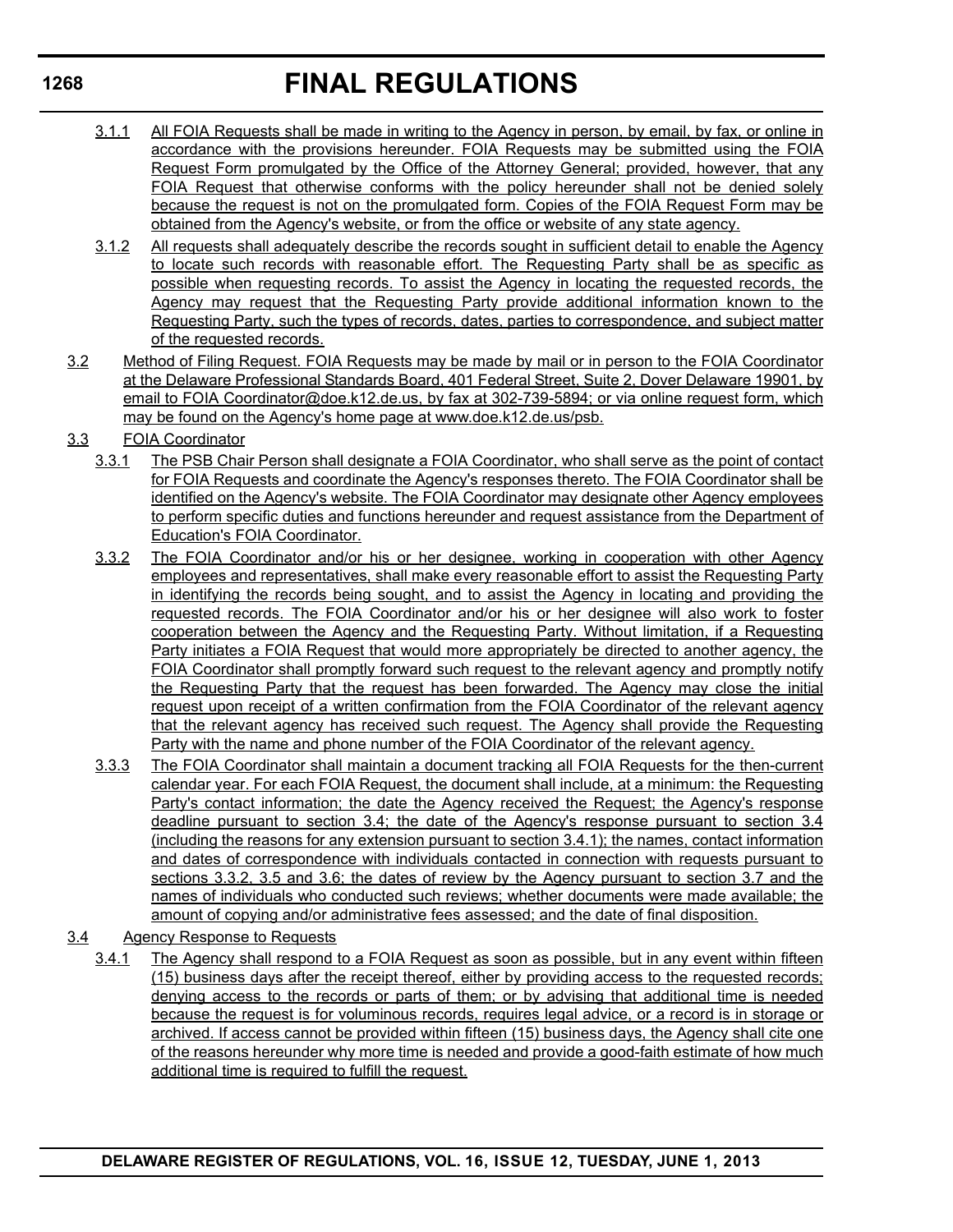- 3.4.2 If the Agency denies a request in whole or in part, the Agency's response shall indicate the reasons for the denial. The Agency shall not be required to provide an index, or any other compilation, as to each record or part of a record denied.
- 3.5 Requests for email records shall be fulfilled by the Agency from its own records, if doing so can be accomplished by the Agency with reasonable effort.
- 3.6 Requests for Other Non-Custodial Records
	- 3.6.1 If all or any portion of a FOIA Request seeks records controlled by the Agency but that are either not within its possession or cannot otherwise be fulfilled by the Agency with reasonable effort from records it possesses (collectively, the "Non-Custodial Records"), then the Agency shall promptly request that the relevant public body provide the Non-Custodial Records to the Agency. Prior to disclosure, records may be reviewed in accordance with section 3.7 hereunder by the Agency, the public body fulfilling the request, or both. Without limitation, Non-Custodial Records shall include budget data relating to the Agency.
	- 3.6.2 Before requesting any Non-Custodial Records, the Agency shall provide a written cost estimate to the Requesting Party, listing all charges expected to be incurred in retrieving such records. Upon receipt of the estimate, the Requesting Party may decide whether to proceed with, cancel or modify the request.
- 3.7 Review by Agency. Prior to disclosure, records may be reviewed by the Agency to ensure that those records or portions of records deemed non-public may be removed pursuant to 29 **Del.C.** §10002(g) or any other applicable provision of law. In reviewing the records, all documents shall be considered Public Records unless subject to one of the exceptions set forth in 29 **Del.C.** §10002(g) or any other applicable provision of law. Nothing herein shall prohibit the Agency from disclosing or permitting access to Public Records if the Agency determines to disclose such records, except where such disclosure or access is otherwise prohibited by law or regulation.
- 3.8 Hours of Review. The Agency shall provide reasonable access for reviewing Public Records during regular business hours.

### **4.0 Fees**

4.1 Photocopying Fees

In instances in which paper records are provided to the Requesting Party, photocopying fees shall be as follows:

- 4.1.1 Standard Sized, Black and White Copies: The first 20 pages of standard sized, black and white copied material shall be provided free of charge. The charge for copying standard sized, black and white Public Records for copies over and above 20 shall be \$0.10 per sheet (i.e., \$0.10 for a single-sided sheet, \$0.20 for a double-sided sheet). This charge applies to copies on the following standard paper sizes: 8.5" x 11"; 8.5" x 14"; and 11" x 17".
- 4.1.2 Oversized Copies/Printouts: The charge for copying oversized Public Records shall be as follows:

| 18" x 22":                     | \$2.00 per sheet   |
|--------------------------------|--------------------|
| $24" \times 36"$ :             | \$3.00 per sheet   |
| Documents larger than 24"x36": | $$1.00$ per sq. ft |
|                                |                    |

- 4.1.3 Color Copies/Printouts: An additional charge of \$1.00 per sheet will be assessed for all color copies or printouts for standard sized copies (8.5" x 11"; 8.5" x 14"; and 11" x 17"), and \$1.50 per sheet for larger copies.
- 4.2 Administrative Fees
	- 4.2.1 Administrative fees shall be levied for requests requiring more than one hour of staff time to process. Charges for administrative fees may include staff time associated with processing FOIA Requests, including, without limitation, (a) identifying records; (b) monitoring file reviews; and (c) generating computer records (electronic or print-outs). Administrative fees shall not include any cost associated with the Agency's legal review of whether any portion of the requested records is exempt from FOIA. The Agency shall make every effort to ensure that administrative fees are minimized, and may only assess such charges as shall be reasonably required to process FOIA

### **DELAWARE REGISTER OF REGULATIONS, VOL. 16, ISSUE 12, TUESDAY, JUNE 1, 2013**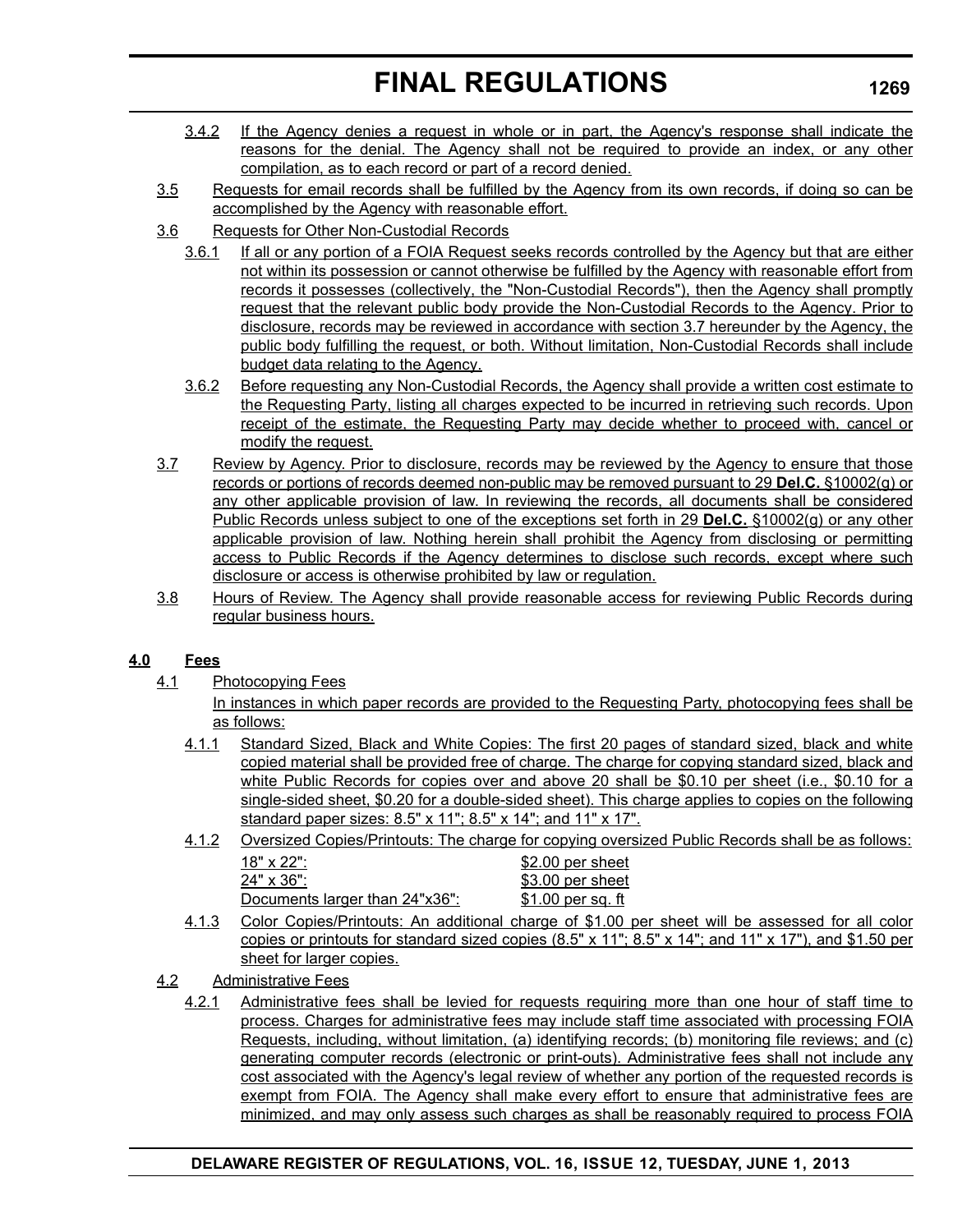Requests. In connection therewith, the Agency shall minimize the use of non-administrative personnel in processing FOIA Requests, to the extent possible.

- 4.2.2 Prior to fulfilling any request that would require a Requesting Party to incur administrative fees, the Agency shall provide a written cost estimate of such fees to the Requesting Party, listing all charges expected to be incurred in retrieving such records. Upon receipt of the estimate, the Requesting Party may decide whether to proceed with, cancel or modify the request.
- 4.2.3 Administrative fees will be billed to the Requesting Party per quarter hour. These charges will be billed at the current hourly pay grade (pro-rated for quarter hour increments) of the lowest-paid employee capable of performing the service. Administrative fees will be in addition to any other charges incurred under this Section 4, including copying fees.
- 4.2.4 When multiple FOIA Requests are submitted by or on behalf of a Requesting Party in an effort to avoid incurring administrative charges, the Agency may in its discretion aggregate staff time for all such requests when computing fees hereunder.
- 4.3 Microfilm and/or Microfiche Printouts: The first 20 pages of standard sized, black and white material copied from microfilm and/or microfiche shall be provided free of charge. The charge for microfilm and/ or microfiche printouts over and above 20 shall be \$0.15 per sheet.
- 4.4 Electronically Generated Records: Charges for copying records maintained in an electronic format will be calculated by the material costs involved in generating the copies (including but not limited to DVD, CD, or other electronic storage costs) and administrative costs.

### 4.5 Payment

- 4.5.1 The Agency may require all fees to be paid prior to any service being performed hereunder.
- 4.5.2 The Agency may require pre-payment of all fees prior to fulfillment of any request for records hereunder.
- 4.6 Appointment Rescheduling or Cancellation: Requesting Parties who do not reschedule or cancel appointments to view files at least one full business day in advance of the appointment may be subject to the charges incurred by the Agency in preparing the requested records. The Agency shall prepare an itemized invoice of these charges and provide the same to the Requesting Party for payment.

### **5.0 Applicability**

To the extent any provision in this policy conflicts with any other law or regulation, such law or regulation shall control, and the conflicting provision herein is expressly superseded.

### **[DEPARTMENT OF HEALTH AND SOCIAL SERVICES](http://www.dhss.delaware.gov/dhss/dmma/) DIVISION OF MEDICAID AND MEDICAL ASSISTANCE**

Statutory Authority: 31 Delaware Code, Section 512 (31 **Del.C.** §512)

### **ORDER**

### **[Medicaid Coverage for Prescribed Drugs](#page-4-0)**

### **NATURE OF THE PROCEEDINGS:**

Delaware Health and Social Services ("Department") / Division of Medicaid and Medical Assistance (DMMA) initiated proceedings to submit a state plan amendment to the Centers for Medicare and Medicaid Services (CMS) r*egarding discontinuation of Medicaid coverage of barbiturates and benzodiazepines for dual eligible recipients*. An additional amendment is proposed *to update the quantity limits for opioid analgesics*. The Department's proceedings to amend its regulations were initiated pursuant to 29 **Delaware Code** Section 10114 and its authority as prescribed by 31 Delaware Code Section 512.

The Department published its notice of proposed regulation changes pursuant to 29 **Delaware Code** Section 10115 in the April 2013 Delaware *Register of Regulations*, requiring written materials and suggestions from the

**DELAWARE REGISTER OF REGULATIONS, VOL. 16, ISSUE 12, TUESDAY, JUNE 1, 2013**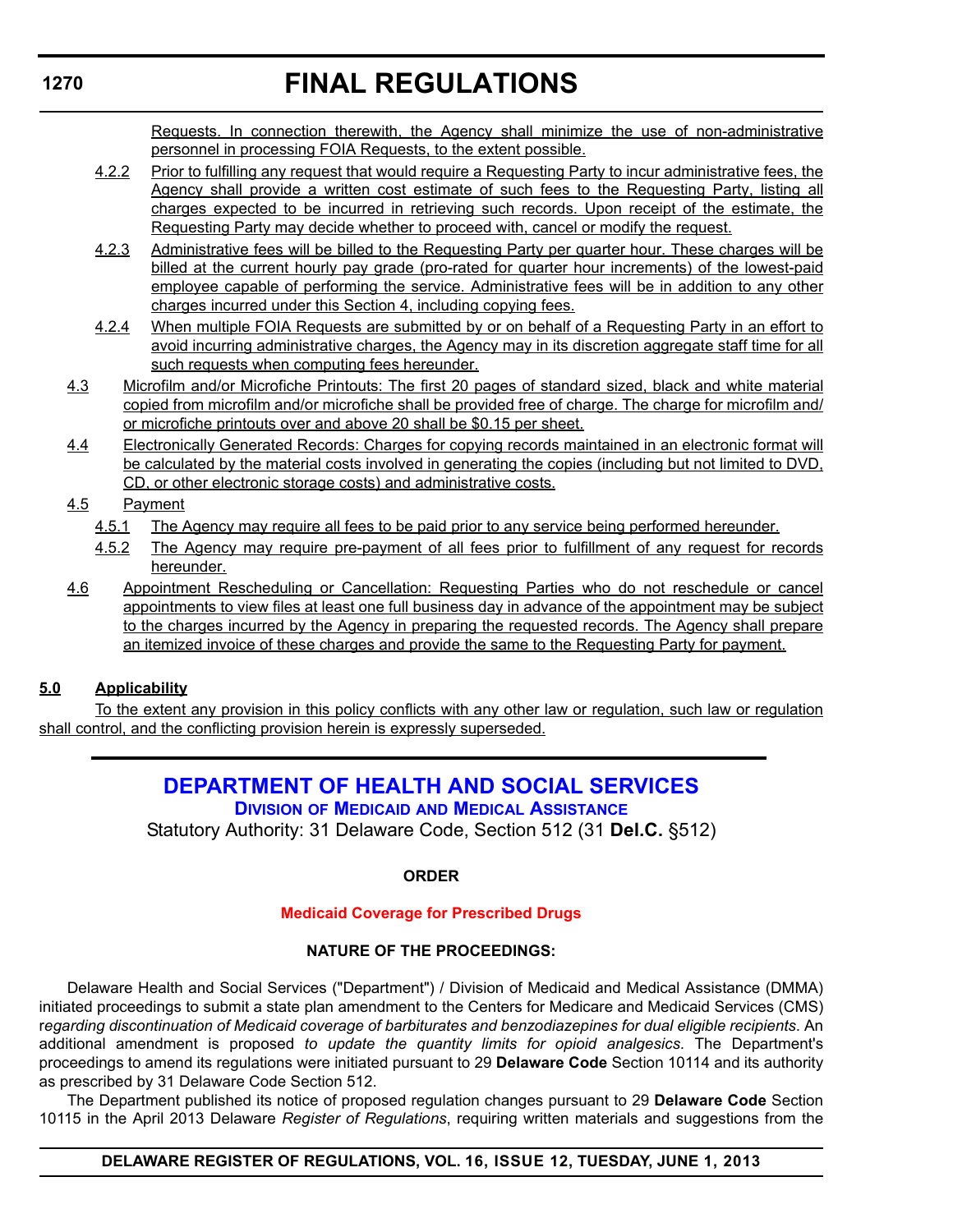public concerning the proposed regulations to be produced by April 30, 2013 at which time the Department would receive information, factual evidence and public comment to the said proposed changes to the regulations.

#### **SUMMARY OF PROPOSAL**

The proposed provides notice to the public that the Division of Medicaid and Medical Assistance (DMMA) intends to submit a Title XIX Medicaid State Plan Amendment (SPA) to conform with the mandatory provisions of section 175 of Medicare Improvement for Patients and Providers Act of 2008 (MIPPA) which amended section 1860D-2(e)(2)(A) of the Social Security Act regarding *the discontinuation of Medicaid coverage of barbiturates and benzodiazepines for dual eligible recipients*. An additional amendment is proposed to update the quantity limits for opioid analgesics.

### **Statutory Authority**

- "Medicare Improvement for Patients and Providers Act of 2008 (MIPPA)
- "1860D-2(e)(2)(A) of the Social Security Act
- "Social Security Act, Title 19, Section §1927

### **Background**

With respect to prescriptions dispensed on or after January 1, 2013, section 175 of the Medicare Improvement for Patients and Providers Act of 2008 (MIPPA) amended section 1860D-2(e)(2)(A) of the Social Security Act to include Medicare Part D coverage of barbiturates "used in the treatment of epilepsy, cancer, or a chronic mental health disorder" and benzodiazepines for all medically accepted indications. This coverage change will affect Medicaid beneficiaries that also have Medicare (dual eligible beneficiaries). Medicare will be responsible for payment for these drugs as previously indicated for dual eligible individuals as of January 1, 2013.

Since coverage of barbiturates under Medicare Part D is limited to the treatment of epilepsy, cancer or a chronic mental health disorders, DMMA proposes to continue to cover barbiturates for conditions other than the three covered by Medicare Part D. The coverage of benzodiazepines under Medicare Part D is inclusive of all medically accepted indications, so DMMA proposes to provide coverage for only non-dually eligible beneficiaries. This will assure coverage for all Medicaid-eligible beneficiaries, either through Medicare or Medicaid, with no duplication of coverage.

### **Summary of Proposal**

### *Description of State Plan Amendment (SPA) and Effective Date*

Currently, Delaware's Medicaid State Plan provides drug coverage for certain drug classes not provided under Medicare Part D, including the drug classes of barbiturates and benzodiazepines.

This proposed regulatory change proposes to discontinue Medicaid coverage for two classes of drugs, benzodiazepines for all conditions and barbiturates, for patients with a diagnosis of epilepsy, cancer, or a chronic mental health disorder for full benefit dual eligibles (Medicaid recipients who are also eligible for Medicare benefits). Effective January 1, 2013, these drugs will be covered for dual eligibles under their Medicare Part D Drug Benefit. A state that covers these drugs under its drug benefit will continue to be required to cover barbiturates to the extent it covers that drug for a condition other than the three covered by Part D, and must amend its Medicaid state plan to be consistent with the requirements of Part D.

Therefore, to comply with section 175 of the MIPPA, the Division of Medicaid and Medical Assistance (DMMA) will be submitting a SPA no later than March 31, 2013. This SPA, effective January 1, 2013, will remove (1) barbiturates used in the treatment of epilepsy, cancer, or a chronic mental health disorder, and (2) benzodiazepines as drugs DMMA will cover for people who have both Medicare and Medicaid (dual eligible individuals). DMMA will continue to cover barbiturates for full benefit dual eligibles for diagnoses other than epilepsy, cancer, and chronic mental health disorders. These recipients will need to obtain a prior authorization for barbiturates from their prescribing provider indicating a medical condition other than the three specified in the amended section of the MIPPA.

With this new coverage of barbiturates and benzodiazepines under Medicare Part D for dual eligibles, Medicaid no longer needs to offer this benefit and, as such, the State is simply clarifying coverage with this SPA.

Additionally, DMMA proposes to amend the state plan to update limitations on the quantity of drugs that can be prescribed, as clinically appropriate. To ensure that quantity limits are placed on therapeutic categories that will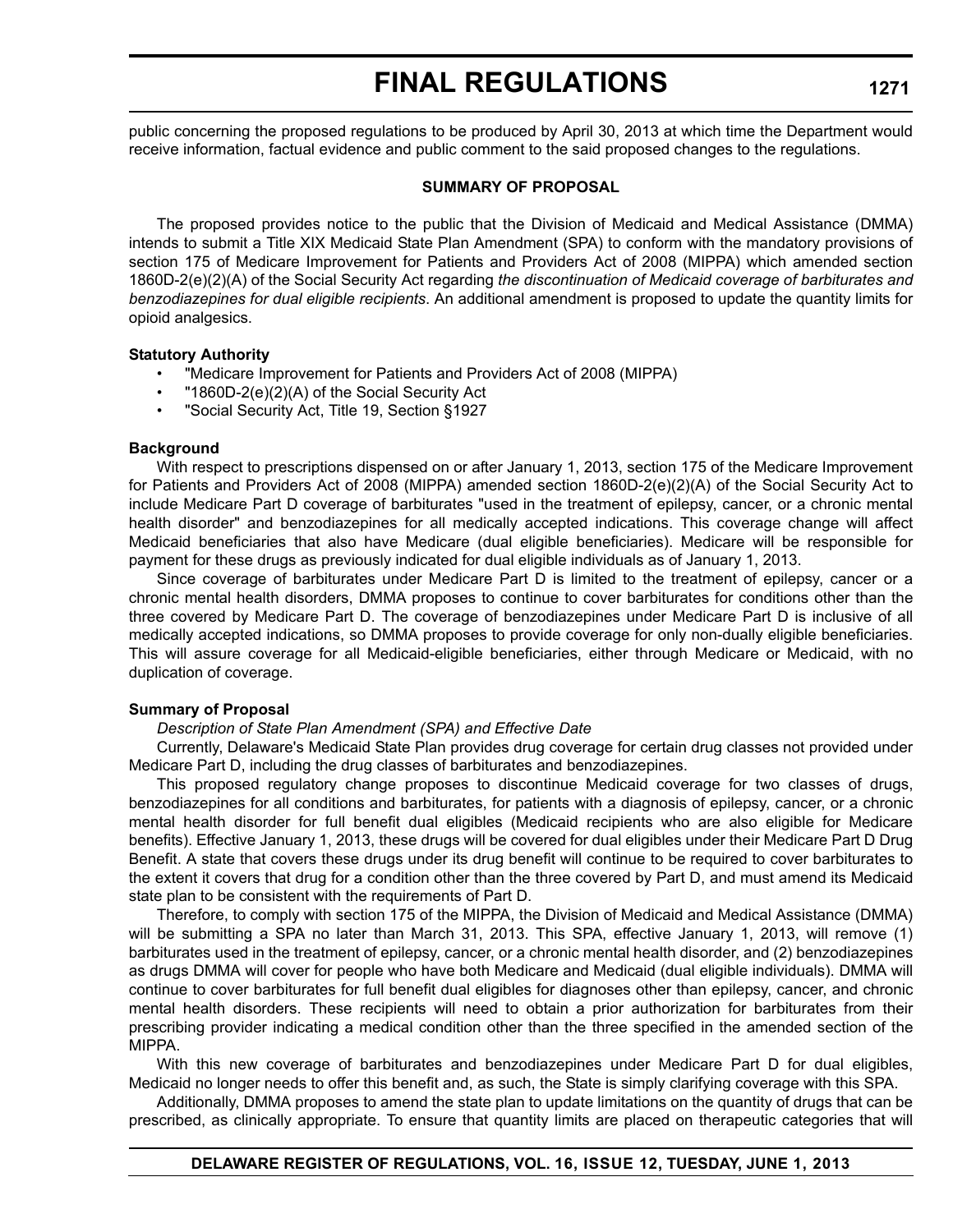# **FINAL REGULATIONS**

allow for coordinated care and improve outcomes, and to reflect current practice, Opioid Analgesics are limited to 720 immediate release doses per 365 days.

The provisions of this state plan amendment are subject to approval by the Centers for Medicare and Medicaid Services (CMS).

### **Fiscal Impact Statement**

This plan amendment is expected to result in an aggregate savings for federal fiscal year 2013 in the amount of \$101,000.00.

### **SUMMARY OF COMMENTS RECEIVED WITH AGENCY RESPONSE**

The American Cancer Society Cancer Action Network (ACS CAN), the Delaware Cancer Consortium, the Governor's Advisory Council for Exceptional Citizens (GACEC) and, the State Council for Persons with Disabilities (SCPD) offered the following observations and recommendations summarized below. The Division of Medicaid and Medical Assistance (DMMA) has considered each comment and responds as follows.

### **American Cancer Society Cancer Action Network (ACS CAN)**

This letter is written on behalf of the American Cancer Society Cancer Action Network (ACS CAN) concerning the Department of Health and Social Services, Division of Medicaid and Medical Assistance proposed regulation on Medicaid Coverage for Prescribed Drugs published in the April 2013 Delaware Register of Regulations.

ACS CAN is very concerned that the proposed limitation of allowing prescribers to prescribe only 720 immediate release doses of opioid analgesics per 365 days will impede necessary medical care for Delaware's cancer patients.

Cancer is a particularly unique and complex disease. Limiting services for cancer patients and cancer prescriptions can have severe consequences. Adequate treatment of cancer and its side effects often requires frequent outpatient visits and multiple prescriptions. Other programs, such as Medicare, have recognized the unique nature of drugs used to treat cancer and the need to provide them (unimpeded) to beneficiaries.

Limiting quantities of opioids creates an additional administrative barrier that can discourage physicians from prescribing opioids, even if they're the most appropriate option for the patient, and can deter beneficiaries from seeking the recommended care. For cancer patients, such delays could be detrimental to their treatment success and quality of life.

We ask that you do not move forward with the proposed regulation and instead continue to provide cancer patients access to medically appropriate opioid analgesics that can improve health outcomes and quality of life.

### **Delaware Cancer Consortium**

As stated in Delaware Register of Regulations, Vol. 16, Issue 10, dated Monday, April 10, 2013 as it relates to the proposed dosage limits of opioid analgesics from the current limit of 200 doses per 30 days to 720 immediate release doses per 365 days. The proposed regulation dosage limit would equate to just two doses per day, however in most cases cancer patients are prescribed and frequently require dosing every three to four hours of immediate release opioids for control of chronic cancer pain and acute cancer pain.

The DMMA's goal of regulations as it relates to quantity limits on opioid analgesics is appreciated; however, the Delaware Cancer Consortium requests that patients being diagnosed with cancer be exempt from this change. Including cancer patients in this requirement will be detrimental to the management of the chronic pain they suffer from. I would like to address key points as to why cancer patients should be exempt from the proposed regulation:

1. As quoted by the National Cancer Institute as it relates to opioids specifically it has been written "Opioids are very effective for the relief of moderate to severe pain. Many patients with cancer pain however become tolerant to opioids during long-term therapy. Therefore, increasing doses may be needed to continue to relieve pain. A patient's tolerance of an opioid or physical dependence on it is not the same as addiction (psychological dependence). Mistaken concerns about addiction can result in undertreating pain." National Cancer Institute. (2013, February 27). *Management with Drugs - Basic Principles to Pain Management.* Retrieved April 24, 2013, from

http://www.cancer.gov/cancertopics/pdq/supportivecare/pain/patient/page4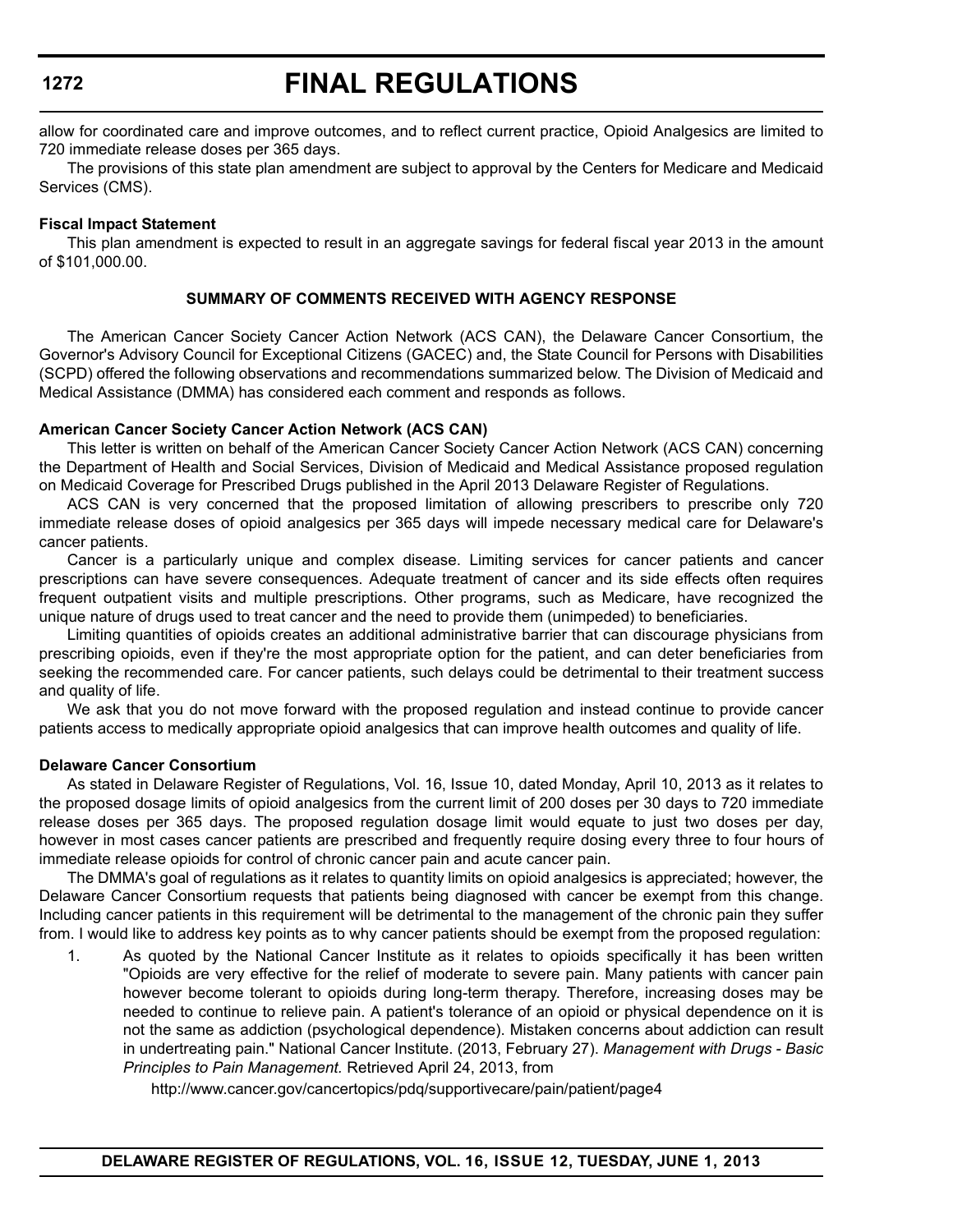2. As quoted by the Cleveland Clinic as it relates to the use of opioids for cancer pain it has been written "When used for cancer pain, tolerance to oral morphine (morphine taken by mouth) develops slowly. Tolerance to a drug means that as the body gets used to a drug, it needs more of the same drug to get the same effect. Often when cancer patients have more pain, it is not the increased tolerance level that makes them need more pain medication; it is the progression of the cancer that brings more pain, which increases the need for medication." The Cleveland Clinic. (n.d) *Concerns miss-concepts and* Facts of Opioids (morphine derivatives) Active Therapy for Pain. Retrieved April 24, 2013, from

http://www.clevelandclinic.org/myeloma/Pain%20Management.htm

In both citations above, it is clear that cancer patients requiring opioid analgesics as part of their treatment program will suffer immensely if the proposed regulation does not exclude them. Again, thank you for allowing the Delaware Cancer Consortium to provide comments. Cancer is a particularly unique and complex disease. We strongly believe that if cancer patients are not deemed exempt from this limitation, it will have severe consequences on the patient's quality of life.

### **GACEC and SCPD**

First, for dual eligible (Medicare/Medicaid) individuals, Medicaid coverage for benzodiazepines ends and Medicaid coverage for barbiturates ends unless prescribed for a condition other than epilepsy, cancer, or a chronic mental health disorder. This change is required by federal law. Effective January 1, 2013, Medicare D will cover benzodiazepines and barbiturates prescribed to treat epilepsy, cancer, or a chronic mental health disorder. Therefore, there is no "net" loss of coverage for dual eligibles, i.e., they will be eligible for these drugs under the Medicare-D program rather than Medicaid.

Second, the Division is changing quantity limits on opioid analgesics. At 1033. The current limit is "200 doses per 30 days" which is roughly equivalent to 2,400 doses per year. The new limit will be "720 immediate release doses per 365 days". Lowering the quantity limit from 2,400 to 720 doses annually represents a 70% reduction. The Division indicates that the "720 immediate release doses per 365 days" reflects current practice. At 1030.

Overall, the Medicaid Plan changes are expected to result in \$101,000.00 in savings. At 1030.

GACEC and SCPD endorse the change in benzodiazepines and barbiturates coverage for dual eligibles since required by federal law. However, we request clarification of the following: 1) the rationale for reducing the limits on opioid analgesics by 70%; and 2) the availability of an "override" based on compelling circumstances.

*Agency Response:* DMMA agrees that certain medical conditions such as cancer, sickle cell anemia, etc., may warrant exception to the established opioid limits when medically necessary. However, we also believe the responsible approach to administering opioids entails constant clinical oversight to achieve optimum results in pain relief as well as protection against inappropriate use of opioids by others not prescribed to receive these drugs.

From a clinical perspective, pain medication should be used in a way that provides a continuum of analgesia (pain relief) to reduce the number of doses a client needs throughout the day. By reviewing and appropriately adjusting the number of short-acting opioid doses administered to a patient each day, a clinician can reduce the number of peaks and troughs that often occur with patients undergoing pain control treatment, thereby assuring a better quality outcome.

DMMA is sensitive to the differentiation of need between cancer and non-cancer patients (and other equivalent medical conditions) and will cover additional quantities of opioids when prior approved through a timely verbal or written request by the treating physician prior to the expiration of the existing prescription. This exception procedure is currently in place and processed in real time. We believe this process will continue to serve the needs of our patient population and the administration of the pharmacy benefit in the most appropriate manner.

There is no change to the regulation as a result of these comments.

### **FINDINGS OF FACT:**

The Department finds that the proposed changes as set forth in the April 1, 2013 *Register of Regulations* should be adopted.

**THEREFORE, IT IS ORDERED**, that the proposed regulation regarding discontinuation of Medicaid coverage of barbiturates and benzodiazepines for dual eligible recipients and update of quantity limits for opioid analgesics is adopted and shall be final effective June 10, 2013.

Rita M. Landgraf, Secretary, DHSS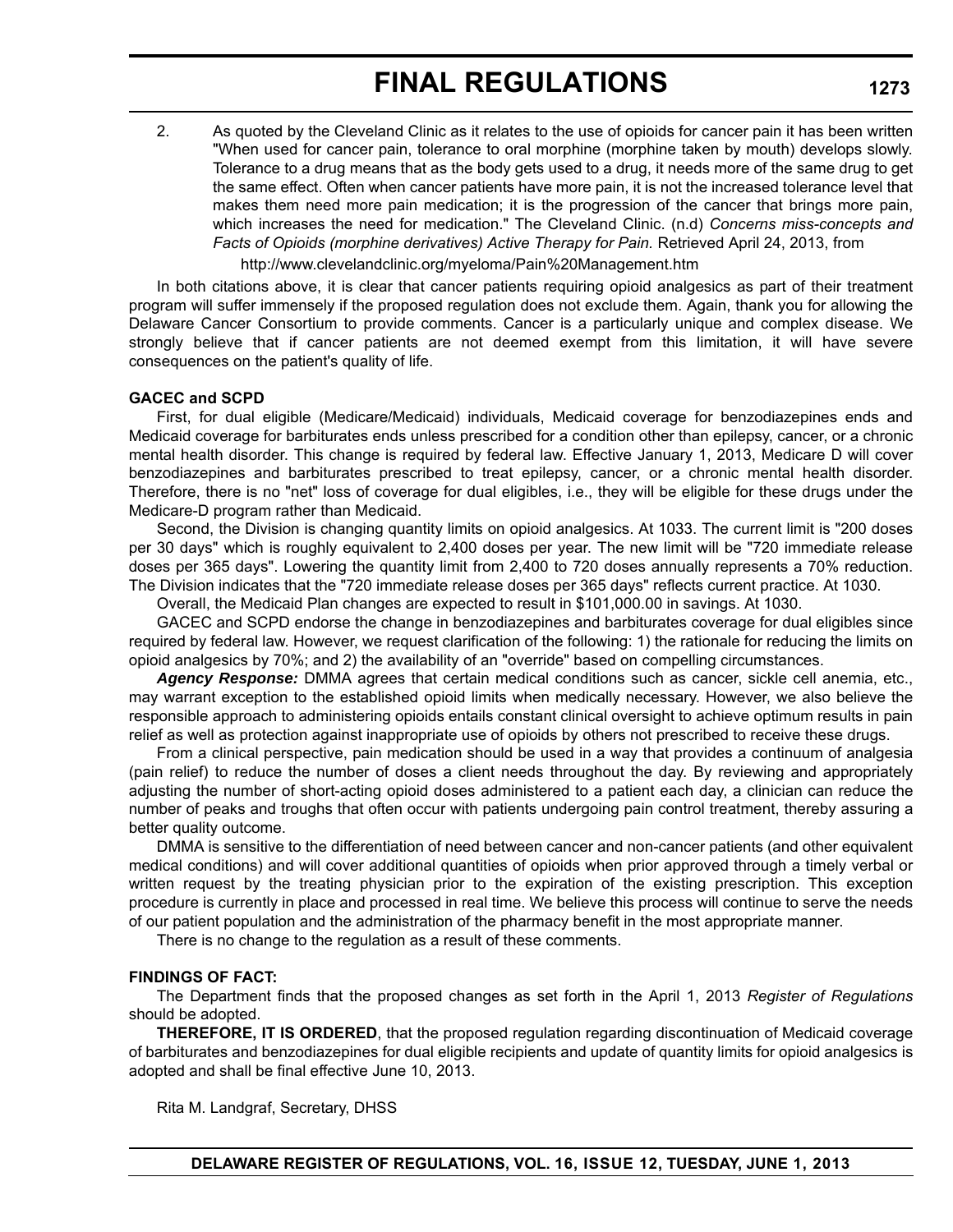# **FINAL REGULATIONS**

**\*Please note that no changes were made to the regulation as originally proposed and published in the April 2013 issue of the** *Register* **at page 1028 (16 DE Reg. 1028). Therefore, the final regulation is not being republished. A copy of the final regulation is available at:**

### **[Medicaid Coverage for Prescribed Drugs](http://regulations.delaware.gov/register/june2013/final/16 DE Reg 1270 06-01-13.htm)**

### **[DIVISION OF PUBLIC HEALTH](http://www.dhss.delaware.gov/dhss/dph/index.html)**

Authority On Radiation Protection Statutory Authority: 16 Delaware Code, §7405 (16 Del.C. § 7405)

### **ORDER**

### **[4465 Delaware Radiation Control Regulations](#page-4-0)**

### **NATURE OF THE PROCEEDINGS:**

Delaware Health and Social Services ("DHSS") initiated proceedings to amend five sets of the State of Delaware Regulations Governing Radiation Control. The DHSS proceedings to amend regulations were initiated pursuant to 29 **Del.C.** §101 and authority as prescribed by 16 **Del.C.** §7405. The five sets amended are shown in the table below.

| DE Admin. Code No. | <b>Current Delaware Citation</b> | Title                                        |  |
|--------------------|----------------------------------|----------------------------------------------|--|
| 4482               | Part C                           | Licensing of Radioactive Material            |  |
| 4485               | Part F                           | Use of Diagnostic X-Rays in the Healing Arts |  |
| 4486               | Part G                           | Use of Radionuclides in the Healing Arts     |  |
| 4490<br>Part K     |                                  | <b>Compliance Procedures</b>                 |  |
| 4492               | Part X                           | <b>Therapeutic Radiation Machines</b>        |  |

On March 1, 2013 (Volume 16, Issue 9), DHSS published in the *Delaware Register of Regulations* its notice of proposed regulations, pursuant to 29 **Del.C.** §10115. It requested that written materials and suggestions from the public concerning the proposed regulations be delivered to DHSS by April 8, 2013, or be presented at a public hearing on March 22, 2013, after which time the DHSS would review information, factual evidence and public comment to the said proposed regulations.

Written comments were received during the public comment period and evaluated. The results of that evaluation are summarized in the accompanying "Summary of Evidence."

### **SUMMARY OF EVIDENCE**

In accordance with Delaware Law, public notices regarding proposed Department of Health and Social Services (DHSS) Regulations Governing Radiation Control were published in the *Delaware State News*, the *News Journal* and the *Delaware Register of Regulations*.

Written comments were received on the proposed regulations during the public comment period (March 1, 2013 through April 8, 2013). Entities offering comments included:

Mr. Reed W. Best, Director of Regulatory and Quality Affairs, Aribex, Inc.

Public comments and the DHSS (Agency) responses are as follows:

• Aribex, Inc. (Aribex) supports the efforts of the Authority on Radiation Protection (ARP) to amend the Delaware Radiation Control Regulations (DRCR) and commends the use of the Suggested State Regulations for Control of Radiation (SSRCR) as guidance for updating the Delaware regulations. The SSRCRs developed by the Conference of Radiation Control Program Directors (CRCPD) serve as a model for radiation control regulations for the states and promote uniformity and consistency across the

### **DELAWARE REGISTER OF REGULATIONS, VOL. 16, ISSUE 12, TUESDAY, JUNE 1, 2013**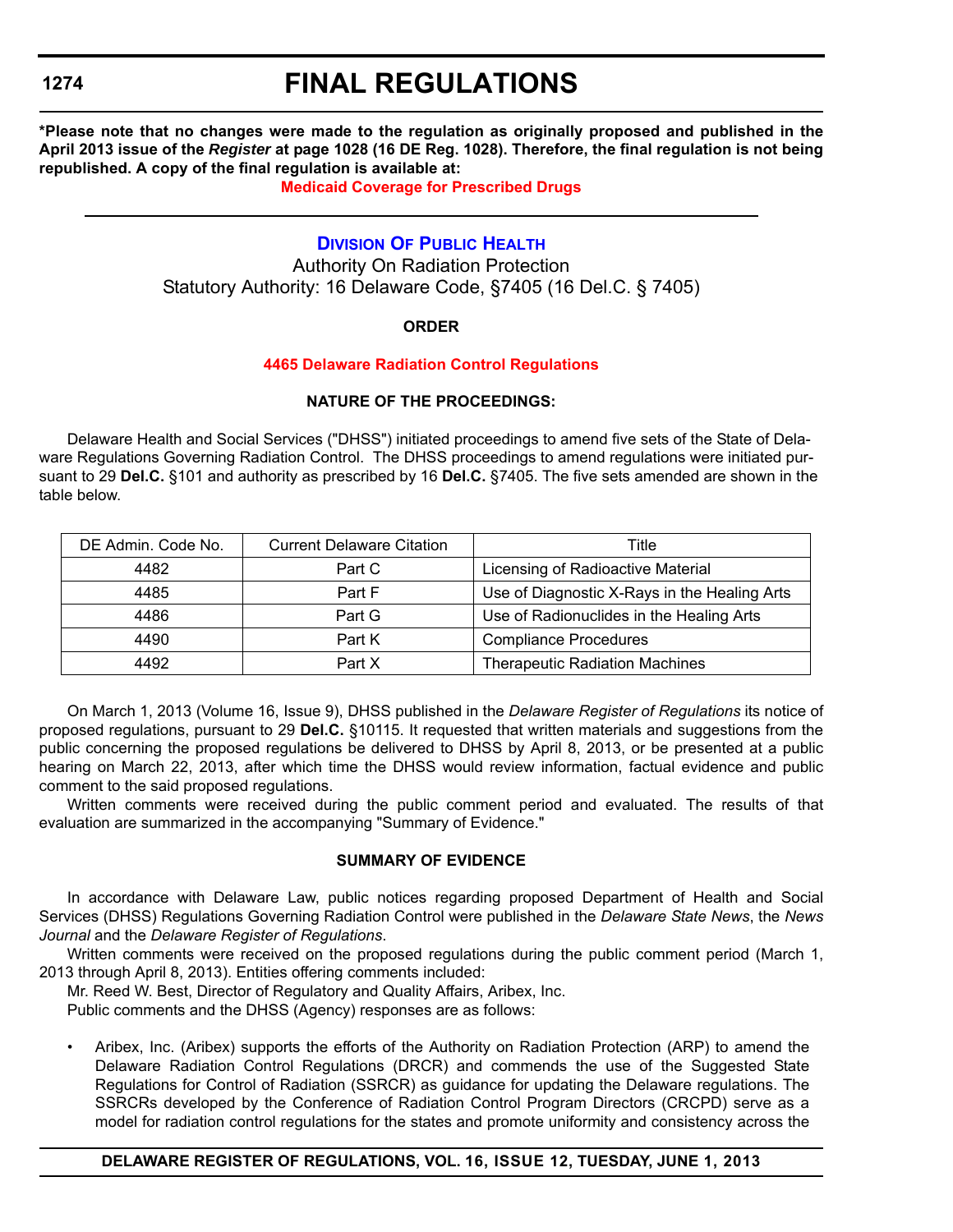United States. Such uniformity and consistency from state to state is essential for businesses operating across the nation.

Aribex is the developer and manufacturer of hand-held x-ray devices that are sold throughout the United States and in many other nations around the world for use in the dental, veterinarian, and forensic medicine. Currently Aribex distributes these units under the names of the NOMAD, NOMAD Pro, and the NOMAD eXaminer. All of these devices are manufacturer at the Aribex facilities in Orem, Utah. As a supplier of these hand-held x-ray units, the repeal of the current Part F and the addition of DE Admin Code No. 4485, Use of Diagnostic X-Rays in the Healing Arts are of direct importance to Aribex.

Aribex feels that the provisions in the proposed regulations are prudent and appropriate for the generic class of hand-held x-ray units. However, in order to reduce the administrative workload on both the staff of the Office of Radiation Control (ORC) and the regulated community, we would suggest that provisions be made either in the regulations or in the policies/procedures of the ORC to allow changes in these requirements based upon a demonstration by the manufacturer of a device that its device(s) are safe and efficacious.

California has issued Exemption to California Code of Regulations dated March 13, 2013, (copy is attached) which uses this approach:

"…exemption is made for users of the Aribex Nomad, Aribex Nomad Pro, and Aribex Nomad eXaminer, based on seven years of exposure data. Users of these portable hand-held X-ray systems are not required to comply with the personnel monitoring requirement found in condition 3. The personnel monitoring requirements may be reevaluated for other units after sufficient historical exposure data has been obtained and submitted, by the manufacturer, to the Department for review."

Attached is a comparison of the requirements in the proposed regulations and what we suggest are appropriate requirements for the NOMAD devices. Specifically the differences are that the users of the NOMAD devices should not be required to use the device on a stand, should not be required to wear a leaded apron when operating the NOMAD, and should not be required to provide personnel monitoring devices for operators of the NOMAD.

These requirements, which are not required for operators of conventional wall mounted x-ray units, were put in place out of a need for an abundance of caution when the NOMAD was a new and unfamiliar device. Now with over seven years of clinical usage and over 11,000 NOMAD units in use across the United States, the NOMAD is no longer new or unfamiliar, but rather a proven safe and efficacious device. Therefore, Aribex requests that you reconsider these requirements for operators of the NOMAD.

The requirement for personnel monitoring in Delaware regulations applies to persons who may receive 10% or more of the annual radiation dose limit. In the numerous studies of operator doses associated with the use of the NOMAD, no study of radiation doses has ever shown anywhere near this level of exposure for operators of the NOMAD.

I believe that the staff of ORC has been provided with copies of many of these studies, but if you have not I will be happy to see that they are sent to you for your review. I have attached copies of two peerreviewed studies on radiation doses to operators of the NOMAD published in 2012 in case you have not seen them. The first paper was published in Health Physics in February 2012 and the second was published in the Health Physics Society journal Operational Radiation Safety in August 2012. These studies, like all the previous studies, demonstrate that the radiation doses to operators of the NOMAD are extremely small and well below the 10% limit requiring personnel monitoring.

Aribex shares your concern that while the NOMAD has repeatedly been shown to be a safe and efficacious hand-held x-ray unit, there are other hand-held x-ray units available to users in Delaware that have not been designed and manufactured with the safety and radiation protection features inherent in the NOMAD. To our knowledge these units have not under gone the extensive radiation safety testing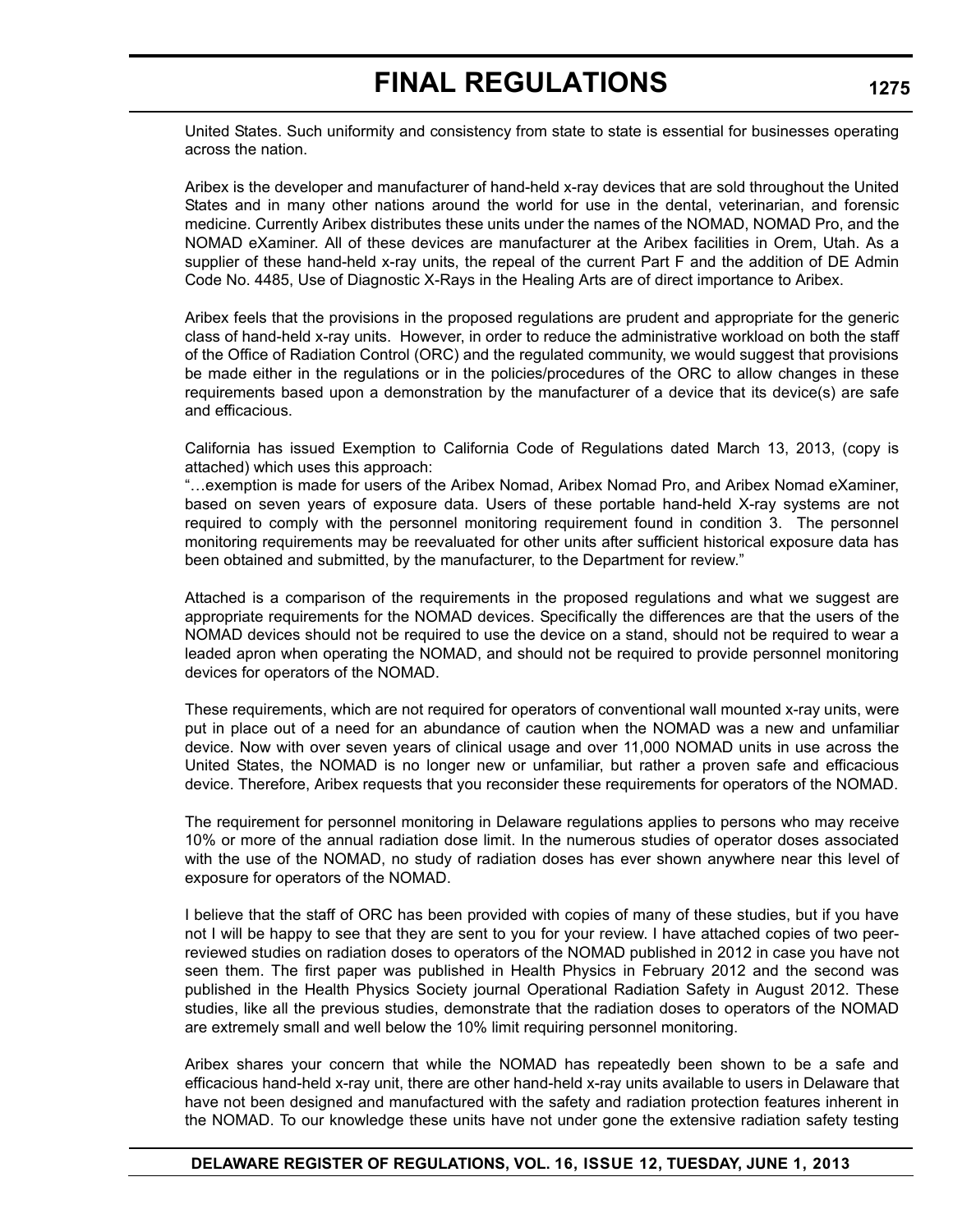# **FINAL REGULATIONS**

that the NOMAD has undergone.

The Washington radiation control program tested four different hand-held x-ray units including the NOMAD and found markedly different potential radiation exposures between the devices. Attached is a copy of the data from that study. Based on this study the State of Washington has adopted regulations that address the different levels of potential radiation exposure to the operators associated with various devices. A copy of the current Washington regulations that base the level of required additional protective devices based on potential radiation exposure to the operator is also attached. Delaware may want to consider providing similar criteria in its regulations or implementation guidance.

If Aribex can help the State of Delaware in its process of adopting its new regulations, please let me know.

Thank you for your time and consideration of our comments and suggestions.

*Agency Response:* The Agency appreciates and acknowledges your comment but respectfully will not adopt your recommendation, as the proposed regulation allows permitted facilities to utilize a conditional variance application process if they wish to use hand-held x-ray devices in the healing arts. In Delaware, permitted facilities have standing to request exemption or variance for utilization of any device approved by the FDA that they see as necessary in their practice, and the state inspects such facilities to assess operational safety and health protection regulatory compliance. The state has historically relied upon, and will continue to rely upon the federal Food & Drug Administration (FDA) to approve radiation-emitting manufactured devices for sale and distribution in the United States.

Verifying documents are attached to the Hearing Officer's record. The regulation has been approved by the Delaware Attorney General's office and the Cabinet Secretary of DHSS.

### **FINDINGS OF FACT:**

Based on public comments received, non-substantive changes were made to the proposed regulations. The Department finds that the proposed regulations, as set forth in the attached copy should be adopted in the best interest of the general public of the State of Delaware.

**THEREFORE, IT IS ORDERED**, that the proposed State of Delaware Regulations Governing Radiation Control are adopted and shall become effective June 11, 2013, after publication of the final regulation in the *Delaware Register of Regulations*.

Rita M. Landgraf, Secretary

**\*Please note that no changes were made to the regulation as originally proposed and published in the March 2013 issue of the** *Register* **at page 926 (16 DE Reg. 926). Therefore, the final regulation is not being republished. A copy of the final regulation is available at:**

**[4465 Delaware Radiation Control Regulations](http://regulations.delaware.gov/register/june2013/final/16 DE Reg 1274 06-01-13.htm)**

**DIVISION [OF SOCIAL SERVICES](http://www.dhss.delaware.gov/dhss/dss/index.html)** Statutory Authority: 31 Delaware Code, Section 512 (31 **Del.C.** §512)

### **ORDER**

### **[DSSM: 11002.9; Child Care Subsidy Program Definitions and Explanation of Terms](#page-4-0)**

### **NATURE OF THE PROCEEDINGS**

Delaware Health and Social Services ("Department") / Division of Social Services initiated proceedings to amend the Division of Social Services Manual (DSSM) regarding the Child Care Subsidy Program, specifically,

**DELAWARE REGISTER OF REGULATIONS, VOL. 16, ISSUE 12, TUESDAY, JUNE 1, 2013**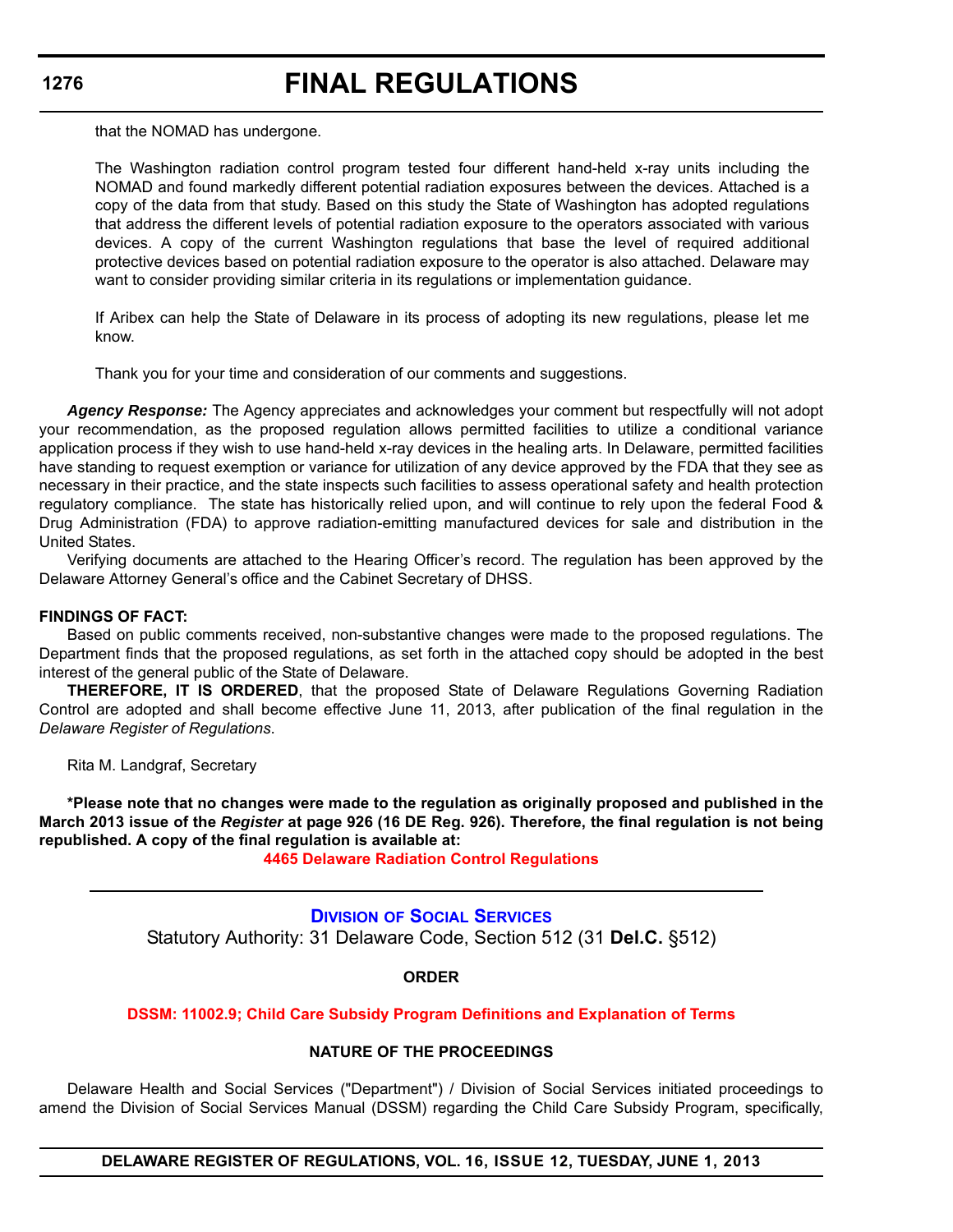Definitions and Explanation of Terms. The Department's proceedings to amend its regulations were initiated pursuant to 29 **Delaware Code** Section 10114 and its authority as prescribed by 31 **Delaware Code** Section 512.

The Department published its notice of proposed regulation changes pursuant to 29 **Delaware Code** Section 10115 in the April 2013 *Delaware Register of Regulations*, requiring written materials and suggestions from the public concerning the proposed regulations to be produced April 30, 2013 at which time the Department would receive information, factual evidence and public comment to the said proposed changes to the regulations.

### **SUMMARY OF PROPOSAL**

The proposal described below amends policies in the Division of Social Services Manual (DSSM) regarding the Child Care Subsidy Program, specifically, Definitions and Explanation of Terms.

### **Statutory Authority**

45 CFR Part 98, Child Care and Development Fund

### **Background**

The Child Care and Development Fund (CCDF) program is authorized by the Child Care and Development Block Grant Act and Section 418 of the Social Security Act and assists low-income families in obtaining child care so that they can work or attend training and/or education activities. The program also improves the quality of child care and promotes coordination among early childhood development and afterschool programs.

Every two years, states and territories receiving CCDF funds must prepare and submit to the federal government a CCDF state plan detailing how these funds will be allocated and expended (45 CFR Part 98).

The Delaware Health and Social Services (DHSS)/Division of Social Services (DSS) is designated as the lead agency with primary responsibilities for the planning and administration of child care subsidies funded with the Child Care Development Fund.

The Child Care and Development Fund ("CCDF") Block Grant Act of 1990, as amended, 42 USC §9858b (b)(1)(A), (the "Act") requires the Lead Agency to "administer, directly, or through other governmental or nongovernmental agencies" the funds received. The regulations at 45 CFR §98.11 provide that, in addition to retaining "overall responsibilities" for the administration of the program, the Lead Agency must also (among other things) promulgate all rules and regulations governing the overall administration of the CCDF program.

### **Summary of Proposed Changes**

**DSSM 11002.9**, *Definition and Explanation of Terms*, is amended to clarify program definitions. This rule change will more closely align program definitions with current terminology used by the Delaware Office of Child Care Licensing (OCCL).

Specifically:

- 1) This regulatory action changes the number of children in "Child Care Centers" from 12 or more to **13** or more; and,
- 2) The definition of "Large Family Child Care H.ome" is amended to simplify the language and to add licensing compliance language.

### **SUMMARY OF COMMENTS RECEIVED WITH AGENCY RESPONSE AND EXPLANATION OF CHANGE(S)**

The Governor's Advisory Council for Exceptional Citizens (GACEC) and the State Council for Persons with Disabilities (SCPD) offered the following observations and recommendations summarized below. The Division of Social Services (DSS) has considered each comment and responds as follows.

The rationale for the change includes the desire to conform to Office of Child Care Licensing (OCCL) standards. The proposed regulation was published as 16 DE Reg. 1043 in the April 1, 2013 issue of the Register of Regulations. GACEC and SCPD have the following observations and suggest that DSS may wish to consider republication of a corrected proposed regulation.

First, DSS recites as follows in the Summary of Proposed Changes:

1) This regulatory action changes the number of children in "Child Care Centers" from 12 or more to 13 or more;..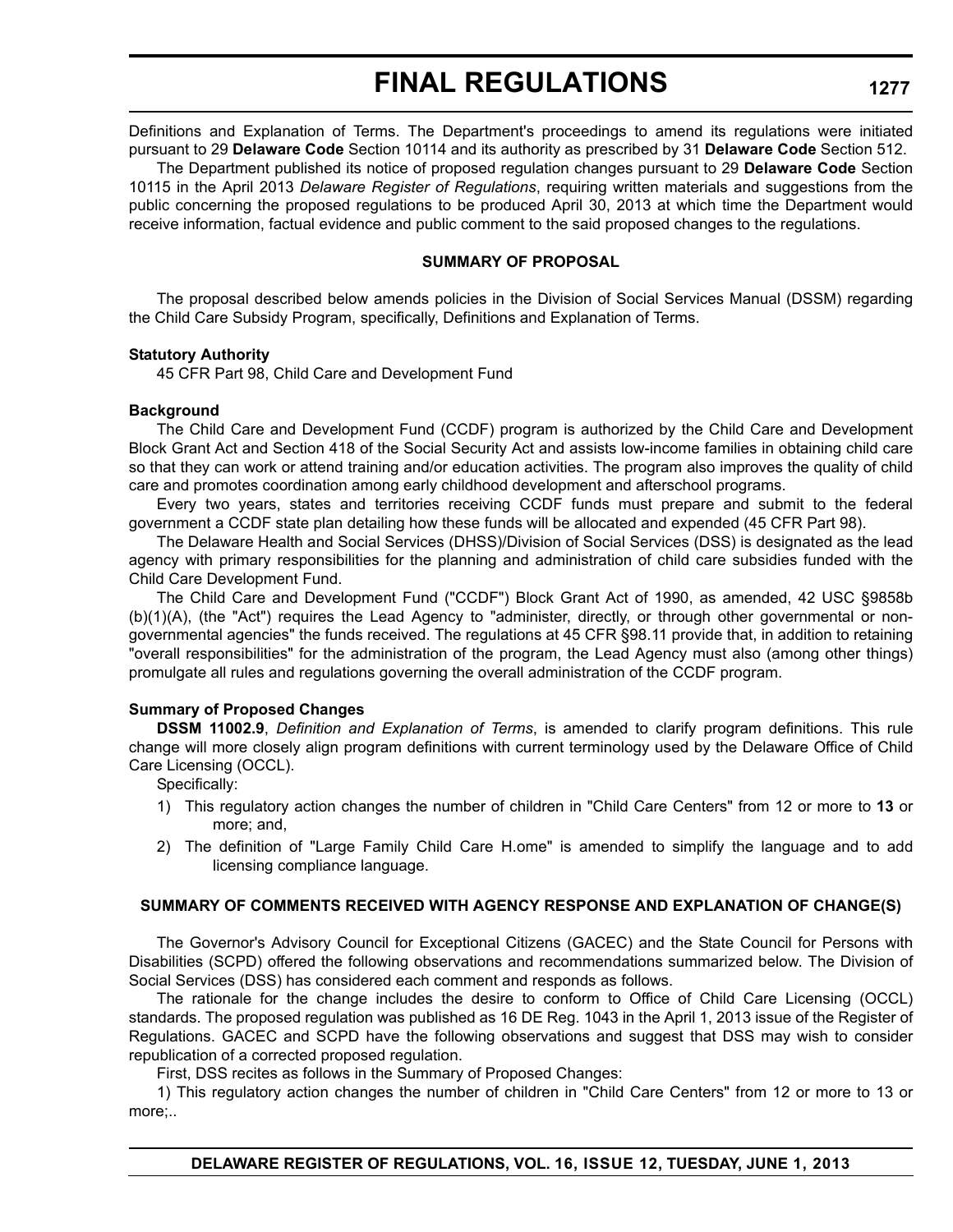However, the actual text of the proposed revision is omitted from both the "paper" and electronic version of the regulation. The current regulatory definition of "Child Care Centers" from 16 **DE Admin Code** 11000, §11002.9 is attached for facilitated reference. This is the section DSS intended to amend by substituting "13" for "12".

*Agency Response:* DSS appreciates the comment. The omission of the definition of "Child Care Centers" on DSS Proposed Regulation #13-11 was a publication error. However, actual text is provided. The complete copy of the proposed regulation is viewable at the link provided where both revised definitions are underscored and stricken, as appropriate.

Second, DSS is amending the definition of "large family child care home" to cover non-residential centers and change the qualifications from caring for 6-12 children to 7-12 children:

A private residence other than the child's residence, where licensed care is provided for more than six but less than twelve children who are not related to the caregiver. A private residence other than the child's residence or a non-residential site where licensed care is provided for seven to twelve children who are not related to the caregiver....

At 1044. Unfortunately, this definition is at odds with the attached OCCL definition published at 9 DE Reg. 104, §3.0. The OCCL definition, in pertinent part, reads as follows:

The person or entity has in custody or control seven (7) to a maximum of twelve (12) children preschool age or older who live at and/or are present at the Large Family Child Care Home. In addition to the children preschool-age or younger, this person or entity may also have custody or control of one (1) to a maximum of two (2) school-age children who do not live at the Large Family Child Care Home but are present only for before and after school, and/ or during school holidays, and/or during the summer….

The DSS definition is not co-terminous with the OCCL definition since: 1) it omits the OCCL age criteria; and 2) it would not permit the presence of 1-2 school-age children in addition to the complement of 7-12 children.

Given the above observations, DSS may wish to consider republication of a corrected proposed regulation.

*Agency Response:* The definition of "large family child care home" has been revised to mirror the OCCL definition in the final order regulation.

### **FINDINGS OF FACT:**

The Department finds that the proposed changes as set forth in the April 2013 *Register of Regulations* should be adopted.

**THEREFORE, IT IS ORDERED**, that the proposed regulation to amend the Division of Social Services Manual (DSSM) regarding the Child Care Subsidy Program, specifically, *Definitions and Explanation of the Terms, Child Care Centers and Large Family Child Care Home*, is adopted and shall be final effective June 10, 2013.

Rita M. Landgraf, Secretary, DHSS

### **DSS FINAL ORDER REGULATION #13-18 REVISION:**

#### **11002.9 Definitions and Explanation of Terms**

The following words and terms, when used in the context of these policies will, unless clearly indicated otherwise, have the following meanings.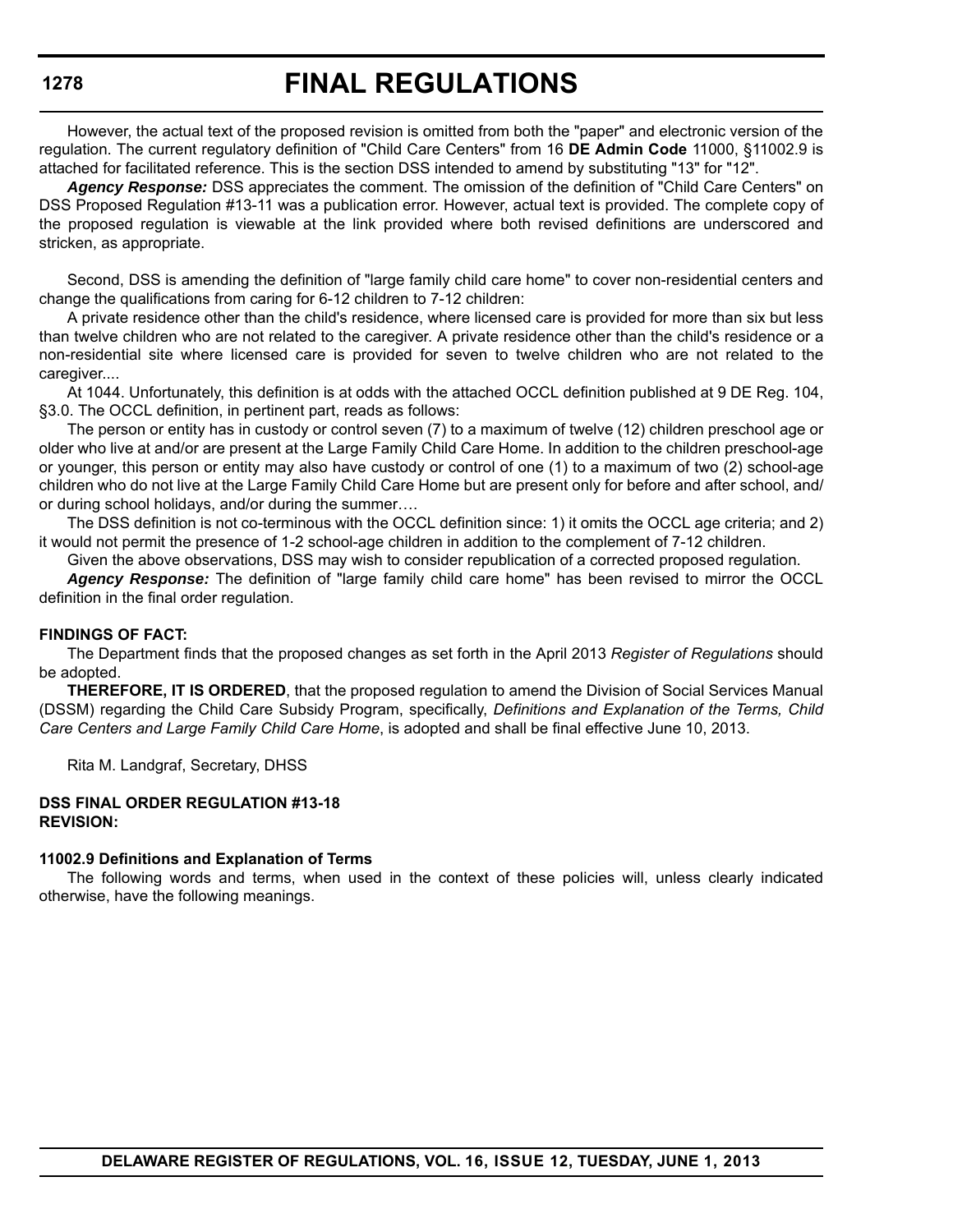**Large Family Child Care Home**

A private residence other than the child's residence, where licensed care is provided for more than six but less than twelve children who are not related to the caregiver. **[A private residence other than the child's residence or a non-residential site where licensed care is provided for seven to twelve children who are not related to the caregiver. The site must be in compliance with Municipal, City and State licensing requirements. A licensed child care service provided for part of a twenty-four (24) hour day, offered by any person or entity including but not limited to an owner, association, agency or organization that advertises or holds himself, herself or itself out as conducting such a service. This person or entity has in custody or control seven (7) to a maximum of twelve (12) children preschool-age or older who live at and/or are present at the Large Family Child Care Home. In addition to the children preschool-age or younger, this person or entity may also have custody or control of one (1) to a maximum of two (2) school-age children who do not live at the Large Family Child Care Home but are present only for before and after school, and/or during school holidays, and/or during the summer. All of these children are provided care, education, protection, supervision or guidance in a private home or non-residential setting. This does not include a child care service provided exclusively to relatives as defined by these rules.]**

**\*Please Note: As the rest of the sections were not amended since the proposal in the April 2013** *Register***, they are not being published here. A complete copy of the final regulation is available at:**

**[DSSM: 11002.9; Child Care Subsidy Program Definitions and Explanation of Terms](http://regulations.delaware.gov/register/june2013/final/16 DE Reg 1276 06-01-13.htm)**

## **[DEPARTMENT OF NATURAL RESOURCES AND ENVIRONMENTAL](http://www.dnrec.delaware.gov/whs/awm/AQM/Pages/Default.aspx)  CONTROL**

**DIVISION OF AIR QUALITY** Statutory Authority: 7 Delaware Code, Chapter 60; (7 **Del.C.**, Ch. 60) 7 **DE Admin. Code** 1125

**[Secretary's Order No.: 2013-A-0001](#page-4-0)**

**7 DE Admin. Code 1125,** *Requirements for Preconstruction Review***, Section 1.9 ("Definitions")**

**Date of Issuance: May 9, 2013 Effective Date of the Amendment: June 11, 2013**

Under the authority vested in the Secretary of the Department of Natural Resources and Environmental Control ("Department" or "DNREC") the following findings, reasons and conclusions are entered as an Order of the Secretary in the above-referenced rulemaking proceeding.

### **Background and Procedural History**

This Order considers proposed regulations to amend 7 **DE Admin. Code** 1125, Requirements for Preconstruction Review: Section 1.9 ("Definitions"). The Department's Division of Air Quality commenced the regulatory development process with Start Action Notice 2012-18. The Department published its initial proposed Regulation Amendments in the September 1, 2012 Delaware *Register of Regulations*, and held a public hearing on September 27, 2012. It should be noted that the only public comment received by the Department in this matter came from the Delaware Solid Waste Authority at the time of the aforementioned public hearing, and that such comment voiced support for this proposed action.

**DELAWARE REGISTER OF REGULATIONS, VOL. 16, ISSUE 12, TUESDAY, JUNE 1, 2013**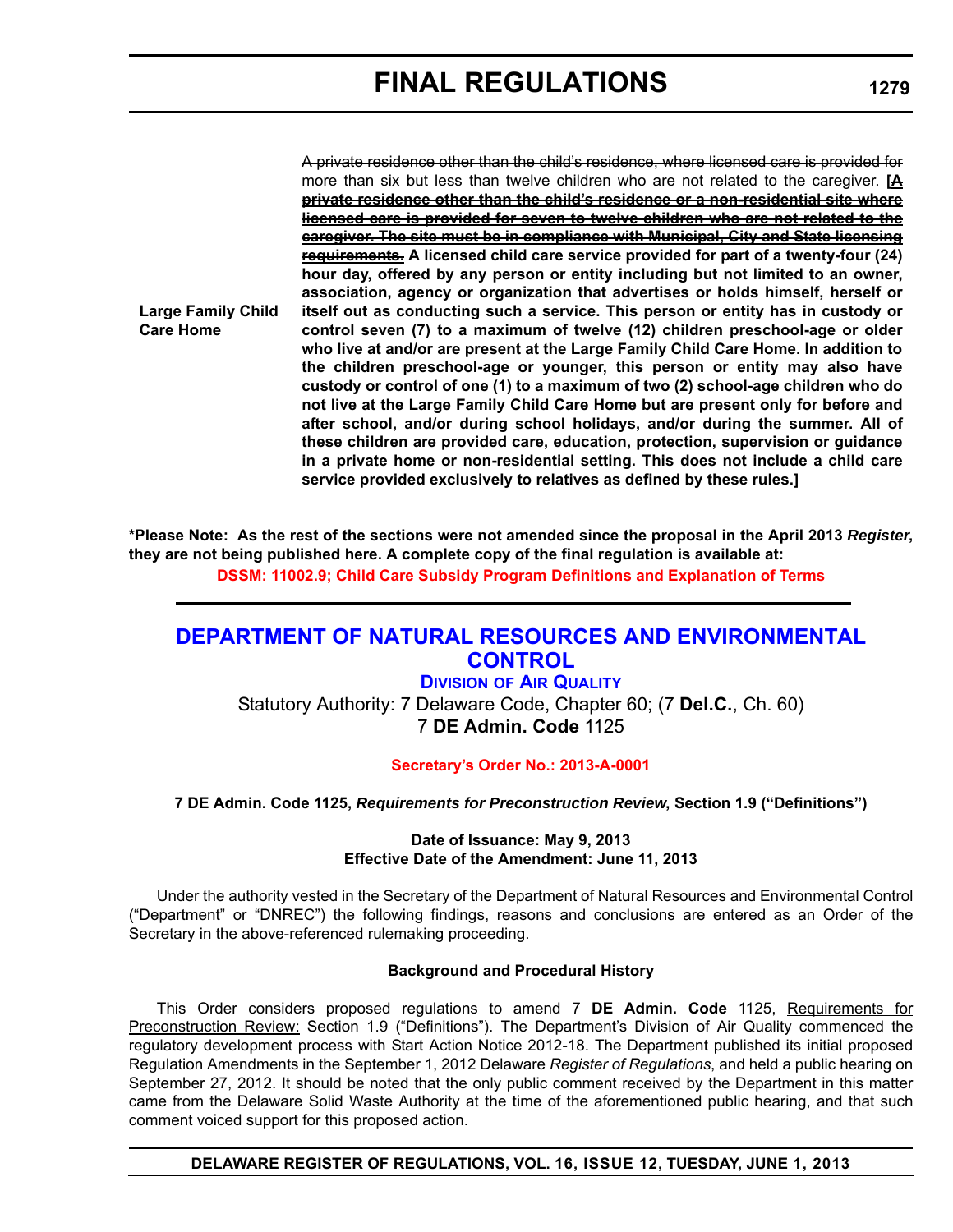# **FINAL REGULATIONS**

The proposed amendments to 7 **DE Admin. Code** 1125 will enable the Department to revise Section 1.9 of Regulation 1125 to include in the definition for "Greenhouse Gases (GHG)" that, prior to July 21, 2014, biogenic carbon dioxide (CO2) emissions be excluded from consideration. This proposed change mirrors the federal rule at 76 FR 43490 (July 20, 2011), temporarily deferring for a period of three years the application of Prevention of Significant Deterioration (PSD) permitting requirements for CO2 emissions from bioenergy and other biogenic stationary sources such as landfills.

The Department's presiding hearing officer, Lisa A. Vest, prepared a Hearing Officer's Report dated March 22, 2013 (Report). The Report recommends certain findings and the adoption of the proposed Amendments as attached to the Report as Appendix A.

### **Findings and Discussion**

I find that the proposed Amendments are well-supported by the record developed by the Department, and I adopt the Report to the extent it is consistent with this Order. The Department's experts developed the record and drafted the proposed Amendments. I find that the Department's experts in the Division of Air Quality fully developed the record to support adoption of these Amendments. With the adoption of this Order, Delaware will be enabled to incorporate federal rule language contained in the three-year deferral rule (76 FR 43490 – July 20, 2011) to exempt new source review permitting of facilities emitting biogenic sourced carbon dioxide (CO2).

In conclusion, the following findings and conclusions are entered:

- 1.) The Department has jurisdiction under its statutory authority to issue an Order adopting these proposed Amendments as final;
- 2.) The Department provided adequate public notice of the proposed Amendments, and provided the public with an adequate opportunity to comment on the proposed Amendments, including at the public hearing held on September 27, 2012;
- 3.) The Department held a public hearing on September 27, 2012 in order to consider public comment before making any final decision;
- 4.) The Department's Hearing Officer's Report, including its recommended record and the recommended Amendments, as set forth in Appendix A, are adopted to provide additional reasons and findings for this Order;
- 5.) The recommended Amendments should be adopted as final regulation Amendments because Delaware will be able to (1) revise Section 1.9 of Regulation 1125 to include in the definition for "Greenhouse Gases (GHG)" that, prior to July 21, 2014, biogenic carbon dioxide (CO2) emissions be excluded from consideration; (2) effectively mirror the federal rule at 76 FR 43490 (July 20, 2011), temporarily deferring for a period of three years the application of Prevention of Significant Deterioration (PSD) permitting requirements for CO2 emissions from bioenergy and other biogenic stationary sources such as landfills; and, lastly, because (3) the amendments are well supported by documents in the record;
- 6.) The Department shall submit this Order approving the final regulation to the *Delaware Register of Regulations* for publication in its next available issue, and provide such other notice as the law and regulation require and the Department determines is appropriate.

Collin P. O'Mara, Secretary

**\*Please note that no changes were made to the regulation as originally proposed and published in the September 2012 issue of the** *Register* **at page 239 (16 DE Reg. 239). Therefore, the final regulation is not being republished. A copy of the final regulation is available at:**

**[Regulation 1125, Requirements for Preconstruction Review](http://regulations.delaware.gov/register/june2013/final/16 DE Reg 1279 06-01-13.htm)**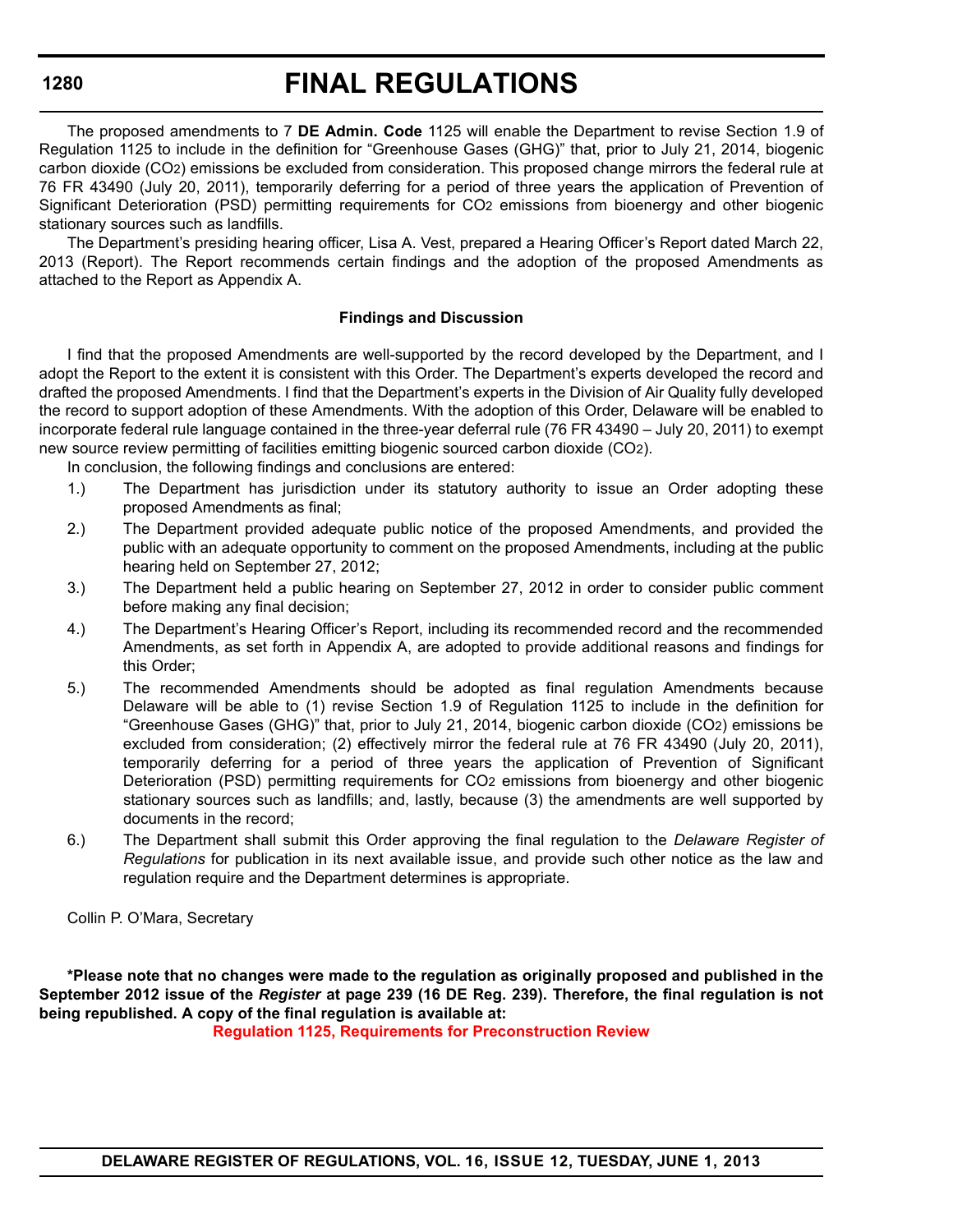### **DIVISION OF FISH [AND WILDLIFE](http://www.dnrec.delaware.gov/fw/Pages/FWPortal.aspx)**

Statutory Authority: 7 Delaware Code, Section 901(c & d) (7 **Del.C.** §901(c & d)) 7 **DE Admin. Code** 3511

### **Secretary's Order No.: 2013-F-0016 Approving Final Regulation Amendments to 7 DE Admin. Code 3511: Summer Flounder Size Limits; Possession Limit; Seasons**

### **Date of Issuance: May 14, 2013 Effective Date of the Amendment: June 11, 2013**

#### **[3511 Summer Flounder Size Limits; Possession Limits](#page-4-0)**

Under the authority vested in the Secretary of the Department of Natural Resources and Environmental Control ("Department" or "DNREC") the following findings, reasons and conclusions are entered as an Order of the Secretary in the above-referenced rulemaking proceeding.

#### **Background and Procedural History**

This Order considers proposed regulatory amendments to Delaware Tidal Finfish Regulation No. 3511 regarding Summer Flounder. The Department's Division of Fish and Wildlife commenced the regulatory development process with Start Action Notice 2013-02. The Department published the proposed amendments in the March 1, 2013 Delaware *Register of Regulations* and held a public hearing on March 21, 2013. The Department's presiding hearing officer, Lisa A. Vest, prepared a Hearing Officer's Report dated May 3, 2013 (Report). The Report recommends certain findings and the adoption of the proposed regulation amendment as attached to the Report as Appendix A.

#### **Findings and Discussion**

I find that the proposed new regulation is well-supported by the record developed by the Department, and adopt the Report to the extent it is consistent with this Order. The Department's experts in the Division of Fish and Wildlife developed the record and drafted the proposed regulation. As a result of the regulatory development process, the Department received public comments supporting this proposed regulation, as thoroughly discussed in the Report.

Summer flounder are managed cooperatively by the Atlantic States Marine Fisheries Commission (ASMFC), the Mid-Atlantic Fishery Management Council (MAFMC), and the National Marine Fisheries Service through Amendment 13 to the Summer Flounder, Scup and Black Sea Bass Fishery Management Plan and its subsequent addenda. The ASMFC and MAFMC approved a coastwide recreational summer flounder harvest limit for 2013, resulting in recreational summer flounder allocation of 78,512 fish to Delaware. Although this was a reduction from the 2012 allocation (87,536 fish), the 2013 quota represents a 104% increase relative to Delaware's 2012 recreational harvest (38,470 fish). As such, Delaware has an opportunity at this time to liberalize its management measures for the 2013 recreational summer flounder fishery, provided the management measures are approved by the ASMFC's Summer Flounder, Scup and Black Sea Bass Management Board following established criteria.

As discussed in the aforementioned Report, four options were developed and subsequently approved by the ASMFC's Summer Flounder, Scup and Black Sea Bass Technical Committee at their January 2013 meeting. These options, ranging from a proposed minimum size of 16.5 inches to 18.0 inches, served as the basis for the Department's proposed regulatory change. With the exception of the 18.0 inch option (which included with it a closed season from Oct. 24th through Dec. 31st and a zero percent estimated increase in harvest), the options presented by the Department for public comment called for a possession limit of 4 fish per day, no closed season, and an estimated increase in harvest from the prior year. It is appropriately noted that, as the estimated harvest for each option increases, the risk of exceeding the allowable catch so increases, and exceeding the allowable catch will result in a corresponding reduction in the following year's allowable catch.

While each of the options considered by the Department is predicted to achieve the management target under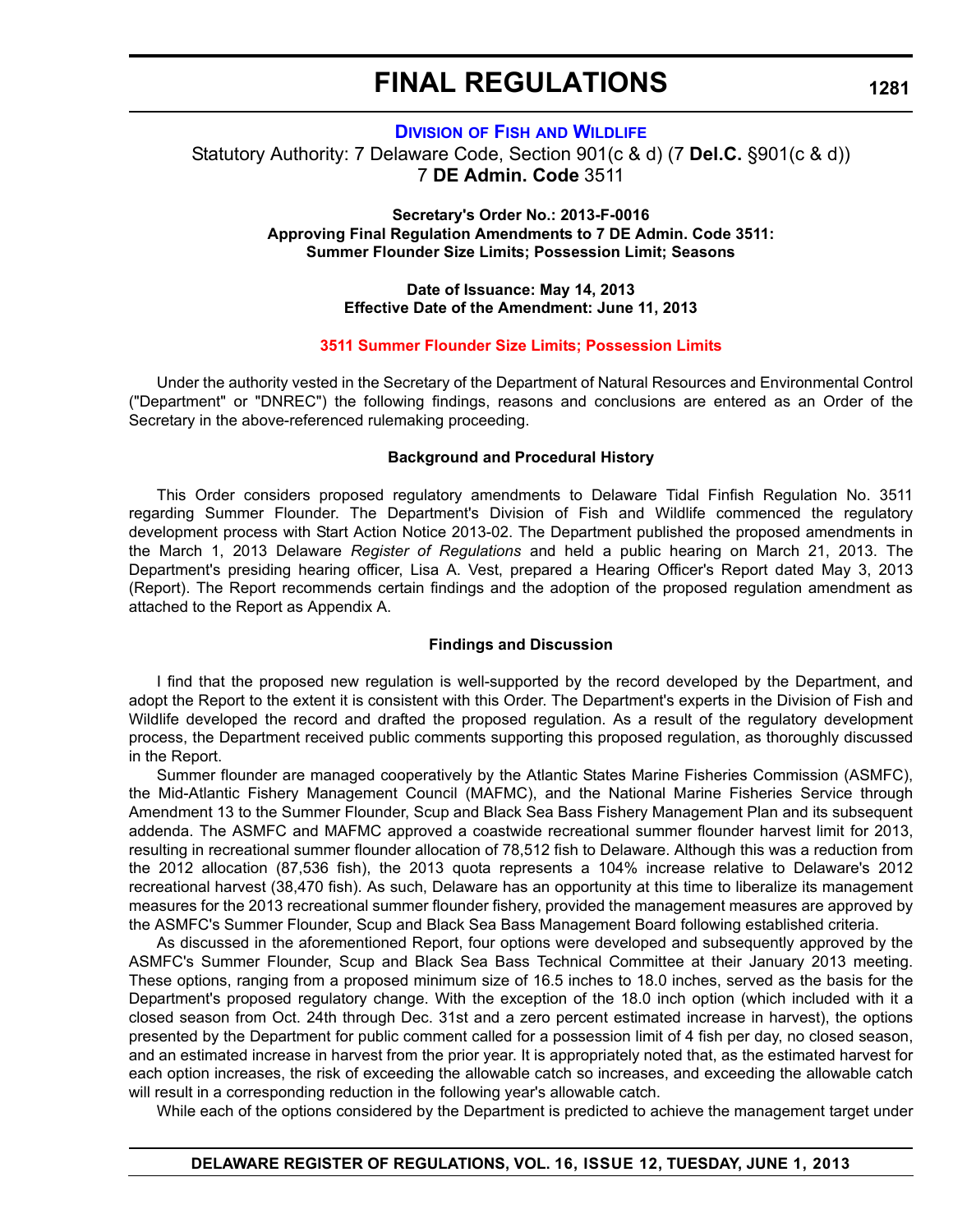conditions similar to 2012, the Department remains somewhat concerned that the 2012 recreational landings data reflect an atypical shift in summer flounder distribution, due to the unusually warm weather that presented itself in 2012. This shift appears to have increased stock availability farther north, and reduced availability in Delaware and to the south. Should stock distribution return to a more typical pattern in 2013, the risk of exceeding our total allowable catch may substantially increase. Further exacerbating uncertainty in this matter is a shift to a new recreational sampling methodology that may change summer flounder landings estimates for 2013.

In addition to the concerns noted above, there was a significant amount of public comment received with regard to the four options presented by the Department at the public hearing of March 21, 2013. These comments were given a thorough and exhaustive review by the Division of Fish & Wildlife, and were considered within the context of which of the approved options offered the most reasonable, risk-averse measure to manage Delaware's summer flounder fishery. While it is true that there are several ways to categorize the comment received in this matter, the fact remains that the two most favored options voiced by the public were for Option #3 (minimum size of 17.0 inches and an estimated increase in harvest of 40%) and Option #4 (minimum size of 16.5 inches, and an estimated increase in harvest of 81.8%). Both of these options call for a creel limit of 4, and no closed season, so those factors are not at issue in this particular deliberation. However, when comparing the estimated increase in harvest for each of these options, Option #4 is more than double the projected increase of Option #3. Given the concerns of Delaware potentially exceeding its total allowable catch (which, in turn, may result in a corresponding reduction in the following year's allowable catch), I hereby agree with the Department's recommendation offered for consideration, and believe the most appropriate and reasonable path forward for Delaware in this matter is to (1) liberalize the minimum size for 2013 by one inch, thus setting the summer flounder minimum size for 2013 at 17.0 inches; and (2) allowing the fishery to operate without a seasonal closure.

With the adoption of these regulatory amendments to Delaware Tidal Finfish Regulation No. 3511 as final, Delaware will be able to remain in compliance with the federal guidelines for the management of summer flounder, to wit: (1) establish the size limit at 17.0 inches; (2) establish the creel limit at four (i.e., four fish per day); and (3) establish a no-closure season for 2013. In support of the selection of this option, the size limit reduction should lead to more chances for anglers to catch a keeper-sized summer flounder, and should also provide some relief for shore-based anglers who do not have access to larger flounder that are often found in deeper water habitats. Additionally, this option provides for a no-closure season for 2013, which will provide additional opportunity for anglers to harvest summer flounder in Delaware waters, yet permit the Department to manage this fishery in a reasonable, risk-averse manner.

In conclusion, the following findings and conclusions are entered:

- 1.) The Department has jurisdiction under its statutory authority to issue an Order adopting these proposed Amendments as final;
- 2.) The Department provided adequate public notice of the proposed regulatory amendments to this regulation, and provided the public with an adequate opportunity to comment on the proposed amendments, including at a public hearing;
- 3.) The Department held a public hearing on the proposed amendments to this regulation in order to consider public comments before making any final decision, and has considered all relevant and timely public comment received;
- 4) The Department's Hearing Officer's Report, including its recommended record and the recommended amendments to this regulation, as set forth in Appendix A, are adopted to provide additional reasons and findings for this Order;
- 5.) The recommended amendments to this regulation (as revised to reflect the aforementioned 17.0 inch minimum size limit, 4 fish per day, and no closed season for 2013) satisfy the aforementioned federal mandates with regard to Delaware's management of summer flounder, and do not result in any substantive change from the proposed amendments as originally published in the March 1, 2013, Delaware *Register of Regulations*;
- 6.) The recommended amendments should be adopted as final because Delaware will be enabled to remain in compliance with the federal guidelines for the management of summer flounder, as set forth cooperatively by the Atlantic States Marine Fisheries Commission (ASMFC), the Mid-Atlantic Fishery Management Council (MAFMC), and the National Marine Fisheries Service through Amendment 13 to the Summer Flounder, Scup and Black Sea Bass Fishery Management Plan and its subsequent addenda. It will not deprive fishermen of the enjoyment of summer flounder, nor will it cause Delaware

### **DELAWARE REGISTER OF REGULATIONS, VOL. 16, ISSUE 12, TUESDAY, JUNE 1, 2013**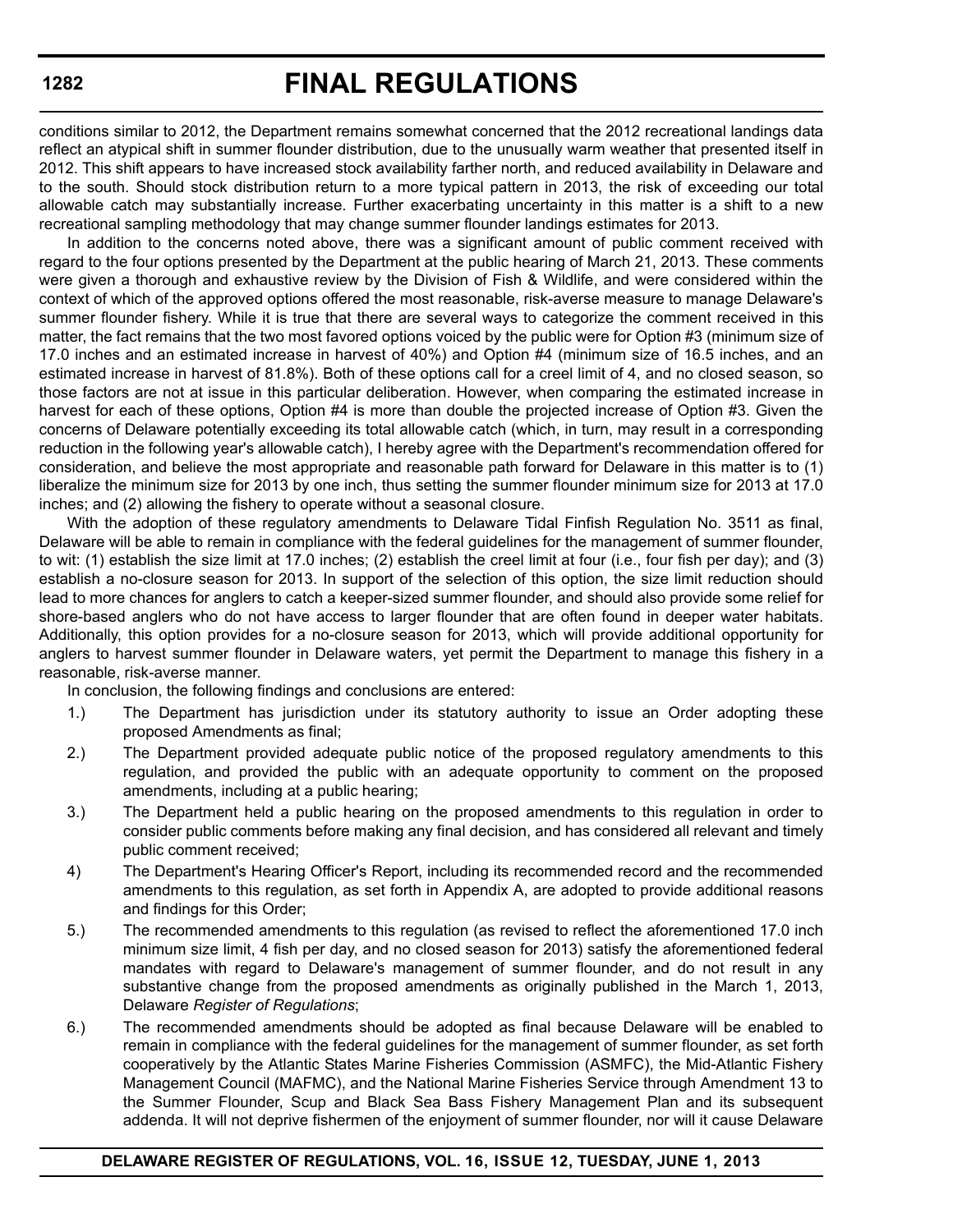to suffer a marked decrease in tourism (and potential correlating economic downturn) as a result of any fishery closure in 2013.Moreover, this management option will also help to fortify and continue to rebuild the summer flounder stock while simultaneously helping to encourage and teach sound fishing ethics to the next generation of anglers in Delaware.

7.) The Department shall submit this Order approving the final amendments to this regulation to the Delaware *Register of Regulations* for publication in its next available issue, and provide such other notice as the law and regulation require and the Department determines is appropriate.

Collin P. O'Mara, Secretary

### **3511 Summer Flounder Size Limits; Possession Limits; Season**

(Penalty Section 7 **Del.C.** §936(b)(2))

- 1.0 It shall be unlawful for any recreational fisherman to have in possession more than four (4) summer flounder at or between the place where said summer flounder were caught and said recreational fisherman's personal abode or temporary or transient place of lodging.
- 2.0 It shall be unlawful for any person, other than qualified persons as set forth in section 4.0 of this regulation, to possess any summer flounder that measure less than **[eighteen (18) seventeen (17)]** inches between the tip of the snout and the furthest tip of the tail.

### **[Note: Size to be determined in combination with closed season, but is limited to options one through four listed in the below "Table of Management Options"]**

3.0 It shall be unlawful for any person, to have in possession any part of a summer flounder that measures less than **[eighteen (18) seventeen (17)]** inches between said part's two most distant points unless said person also has in possession the head, backbone and tail intact from which said part was removed.

### **[Note: Size to be determined in combination with closed season, but is limited to options one through four listed in the below "Table of Management Options"]**

- 4.0 Notwithstanding the size limits and possession limits in this regulation, a person may possess a summer flounder that measures no less than fourteen (14) inches between the tip of the snout and the furthest tip of the tail and a quantity of summer flounder in excess of the possession limit set forth in this regulation, provided said person has one of the following:
	- 4.1 A valid bill-of-sale or receipt indicating the date said summer flounder were received, the amount of said summer flounder received and the name, address and signature of the person who had landed said summer flounder;
	- 4.2 A receipt from a licensed or permitted fish dealer who obtained said summer flounder; or
	- 4.3 A bill of lading while transporting fresh or frozen summer flounder.
	- 4.4 A valid commercial food fishing license and a food fishing equipment permit for gill nets.
- 5.0 It shall be unlawful for any commercial finfisherman to sell, trade and or barter or attempt to sell, trade and or barter any summer flounder or part thereof that is landed in this State by said commercial fisherman after a date when the de minimis amount of commercial landings of summer flounder is determined to have been landed in this State by the Department. The de minimis amount of summer flounder shall be 0.1% of the coast wide commercial quota as set forth in the Summer Flounder Fishery Management Plan approved by the Atlantic States Marine Fisheries Commission.
- 6.0 It shall be unlawful for any vessel to land more than 200 pounds of summer flounder in any one day in this State.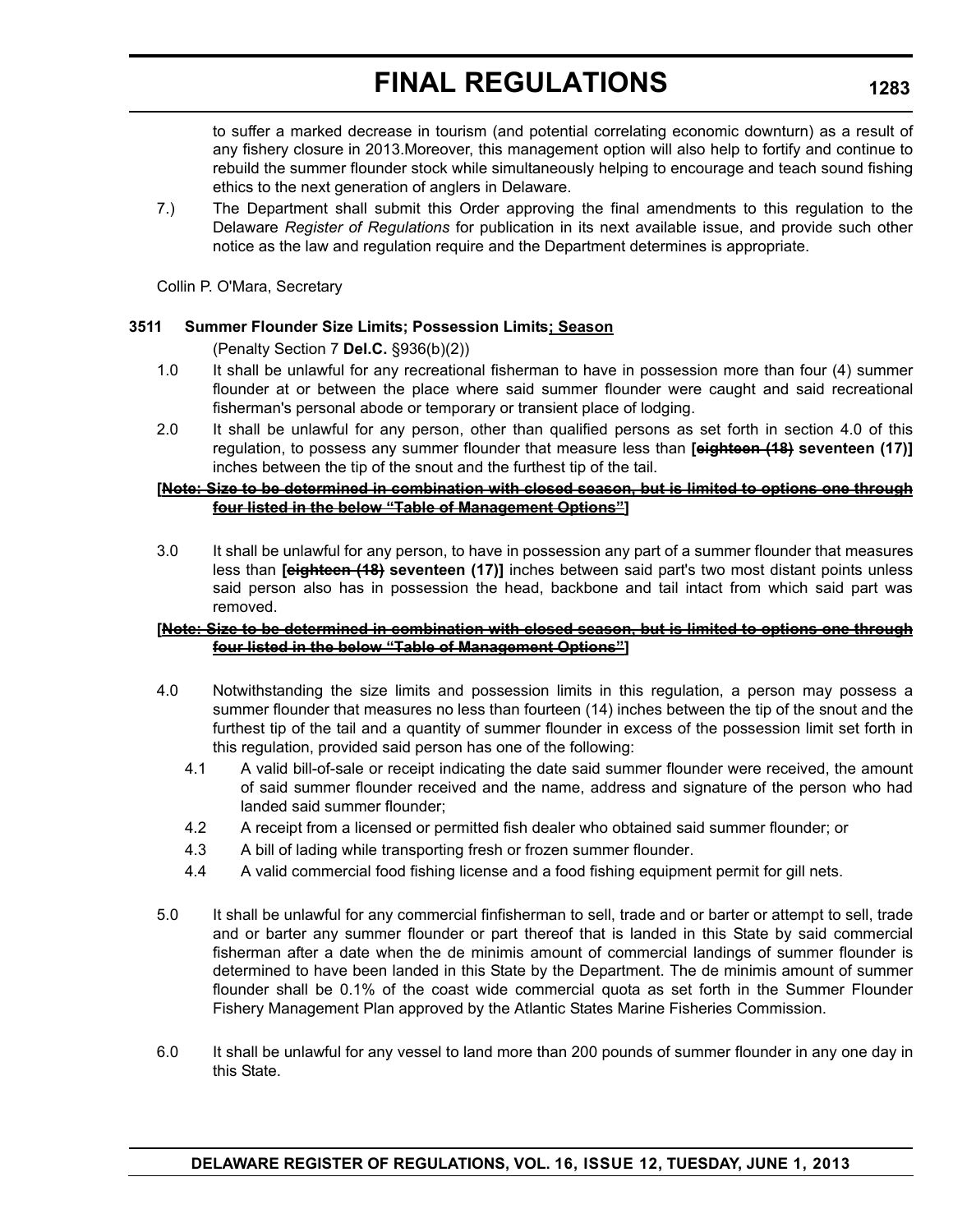- 7.0 It shall be unlawful for any person, who has been issued a commercial food fishing license and fishes for summer flounder with any food fishing equipment other than a gill net, to have in possession more than four (4) summer flounder at or between the place where said summer flounder were caught and said person's personal abode or temporary or transient place of lodging.
- 8.0 Notwithstanding section 4.0 of this regulation, it shall be unlawful for any recreational or commercial hook and line fisherman to take and reduce to possession or to land any summer flounder during the closed season beginning 12:01 a.m. October 24 and ending 12:00 p.m. December 31 next ensuing.

### **[Note: Size to be determined in combination with closed season, but is limited to options one through four listed in the below "Table of Management Options"]**

### **[Table of Management Options**

|                             |                                        | Daeeneeian<br><del>voocoonom</del> |                                           |
|-----------------------------|----------------------------------------|------------------------------------|-------------------------------------------|
| Ontion<br><del>option</del> | Minimum Sizo<br>mmmun vicv             | imit                               | Closed Sesson<br><del>olooca ocason</del> |
| 4                           | $19.0$ inches<br><del>10.V Monco</del> |                                    | Oct. 24 - Dec 31 (69 days)                |
| 2                           | 17 E inchoe<br><del>H.vmonos</del>     |                                    | ممملا<br>nono                             |
| <u>3</u>                    | 17 Ninchoe<br><del>m.v.monos</del>     |                                    | <b>Nono</b><br>попо                       |
| Δ                           | 16 E inchoe<br>סטווטוורטוס             |                                    | Nono1<br>попо                             |
|                             |                                        |                                    |                                           |

### **DIVISION OF FISH [AND WILDLIFE](http://www.dnrec.delaware.gov/fw/Pages/FWPortal.aspx)**

Statutory Authority: 7 Delaware Code, Sections 901(b) and 903(e); (7 **Del.C.**, §§901(b) & 903(e))

## 7 **DE Admin. Code** 3521

### **ORDER**

### **[3521 Weakfish Size Limits; Possession Limits; Seasons](#page-4-0)**

### **Secretary's Order No. 2013-F-0014 Date of Issuance: May 9, 2013 Effective Date: June 11, 2013**

Under the authority vested in the Secretary of the Department of Natural Resources and Environmental Control ("Department" or "DNREC") under 29 **Del.C.** §§8001 et seq., 29 **Del.C.** §§10111 et seq. and 7 **Del.C.** §6010 (a), the following findings, reasons and conclusions are entered as an Order of the Secretary in the above-referenced rulemaking proceeding:

On July 10, 2012, the Department opened a proposed rulemaking proceeding in Start Action Notice ("SAN") 2012-11 to promulgate amendments to 7 **DE Admin. Code** 3521, "Weakfish Size Limits; Possession Limits; Seasons". The purpose of this proposed action was to amend the definition of weekends and weekdays as set forth in Section 5.0 of the aforementioned regulation. Under the provision of Amendment III to the Atlantic States Marine Fisheries Commission's Interstate Fishery Management Plan for Weakfish (ISFMP), Delaware was required to implement a 34-day commercial closure (when all fishing gear, except hook & line, were to be removed from the water). Delaware's present regulations include weeklong closures at the beginning of May, the end of June, and all weekends in May and June, in order to meet the ISFMP specifications. Last year, the Department received several requests from the commercial fishing sector to change the weekend closure periods from Friday through Sunday to Saturday through Monday. This requested change was intended to allow Delaware's commercial gill fishery to more adequately supply the recreational bait market with fresh Atlantic menhaden for weekend anglers.

**DELAWARE REGISTER OF REGULATIONS, VOL. 16, ISSUE 12, TUESDAY, JUNE 1, 2013**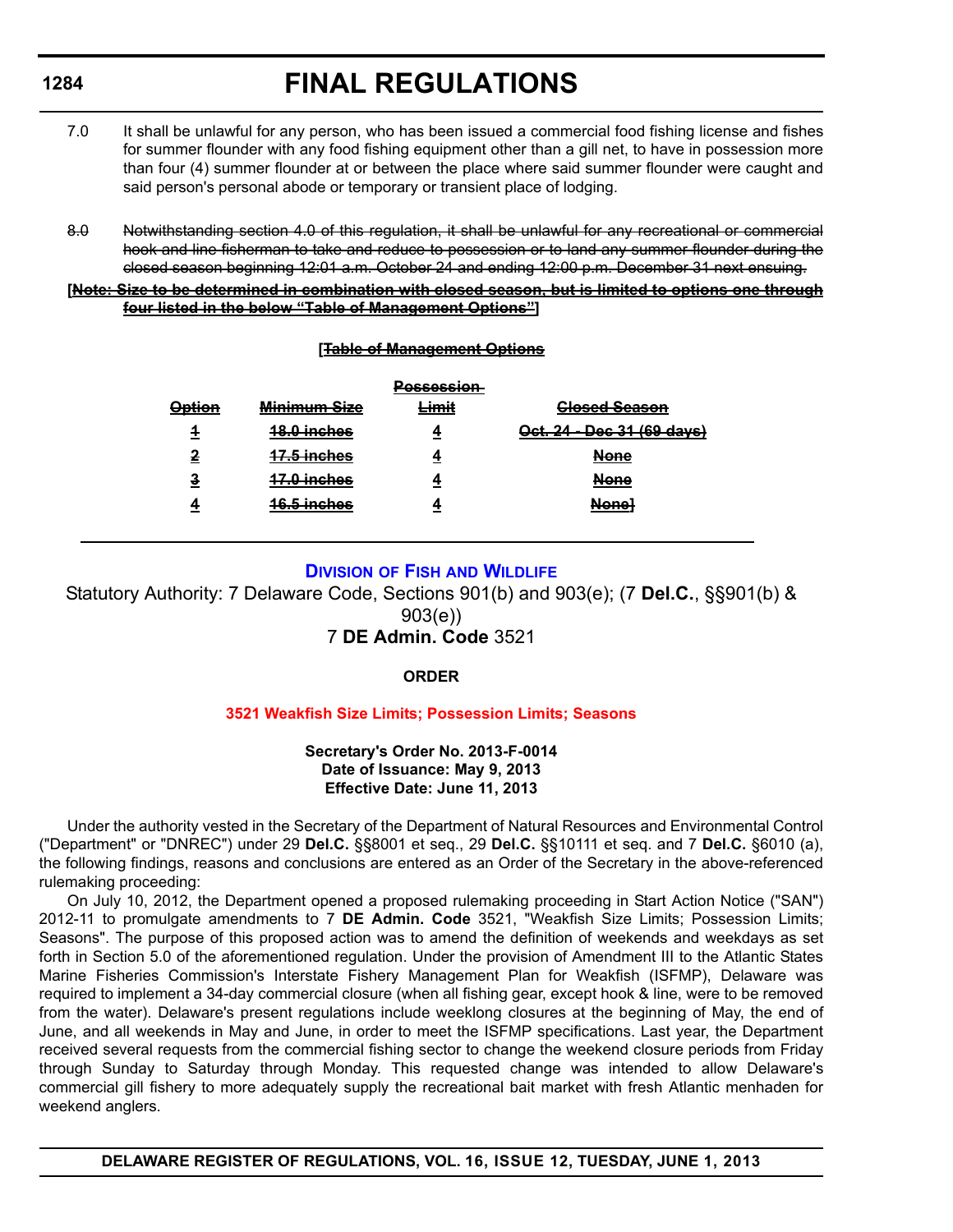A public hearing was held by the Department on October 31, 2012. No members of the public attended said hearing on the aforementioned proposed action, nor did the Department receive any public comment in support of the proposed measure during the open comment period. However, the Department did receive written comment (prior to the close of the comment period) on behalf of eleven individuals from the commercial fishing industry who were opposed to the proposed change. Opposition to the proposed change was based on the contention that the market quality of more lucrative foodfish species would suffer. For example, weakfish harvested on Fridays would not be shipped to markets by fish haulers until at least Monday. Weakfish do not maintain market quality for extended periods, and therefore prices paid to Delaware dealers and harvesters would be negatively impacted. Thus, if adopted, the proposed measures may negatively impact the broader Delaware gill net fishery.

It should be noted that the Advisory council on Tidal Finfisheries endorsed taking the proposed action to hearing, but based upon the comments received, the Council expressed no objection to the Department seeking other measures to address this issue. Therefore, based upon the comment received, and the fact that the proposed change has no bearing on Delaware's compliance with the ISFMP for Weakfish, its subsequent amendments and addenda, the Department's Division of Fish & Wildlife has determined that the best course of action at this time is to withdraw the proposed action as contained in Register Notice 2012-11.

The aforementioned proposed amendment to Delaware's Tidal Finfish Regulation 3521 regarding Weakfish was published in the October 2012 edition of the *Delaware Register of Regulations*. Subsequently, as noted above, the Department held a formal public hearing regarding the aforementioned proposed amendments regulation on October 31, 2012, and the public comment period was open for written comments through close of business November 15, 2012. Again, as a result of the public comments the Department received during that time period (and the fact that the proposed change has no bearing on Delaware's compliance with the ISFMP for Weakfish, its subsequent amendments and addenda), the Department has decided at this time to withdraw the current proposed regulation amendments previously published in the October 2012 *Delaware Register of Regulations*.

In conclusion, the following findings and conclusions are entered:

1. The Department, acting through this Order of the Secretary and 29 **Del C.** §10118(d), hereby withdraws the proposed regulation published in the *Delaware Register of Regulations* on October 1, 2012; and

2. The Department shall have this Order published in the *Delaware Register of Regulations* and in newspapers in the same manner as the notice of the proposed regulation.

Collin P. O'Mara, Secretary

#### **3521 Weakfish Size Limits; Possession Limits; Seasons.**

(Penalty Section 7 **Del.C.** §936(b)(2))

- 1.0 It shall be unlawful for any person to possess weakfish, *Cynoscion regalis,* taken with a hook and line, that measure less than thirteen (13) inches, total length.
- 2.0 It shall be unlawful for any person to whom the Department has issued a commercial food fishing license and a food fishing equipment permit for hook and line to have more than one (1) weakfish in possession during the period beginning at 12:01 AM on May 1 and ending at midnight on October 31 except on four specific days of the week as indicated by the Department on said person's food fishing equipment permit for hook and line.
- 3.0 It shall be unlawful for any person, who has been issued a valid commercial food fishing license and a valid food fishing equipment permit for fishing equipment other than a hook and line to possess weakfish, lawfully taken by use of such permitted food fishing equipment, that measure less than twelve (12) inches, total length.
	- 3.1 It shall be unlawful for any person, who has been issued a valid commercial food fishing license and a valid food fishing equipment permit to possess more than one hundred pounds (100 lbs) of weakfish per vessel per day (a day being 24 hours) or trip, whichever is the longer period of time.
- 4.0 It shall be unlawful for any person, except a person with a valid commercial food fishing license, to have in possession more than one (1) weakfish, not to include weakfish in one's personal abode or temporary or transient place of lodging. A person may have weakfish in possession that measure no less than twelve (12) inches, total length, and in excess of one (1) if said person has a valid bill-of-sale or receipt for said weakfish that indicates the date said weakfish were received, the number of said weakfish received and the name, address and signature of the commercial food fisherman who legally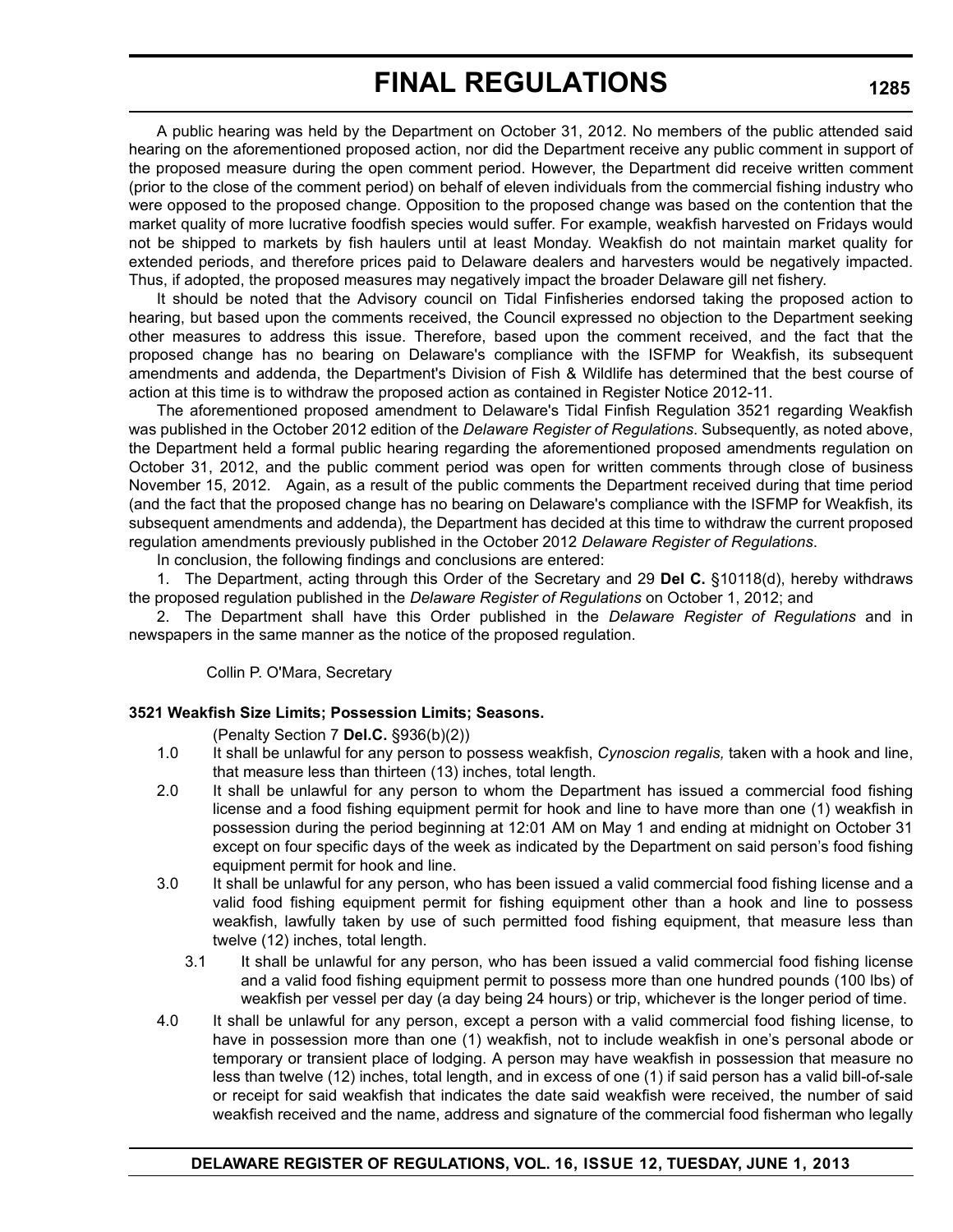# **FINAL REGULATIONS**

caught said weakfish or a bill-of-sale or receipt from a person who is a licensed retailer and legally obtained said weakfish for resale.

- 5.0 It shall be unlawful for any person to fish with any gill net in the Delaware Bay or Atlantic Ocean or to take and reduce to possession any weakfish from the Delaware Bay or the Atlantic Ocean with any fishing equipment other than a hook and line during the following periods of time: Every weekend day (defined as 12:01 AM on Friday Saturday through midnight Sunday Monday) in both May and June, plus contiguous weekdays (defined as 12:01 AM Monday Tuesday through midnight Thursday Friday) at the beginning of May and the end of June, such that the total number of closure days add up to thirty four (34) days. The exact dates of closures each year shall be mailed in advance to the affected public and published annually in the Delaware Fishing Guide.
- 6.0 The Department shall indicate on a person's food fishing equipment permit for hook and line four (4) specific days of the week during the period May 1 through October 31, selected by said person when applying for said permit, as to when said permit is valid to take in excess of one (1) weakfish but not more than 100 pounds per day. These four days of the week shall not be changed at any time during the remainder of the calendar year.
- 7.0 It shall be unlawful for any person with a food fishing equipment permit for hook and line to possess more than weakfish while on the same vessel with another person who also has a food fishing equipment permit for hook and line unless each person's food fishing equipment permit for hook and line specifies the same day of the week in question for taking in excess of one (1) weakfish.

# **[DEPARTMENT OF STATE](http://banking.delaware.gov/) OFFICE OF THE STATE BANK COMMISSIONER**

Statutory Authority: 5 Delaware Code, Sections 121(b), 2318, and 2741; 29 Delaware Code Section 10113(a) (5 **Del.C.** §§121(b), 2318, & 2741; 29 **Del.C.** §10113(a)) 5 **DE Admin. Code** 2301, 2303, 2701, and 2702

#### **2301 Report of Delaware Sale of Checks, Drafts and Money Orders Volume 2303 Report of Delaware Volume 2701 Licensed Casher of Checks, Drafts, or Money Orders Operating Regulations [2702 Licensed Casher of Checks, Drafts, or Money Orders Posting of the Fee Schedule and Minimum](#page-4-0)**

#### **Requirements for Content of Books and Records**

#### **ORDER**

IT IS HEREBY ORDERED, this 2nd day of May, 2013 that new Regulation 2303 and amended Regulations 2301, 2701 and 2702 are adopted as regulations of the State Bank Commissioner. A copy of these Regulations is attached hereto and incorporated herein by reference. The effective date of each Regulation is June 11, 2013. These Regulations are adopted by the State Bank Commissioner in accordance with Title 5 of the Delaware Code and pursuant to the requirements of Chapter 11 and 101 of Title 29 of the Delaware Code, as follows:

1. Notice of the proposed new and amended Regulations and their text was published in the April 1, 2013 issue of the Delaware *Register of Regulations*. The notice was also mailed to all persons who had made a timely written request to the Office of the State Bank Commissioner for advance notice of its regulation-making proceedings. The notice included, among other things, a summary of the proposed new and amended Regulations and invited interested persons to submit written comments to the Office of the State Bank Commissioner on or before May 1, 2013. The notice further stated that the proposed new and amended Regulations were available for inspection during regular business hours at the Office of the State Bank Commissioner, 555 E. Loockerman Street, Suite 210; Dover, Delaware 19901 and that copies were also available upon request.

2. No written comments concerning the proposed new and amended Regulations were received on or before May 1, 2013.

3. After review and consideration, the State Bank Commissioner hereby adopts new Regulation 2303 and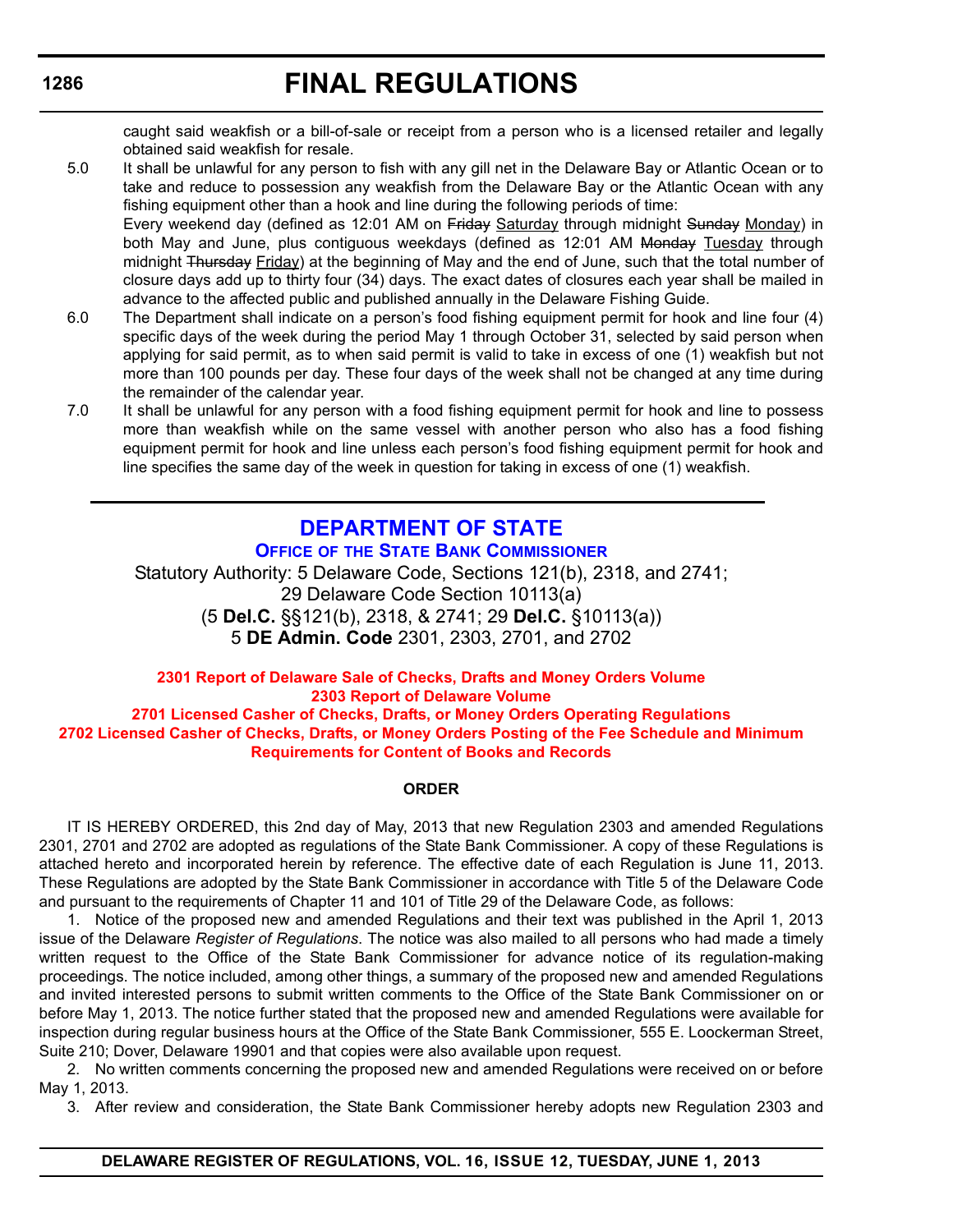amended Regulations 2301, 2701 and 2702 as proposed.

Robert A. Glen, State Bank Commissioner

**2301 Report of Delaware Sale of Checks, Drafts and Money Orders Volume** 5 **Del.C.** Ch. 23

Formerly Regulation No.: 5.2318.0001 Effective Date: November 12, 1999

This report shall be completed by all institutions licensed under Chapter 23, Title 5 of the **Delaware Code** and submitted to the Office of the State Bank Commissioner twice each year. The first report is due on or before July 31 and must contain figures from January 1 through June 30 of the current year. The second report is due on or before January 31 and must contain figures from January 1 through December 31 of the previous year.

In the event that you fail to provide this information in the period requested, you will be in violation of this regulation. Additionally, an examination will be scheduled, and staff allocated, without respect to the volume of your Delaware business. This may result in additional examination costs to you.

The Report is available at:

#### **2301.pdf Report of Delaware Sale of Checks, Drafts and Money Orders Volume**

#### **2301 Operating Regulation**

5 **Del.C.** §2318 Effective Date: June 11, 2013

#### **1.0 Compliance with Applicable Laws**

- 1.1 All licensees shall comply with 5 **Del.C.** Ch. 23, all regulations issued thereunder, and all other applicable State and federal statutes and regulations.
- 1.2 The manager and appropriate staff of each licensee shall familiarize themselves with all such statutes and regulations.
- 1.3 Each licensee shall maintain either by paper copy or through electronic access, 5 **Del.C.** Ch. 23 and the following regulations:
	- 1.3.1 Regulation 101, Retention of Financial Institution Records;
	- 1.3.2 Regulation 2301, Operating Regulation;
	- 1.3.3 Regulation 2302, Exemptions; and
	- 1.3.4 Regulation 2303, Report of Delaware Volume.

#### **2.0 Minimum Required Records**

- 2.1 Each licensee shall maintain any records necessary to verify the licensee's compliance with 5 **Del.C.** Ch. 23, all regulations issued thereunder, and all other applicable State and federal statutes and regulations.
- 2.2 All such records shall be made available to the Commissioner's staff when requested.
- 2.3 Records may be maintained at any suitable location but must be available within a reasonable period of time upon request.
- 2.4 All such records may be maintained by paper copy or in an electronic format.
- 2.5 All records shall be maintained in accordance with the time periods specified in Regulation 101, Retention of Financial Institution Records.
- 2.6 The Commissioner may grant written approval for variations from this section to accommodate specific record keeping systems. Requests for such approvals must be in writing and provide sufficient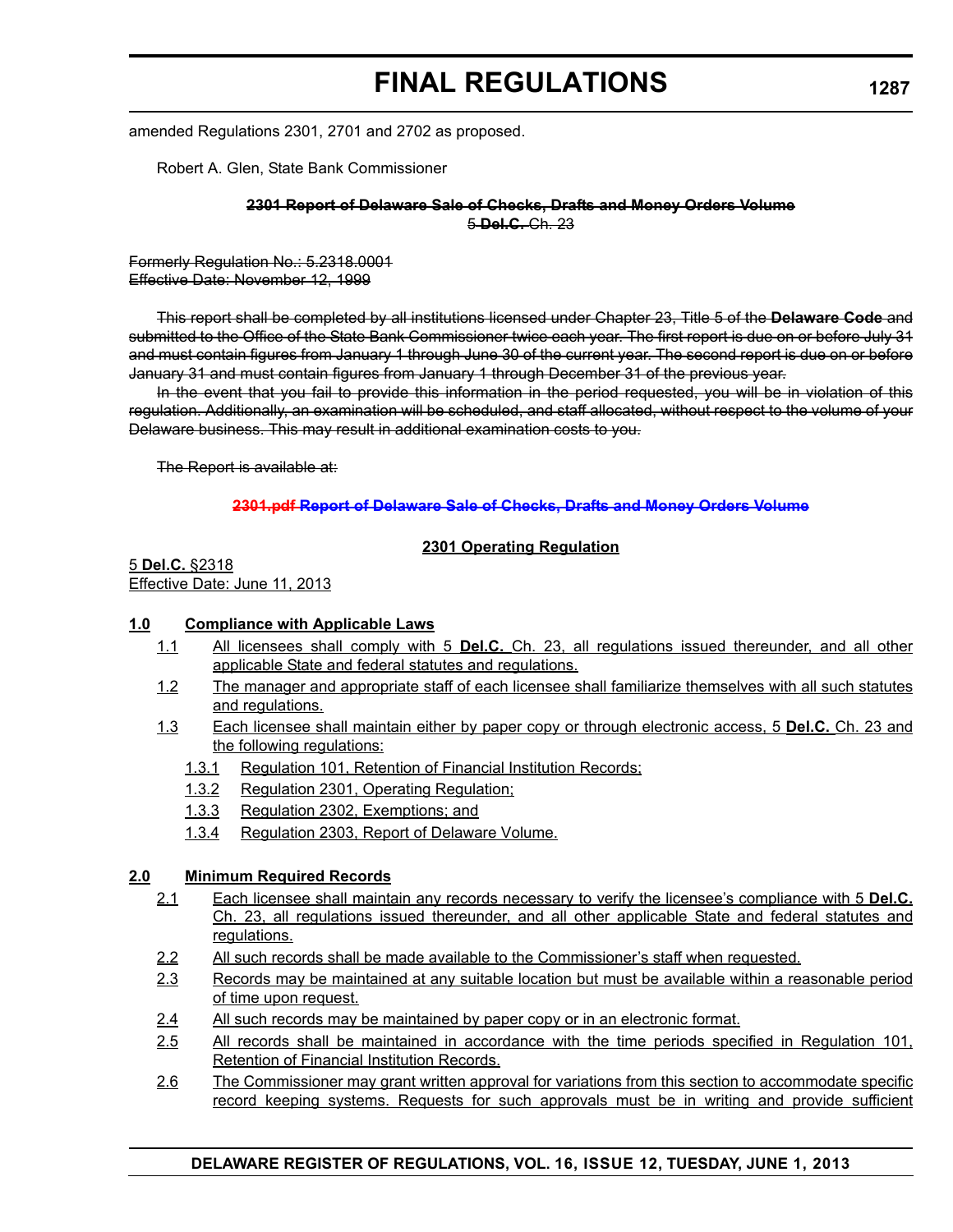information concerning the system to ensure that the requirements of this section are satisfied and that the records will be readily available when requested.

#### **3.0 Expired Identification**

Licensees shall not accept from a customer any form of identification that has expired.

#### **4.0 Advertising**

A licensee shall not advertise in any way that is false, misleading, or deceptive.

#### **5.0 Examination Fees and Supervisory Assessments**

- 5.1 The Commissioner may examine licensees and their agents pursuant to 5 **Del.C.** §122. The costs of such examinations are assessed in accordance with 5 **Del.C.** §127(a). A licensee shall remit payment not later than 30 days after the date of the examination invoice.
- 5.2 The Commissioner shall assess each licensee a supervisory assessment that is due and payable on August 1 each year, in accordance with 5 **Del.C.** §127(b).
- 5.3 Failure to remit timely payment of any examination fee or supervisory assessment will result in a penalty of 0.05 percent of the amount unpaid for each day that such fee or assessment remains unpaid after the due date, in accordance with 5 **Del.C.** §§127(a) and 127(b).

### **6.0 Examination Responses**

A licensee shall send the Commissioner a written response to every violation specified in a report of examination no later than 30 days after the date of the report.

### **2303 Report of Delaware Volume**

5 **Del.C.** Ch. 23 Effective Date: June 11, 2013

Each licensee shall submit this report to the Office of the State Bank Commissioner twice each year. The first report must be received no later than July 31 and must contain information from January 1 through June 30 of the current year. The second report must be received no later than January 31 and must contain information from January 1 through December 31 of the previous year.

Licensees with more than one licensed office, whose files are maintained at a consolidated, centralized location, may file a consolidated report. Otherwise, a separate report must be submitted for each licensed office.

A completed, signed report may be scanned and submitted by e-mail to [bco\\_reports@state.de.us](mailto:bco_reports@state.de.us).

Failure to submit this report when due will be a violation of this regulation. In addition, an examination may be scheduled and examination staff allocated without respect to the licensee's volume of Delaware business. This may result in additional examination costs.

- 1. Name of Licensee:
- 2. License No.:
- 3. List the address where the books and records are maintained:
- 4. Examination contact person's name, title, phone number, fax number and e-mail address:

 $\overline{\phantom{a}}$  , and the contribution of the contribution of the contribution of the contribution of the contribution of the contribution of the contribution of the contribution of the contribution of the contribution of the

 $\overline{\phantom{a}}$  , and the contribution of the contribution of the contribution of the contribution of the contribution of the contribution of the contribution of the contribution of the contribution of the contribution of the

5. List the **Delaware** business conducted in each of the following categories:

#### **1288**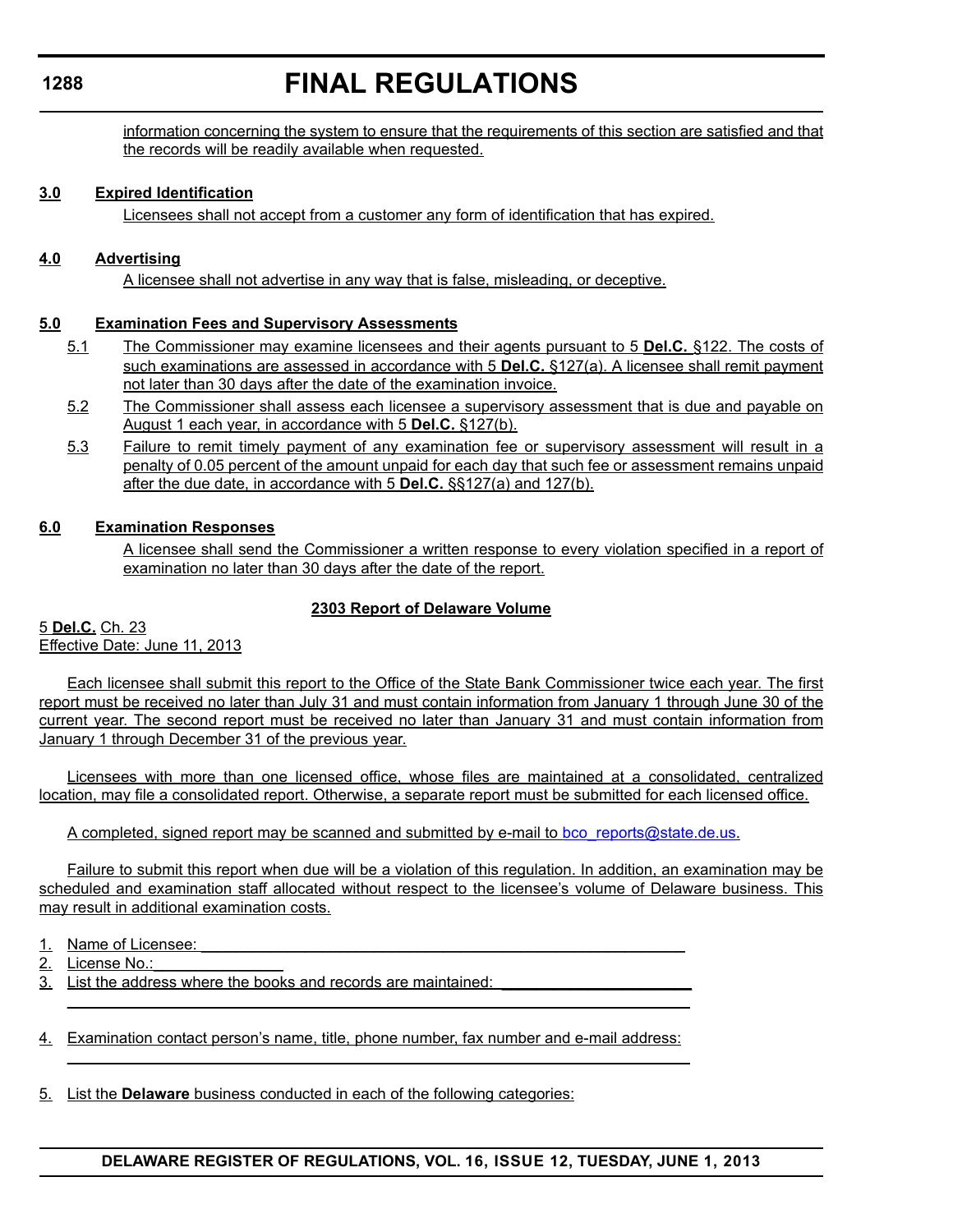|    | A. Travelers Checks/Cheques          |
|----|--------------------------------------|
|    | Number sold:                         |
|    | Total dollar value:                  |
|    | <b>B.</b> Money Orders               |
|    | Number sold:                         |
|    | Total dollar value:                  |
|    | C. Transmission of Funds in any form |
|    | Number of transmissions:             |
|    | Total dollar value:                  |
|    |                                      |
| 6. | <b>Reporting Period:</b>             |

I, the undersigned officer, hereby certify that this report is true and correct to the best of my knowledge and belief.

| Date                | <b>Signature</b> | Title               |  |
|---------------------|------------------|---------------------|--|
|                     |                  |                     |  |
| <b>Printed Name</b> |                  | <b>Phone Number</b> |  |

**2701 Licensed Casher of Checks, Drafts, or Money Orders Operating Regulations** 5 **Del.C.** §2741

Formerly Regulation No.: 5.2741.0001 Effective Date: November 12, 1998

#### **1.0 Maintenance of Operating Regulations for Licensed Casher of Checks, Drafts or Money Orders**

- 1.1 All licensees shall conduct business in compliance with Chapter 27, Title 5, **Delaware Code**, and any regulations issued thereunder. Each office licensed under Chapter 27, Title 5, **Delaware Code**, shall possess copies of all applicable regulations. These regulations include:
	- 1.1.1 Regulation 2701 (formerly 5.2741.0001) Licensed Casher of Checks, Drafts, or Money Orders Operating Regulations
	- 1.1.2 Regulation 2702 (formerly 5.2743.0002) Licensed Casher of Checks, Drafts, or Money Orders Posting of the Fee Schedule and Minimum Requirements for Content of Books and Records
	- 1.1.3 Regulation 101 (formerly 5.141.0001.NC) Retention of Financial Institution Records
- 1.2 The manager and staff of each office shall familiarize themselves with said regulations. Loss or misplacement of regulation shall be made known to the Office of the State Bank Commissioner and replacements will be furnished. Failure to maintain the aforementioned regulations shall constitute a violation of both 5 **Del.C.** §2743 and this regulation.

#### **2.0 Examination and Supervisory Assessment Fees**

2.1 Cashing of Checks, Drafts, and Money Order licensees shall be subject to examination pursuant to §122 of Title 5 of the **Delaware Code**. The cost of such examinations shall be assessed to the licensee in accordance with §127(a) of Title 5 of the **Delaware Code**. A licensee shall remit payment not later than 30 days after the date of the invoice for the fees for examination. In addition, the Commissioner shall assess annually each licensee a supervisory assessment, due and payable on August 1 of each year, as provided in §127(b) of Title 5 of the **Delaware Code**. Failure of a licensee to remit timely payment of the examination fee or supervisory assessment will result in a penalty of 0.05 percent for each day that the examination fee or supervisory assessment shall remain unpaid after the due date, as provided in §127(a) and §127(b) of Title 5 of the **Delaware Code**.

## **2701 Operating Regulation**

5 **Del.C.** §2741 Effective Date: June 11, 2013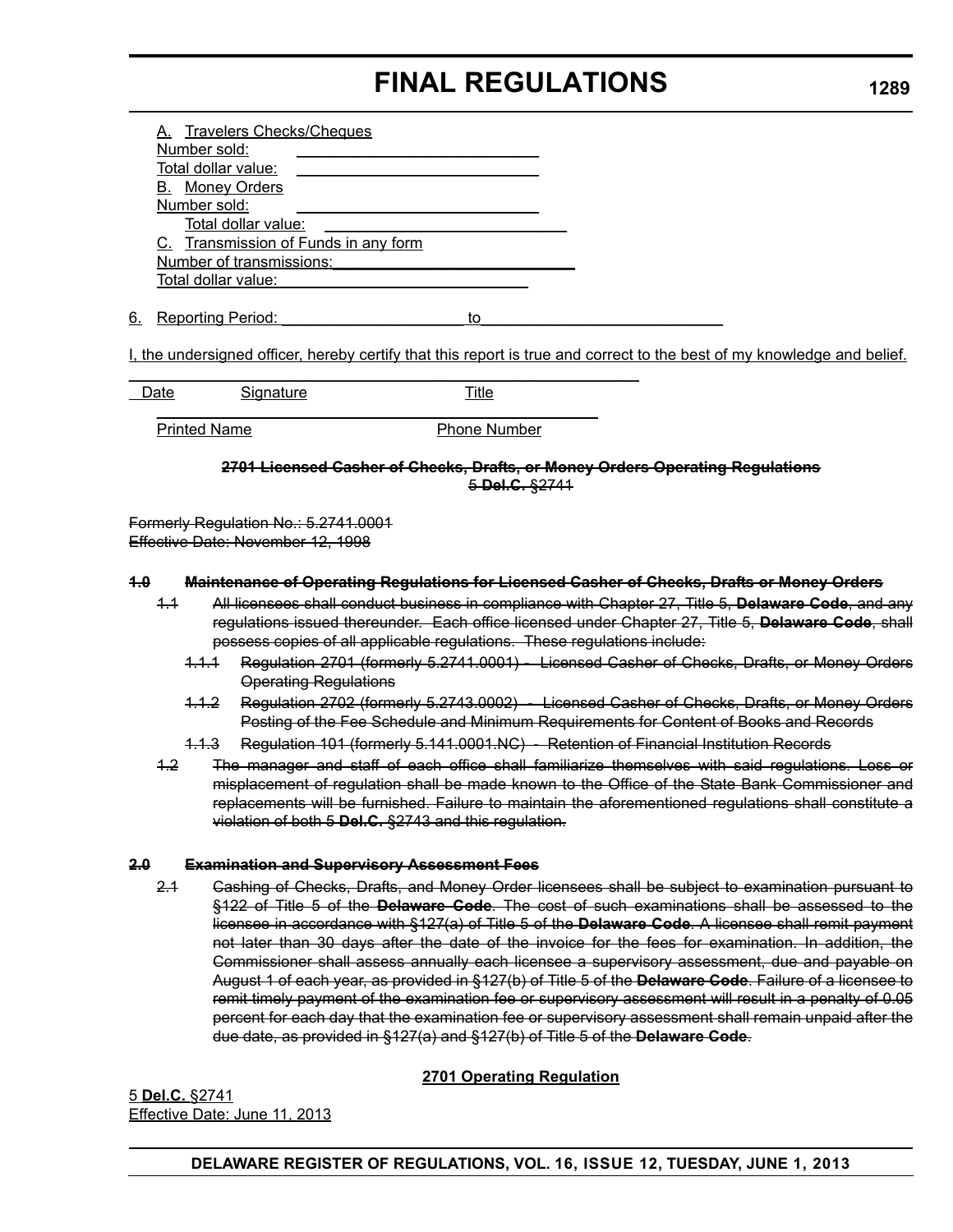# **FINAL REGULATIONS**

## **1.0 Compliance with Applicable Laws**

- 1.1 All licensees shall comply with 5 **Del.C.** Ch. 27, all regulations issued thereunder, and all other applicable State and federal statutes and regulations.
- 1.2 The manager and appropriate staff of each licensed office, including all mobile units, shall familiarize themselves with all such statutes and regulations.
- 1.3 Each licensed office, including all mobile units, shall maintain, either by paper copy or through electronic access, 5 **Del.C.** Ch. 27 and the following regulations:
	- 1.3.1 Regulation 101, Retention of Financial Institution Records;
	- 1.3.2 Regulation 2701, Operating Regulation; and
	- 1.3.3 Regulation 2702, Minimum Records.

# **2.0 Display of License and Fee Schedule**

Each licensed office, including all mobile units, shall prominently display in clear view of all customers:

- 2.1 its license issued under 5 **Del.C.** Ch. 27, and
- 2.2 the fee schedule set forth in 5 **Del.C.** §2742.

# **3.0 Expired Identification**

Licensees shall not accept from a customer any form of identification that has expired.

# **4.0 Advertising**

- 4.1 A licensee shall not advertise in any way that is false, misleading or deceptive.
- 4.2 When a licensee advertises with respect to its services under 5 **Del.C.** Ch. 27, the advertisement shall clearly and conspicuously state that the licensee is licensed to engage in business in this State under that chapter and specify the license number and expiration date of its license.

# **5.0 Examination Fees and Supervisory Assessments**

- 5.1 The Commissioner may examine licensees pursuant to 5 **Del.C.** §122. The costs of such examinations are assessed in accordance with 5 **Del.C.** §127(a). A licensee shall remit payment not later than 30 days after the date of the examination invoice.
- 5.2 The Commissioner shall assess each licensee a supervisory assessment that is due and payable on August 1 each year, in accordance with 5 **Del.C.** §127(b).
- 5.3 Failure to remit timely payment of any examination fee or supervisory assessment will result in a penalty of 0.05 percent of the amount unpaid for each day that such fee or assessment remains unpaid after the due date, in accordance with 5 **Del.C.** §§127(a) and 127(b).

# **6.0 Examination Responses**

A licensee shall send the Commissioner a written response to every violation specified in a report of examination no later than 30 days after the date of the report.

#### **2702 Licensed Casher of Checks, Drafts, or Money Orders Posting of the Fee Schedule and Minimum Requirements for Content of Books and Records** 5 **Del.C.** §2743

Formerly Regulation No.: 5.2743.0002 Effective Date: November 12, 1998

**1.0** The fee schedule set forth in §2742 of Title 5 of the **Delaware Code** shall be conspicuously displayed in a place easily visible to consumers at the licensed location, whether such location be a mobile unit or otherwise.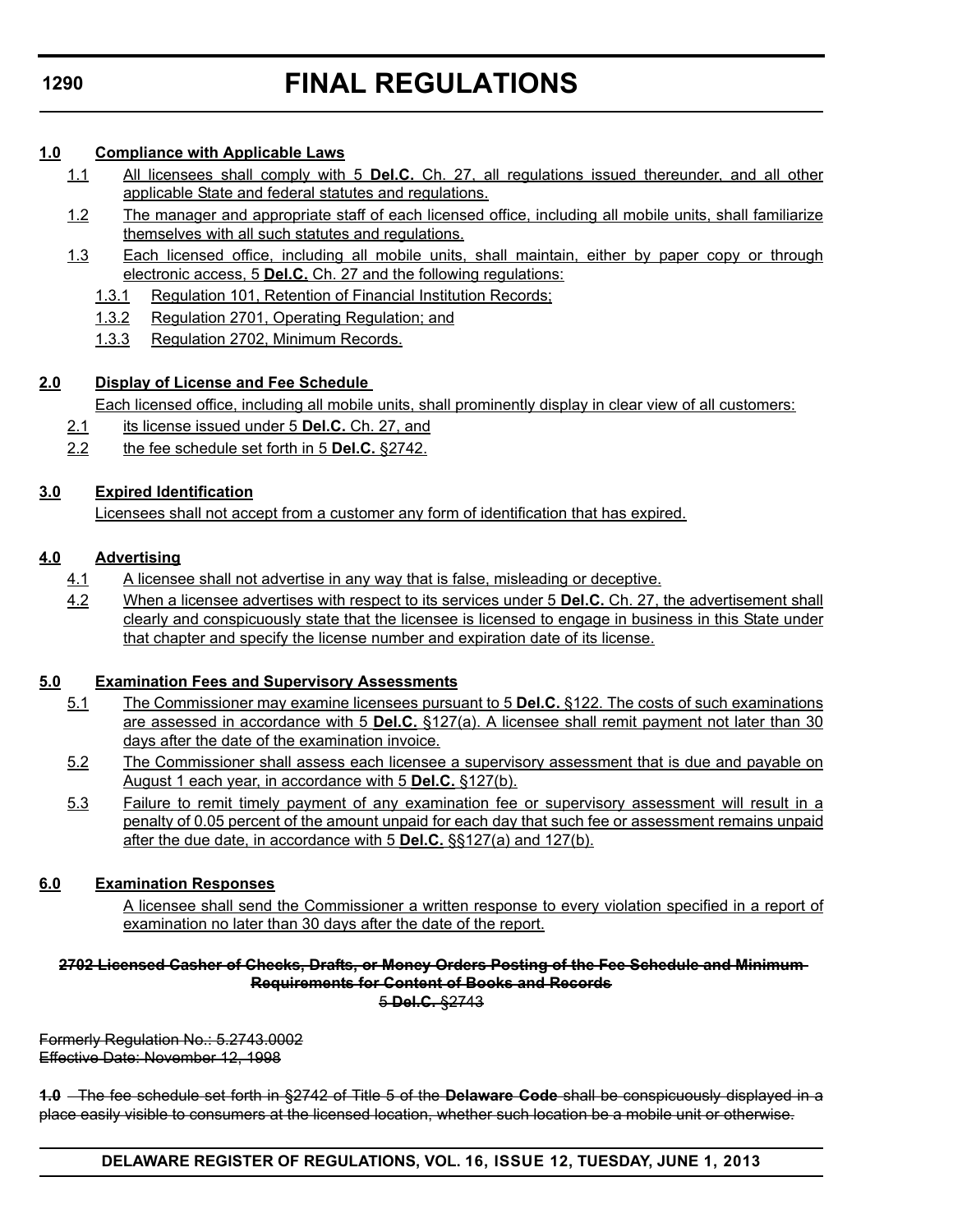**2.0** Each licensed office shall establish and maintain the following books and records, on a current basis, at the licensed office. Written approval may be granted for variations which accommodate individual accounting systems, including automated and electronic record processing systems, provided the objectives of this regulation are fulfilled. Requests for such approvals must be in writing and shall provide adequate information about the system as to ensure that the minimum record requirements are satisfied and provide the required data on a current and readily available basis to examiners, when requested:

- 2.1 Transactions Journal All transactions involving the cashing of checks, drafts, or money orders shall be entered into this journal. All entries in this journal shall contain the following details:
	- 2.1.1 Date of transaction;
	- 2.1.2 Customer's name;
	- 2.1.3 Customer's address:
	- 2.1.4 Type of identification;
	- 2.1.5 Check, Draft, or Money Order and Item Number;
	- 2.1.6 Amount of item;
	- 2.1.7 Fee paid;
	- 2.1.8 Employee's initials.
- 2.2 Written approval may be granted for the recording of items 2.1.2, 2.1.3, and 2.1.4 in a card file which assigns an identification number to each customer. The identification number may then be recorded in the Transactions Journal in lieu of the customer's name, address, and form of identification.
- 2.3 Record of Deposits A copy of each day's deposit made of the checks, drafts, and money orders cashed shall be maintained.
- 2.4 Summary of Business A record of daily and monthly totals shall be maintained, to include:
	- 2.4.1 The number of checks, drafts, and money orders cashed;
	- 2.4.2 The aggregate fees received.
- 2.5 Any licensee operating two or more locations may maintain a consolidated or combined set of books and records, provided such books and records reflect separate figures for each location.

## **2 DE Reg. 781 (11/1/98)**

## **2702 Minimum Records**

5 **Del.C.** §§2741 and 2743 Effective Date: June 11, 2013

## **1.0 Minimum Required Records**

Each licensed office, including all mobile units, shall maintain the following records on a current basis:

- 1.1 Transactions Journal. The office shall maintain a journal recording all transactions involving the cashing of checks, drafts, or money orders. The entries in this journal shall include:
	- 1.1.1 the date of the transaction;
	- 1.1.2 the customer's name;
	- 1.1.3 the customer's address;
	- 1.1.4 the type of identification the customer used, the issuer of that identification and its expiration date;
	- 1.1.5 the item number and amount of the check, draft or money order;
	- 1.1.6 the fee received for the transaction; and
	- 1.1.7 an identification of the employee who conducted the transaction.
- 1.2 Daily Deposit Records. The office shall maintain a daily record containing a copy of each day's deposit of the checks, drafts, and money orders cashed.
- 1.3 Business Summary Record. The office shall maintain a record containing the daily and monthly totals of:
	- 1.3.1 the number of checks, drafts, and money orders cashed; and

## **DELAWARE REGISTER OF REGULATIONS, VOL. 16, ISSUE 12, TUESDAY, JUNE 1, 2013**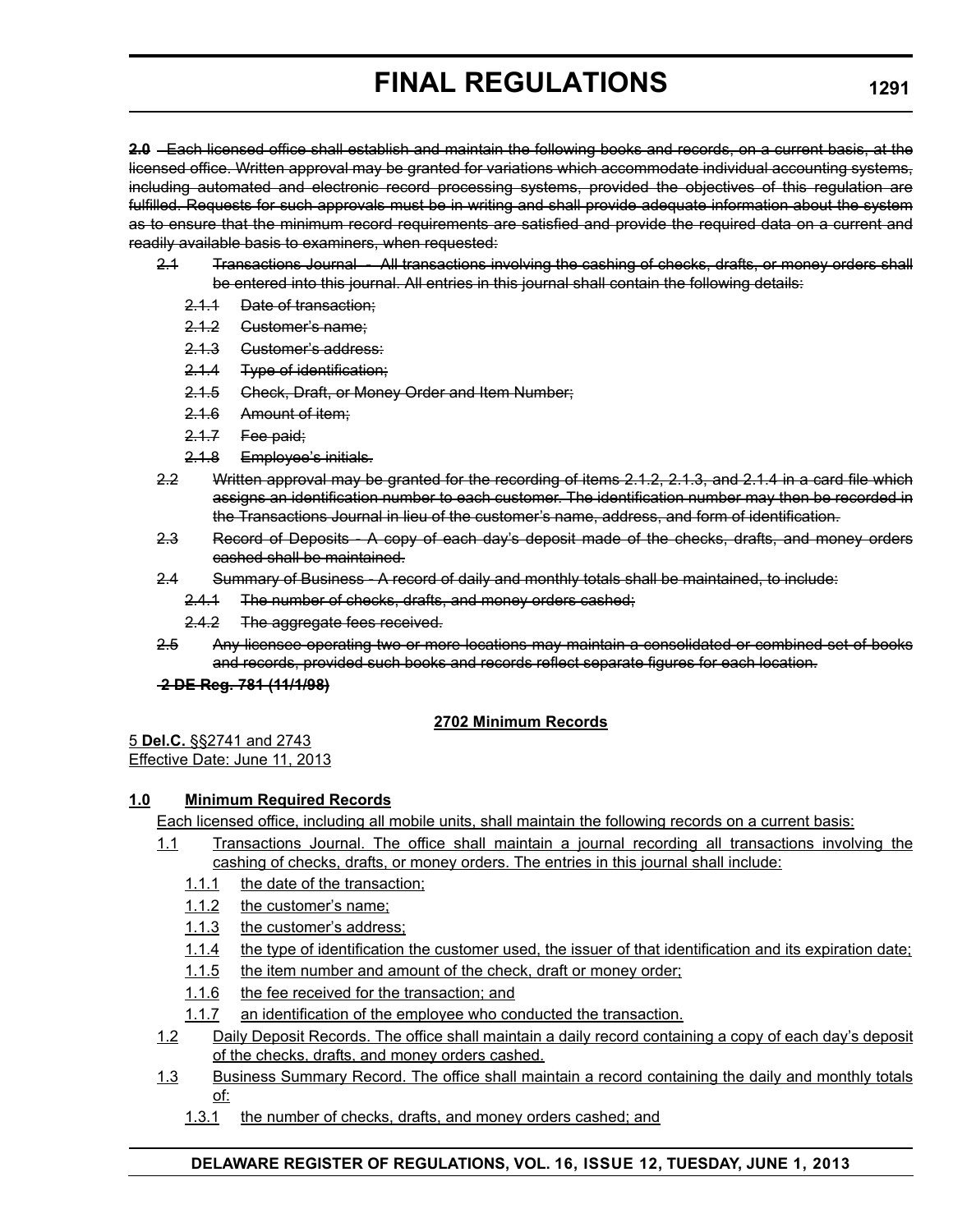# **FINAL REGULATIONS**

### 1.3.2 the aggregate fees received.

## **2.0 Location, Format and Retention of Records**

- 2.1 All records shall be made available to the Commissioner's staff when requested.
- 2.2 Records may be maintained at the licensed office or mobile unit itself or at any other suitable location if they can be available within a reasonable period of time upon request.
- 2.3 The licensee may maintain a separate record for repeat customers containing the information required by §§1.1.2, 1.1.3, and 1.1.4 of this regulation if the journal entry for each transaction clearly identifies the customer. Customer information maintained as a separate record must be updated annually, or sooner if the form of identification or record has expired since the last transaction.
- 2.4 Any licensee operating two or more office locations or mobile units may maintain consolidated or combined records, provided the records reflect separate figures for each location or unit.
- 2.5 All records may be maintained by paper copy or in an electronic format.
- 2.6 All records shall be retained in accordance with the time periods specified in Regulation 101 Retention of Financial Institution Records.

### **3.0 Variations**

The Commissioner may grant written approval for variations from this regulation to accommodate specific record keeping systems. Requests for such approvals must be in writing and provide sufficient information concerning this system to ensure that the requirements of this regulation are satisfied and that the records will be readily available when requested.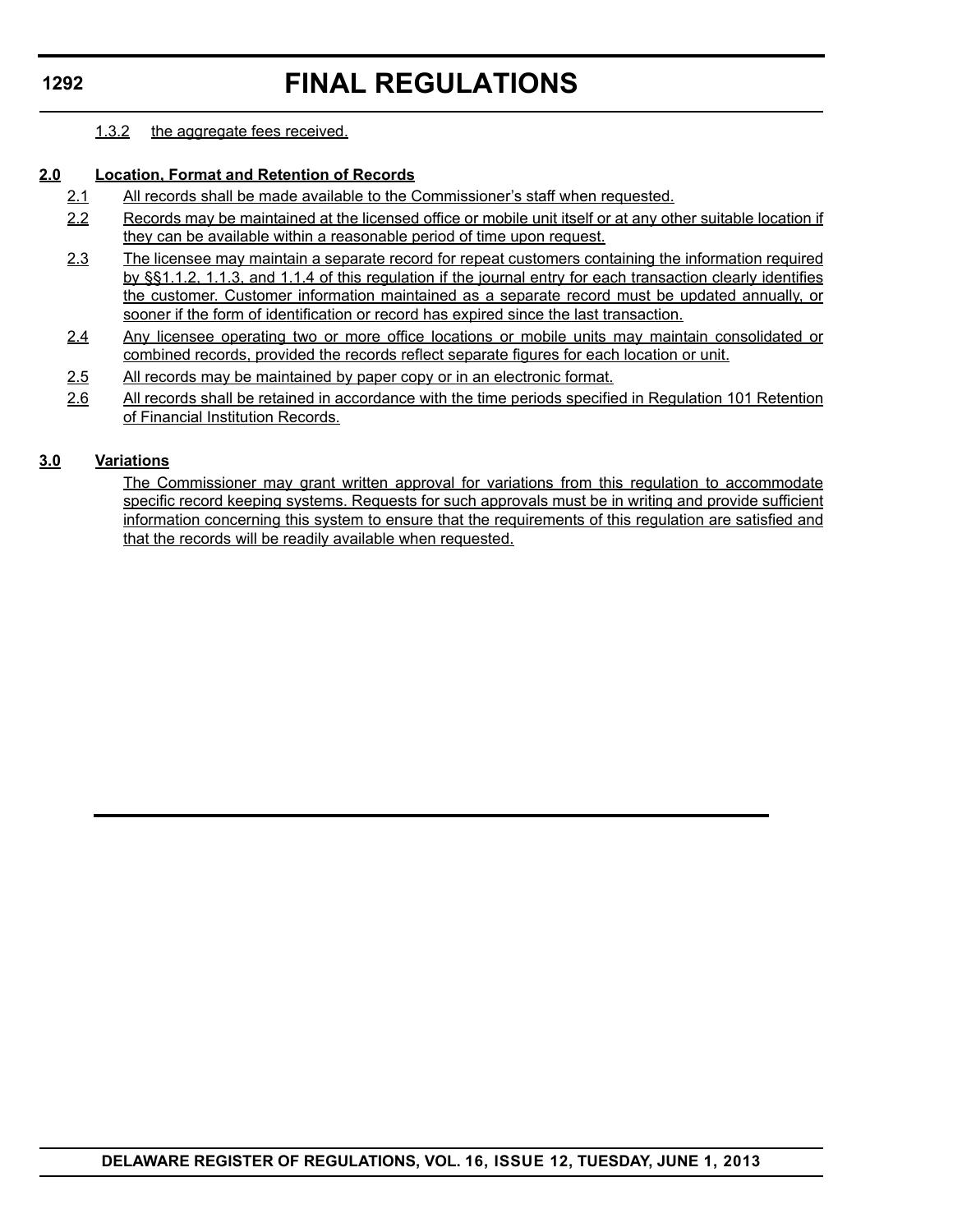#### **STATE OF DELAWARE [EXECUTIVE DEPARTMENT](http://governor.delaware.gov/orders/index.shtml) DOVER**

#### **EXECUTIVE ORDER [NUMBER THIRTY-EIGHT](#page-4-0)**

# **TO: HEADS OF ALL STATE DEPARTMENT AND AGENCIES**

# **RE: PROMULGATION OF THE DELAWARE EMERGENCY OPERATIONS PLAN**

#### **May 3, 2013**

**WHEREAS**, the State of Delaware is vulnerable to a wide range of emergencies, including natural and technological disasters and disasters caused by weapons of mass destruction, all of which threaten the life, health, and safety of its people; damage and destroy property; disrupt services and everyday business and recreational activities; and impede economic growth and development; and

**WHEREAS**, this vulnerability is exacerbated by the State's growing population, especially the number of persons residing in coastal areas, in the elderly and at-risk populations, and in the number of seasonal vacationers; and

**WHEREAS**, the State must take all prudent actions to reduce the vulnerability of the people and property of this State; to prepare for the efficient evacuation and shelter of threatened or affected persons; to provide for the rapid and orderly provision of relief to persons and for the restoration of services and property; and to provide for the coordination of activities related to emergency preparedness, response, recovery, and mitigation among agencies and officials of this State, with similar agencies and officials of other states, with local and federal governments, with interstate organizations, and with the private sector; and

**WHEREAS**, the Governor is responsible for addressing the dangers to life, health, environment, property or public peace within the State presented by emergencies or disasters, and the Department of Safety and Homeland Security, through the Delaware Emergency Management Agency, has principal responsibility for coordinating responses to such dangers by preparing and maintaining a comprehensive plan pursuant to the Delaware Code, Title 20, Chapter 31; and,

**WHEREAS**, pursuant to 20 DEL.C. §3 J 06, the Director of the Delaware Emergency Management Agency (the "Director") shall be subject to the direction and control of the Governor and responsible to the Secretary of the Department of Safety and Homeland Security (the "Secretary") for carrying out the program for emergency management of this State; and,

**WHEREAS**, during an emergency or disaster, the Governor may delegate such powers as the Governor may see fit to the Secretary or to the Director to coordinate the activities of the State that serve to prevent or alleviate the ill effects of an imminent or actual emergency or disaster and to maintain liaison with emergency support agencies and organizations of other states and of the federal government; and,

**WHEREAS**, pursuant to Executive Order Number Thirteen, that certain Delaware Emergency Operations Plan dated November 2,2009 (the "Plan") was adopted by the Governor as the "comprehensive plan and program for emergency management of the State" as required by 20 DEL. C. § 3107(1); and,

**WHEREAS**, in accordance with paragraph 9 of Executive Order Number 13, the Director, in consultation with and under the direction of the Secretary, is authorized to amend the Plan as necessary in order to achieve preparedness goals and objectives of the nation and the State of Delaware in accordance with state or federal law;

**WHEREAS**, the Director, in consultation with and under the direction of the Secretary, has amended the Plan consistent with federal guidelines, including those set forth in Version 2.0 of the Comprehensive Preparedness Guide 101, issued by the Federal Emergency Management Agency in November 2010; and

**WHEREAS**, the amended Delaware Emergency Operations Plan, developed pursuant to the requirements of 20 DEL. C. § 3107, has been reviewed by the various departments and agencies tasked therein as establishing the policies and procedures to be followed by the State of Delaware in executing all emergency or disaster operations;

**NOW, THEREFORE, I, JACK A. MARKELL**, by virtue of the authority vested in me as Governor of the State of Delaware, do hereby DECLARE and ORDER that: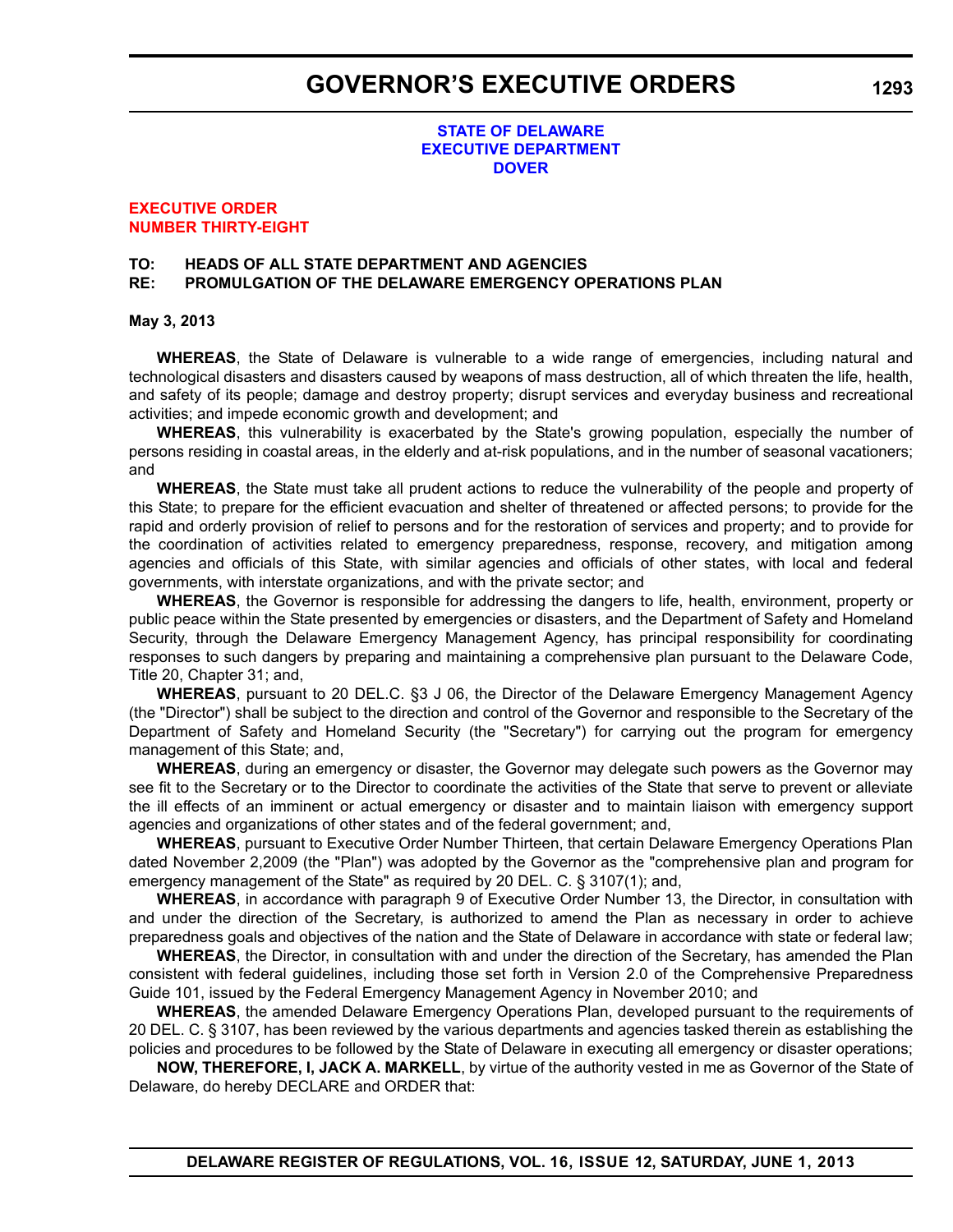# **GOVERNOR'S EXECUTIVE ORDERS**

- 1. The Delaware Emergency Operations Plan (the "Plan") is hereby adopted and shall be considered the "comprehensive plan and program for emergency management of the State" as required in 20 DEL. C. § 3107(1).
- 2. That each executive department or agency of the State shall be responsible for emergency services as assigned in the Delaware Emergency Operations Plan.
- 3. That each executive department or agency assigned a responsibility in the Plan shall maintain, as directed by the Delaware Emergency Management Agency, in consultation with the Secretary, comprehensive standard operating procedures for executing its assigned emergency responsibilities.
- 4. That each executive department or agency assigned a responsibility in the Plan shall maintain, as directed by the Delaware Emergency Management Agency, in consultation with the Secretary, comprehensive standard operating procedures for executing its assigned emergency responsibilities.
- 5. That each executive department or agency shall execute, without delay, the emergency functions so designated in the Plan or further ordered by the Governor or the Director, in consultation with, and under the direction of, the Secretary, in preparation for or during response to and recovery from any emergency or disaster through the initial use of existing agency appropriations and all necessary agency personnel, regardless of normal duty assignment.
- 6. That each executive department or agency shall develop plans to ensure continuity of operations during times of emergency, consistent with the requirements in the Plan or as may be promulgated by the Secretary through the Delaware Emergency Management Agency to ensure its ability to carry out essential government functions in the aftermath of a disaster or emergency.
- 7. That all other executive boards, departments, agencies, associations, institutions, and authorities not assigned a specific role in the Delaware Emergency Operations Plan will, in an emergency, carry out whatever duties or services as may be specified or directed by the Governor or the Director, in consultation with and under the direction of the Secretary, consistent with their capabilities and limitations.
- 8. That the Director or his or her designee, in consultation with and under the direction of the Secretary, is hereby authorized to implement the Delaware Emergency Operations Plan and activate the State Emergency Operations Center in order to provide necessary state government services in the event of a declared emergency. Activation of the State Emergency Operations Center shall constitute implementation of this Plan.
- 9. That the Director of the Delaware Emergency Management Agency, in consultation with and under the direction of the Secretary, is authorized to amend the Plan as necessary in order to achieve preparedness goals and objectives of the nation and the State of Delaware in accordance with state or federal law. The Director is further responsible for maintaining and updating this plan, as required, in coordination with the appropriate agencies. This Plan supersedes the Delaware Emergency Operations Plan, dated November 2, 2009, in its entirety. Effective immediately, Executive Order Number Thirteen is hereby rescinded.

## **APPROVED this 3rd day of May, 2013**

Jack A. Markell, Governor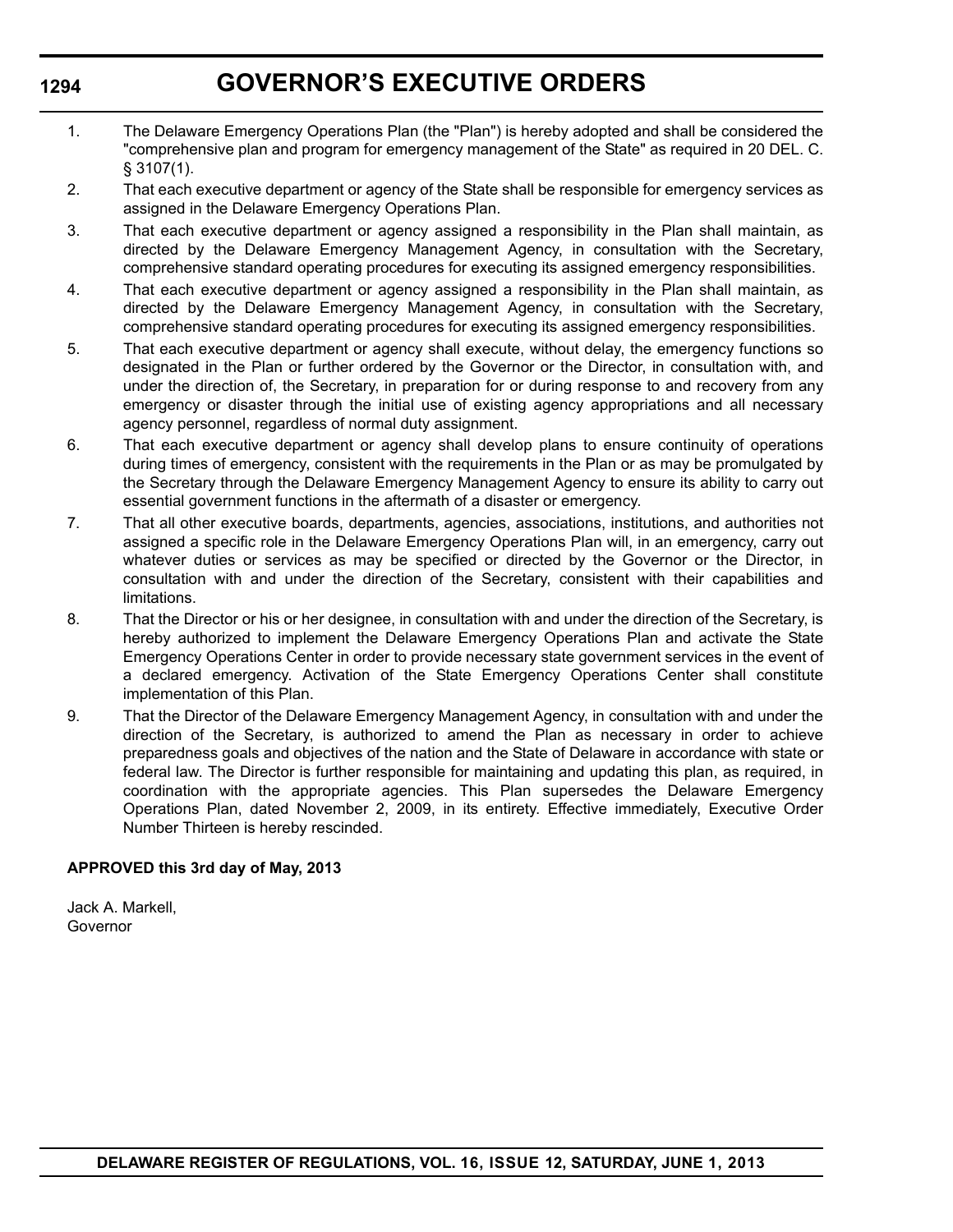# **CALENDAR OF EVENTS/HEARING NOTICES**

## **[ADMINISTRATIVE OFFICES OF THE COURTS](http://courts.delaware.gov/aoc/) CHILD PLACEMENT REVIEW BOARD Regulation Governing the Ivyane Davis Scholarship Fund [PUBLIC NOTICE](#page-4-0)**

The State of Delaware's Child Placement Review Board is submitting regulations regarding the administration of the Ivyane Davis Scholarship Fund. This Memorial Scholarship Fund was established by the General Assembly in June 1989 to provide scholarships for post-secondary education to Delaware residents who have been in foster care in this State. The fund is authorized by Delaware code, Title 14, Chapter 34; it is the intent and purpose of the General Assembly to provide scholarships in memory of Ivyane D.F. Davis, who died February 7, 1989, to deserving Delaware residents who have been placed under foster care in Delaware. This Scholarship is administered by the Child Placement Review Board. The administration of this fund includes monitoring the academic progress of all students as well as a yearly interviews and a requirement to report expenditure as part of The Child Placement Review Boards Annual Report. This is the first time regulations for this fund have been submitted and was a recommendation from the Joint Sunset Committee in 2012.

There will be no Public Hearing regarding these regulations but Public Comments can be sent, by mail or email, to:

Shane O'Hare Child Placement Review Board 820 North French Street, 1st Floor, Wilmington, DE 19801 Email: Shane.O'Hare@state.de.us

Public Comments will be accepted until July 15th, 2013.

# **[DELAWARE SOLID WASTE AUTHORITY](http://www.dswa.com/)**

**[PUBLIC NOTICE](#page-4-0) 501 Regulations of the Delaware Solid Waste Authority 502 Statewide Solid Waste Management Plan 503 Differential Disposal Fee Program**

Pursuant to 7 **Delaware Code**, Sections 6403, 6404, 6406 and other pertinent provisions of 7 **Delaware Code**, Chapter 64; the Delaware Solid Waste Authority ("DSWA") is proposing amendments to the Regulations of the Delaware Solid Waste Authority (the "Regulations") to modify the Regulations last amended as of November 1, 2011.

**Notice of Hearing:** A public hearing will be held July 2, 2013 beginning at 5:00 p.m., in the DSWA board room located in the main administrative offices of the DSWA at 1128 South Bradford St., Dover, DE 19903. The hearing is to provide an opportunity for public comment on the proposed amendments.

**Written Comments:** The DSWA will receive written comments, suggestions briefs or other written material until the close of business, July 17, 2013. Written comments, suggestions, compilations of data or other written material shall be submitted to Michael D. Parkowski, Manager of Business Services and Government Relations, Delaware Solid Waste Authority, 1128 South Bradford Street, PO Box 455, Dover, Delaware 19903. Anyone wishing to obtain a copy of the proposed amendments may obtain a copy from the Delaware Solid Waste Authority, 1128 South Bradford Street, PO Box 455, Dover, Delaware 19903, (302) 739-5361.

# **[DEPARTMENT OF EDUCATION](http://www.doe.k12.de.us/) [PUBLIC NOTICE](#page-4-0)**

The State Board of Education will hold its monthly meeting on Thursday, June 17, 2013 at 1:00 p.m. in the Townsend Building, Dover, Delaware.

**DELAWARE REGISTER OF REGULATIONS, VOL. 16, ISSUE 12, TUESDAY, JUNE 1, 2013**

**1295**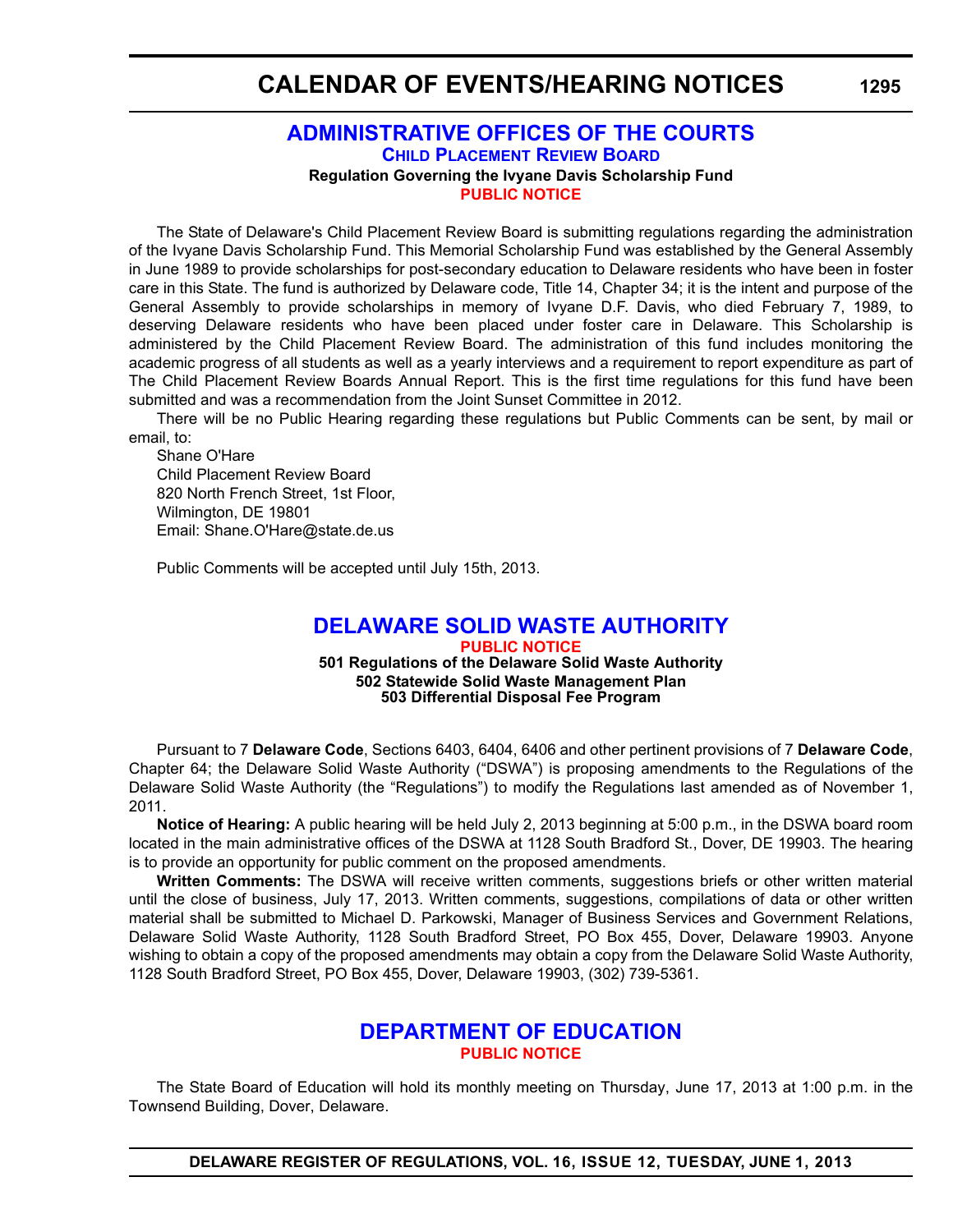# **CALENDAR OF EVENTS/HEARING NOTICES**

## **[DEPARTMENT OF HEALTH AND SOCIAL SERVICES](http://www.dhss.delaware.gov/dhss/dph/index.html) DIVISION OF PUBLIC HEALTH**

# **4104 Delaware Conrad State 30/J-1 Visa Waiver Program [PUBLIC NOTICE](#page-4-0)**

The Bureau of Health Planning and Resource Management, Division of Public Health, Department of Health and Social Services, is proposing amendments to the 4104 Conrad State 30/J-1 Visa Waiver Program regulations. Originally adopted on January 11, 2000, these regulations set forth requirements and procedures for an international medical graduate (IMG) requesting State support for a waiver of the J-1 visa home residency requirement.

On June 1, 2013, DHSS plans to publish as proposed regulations governing the Conrad State 30/J-1 Visa Waiver Program and hold them out for public comment per Delaware law. Copies of the proposed regulations are available for review in the June 1, 2013 edition of the Delaware *Register of Regulations*, accessible online at: http:/ /regulations.delaware.gov or by calling the Bureau of Health Planning and Resource Management at (302) 744- 4776.

Any person who wishes to make written suggestions, testimony, briefs or other written materials concerning the proposed regulations must submit same to Deborah Harvey by 4:30 p.m. on Tuesday, July 2, 2013 at:

Deborah Harvey Division of Public Health 417 Federal Street Dover, DE 19901 Email: Deborah.Harvey@state.de.us Phone: (302) 744-4913

# **[DIVISION OF PUBLIC HEALTH](http://www.dhss.delaware.gov/dhss/dph/index.html)**

#### **4202 Control of Communicable and Other Disease Conditions [PUBLIC NOTICE](#page-4-0)**

The Bureau of Epidemiology, Division of Public Health, Department of Health and Social Services, is proposing revisions to the State of Delaware Regulations for the Control of Communicable and Other Disease Conditions in response to legislation created by HB 403.

House Bill 403, signed into law on July 20, 2012, broadens the purpose of the Hospital Acquired Infections Advisory Committee to include prevention and control of hospital acquired infections in addition to disclosing such infections to the Department of Health and Social Services. It also extends the scope of the Hospital Infections Disclosure Act to long-term care facilities, freestanding surgical centers, dialysis centers, and psychiatric facilities. These facilities would not be required to report healthcare associated infections unless required by DHSS with the concurrence of the Advisory Committee. The bill requires all physicians to report a healthcare associated infection, not just those physicians who performed the procedure that led to the infection. It also changes the required content of quarterly and annual reports. Finally, the legislation clarifies that reports of infections by Correctional facilities are infections that result from health care provided in the facility.

On June 1, 2013, the Division plans to publish as proposed the amended regulations and hold them out for public comment per Delaware law.

Copies of the proposed regulations are available for review in the June 1, 2013 edition of the Delaware *Register of Regulations*, accessible online at: <http://regulations.delaware.gov>or by calling the Bureau of Epidemiology, Division of Public Health, at (302) 744-1033.

Any person who wishes to make written suggestions, testimony, briefs or other written materials concerning the proposed regulations must submit same to Deborah Harvey by Tuesday, July 2, 2013 at:

Deborah Harvey Division of Public Health 417 Federal Street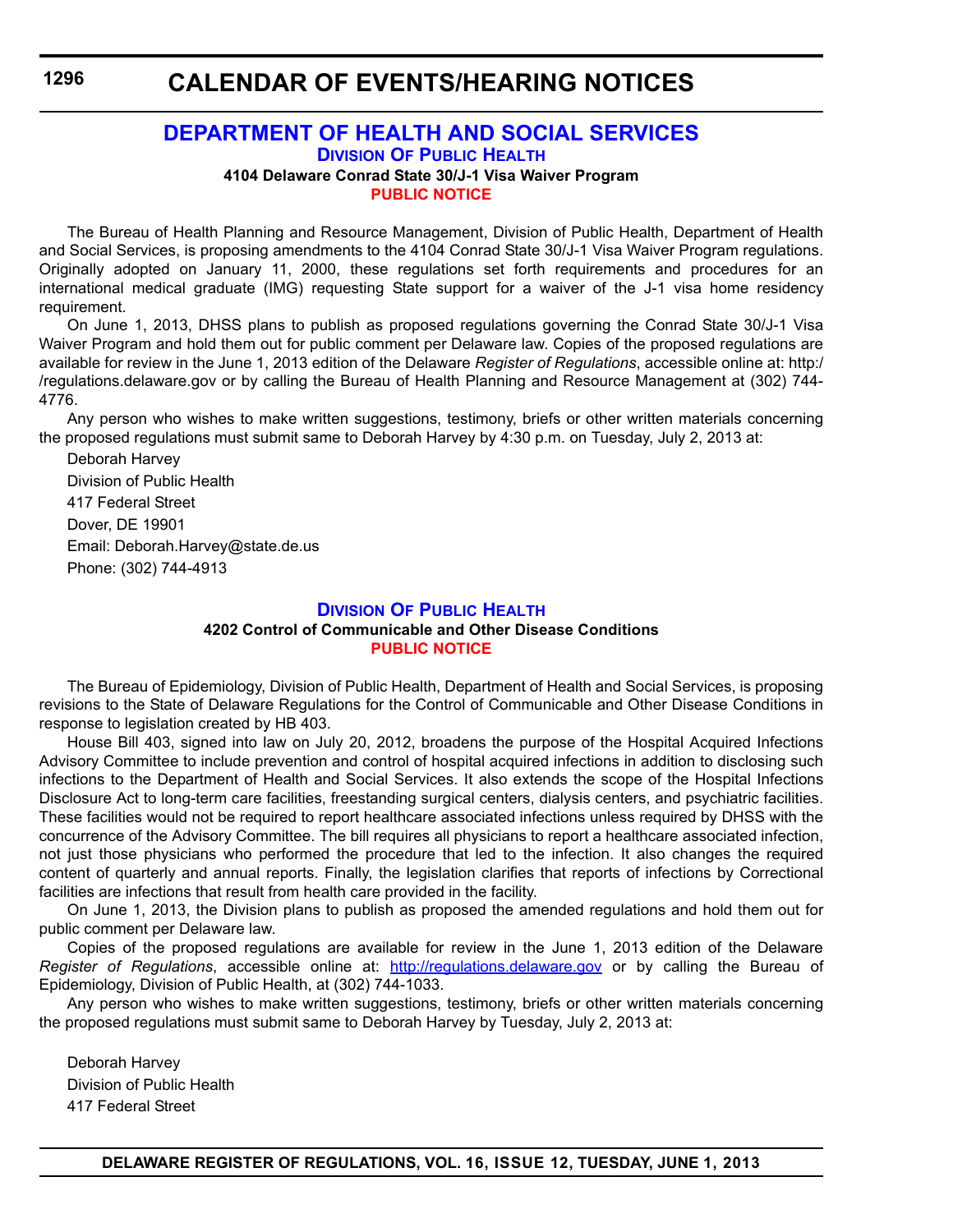Dover, DE 19901 Email: [Deborah.Harvey@state.de.us](mailto:Deborah.Harvey@state.de.us) Phone: (302) 744-4700 Fax: (302) 739-6659

# **[DEPARTMENT OF NATURAL RESOURCES AND ENVIRONMENTAL](http://www.dnrec.delaware.gov/whs/awm/AQM/Pages/Default.aspx)  CONTROL DIVISION OF AIR QUALITY**

**1138 Emission Standards for Hazardous Air Pollutants for Source Categories [PUBLIC NOTICE](#page-4-0)**

Congress sought to reduce cancer and non-cancer health risks due to the exposure to hazardous air pollutants (HAPs) in the Clean Air Act Amendments of 1990. Congress stipulated that the EPA implement a 2-phase rulemaking process to reduce health risks. In phase one, the EPA was to adopt emission standards based on currently available control technologies; these standards are referred to as maximum achievable control technology (MACT) standards. In phase two, the EPA was to adopt additional standards based on an assessment of the health risks remaining after the implementation of the MACT standards and an assessment of the availability of new control technologies; these standards were referred to as risk and technology review (RTR) standards.

Delaware adopted the federal MACT standard (40 CFR Part 63 Subpart N) applicable to chromium electroplating and chromium anodizing facilities, as Section 6 of 7 **DE Admin. Code** 1138 on November 1, 2001.

In 2010 and 2011, the EPA undertook an extensive assessment and, on September 19, 2012, promulgated the RTR standard applicable to chromium electroplating and chromium anodizing facilities. The notable, more stringent changes to Subpart N included the lowering of the maximum allowable emission rate of chromium to the atmosphere, the prohibition of continued use of certain fume suppressants, and the addition of new housekeeping procedures.

This proposed amendment to Section 6 of 7 **DE Admin. Code** 1138 is being undertaken to incorporate the more stringent changes the EPA made to Subpart N, in order to reduce the public's exposure to chromium and to maintain the consistency of Delaware's air toxics regulatory requirements under Section 6 with national requirements under Subpart N.

In addition, the Department adopted Section 10 into 7 **DE Admin. Code** 1138 on November 1, 2009. That regulatory action was precipitated by the EPA's adoption of a new area source air toxics standard under 40 CFR Part 63 Subpart WWWWWW (Subpart 6Ws) on June 12, 2008, which was applicable nationally to metal plating and polishing facilities that emit cadmium, chromium, lead, manganese, or nickel compounds.

In 2010, the EPA received numerable questions from individual metal plating and polishing facilities and their industry trade associations seeking clarifications and interpretations on various aspects of their original June 12, 2008 adoption of Subpart 6Ws. Following this dialogue and review, the EPA amended Subpart 6Ws on September 19, 2011. The primary change effected by the EPA's amendment was a clarification that Subpart 6Ws did not apply to any bench scale activities. At the same time, the EPA 1) clarified industries' confusion on applicability of Subpart 6Ws to various types of metal plating operations, 2) corrected portions of the original text that was prone to misinterpretation, and 3) corrected several technical errors.

This proposed amendment to Section 10 of 7 **DE Admin. Code** 1138 is being undertaken to incorporate the clarifications and corrections the EPA made to Subpart 6Ws (76 FR 57913, 9/19/11), in order to maintain the consistency of Delaware's air toxics regulatory requirements under Section 10 with national requirements under Subpart 6Ws.

Statements and testimony may be presented either orally or in writing at a public hearing to be held on Thursday, June 27, 2013 starting at 6:00 PM in the DNREC Richardson & Robbins Auditorium, 89 Kings Highway, Dover, DE. Interested parties may submit comments in writing to: Jim Snead, DNREC Division of Air Quality, 715 Grantham Lane, New Castle, DE 19720.

**DELAWARE REGISTER OF REGULATIONS, VOL. 16, ISSUE 12, TUESDAY, JUNE 1, 2013**

**1297**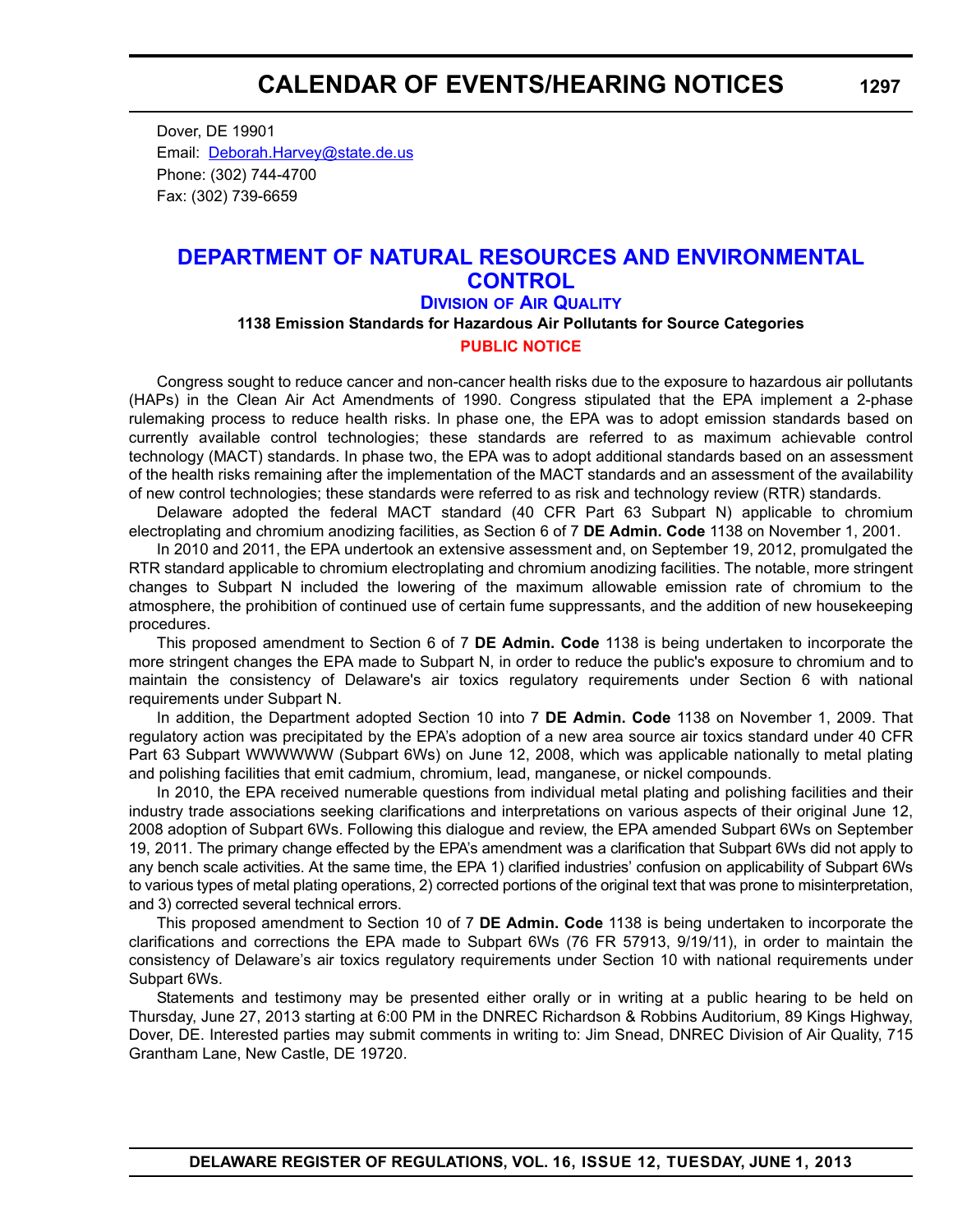# **CALENDAR OF EVENTS/HEARING NOTICES**

# **[DEPARTMENT OF SERVICES FOR CHILDREN, YOUTH AND THEIR](http://kids.delaware.gov/fs/fs.shtml)  FAMILIES**

# **DIVISION OF FAMILY SERVICES**

**OFFICE OF CHILD CARE LICENSING**

**105 Residential Child Care Facilities and Day Treatment Programs**

**[PUBLIC NOTICE](#page-4-0)**

The Office of Child Care Licensing proposes to amend the Delacare Requirements for Residential Child Care Facilities and Day Treatment Programs in response to public comments received in response to Executive Order 36. That process elicited very limited public response. In response to that input the changes to existing regulations address only required staff training hours. A full review is planned in Fall 2013 at which time the normal process for revising regulations will occur. This will include the involvement of a wide cross-section of stakeholders, with all licensed programs participating. The review will examine best practices, regulations promulgated by other States, research on subjects related to residential and day treatment care and identified issues and services within existing programs within Delaware.

A copy of the proposed regulations is being published in the June 1, 2013 edition of the Delaware *Register of Regulations*. Interested parties wishing to offer comments on the proposed regulations or submit written suggestions, data, briefs or other materials concerning the proposed regulations must submit same to Elizabeth Timm, Office of Child Care Licensing, 1825 Faulkland Road, Wilmington, Delaware 19805 or by fax to 302-633- 5112 by the close of business on June 30, 2013.

The action concerning the determination of whether to adopt the proposed regulations will be based upon staff analysis and the consideration of the comments and written materials filed by other interested persons.

# **[DEPARTMENT OF STATE](http://dpr.delaware.gov/) DIVISION OF PROFESSIONAL REGULATION 200 Board of Landscape Architecture [PUBLIC NOTICE](#page-4-0)**

The Delaware Board of Landscape Architecture proposes to amend its regulations. These changes remove references to paper licensure renewal forms, clarify that license renewal is conducted on-line, make nonsubstantive verbiage changes to ensure continuity across the Division of Professional Regulation, and clarify that audits are now conducted after renewal, rather than before.

The Board will hold a public hearing on the proposed rule change on August 8, 2013 at 9:15 AM, Second Floor Conference Room B, Cannon Building, 861 Silver Lake Blvd., Dover, DE 19904. Written comments should be sent to Jessica Williams, Administrator of the Delaware Board of Landscape Architecture, Cannon Building, 861 Silver Lake Blvd., Dover, DE 19904. Written comments will be accepted until August 23, 2013.

#### **DIVISION [OF PROFESSIONAL REGULATION](http://dpr.delaware.gov/) 3300 Board of Veterinary Medicine [PUBLIC NOTICE](#page-4-0)**

Pursuant to 24 **Del.C.** §3306(a)(1), the Board of Veterinary Medicine has proposed revisions to its rules and regulations.

A public hearing will be held on August 13, 2013 at 1:15 p.m. in the second floor conference room A of the Cannon Building, 861 Silver Lake Boulevard, Dover, Delaware, where members of the public can offer comments. Anyone wishing to receive a copy of the proposed rules and regulations may obtain a copy from the Board of Veterinary Medicine, 861 Silver Lake Boulevard, Dover, Delaware 19904. Persons wishing to submit written comments may forward these to the Board at the above address. Pursuant to 29 **Del.C.** §10118(a), the final date to receive written comments will be August 28, 2013, which is 15 days following the public hearing. The Board will deliberate on all of the public comments at its regularly scheduled meeting on September 10, 2013 at 1:15 p.m., at which time the Board will decide whether to adopt the revisions as proposed.